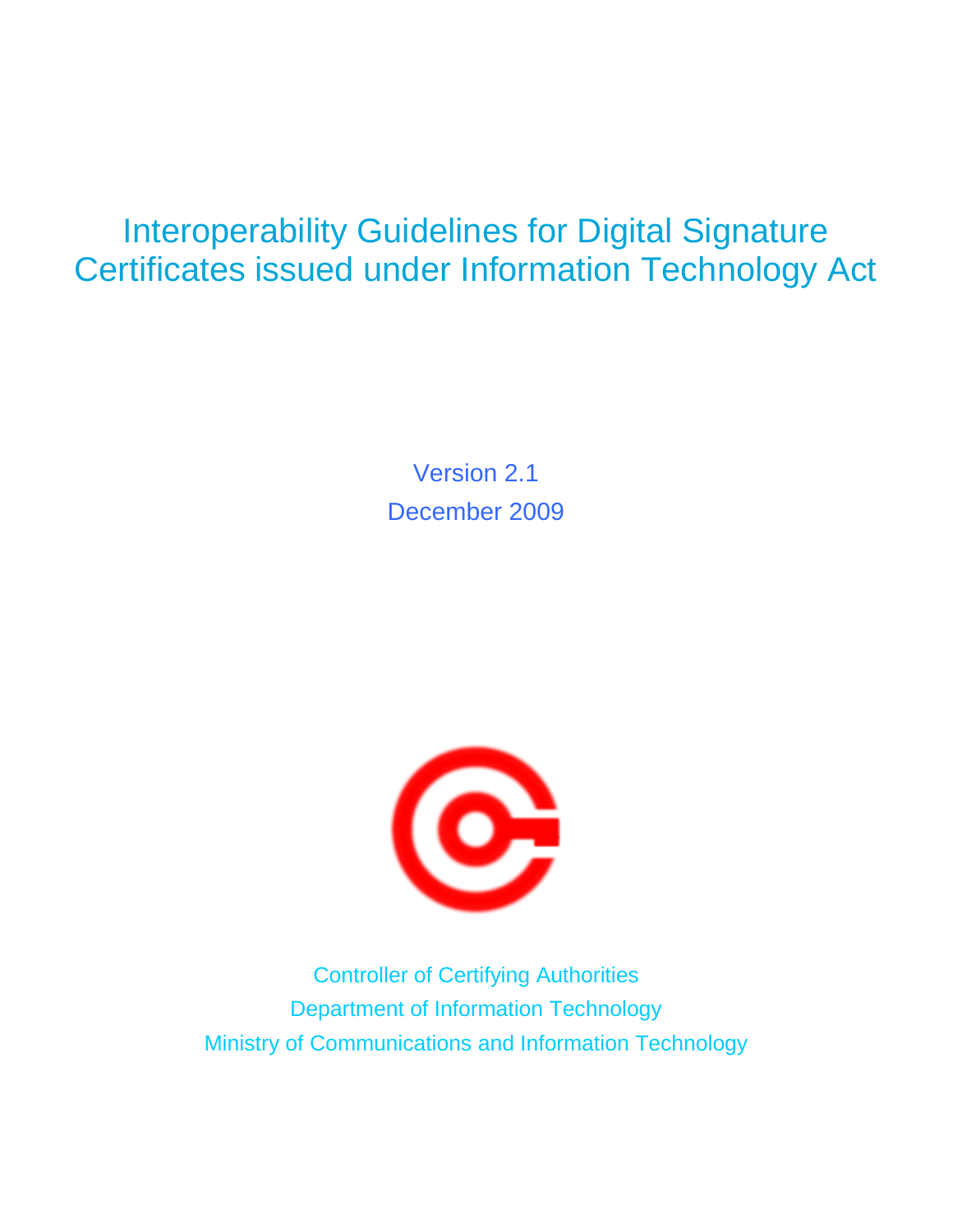### **Document Control**

| Document Name         | Digital Certificates Interoperability Guidelines |
|-----------------------|--------------------------------------------------|
| <b>Status</b>         | Release                                          |
| Version               |                                                  |
| Last update           | 15 November 2010                                 |
| <b>Document Owner</b> | Controller of Certifying Authorities, India      |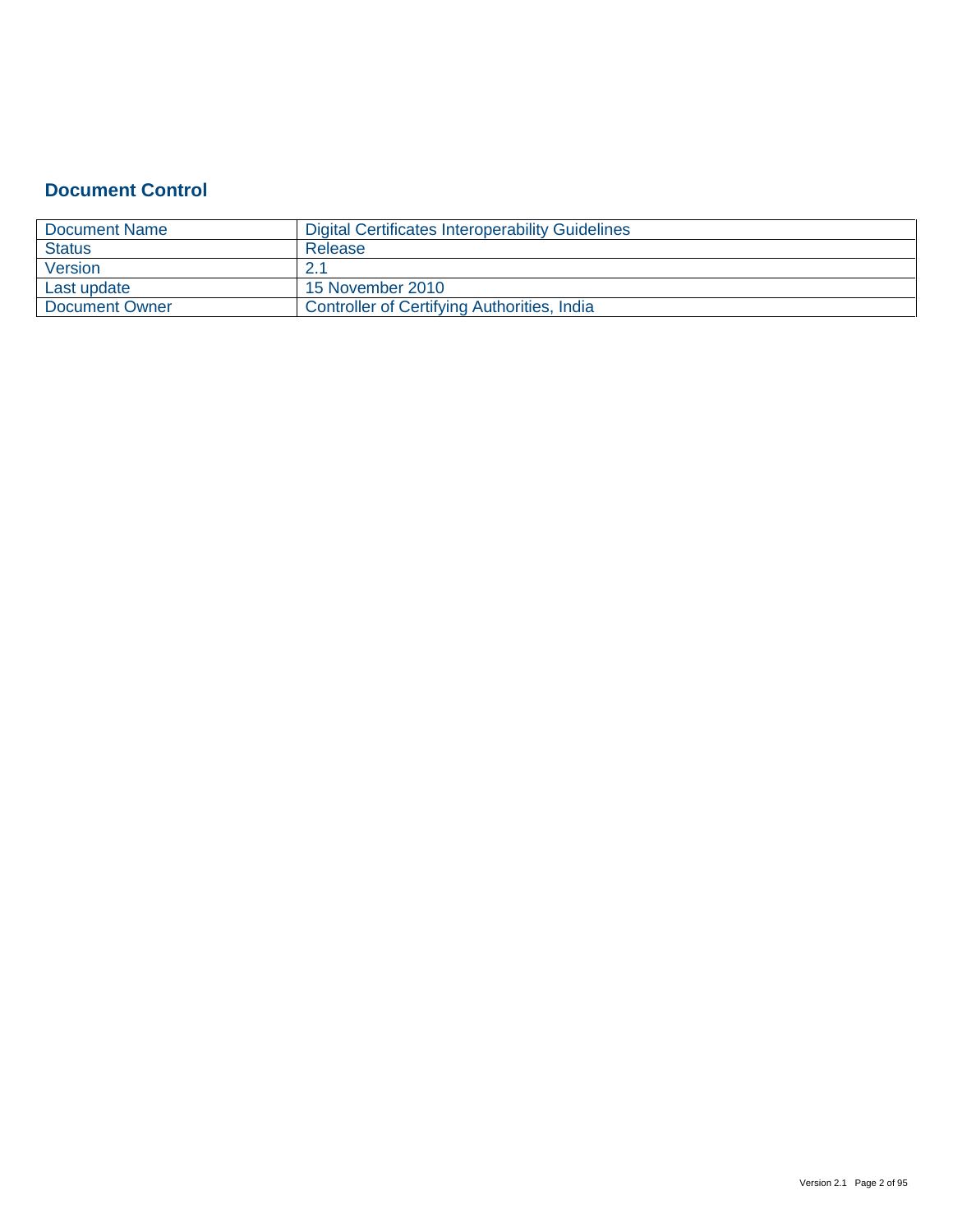### Table of contents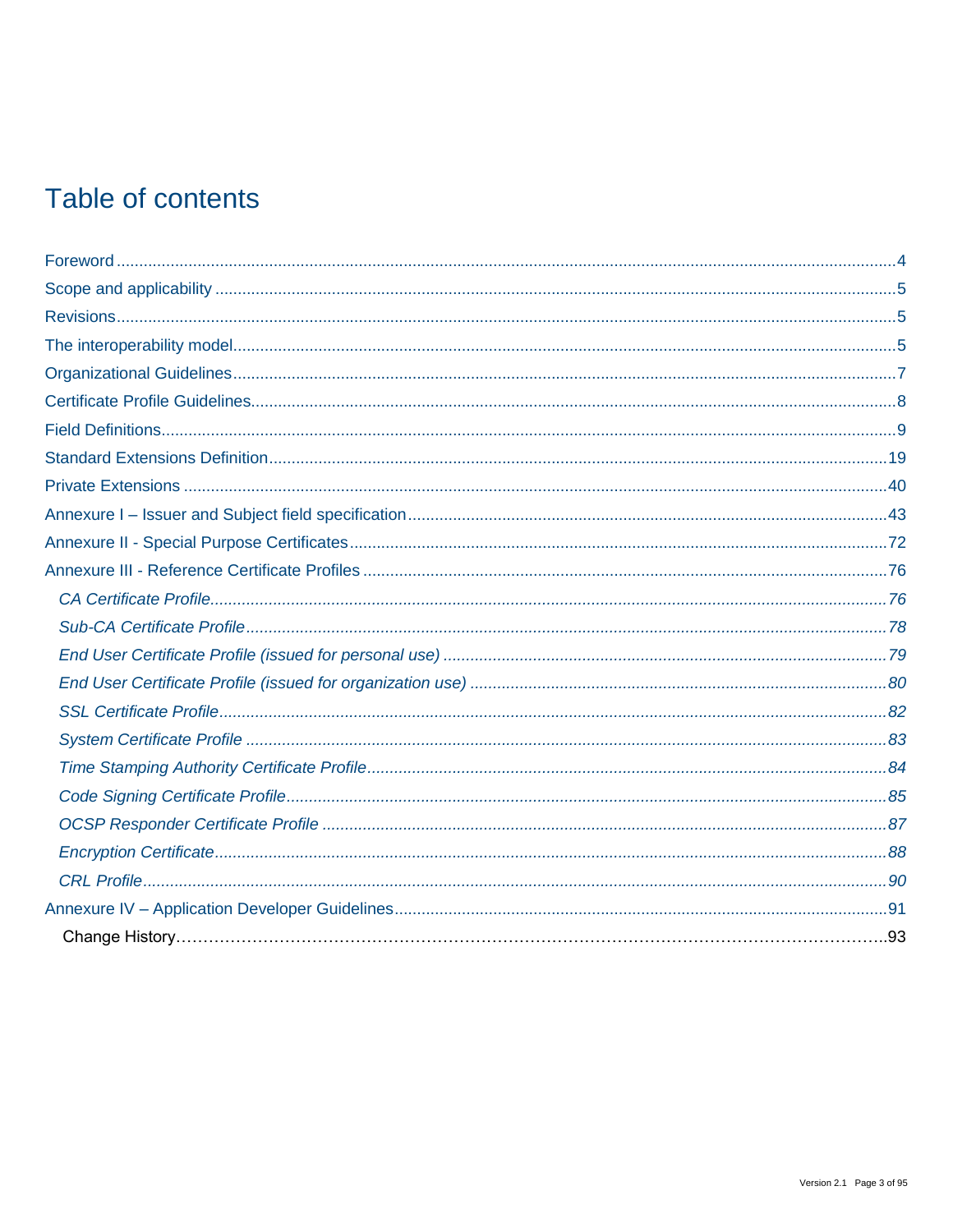### <span id="page-3-0"></span>Foreword

The office of Controller of Certifying Authorities (CCA) was set up under the Information Technology (IT) in the year 2000. One of the primary objectives was to promote the use of Digital Signatures for authentication in e-commerce & e-governance. Towards facilitating this, the CCA licensed eight Certifying Authorities (CAs) to issue Digital Signature Certificates (DSC) under the IT Act 2000. The standards and practices to be followed were defined in the Rules and Regulations under the Act and the Guidelines that are issued by CCA from time to time.

The Root Certifying Authority of India (RCAI) was set up by the CCA to serve as the root of trust in the hierarchical Public Key Infrastructure (PKI) model that has been set up in the country. The RCAI with its self-signed Root Certificate issues Public Key Certificates to the licensed CAs, while these licensed CAs in turn issue DSCs to endusers.

To gauge the extent of usage of Digital Signatures and the challenges that are being faced in further proliferating growth, a survey was carried out in the year 2007. One of the key findings of the survey was the lack of interoperability between DSCs issued by different CAs resulting in users having to obtain multiple number of DSCs for use across different applications.

This Guideline is the result of the effort made by the office of CCA to achieve interoperability across DSCs issued by different CAs. The first draft DSC profile was circulated widely to the Department of Information Technology, Central Government Departments, IT Secretaries of all States, CAs & major application developers and also published on CCAs website for comments from the public at large. Based on the feedback received, the draft was revised and sent for comments to an international expert in this area. The observations and specific recommendations received in this regard have now been incorporated and the profile that has been prepared is in line with international standards and best practices. These Guidelines also include profiles of other special purpose certificates including Time stamping, OCSP responder, SSL Server, SSL Client, Encryption and Code signing.

We thank all those who have contributed in the framing of these Guidelines and look forward to their continued interest and implementation.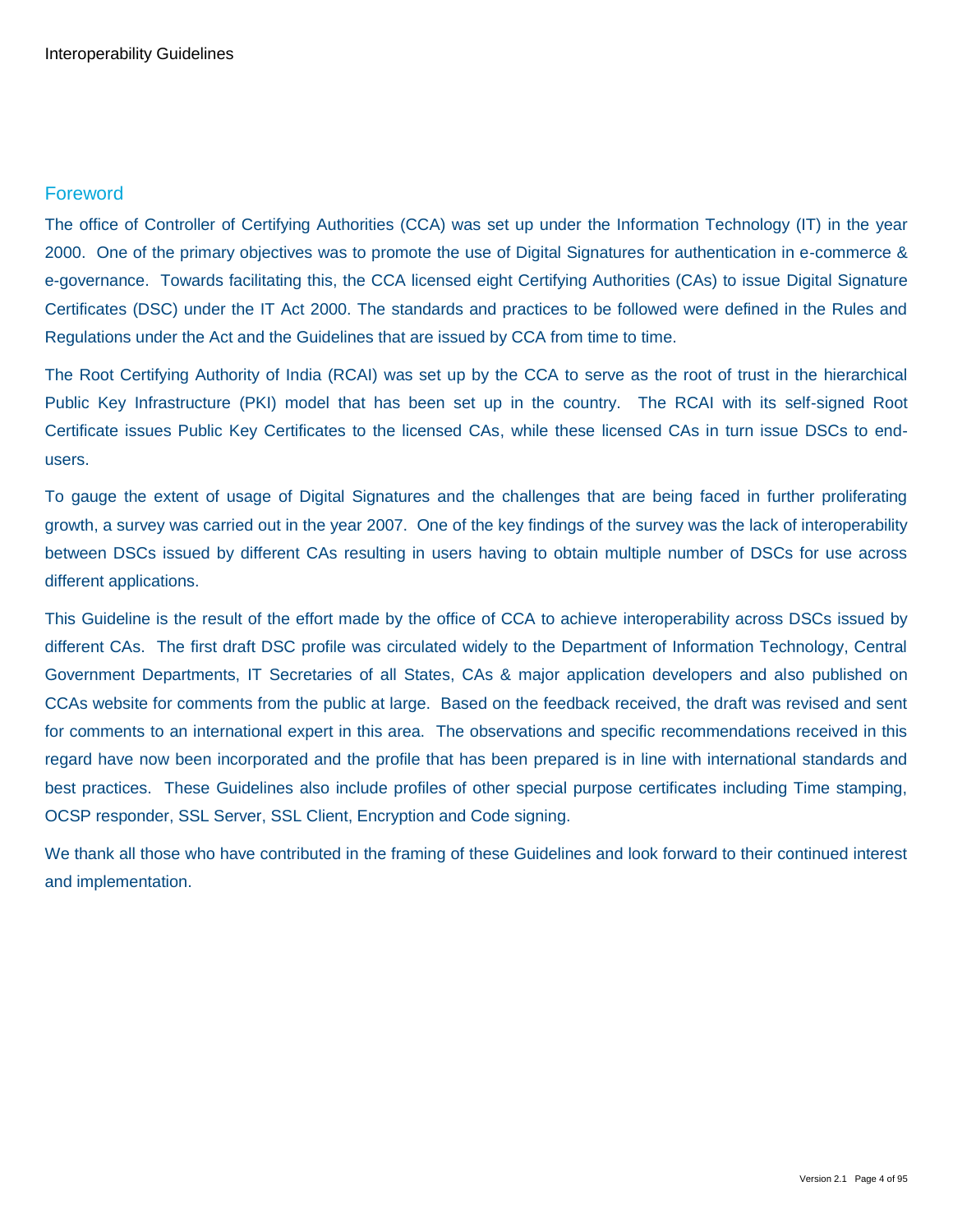#### **Introduction**

As part of the interoperability initiative of the CCA, a comparative analysis of the certificates in use in India was carried out. Also the certificates were compared with the CCA rules and regulations for certificate formats. The comparative analysis of the certificates has highlighted that the majority of the interoperability problems in certificates are due to inconsistency in the "Issuer" and "Subject" fields of the certificates. Additionally, many fields were interpreted differently by the CAs. Some key observations from the comparative analysis revealed:

- 1. The "Issuer" field in the digital certificates has been interpreted and /or used in 20 different ways especially its sub-fields. The variations ranged from name of the application for which the certificate is meant to company / organization names operating applications.
- 2. The "Subject" field shows variety of usage for its sub fields. We observed non-standard implementation of the organization parameters. The Organization Unit sub field interpretation varies across the Certifying Authorities and contains information such as certificate class, subject designations, application specific information etc.
- 3. There is variation in usage and interpretation of almost all fields in the certificate including fields such as Authority Key Identifier, Key Usage, CRL distribution points etc.

Another major problem of interoperability arose from issuance of various different classes of certificates by each of the Certifying Authorities. There is currently no standard mechanism either for applications or by human inspection of certificate fields to determine the class of the certificate. Although various certifying authorities have attempted to include classes of certificates in various certificate fields or extensions, these are largely non-standard and create uncertainty for end users and applications on interpretation of the fields or extensions.

Many certifying authorities were found to be using sub-CAs for issuing digital certificates. The issue of sub-CA and its place in the overall PKI hierarchy created interoperability issues especially in path development and path validation for applications.

The analysis of the certificate and the applications highlighted the need to create a detailed guideline which addressed the above interoperability issues. This report and guidelines has been issued as part of the CCA interoperability project for digital certificates in India. The guidelines herein are mandated to the licensed certifying authorities in India. Additionally these guidelines are to help applications interpret and process the certificate fields in a uniform manner thus increasing the interoperability of the certificates across applications and ensuring secure usage of the certificates.

#### <span id="page-4-0"></span>Scope and applicability

These guidelines are applicable to all licensed certifying authorities and are to be implemented for all certificates issued by them and their sub-CAs. The guidelines are in continuation and complimentary to the existing rules and regulations issued by the Controller of Certifying Authorities under the powers conferred upon it by the IT Act 2000. These guidelines shall be interpreted along with the existing rules and regulations. In case of any contradictions with any rules and regulations issued prior to these guidelines being issued, these guidelines will be considered as final, unless a clarification stating otherwise has been issued by the CCA.

#### <span id="page-4-1"></span>Revisions

CCA may review and issue updated versions of this document. The revised document will be available on the CCA website.

#### <span id="page-4-2"></span>The interoperability model

The interoperability challenges facing the Indian PKI are two fold - first being standardization of certificate fields and second being the scalability of accommodating business requirements of various classes of certificates and sub-CAs. The interoperability model that has been defined by the CA recommends two major initiatives – organizational guidelines and certificate profile guidelines.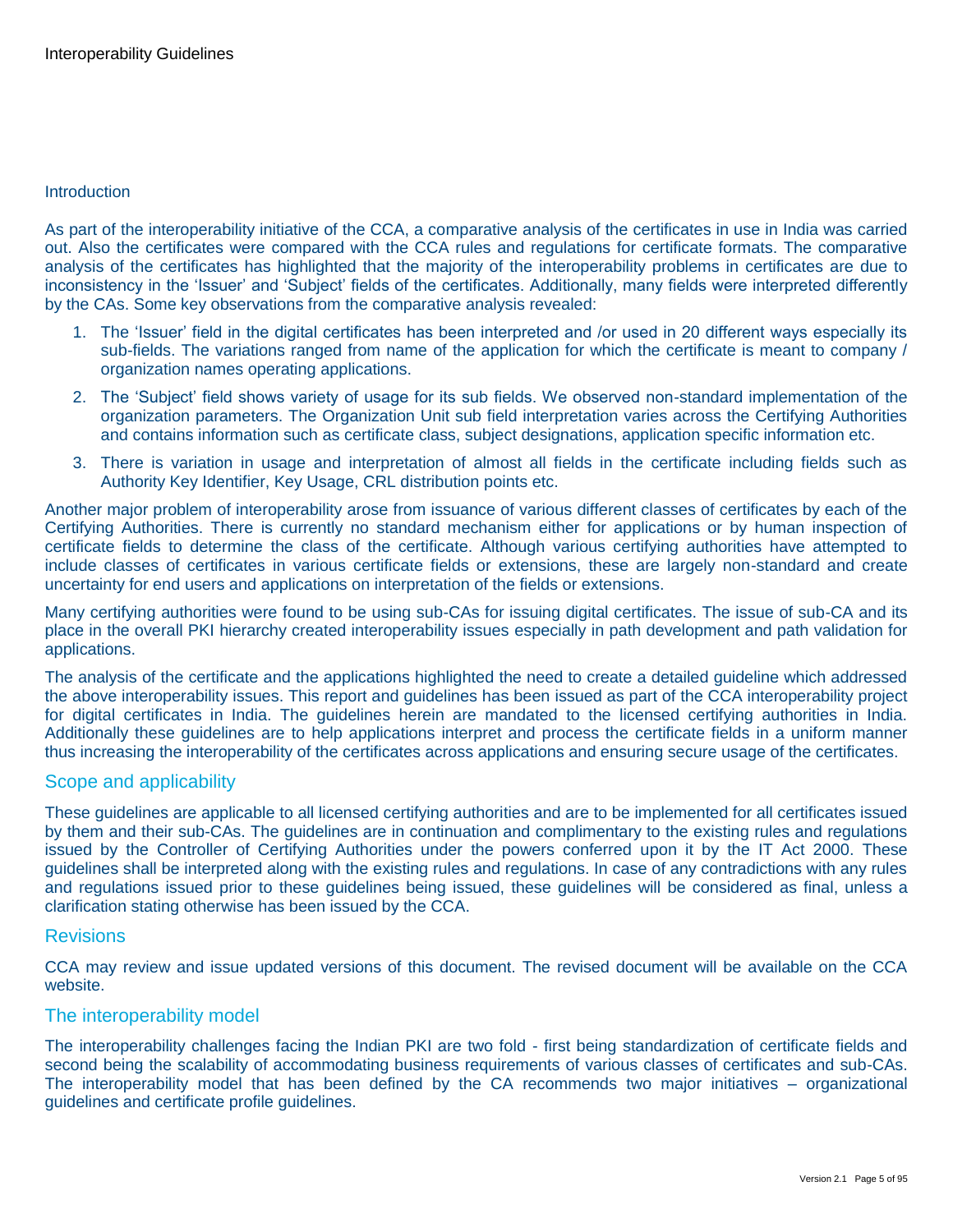*Organizational Guidelines*: Under this initiative, the CCA has recommended changes in the way Certifying Authorities are structured and issue certificates. This includes flexibility in operating sub-CAs for business purposes.

*Certificate Profile Guidelines:* Under Certificate Profile guidelines, CCA has issued detailed guidelines pertaining to certificate fields and extensions. This includes guidance on mandated or recommended values, interpretation and usage for certificate fields / extensions.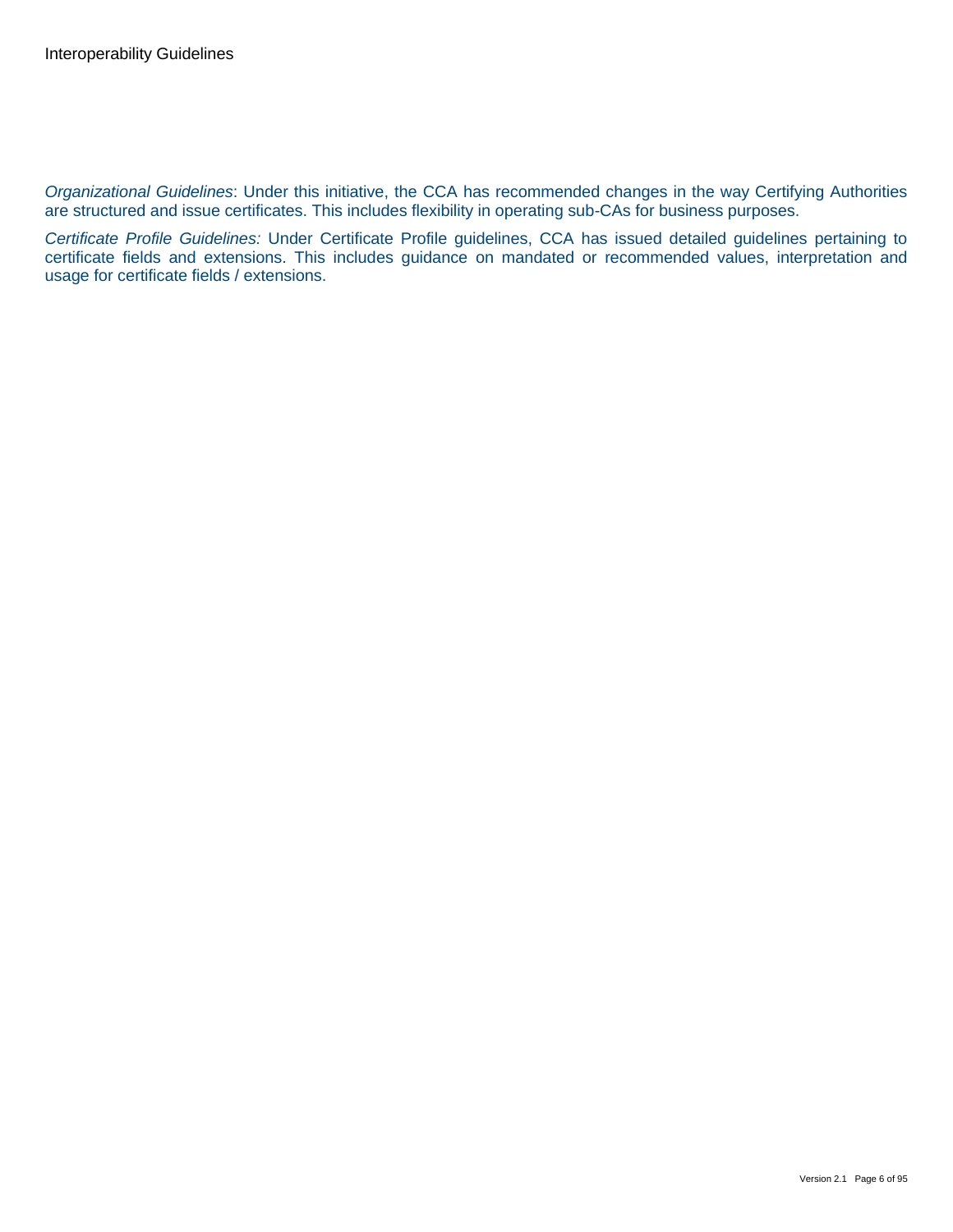### <span id="page-6-0"></span>Organizational Guidelines

The current India PKI organization structure consists of the Controller of Certifying Authority as the apex body and the Root Certifying Authority of India (RCAI). The RCAI is responsible for issuing digital certificates to Licensed Certifying Authorities (henceforth referred to Certifying Authorities or CA) as per the IT Act 2000. The CAs are responsible for issuing further digital certificates to the end users.

#### **Recommended Organization Hierarchy**

In order to facilitate greater flexibility to Certifying Authorities, the CCA allowed the creation of sub-CAs. As per this model, a Certifying Authority can create a sub-CA to meet his business branding requirement. However the sub-CA will be part of the same legal entity as the CA.

- The sub-CA model will be based on the following principles:
	- o The CAs MUST NOT have more than ONE level of sub-CA
	- $\circ$  The sub-CA MUST use a sub-CA certificate issued by the CA for issuing end entity certificates
	- $\circ$  The sub-CA must necessarily use the CAs infrastructure for issuing certificate
	- $\circ$  The sub-CAs operations shall be subject to same audit procedures as the CA
	- $\circ$  The certificate policies of the sub-CA must be same as or sub-set of the CA's certificate policies
	- o A CA with sub-CA must necessarily issue end entity certificates only through its sub-CA. The only exception will be for code signing and time stamping certificates, which may directly be issued by the CA.



#### **Figure 1: Recommended PKI Hierarchy with sub-CAs**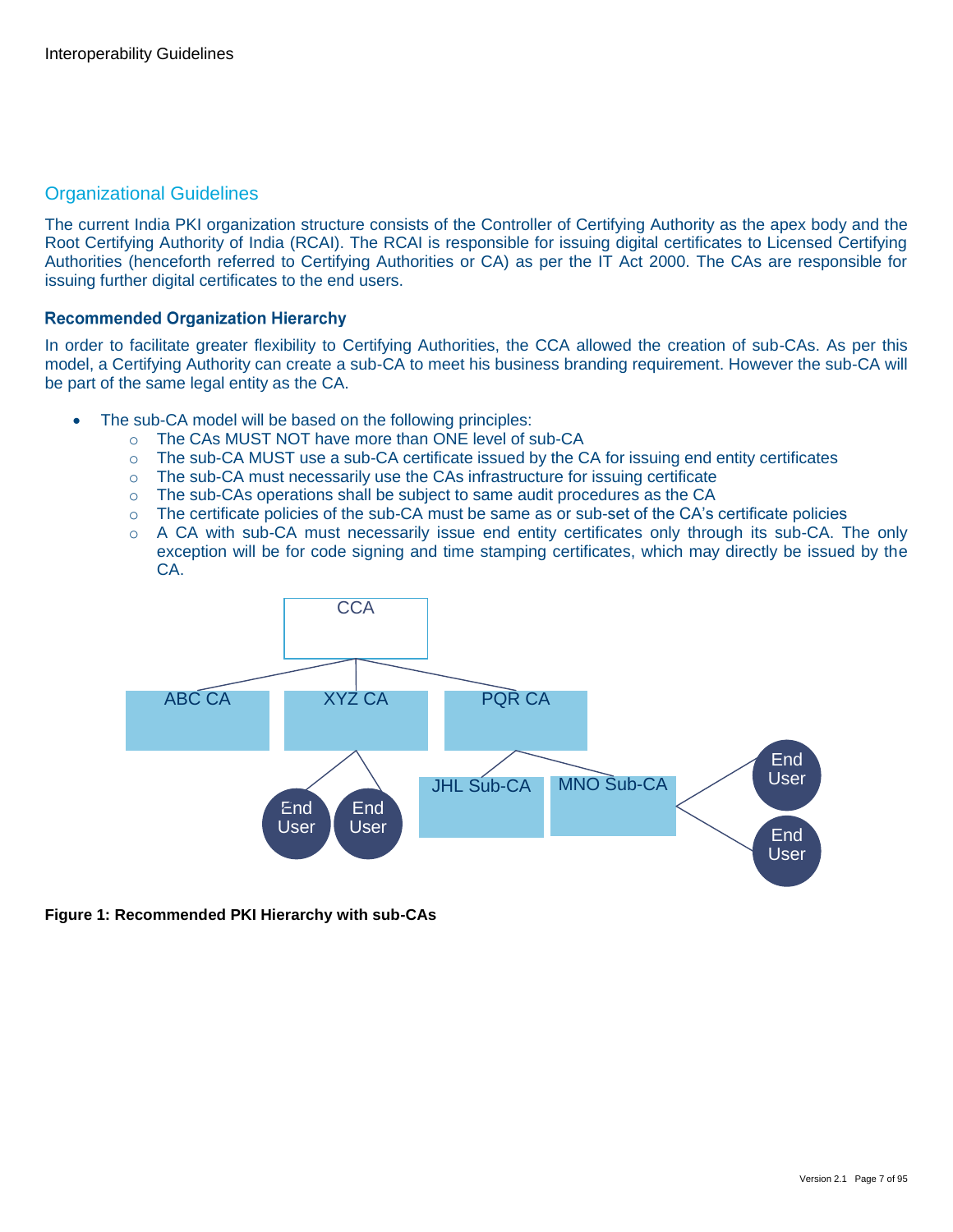### <span id="page-7-0"></span>Certificate Profile Guidelines

One of the most important aspects of interoperability is the uniform interpretation of Digital Certificate fields and extensions. The Certificate Profile Guidelines specifies the format of the digital certificate and classifies each of the fields / extensions as following:

**Mandatory** – These fields or extensions are mandated by the CCA and MUST be present in the certificates issued by the Certifying Authorities. Additionally the content of the fields MUST be as per the guidance provided in this document.

**Optional** – The CA may use this field at its discretion. However, in case the field is being used, the applicable guidance or the compliance standards specified MUST be adhered to.

**Special Purpose** – These fields may be used only in certain circumstances. In all such cases, additional guidance will be provided by the CCA

**Customizable** – Customizable fields are non standard extensions notified by CCA which may have interpretations depending upon usage / application / industry.

**Prohibited** – These fields or extensions are NOT to be included or used in Digital Certificates unless notified by CCA regarding the usage and format.

**Reserved for Future Use** – These extensions are reserved by CCA for use in the future and additional guidance is expected from CCA before these can be utilized in the Digital Certificates. Until such time CA MUST NOT use these fields / extensions.

The following specification also provides guidance on other important aspects of the field including the length, data type and mandated values. The certifying authorities must issue certificates in accordance with the guidance provided in this documents.

#### **Applications Using Digital Certificates**

Applications are to process digital certificates as mentioned in the application developer guidance mentioned in annexure III.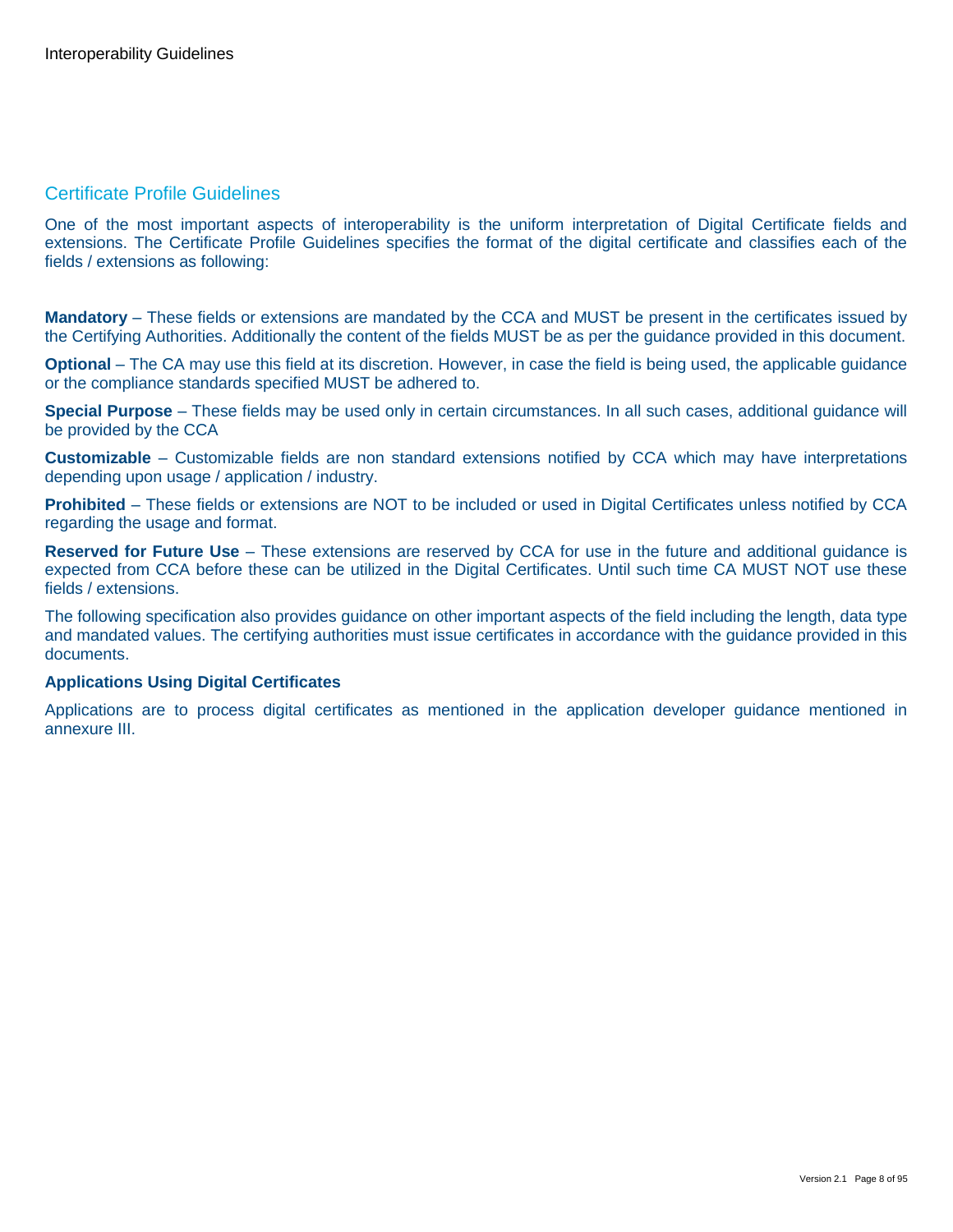### <span id="page-8-0"></span>Field Definitions

## 1. Field Name: **Version**

| <b>Mandatory</b>       |  |
|------------------------|--|
| Optional               |  |
| <b>Special Purpose</b> |  |
| Customisable           |  |
| <b>Prohibited</b>      |  |

| <b>Field description</b>    | Describes the version of certificate format adopted                                                                                            |
|-----------------------------|------------------------------------------------------------------------------------------------------------------------------------------------|
| Interpretation & usage      | This field describes the version of the encoded certificate. Version field is<br>used by the ASN.1 decoding software to parse the certificate. |
| <b>Compliance Standards</b> | <b>RFC 5280</b>                                                                                                                                |
| <b>Type</b>                 | <b>Positive Integer</b>                                                                                                                        |
| Length                      | 1 Integer                                                                                                                                      |
| <b>Mandated Value</b>       | The mandated value is 2. (i.e. The certificate must be in the version 3 format)                                                                |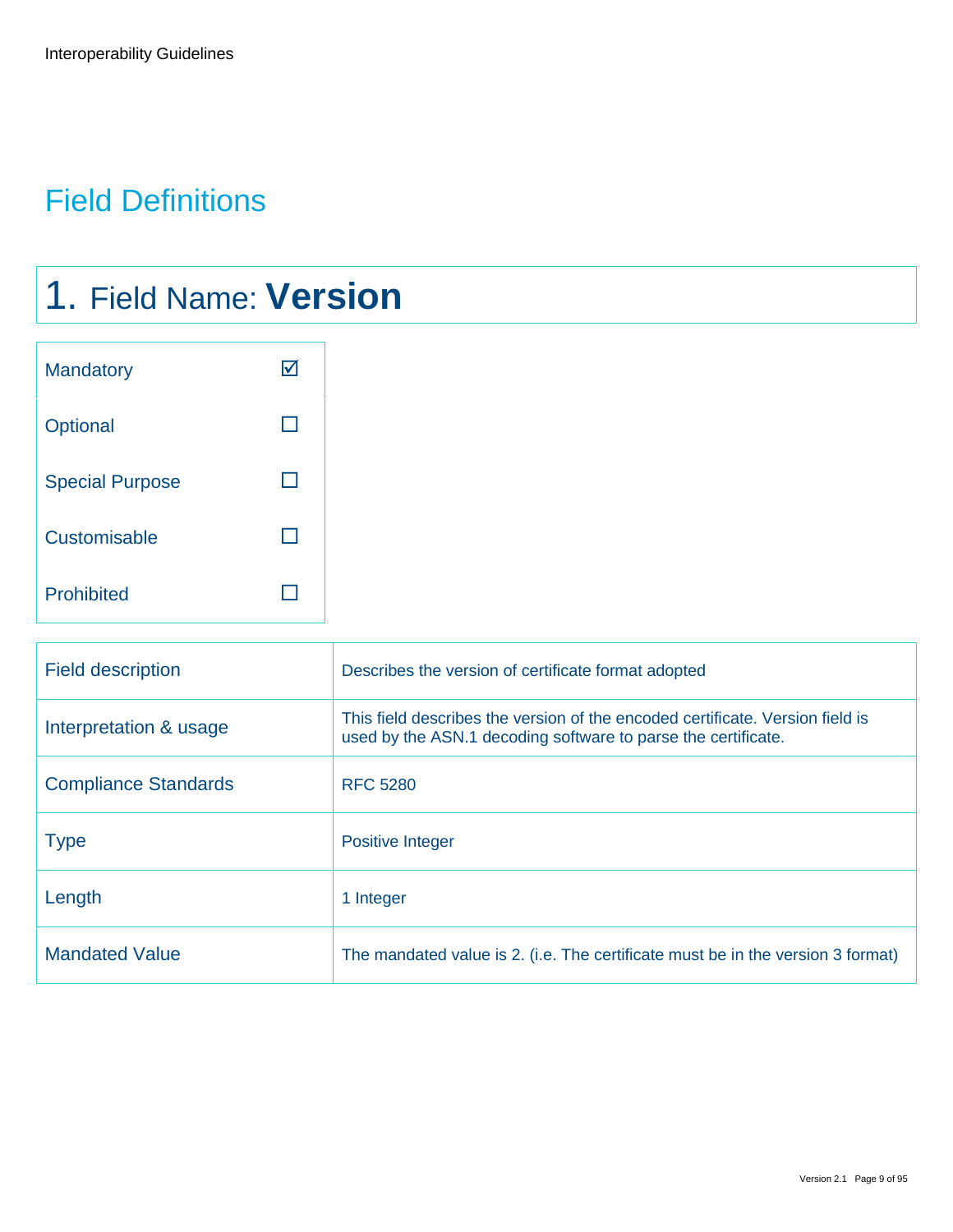### 2. Field Name: Serial Number

| <b>Mandatory</b>       |  |
|------------------------|--|
| Optional               |  |
| <b>Special Purpose</b> |  |
| Customisable           |  |
| <b>Prohibited</b>      |  |

| <b>Field description</b>    | Number allocated to a certificate by the issuer CA, unique for a given issuer<br>CA.     |
|-----------------------------|------------------------------------------------------------------------------------------|
| Interpretation & usage      | The serial number field along with the Issuer DN is unique identifier for<br>certificate |
| <b>Compliance Standards</b> | <b>RFC 5280</b>                                                                          |
| <b>Type</b>                 | <b>Positive Integer</b>                                                                  |
| Length                      | Max 20 Octets (bytes)                                                                    |
| <b>Mandated Value</b>       | Positive number unique to each certificate issued by a CA.                               |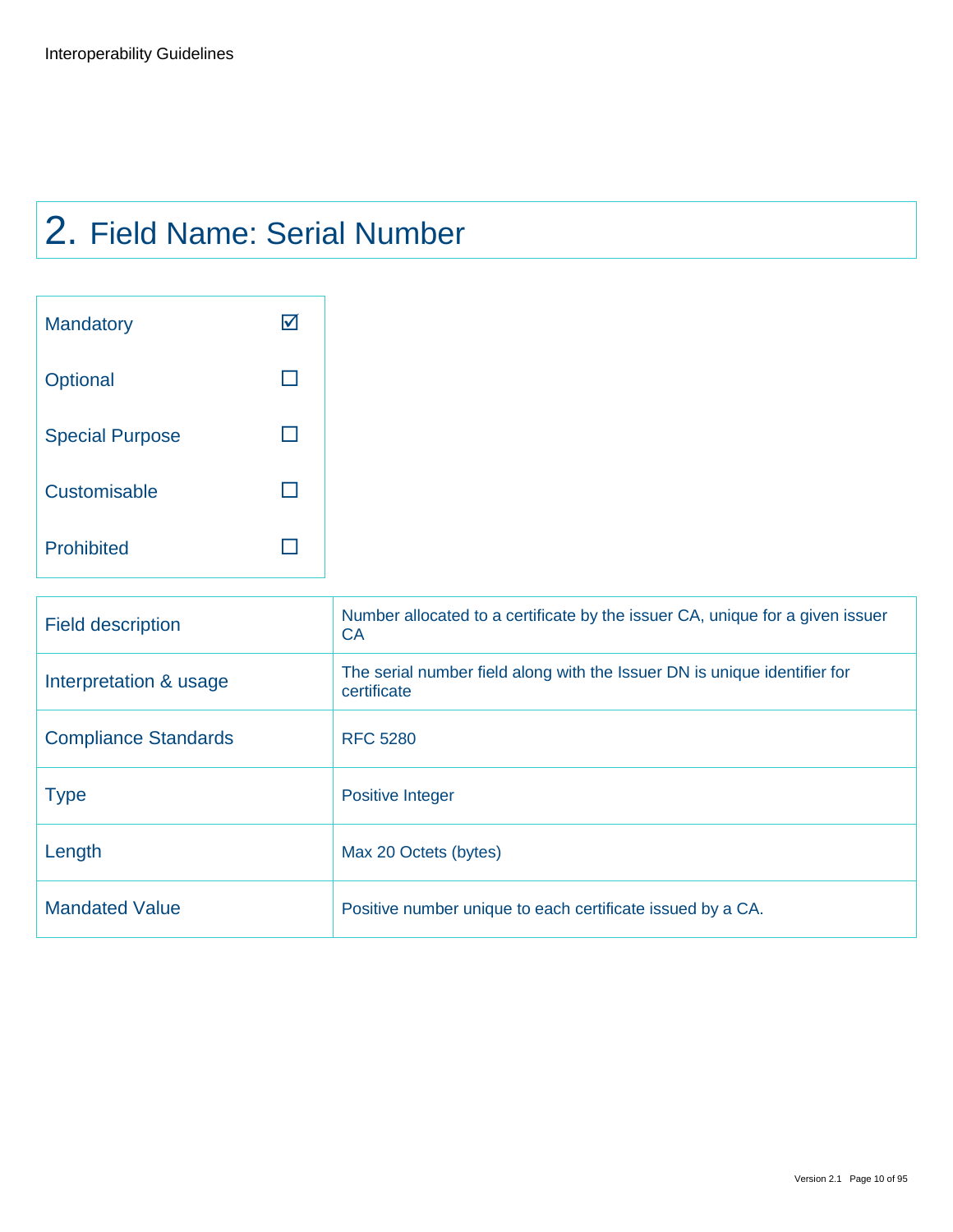# 3. Field Name: Signature

| <b>Mandatory</b>       |  |
|------------------------|--|
| Optional               |  |
| <b>Special Purpose</b> |  |
| Customisable           |  |
| <b>Prohibited</b>      |  |

| <b>Field description</b>    | Issuer signature algorithm identifier                                                                                                                                                                                                                                   |
|-----------------------------|-------------------------------------------------------------------------------------------------------------------------------------------------------------------------------------------------------------------------------------------------------------------------|
| Interpretation & usage      | The signature field identifies the algorithm used by the CA to sign the<br>certificate. This field is used to invoke the appropriate hashing and signature<br>verification algorithm.                                                                                   |
| <b>Compliance Standards</b> | RFC 5280, RFC 3279, RFC 4055, and RFC 4491                                                                                                                                                                                                                              |
| <b>Type</b>                 | Algorithm OID and Algorithm dependent parameters                                                                                                                                                                                                                        |
| <b>Mandated Value</b>       | OID for SHA1 with RSA Encryption (null parameters) $\{iso(1)$ member-body(2)<br>us(840) rsadsi(113549) pkcs(1) pkcs-1(1) 5}<br><b>OR</b><br>OID for SHA256 with RSA Encryption (null parameters) {iso(1) member-body(2)<br>us(840) rsadsi(113549) pkcs(1) pkcs-1(1) 11} |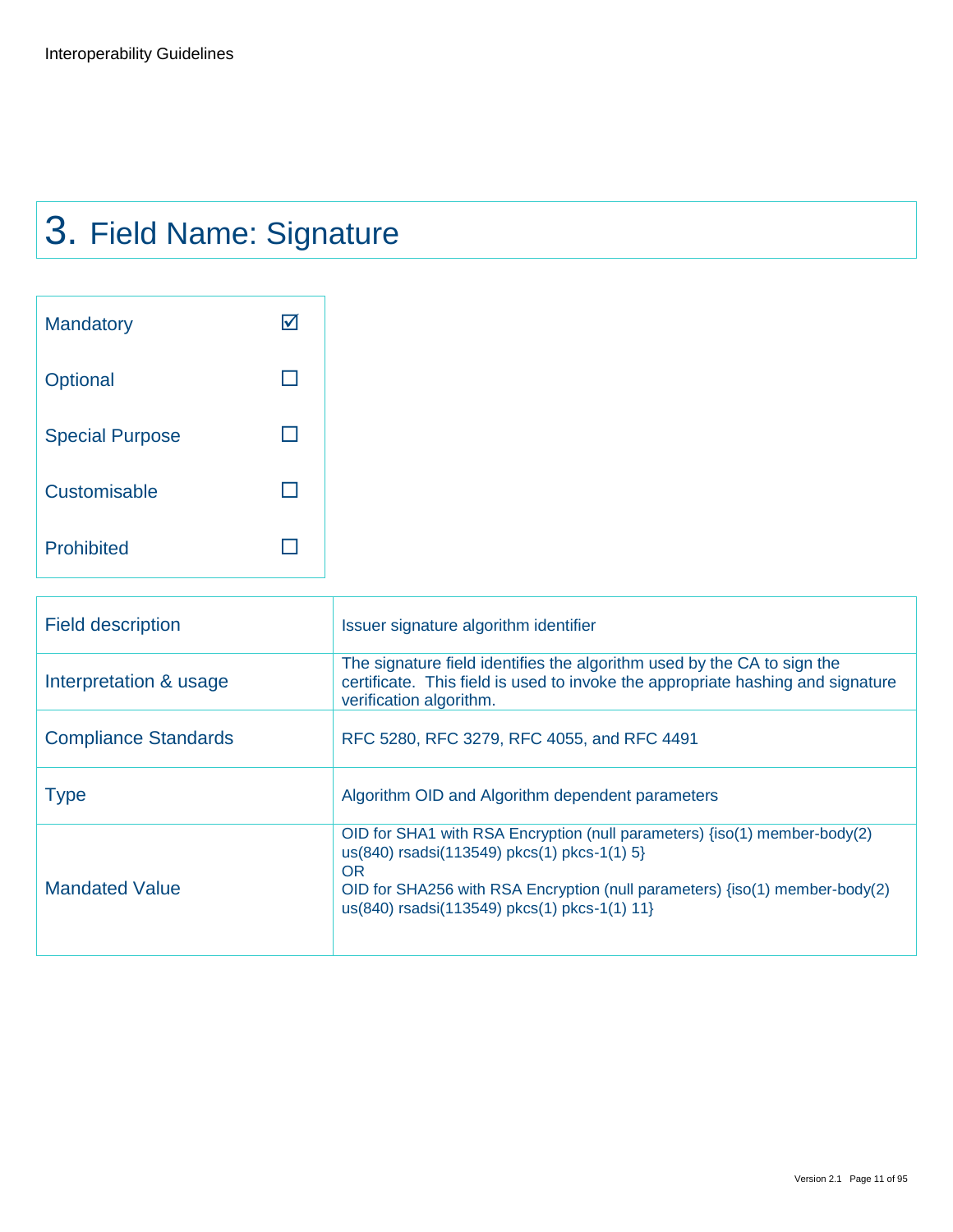### 4. Field Name: Issuer

| Mandatory              |  |
|------------------------|--|
| Optional               |  |
| <b>Special Purpose</b> |  |
| Customisable           |  |
| <b>Prohibited</b>      |  |

| <b>Field description</b>    | Uniquely Identifies the Certifying Authority issuing the certificate              |
|-----------------------------|-----------------------------------------------------------------------------------|
| Interpretation & usage      | The issuer field identifies the entity that has issued and signed the certificate |
| <b>Compliance Standards</b> | RFC 5280, X.520                                                                   |
| <b>Type</b>                 | SEQUENCE OF Relative Distinguished Names (RDNs) in printable string<br>format     |
| <b>Mandated Value</b>       | Refer Annexure I                                                                  |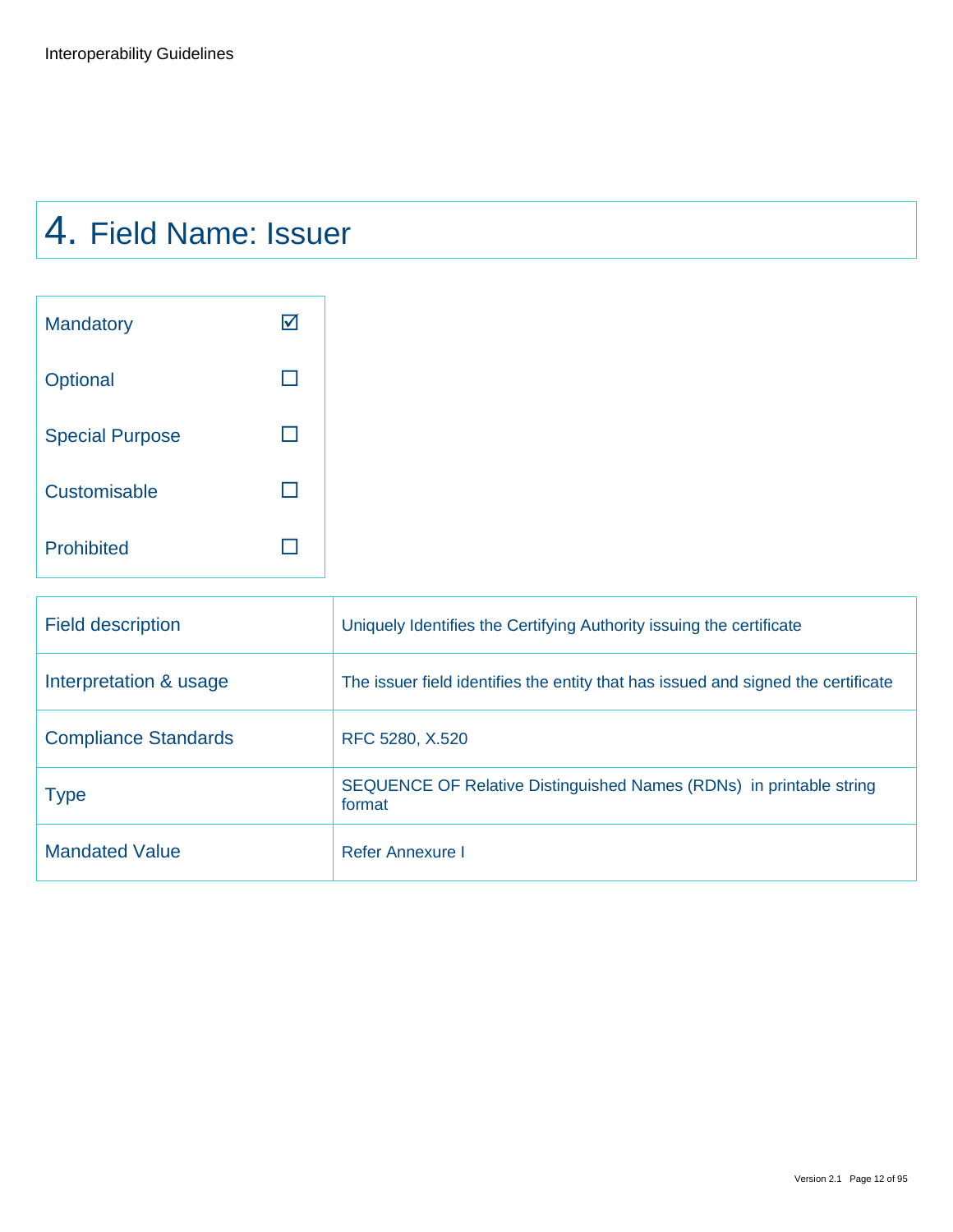# 6. Field Name: Validity

| <b>Mandatory</b>       |  |
|------------------------|--|
| Optional               |  |
| <b>Special Purpose</b> |  |
| Customisable           |  |
| <b>Prohibited</b>      |  |

| <b>Field description</b>    | Time interval during which the CA warrants that it will maintain information<br>about the status of the certificate (hence certificate is valid)                                                                                                                                                                       |
|-----------------------------|------------------------------------------------------------------------------------------------------------------------------------------------------------------------------------------------------------------------------------------------------------------------------------------------------------------------|
| Interpretation & usage      | The Validity fields are used to assess if the certificate issued is valid.<br>The validity is represented as Sequence of two dates during which the<br>certificate is valid inclusive.                                                                                                                                 |
| <b>Compliance Standards</b> | <b>RFC 5280</b>                                                                                                                                                                                                                                                                                                        |
| <b>Type</b>                 | UTC Time / Generalized time                                                                                                                                                                                                                                                                                            |
| <b>Mandated Value</b>       | Validity expressed in UTC Time for certificates valid through 2049<br>٠<br>Validity expressed in Generalized Time for certificates valid through 2050<br>٠<br>and beyond<br>Certificate MUST contain a well defined expiration date.<br>٠<br>Sub-CA certificate validity must not exceed CA certificate validity.<br>٠ |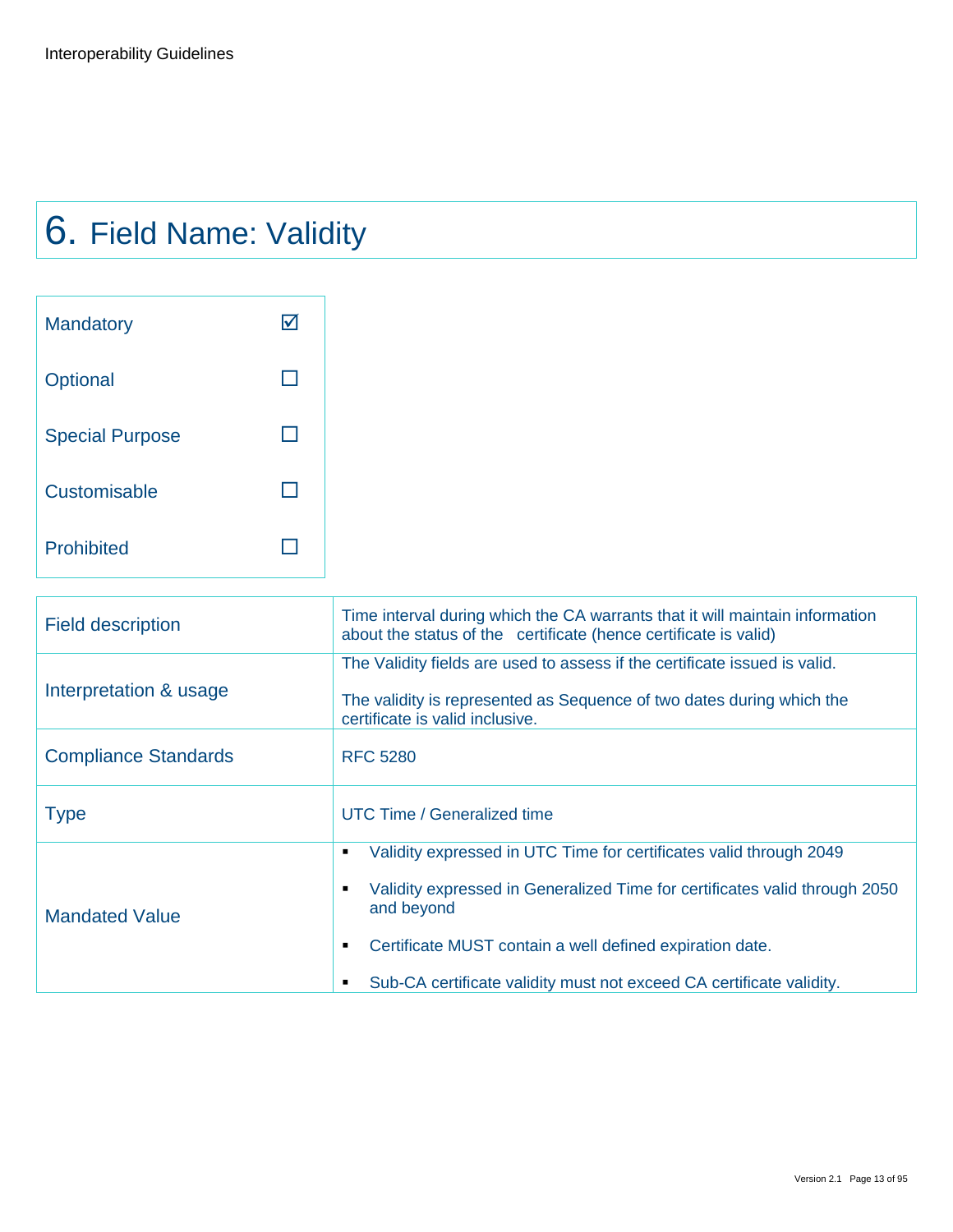# 6. Field Name: Subject

| <b>Mandatory</b>       |  |
|------------------------|--|
| Optional               |  |
| <b>Special Purpose</b> |  |
| Customisable           |  |
| <b>Prohibited</b>      |  |

| <b>Field description</b>    | The subject field associates an entity (named in the field) with the public key<br>in the certificate.                                              |
|-----------------------------|-----------------------------------------------------------------------------------------------------------------------------------------------------|
| Interpretation & usage      | The Distinguished Name mentioned in the Subject identifies the owner of the<br>certificate – or the entity to whom the certificate has been issued. |
| <b>Compliance Standards</b> | RFC 5280, X.520                                                                                                                                     |
| <b>Type</b>                 | SEQUENCE OF Relative Distinguished Names (RDNs) in printable string<br>format (except for variations mentioned in Annexure I)                       |
| <b>Mandated Value</b>       | Refer Annexure I                                                                                                                                    |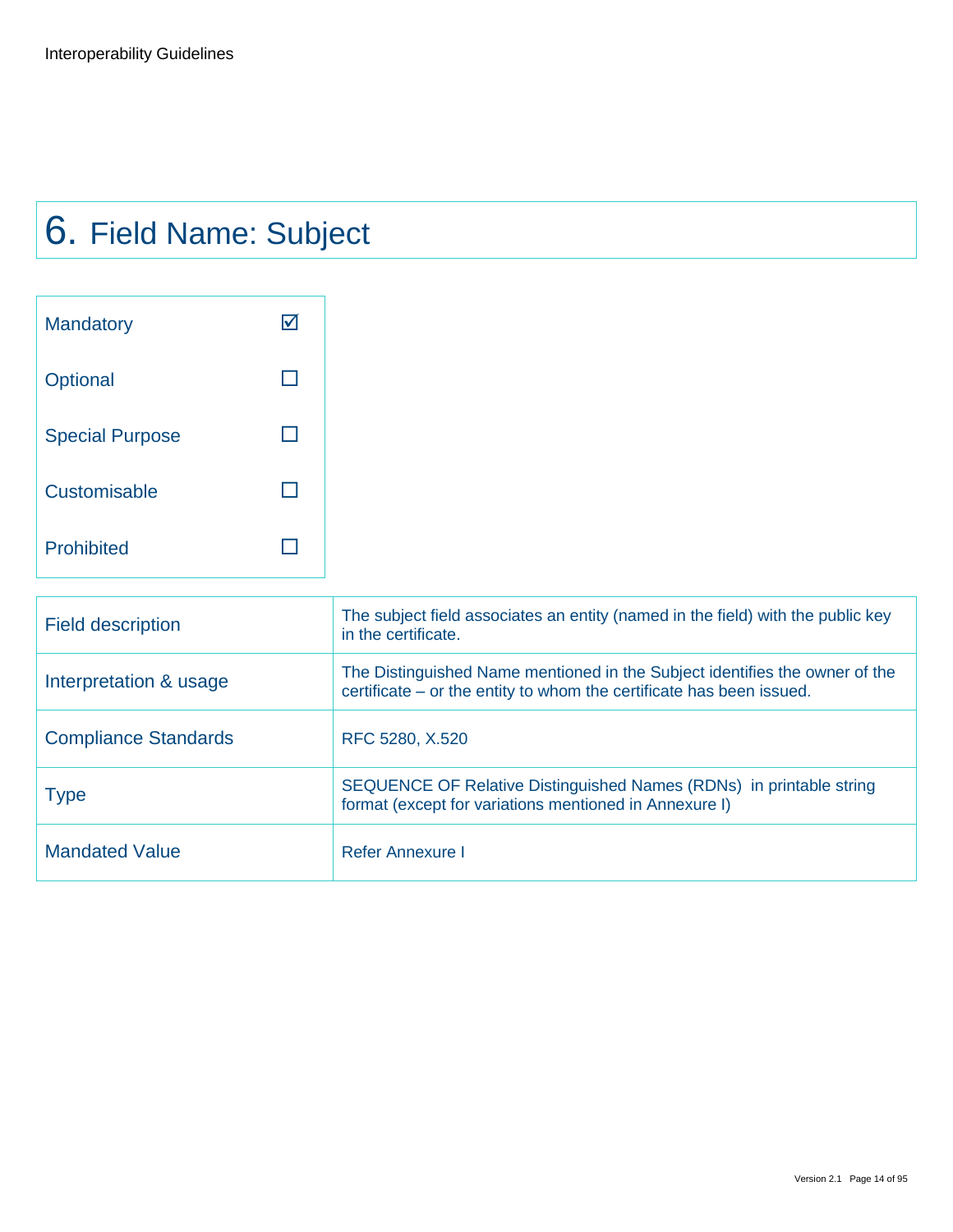# 7. Field Name: Subject Public Key Info

| <b>Mandatory</b>       |  |
|------------------------|--|
| Optional               |  |
| <b>Special Purpose</b> |  |
| Customisable           |  |
| <b>Prohibited</b>      |  |

| <b>Field description</b>    | Contains the public key algorithm for the subject public key being certified.<br>Also contains the subject public key and the parameters. |
|-----------------------------|-------------------------------------------------------------------------------------------------------------------------------------------|
| Interpretation & usage      | Algorithm identifier identifies the algorithm with which the key is used.                                                                 |
| <b>Compliance Standards</b> | RFC 5280, RFC 3279, RFC 4055, RFC 4491                                                                                                    |
| <b>Type</b>                 | OID, OID dependent parameters and Key in bitstring format                                                                                 |
|                             | For CA & sub-CA: rsaEncryption, 2048 RSA Key modulus, Public Exponent<br>$= 2^{16}+1$                                                     |
| <b>Mandated Value</b>       | For end user: rsaEncryption, 1024 RSA Key modulus, Public Exponent =<br>$2^{16}+1$                                                        |
|                             | From January 1,2011, CAs must issue 2048-bit RSA SubCA and end-<br>entity certificates                                                    |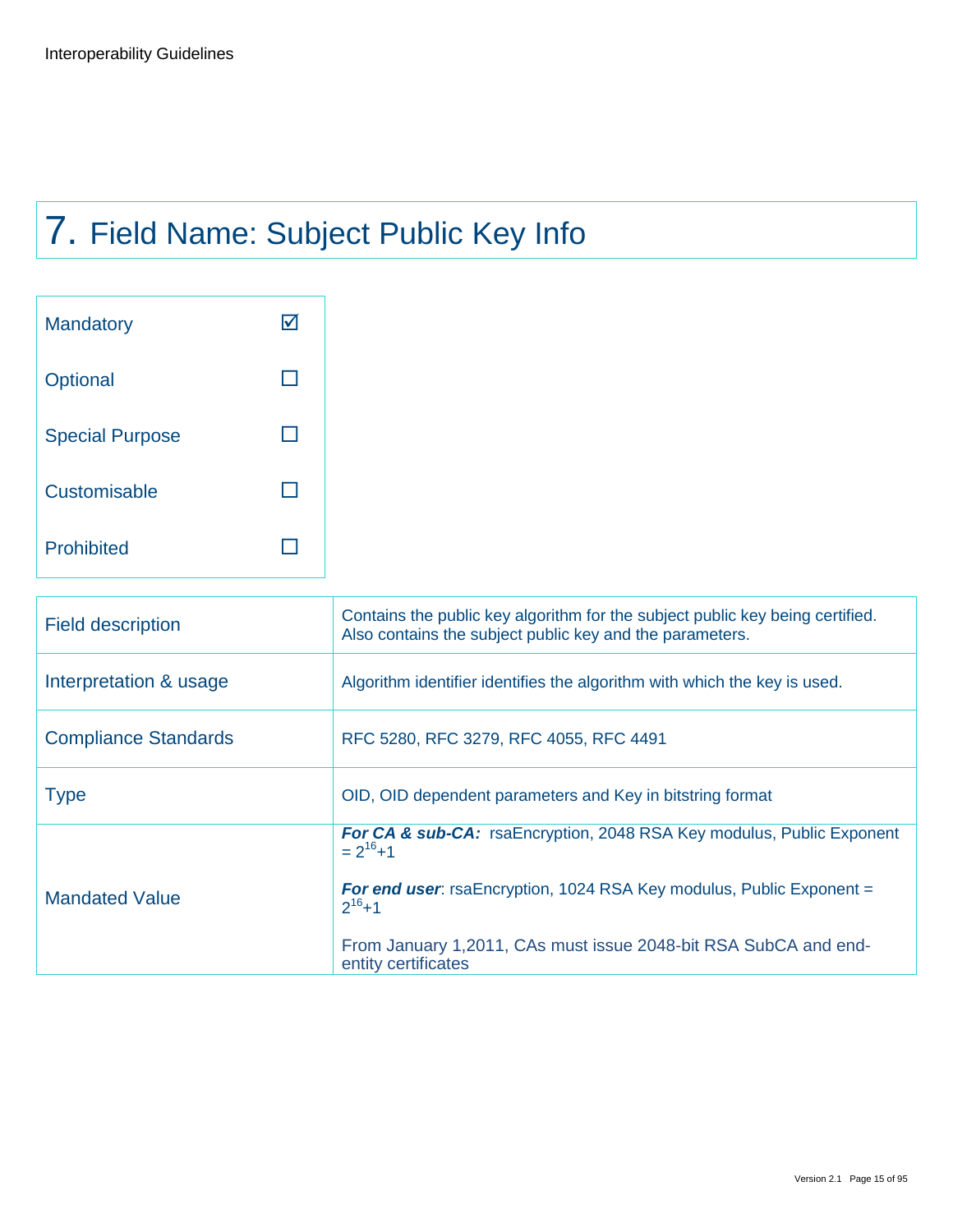## 8. Field Name: Unique Identifiers

| <b>Mandatory</b>       |  |
|------------------------|--|
| Optional               |  |
| <b>Special Purpose</b> |  |
| Customisable           |  |
| <b>Prohibited</b>      |  |

| <b>Field description</b>    | Unique identifier for a subject and issuer names (Subject Unique Identifier,<br><b>Issuer Unique Identifier)</b> |
|-----------------------------|------------------------------------------------------------------------------------------------------------------|
| Interpretation & usage      | The certificates MUST NOT generate / use unique identifier for Subject or<br>Issuer.                             |
| <b>Compliance Standards</b> | <b>RFC 5280</b>                                                                                                  |
| <b>Type</b>                 | <b>Printable String</b>                                                                                          |
| <b>Mandated Value</b>       | Field not to be used                                                                                             |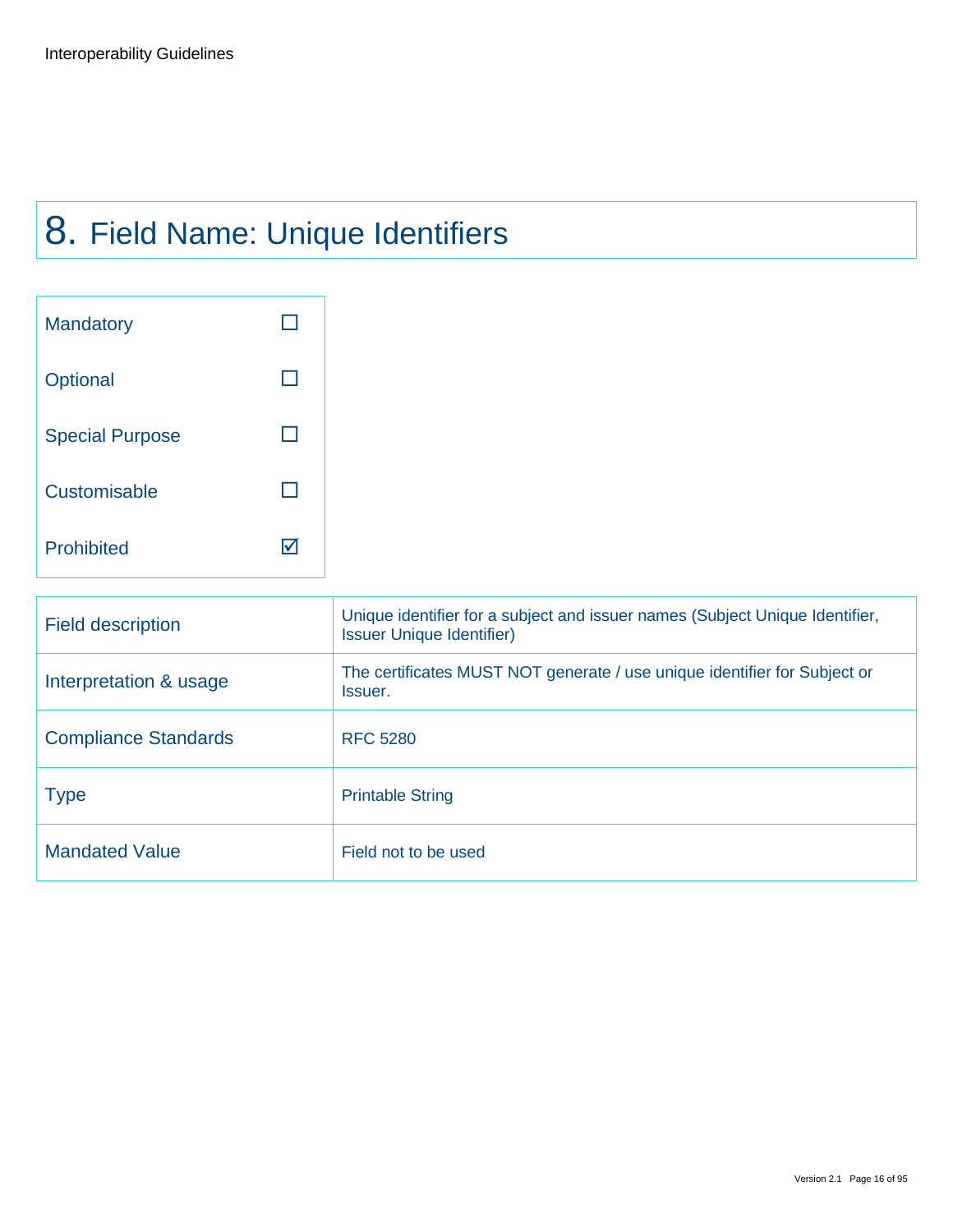## 9. Field Name: signatureAlgorithm

| <b>Mandatory</b>       |  |
|------------------------|--|
| Optional               |  |
| <b>Special Purpose</b> |  |
| Customisable           |  |
| Prohibited             |  |

| <b>Field description</b>    | Issuer signature algorithm identifier                                                                                                                                                                                                                                                                                                                                                                                                           |
|-----------------------------|-------------------------------------------------------------------------------------------------------------------------------------------------------------------------------------------------------------------------------------------------------------------------------------------------------------------------------------------------------------------------------------------------------------------------------------------------|
| Interpretation & usage      | The signature field identifies the algorithm used by the CA to sign the<br>certificate. This field is used to invoke the appropriate hashing and signature<br>verification algorithm                                                                                                                                                                                                                                                            |
| <b>Compliance Standards</b> | RFC 5280, RFC 3279, RFC 4055, and RFC 4491                                                                                                                                                                                                                                                                                                                                                                                                      |
| <b>Type</b>                 | Algorithm OID and Algorithm dependent parameters                                                                                                                                                                                                                                                                                                                                                                                                |
| <b>Mandated Value</b>       | OID for SHA1 with RSA Encryption (null parameters) {iso(1) member-body(2)<br>us(840) rsadsi(113549) pkcs(1) pkcs-1(1) 5}<br><b>OR</b><br>OID for SHA256 with RSA Encryption (null parameters) {iso(1) member-<br>body(2) us(840) rsadsi(113549) pkcs(1) pkcs-1(1) 11}<br>If parameters are present, in this field, they shall be ignored.<br>CAs should make SHA2 end-entity certificates available to customers from<br><b>January 1 2012.</b> |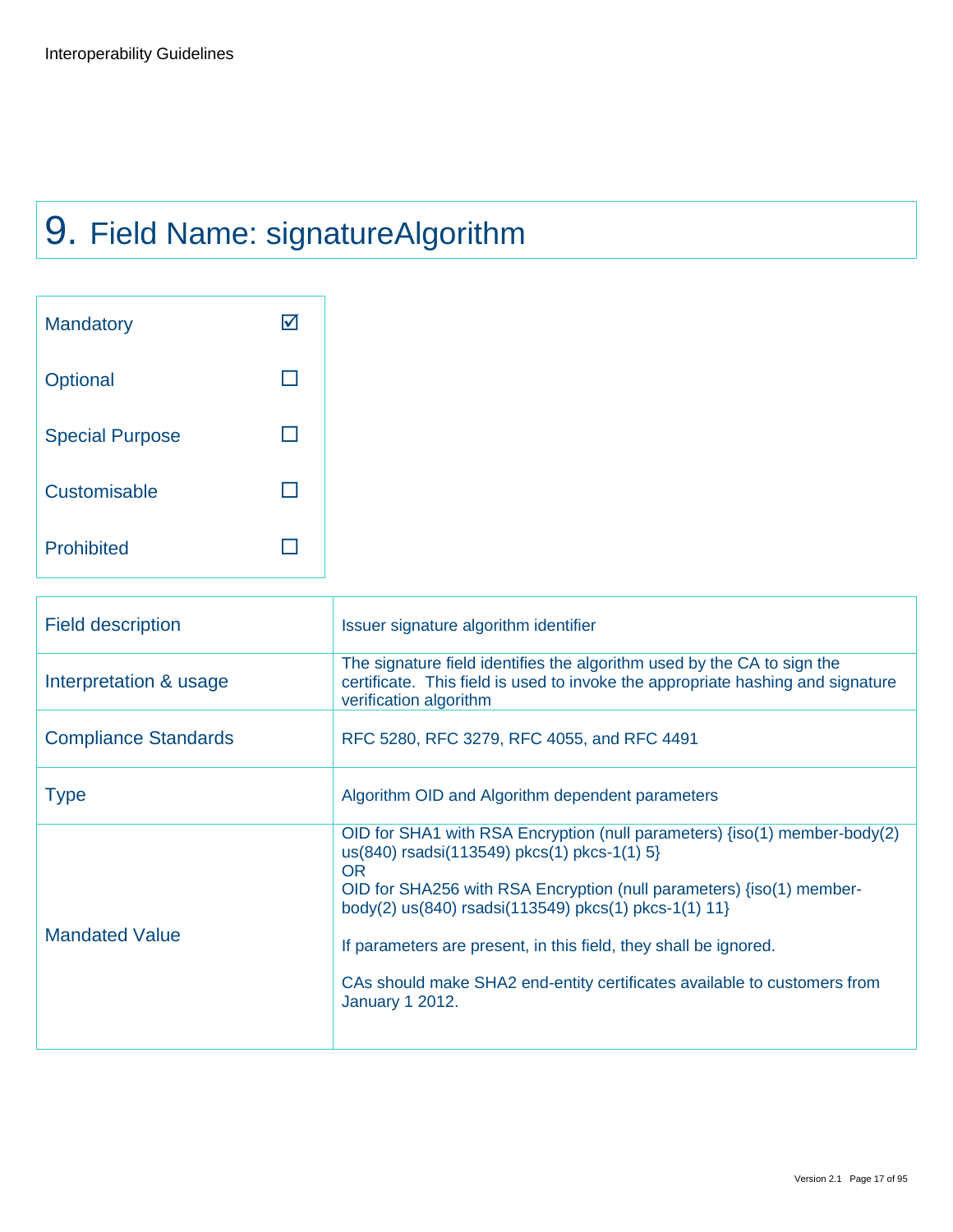## 10. Field Name: signatureValue

| <b>Mandatory</b>       |  |
|------------------------|--|
| Optional               |  |
| <b>Special Purpose</b> |  |
| Customisable           |  |
| <b>Prohibited</b>      |  |

| <b>Field description</b>    | This field contains the signature on the certificate                                                                                                                                                       |
|-----------------------------|------------------------------------------------------------------------------------------------------------------------------------------------------------------------------------------------------------|
| Interpretation & usage      | The value in this field is used for signature verification. For example, for RSA,<br>this field is decrypted using the public key, then unpadded, and then matched<br>against the hash of the certificate. |
| <b>Compliance Standards</b> | <b>RFC 5280</b>                                                                                                                                                                                            |
| <b>Type</b>                 | <b>Bit string</b>                                                                                                                                                                                          |
| <b>Mandated Value</b>       | Must contain the signature in accordance with the algorithm. For RSA, this is<br>the value generated by hashing the certificate, then padding, and then<br>performing the RSA private key operation.       |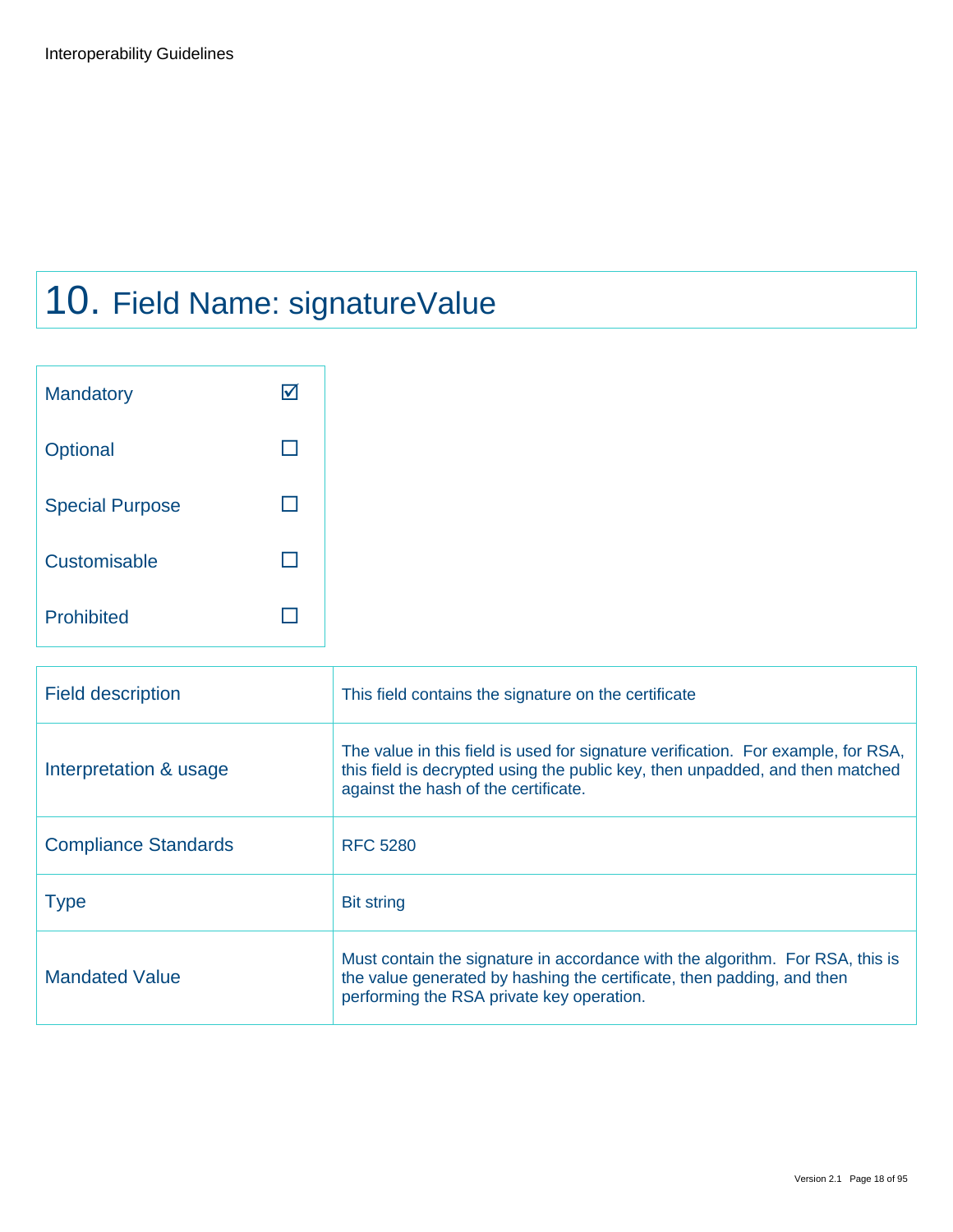### <span id="page-18-0"></span>Standard Extensions Definition

## 1. Std. Extension : Authority Key Identifier

| Mandatory               | $\blacktriangledown$ |
|-------------------------|----------------------|
| Optional                | $\Box$               |
| <b>Special Purpose</b>  | n.                   |
| Customisable            | $\Box$               |
| Prohibited              |                      |
| Reserved for future use | H                    |

| <b>Field description</b>       | The authority key identifier extension provides means of identifying the public<br>key corresponding to signing key used (by CA) to sign the certificate. |
|--------------------------------|-----------------------------------------------------------------------------------------------------------------------------------------------------------|
| Interpretation & usage         | The authority key identifier is used to facilitate certificate path construction.                                                                         |
| <b>Compliance Standards</b>    | <b>RFC 5280</b>                                                                                                                                           |
| <b>Type</b>                    | Octet string                                                                                                                                              |
| <b>Critical / Non Critical</b> | <b>Non Critical</b>                                                                                                                                       |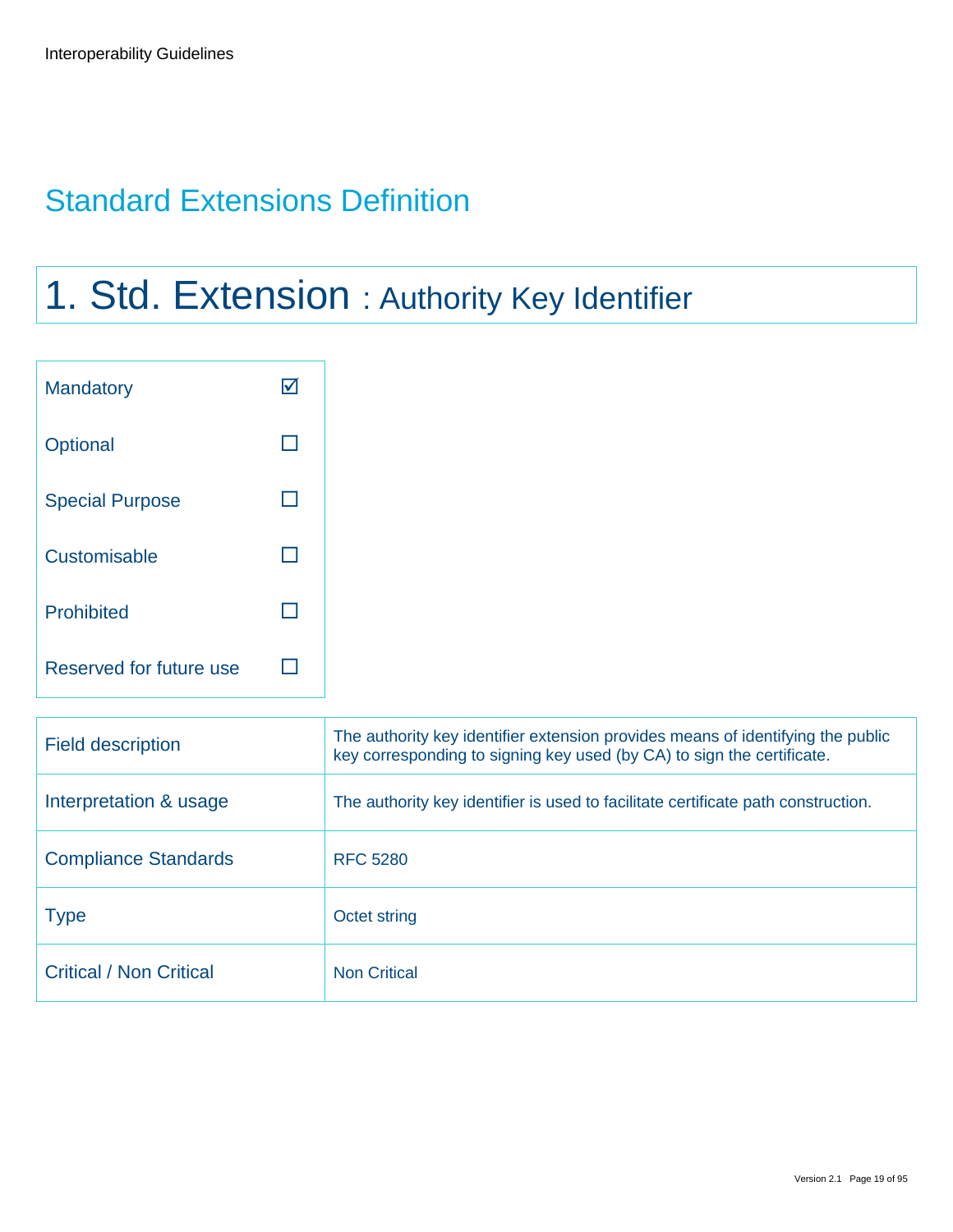$\overline{a}$ 

|                           | This field may be absent in the RCAI certificate.                                                                                                                                                                                                                                         |
|---------------------------|-------------------------------------------------------------------------------------------------------------------------------------------------------------------------------------------------------------------------------------------------------------------------------------------|
|                           | All CAs MUST have Authoritykeyidentifier value same as SubjectkeyIdentifier<br>Value of RCAI                                                                                                                                                                                              |
| <b>Mandated Value</b>     | CA Authoritykeyidentifier = Root Certifying Authority of India (RCAI)<br>SubjectkeyIdentifier (currently 4f 1e c0 58 27 d8 b8 e4)                                                                                                                                                         |
|                           | Authority key identifier value for a certificate shall be the same as the<br>SubjectkeyIdentifier for the Issuer. In other words, certificates issued by a CA<br>shall contain the Authority key identifier value as the same as the<br>SubjectkeyIdentifier in the CA's own certificate. |
| <b>Calculation Method</b> | Calculation method has been specified in the SubjectkeyIdentifier section.                                                                                                                                                                                                                |

<sup>\*</sup> With respect to creation of separate distinct chain for special operations, RCAI will refer to Root Certifying Authority of India Certificate for the respective special operation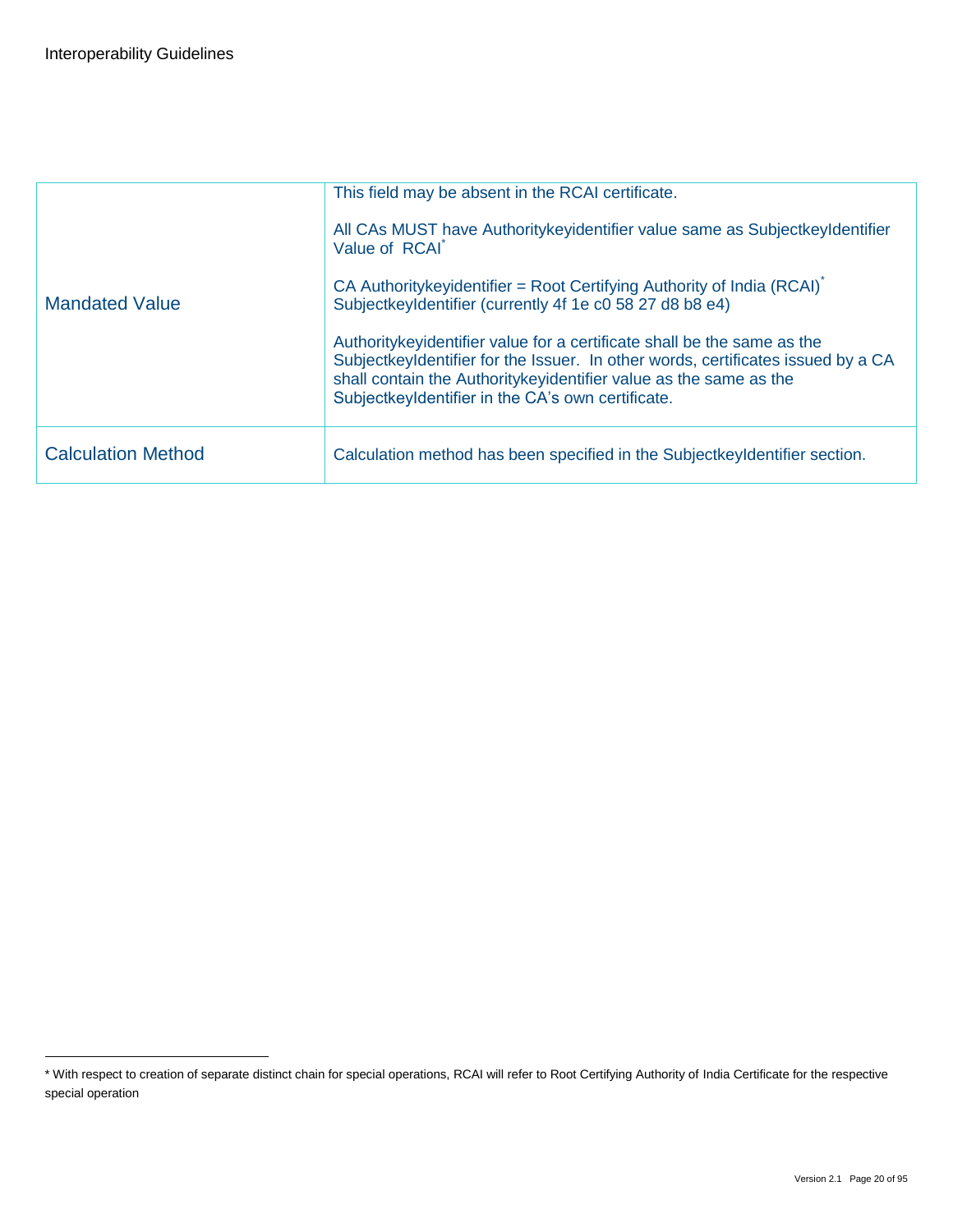## 2. Std. Extension : Subject Key Identifier

| <b>Mandatory</b>        |   |
|-------------------------|---|
| Optional                |   |
| <b>Special Purpose</b>  | M |
| Customisable            |   |
| <b>Prohibited</b>       |   |
| Reserved for future use |   |

### Note: This field is mandatory for all CA / sub-CA / end entity certificates

| <b>Field description</b>       | The subject key identifier extension provides means of identifying certificates<br>that contain a particular key when the subject has multiple certificates with<br>multiple keys.                                                                              |
|--------------------------------|-----------------------------------------------------------------------------------------------------------------------------------------------------------------------------------------------------------------------------------------------------------------|
| Interpretation & usage         | The subject key identifier is used to facilitate certificate path construction.                                                                                                                                                                                 |
| <b>Compliance Standards</b>    | <b>RFC 5280</b>                                                                                                                                                                                                                                                 |
| <b>Type</b>                    | Octet string                                                                                                                                                                                                                                                    |
| <b>Critical / Non Critical</b> | <b>Non Critical</b>                                                                                                                                                                                                                                             |
| <b>Mandated Value</b>          | A CA shall always honour the subject key identifier value requested in a<br>certificate request (e.g., PKCS-10 request). Honouring requested value is<br>critical to interoperability when RCAI issues a CA certificate or a CA issues a<br>sub-CA certificate. |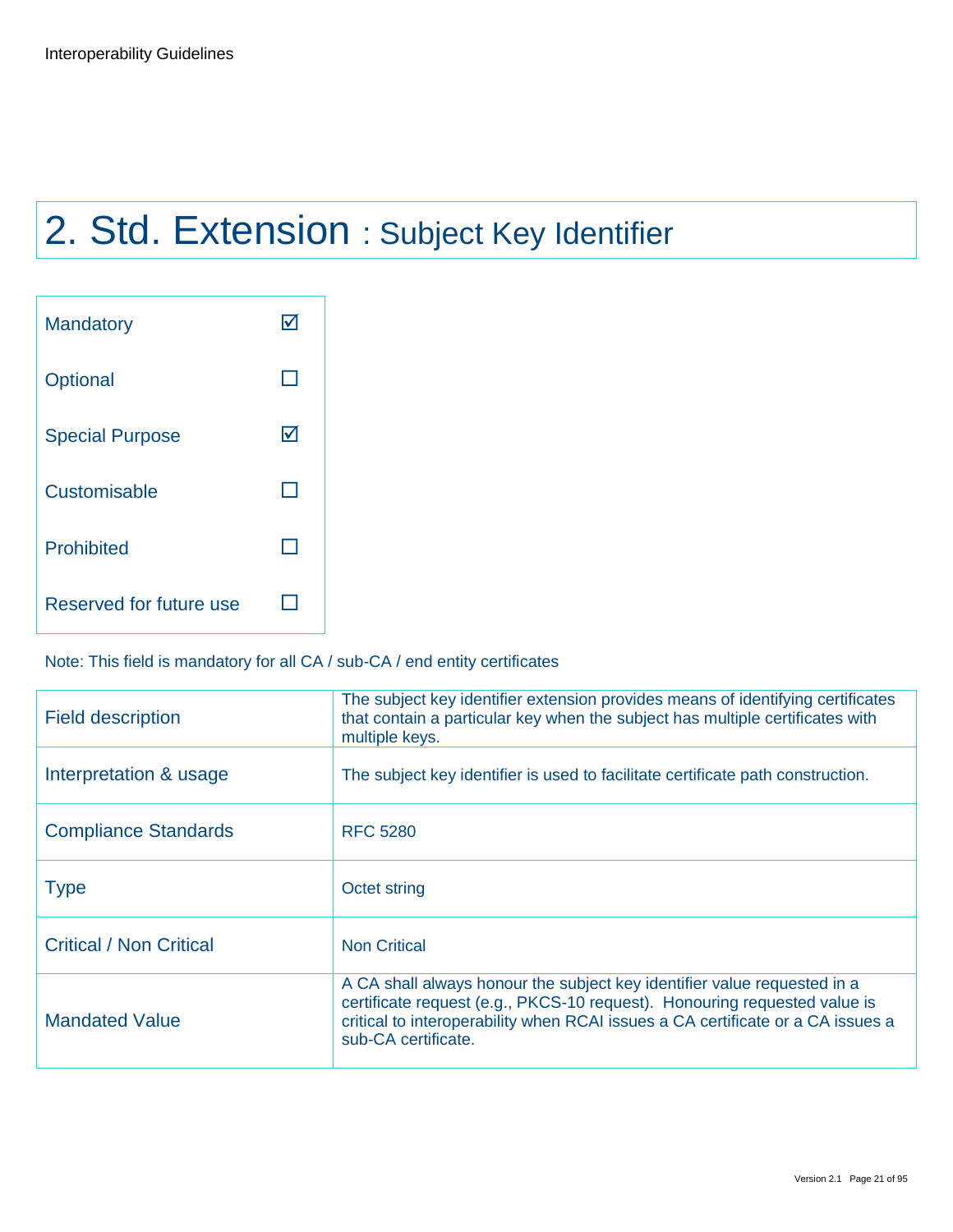| <b>Recommended Value</b>  | Subject key identifier can be calculated as per any of the method mentioned<br>below. Any other method which provides a statistically unique value<br>associated with the Public key is also acceptable.                                                       |
|---------------------------|----------------------------------------------------------------------------------------------------------------------------------------------------------------------------------------------------------------------------------------------------------------|
| <b>Calculation Method</b> | SubjectKeyIdentifier should be composed of the 160-bit SHA-1 hash of value<br>of the BIT STRING subjectPublicKey in the certificate (excluding the tag.<br>length, and number of unused bits).<br><b>OR</b>                                                    |
|                           | The Subject Keyldentifier should be composed of a four-bit type field with<br>value 0100 followed by the least significant 60 bits of SHA-1 hash of the value<br>of the BIT STRING subjectPublicKey (excluding the tag, length, and number<br>of unused bits). |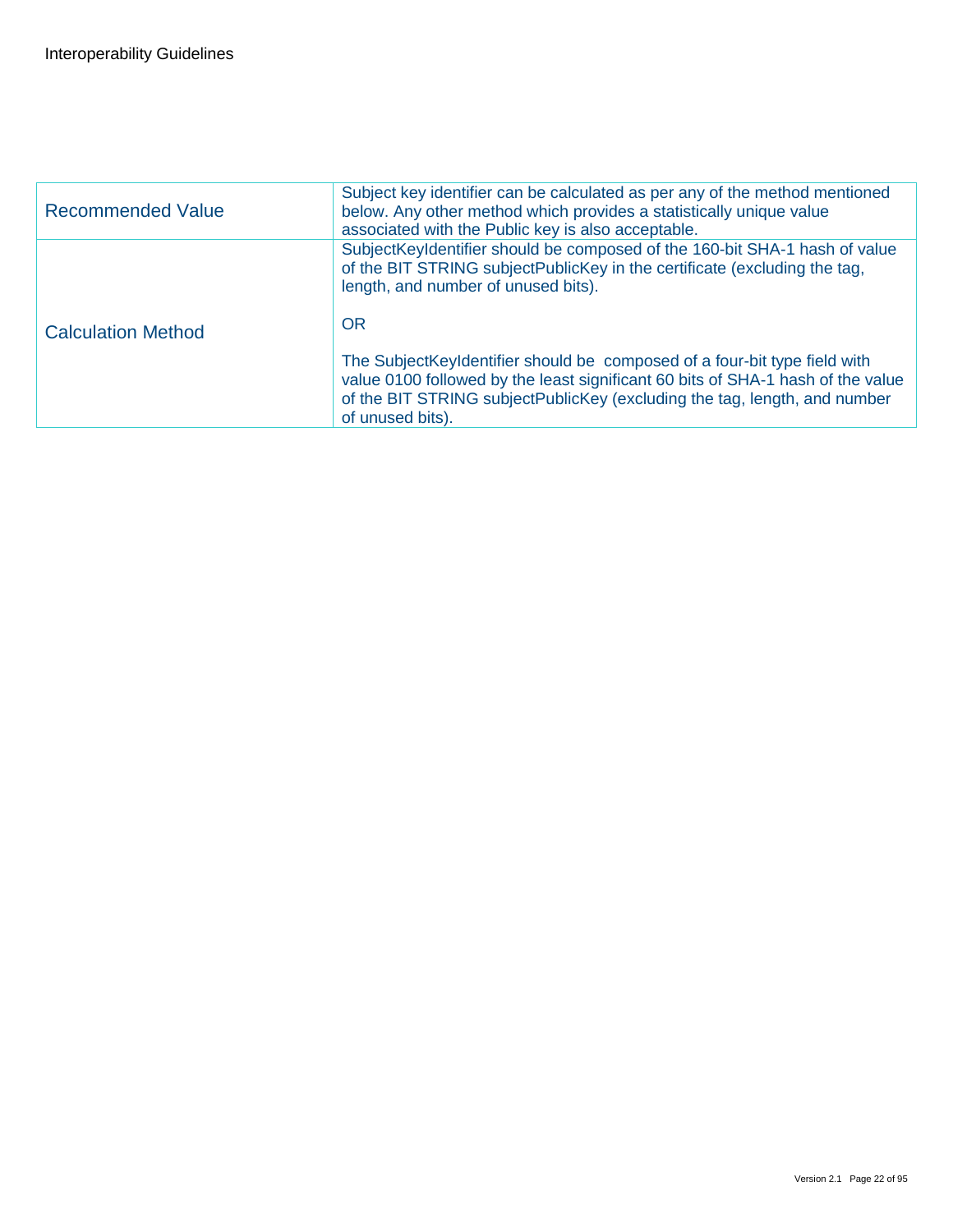## 3. Std. Extension : Key Usage

| <b>Mandatory</b>        |  |
|-------------------------|--|
| Optional                |  |
| <b>Special Purpose</b>  |  |
| Customisable            |  |
| <b>Prohibited</b>       |  |
| Reserved for future use |  |

| <b>Field description</b>       | Key Usage field defines the cryptographic purpose of the key contained in the<br>certificate.                                                                                                                                    |
|--------------------------------|----------------------------------------------------------------------------------------------------------------------------------------------------------------------------------------------------------------------------------|
| Interpretation & usage         | The applications implementing cryptography must interpret this field and<br>restrict the usage of the key accordingly.                                                                                                           |
| <b>Compliance Standards</b>    | <b>RFC 5280</b>                                                                                                                                                                                                                  |
| <b>Type</b>                    | <b>Bit string</b>                                                                                                                                                                                                                |
| <b>Critical / Non Critical</b> | Critical                                                                                                                                                                                                                         |
| <b>Mandated Value</b>          | For CA Certificates, the following key usage MUST be asserted<br>cRLSign<br>٠<br>keyCertsign<br>٠<br>For end entity signature Certificates, following key usage MUST be asserted<br>digitalSignature<br>п<br>nonRepudiation<br>٠ |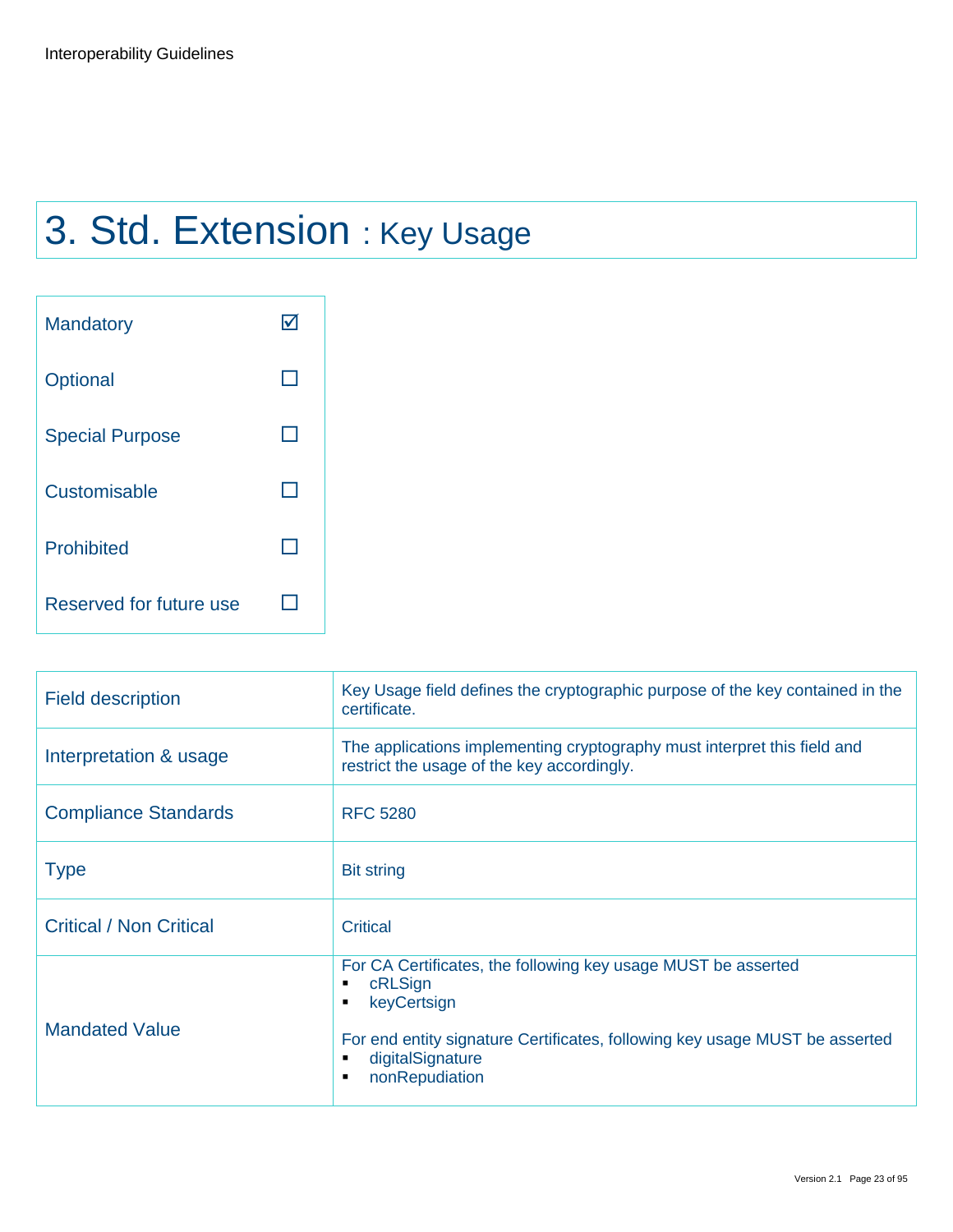| The following key usage MUST NOT be set / asserted for end entity<br>certificates |
|-----------------------------------------------------------------------------------|
| cRLSign<br>keyCertsign<br>$\blacksquare$                                          |
|                                                                                   |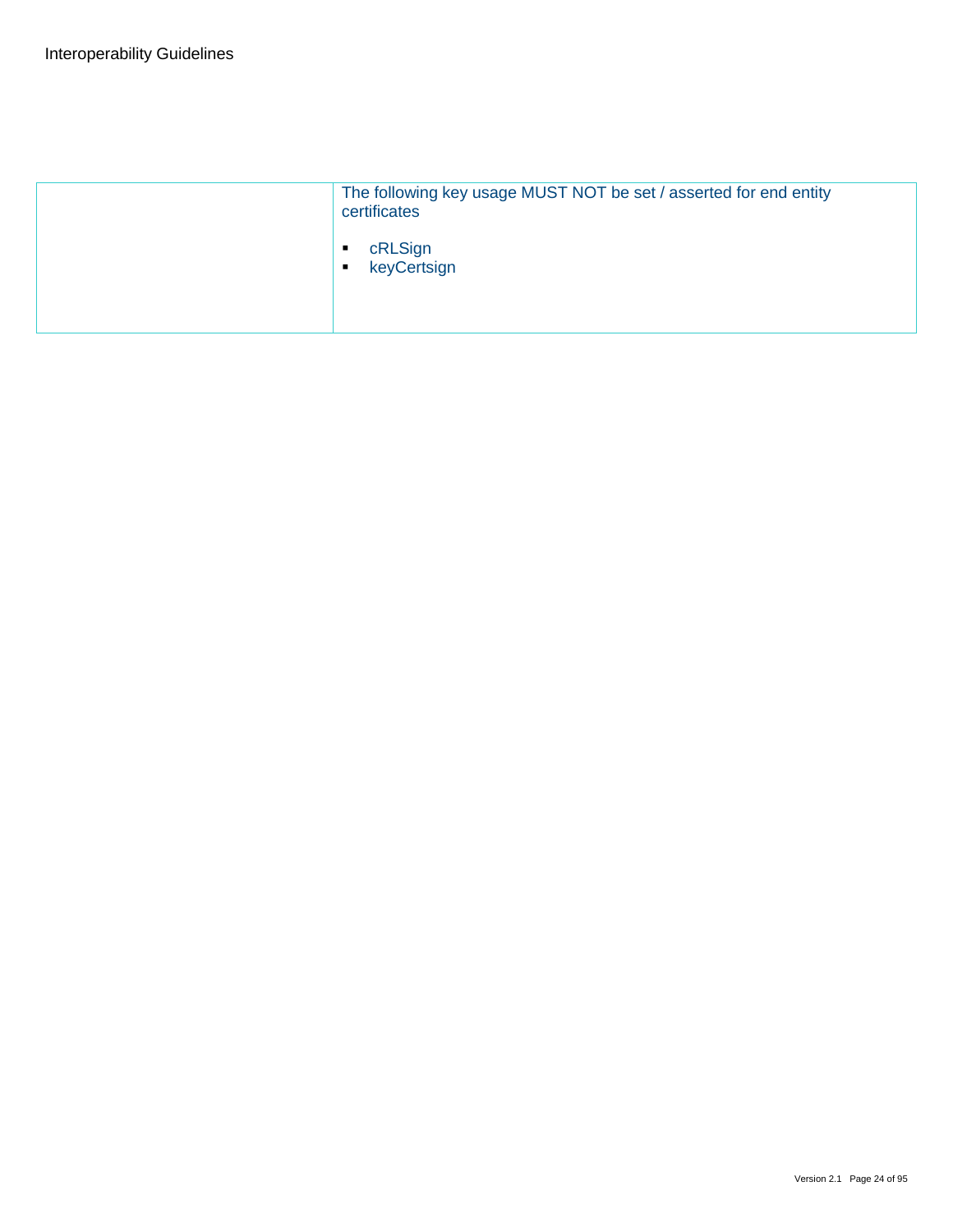## 4. Std. Extension : Certificate Policies

| <b>Mandatory</b>        |  |
|-------------------------|--|
| Optional                |  |
| <b>Special Purpose</b>  |  |
| Customisable            |  |
| <b>Prohibited</b>       |  |
| Reserved for future use |  |

| <b>Field description</b>       | Contains policy information terms in the form of OIDs and qualifiers.                                                                                                                                                                                                                                         |
|--------------------------------|---------------------------------------------------------------------------------------------------------------------------------------------------------------------------------------------------------------------------------------------------------------------------------------------------------------|
| Interpretation & usage         | CCA certificate policy the certificate is valid for; and all the lower level CCA<br>certificate policies.                                                                                                                                                                                                     |
| <b>Compliance Standards</b>    | <b>RFC 5280</b>                                                                                                                                                                                                                                                                                               |
| <b>Type</b>                    | OID, IA5 string                                                                                                                                                                                                                                                                                               |
| <b>Critical / Non Critical</b> | <b>Non Critical</b>                                                                                                                                                                                                                                                                                           |
|                                | The value must contain the OID representing the RCAI certificate policy the<br>certificate is valid for; and all the lower level certificate polices.                                                                                                                                                         |
| <b>Mandated Value</b>          | The end entity certificate should contain User Notice qualifier 'explicit text'<br>encoded as Visible string. The string should state the highest Certificate<br>Policy for which the certificate is valid for - as defined by the CCA.<br>The maximum length of the 'explicit Text' field is 200 characters. |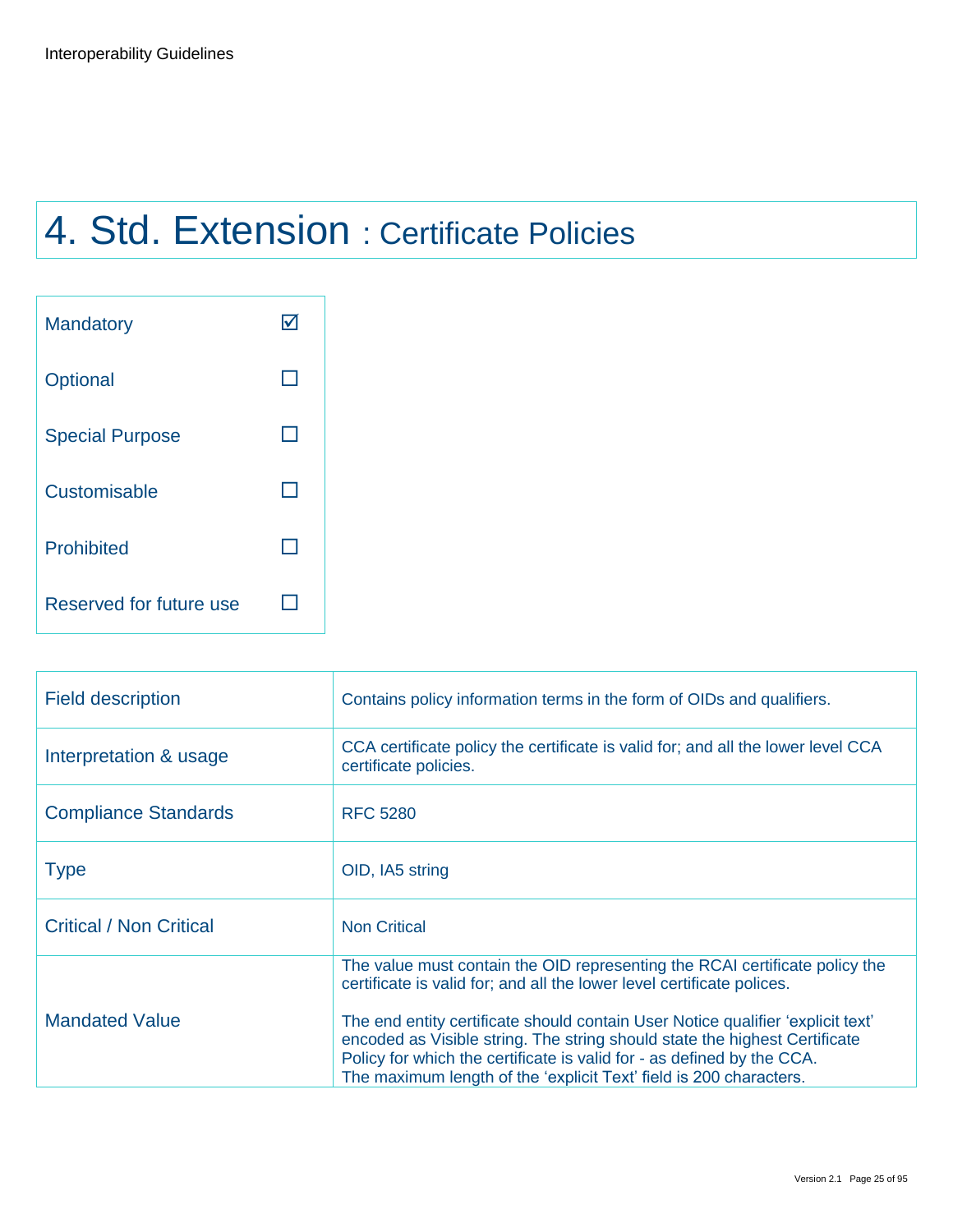## 5. Std. Extension : Policy Mappings

| <b>Mandatory</b>        |   |
|-------------------------|---|
| Optional                |   |
| <b>Special Purpose</b>  |   |
| Customisable            |   |
| <b>Prohibited</b>       | M |
| Reserved for future use |   |

| <b>Field description</b>       | Lists pairs of OIDs for issuerDomainPolicy and subject DomainPolicy |
|--------------------------------|---------------------------------------------------------------------|
| Interpretation & usage         | The use of this Extension is prohibited by the CCA.                 |
| <b>Compliance Standards</b>    | <b>RFC 5280</b>                                                     |
| <b>Type</b>                    | SEQUENCE of pairs of OID, each pair itself is a SEQUENCE            |
| <b>Critical / Non Critical</b> | <b>Non Critical</b>                                                 |
| <b>Mandated Value</b>          | Field is to not be used                                             |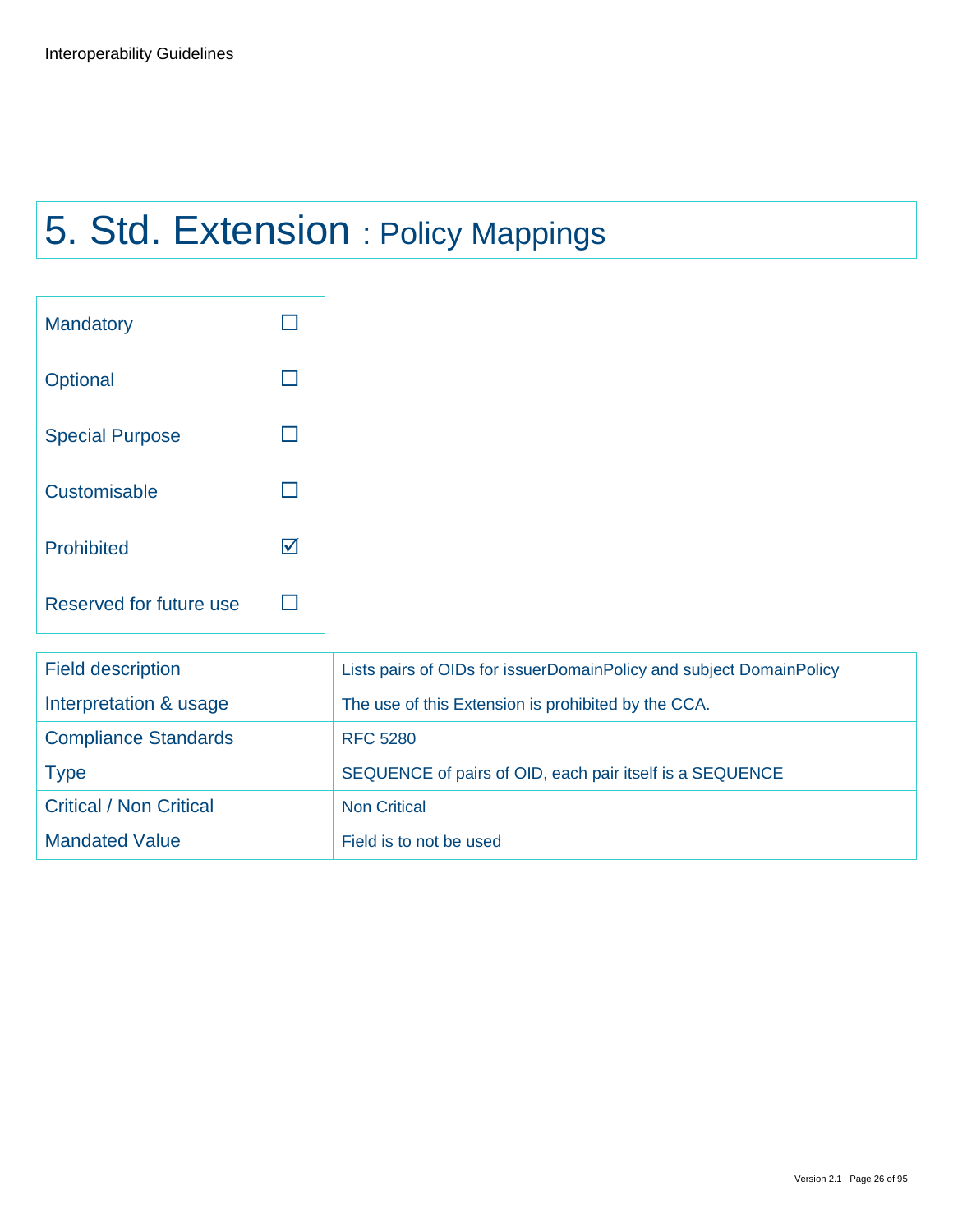# 6. Std. Extension : Subject Alternative Name

| <b>Mandatory</b>        |   |
|-------------------------|---|
| Optional                | M |
| <b>Special Purpose</b>  |   |
| Customisable            |   |
| <b>Prohibited</b>       |   |
| Reserved for future use |   |

| <b>Field description</b>       | Provides additional field to bind the certificate / public key to an identity                                                                                                                                                                                       |
|--------------------------------|---------------------------------------------------------------------------------------------------------------------------------------------------------------------------------------------------------------------------------------------------------------------|
| Interpretation & usage         | Depending upon the type of certificate, the Subject Alternative name must be<br>set to be email ID, IP address or domain name.                                                                                                                                      |
| <b>Compliance Standards</b>    | <b>RFC 5280</b>                                                                                                                                                                                                                                                     |
| <b>Type</b>                    | Email ID / IP Address / URL / DNS Name                                                                                                                                                                                                                              |
| <b>Critical / Non Critical</b> | <b>Non Critical</b>                                                                                                                                                                                                                                                 |
| <b>Mandated Value</b>          | Not Applicable                                                                                                                                                                                                                                                      |
| <b>Recommended Value</b>       | The following are the recommended formats<br>For end-entity certificates, email address for RFC822 Name may be<br>٠<br>included ONLY after verification. It shall be encoded as IA5String<br>For machine certificates IP Address as mentioned in RFC791 may be<br>٠ |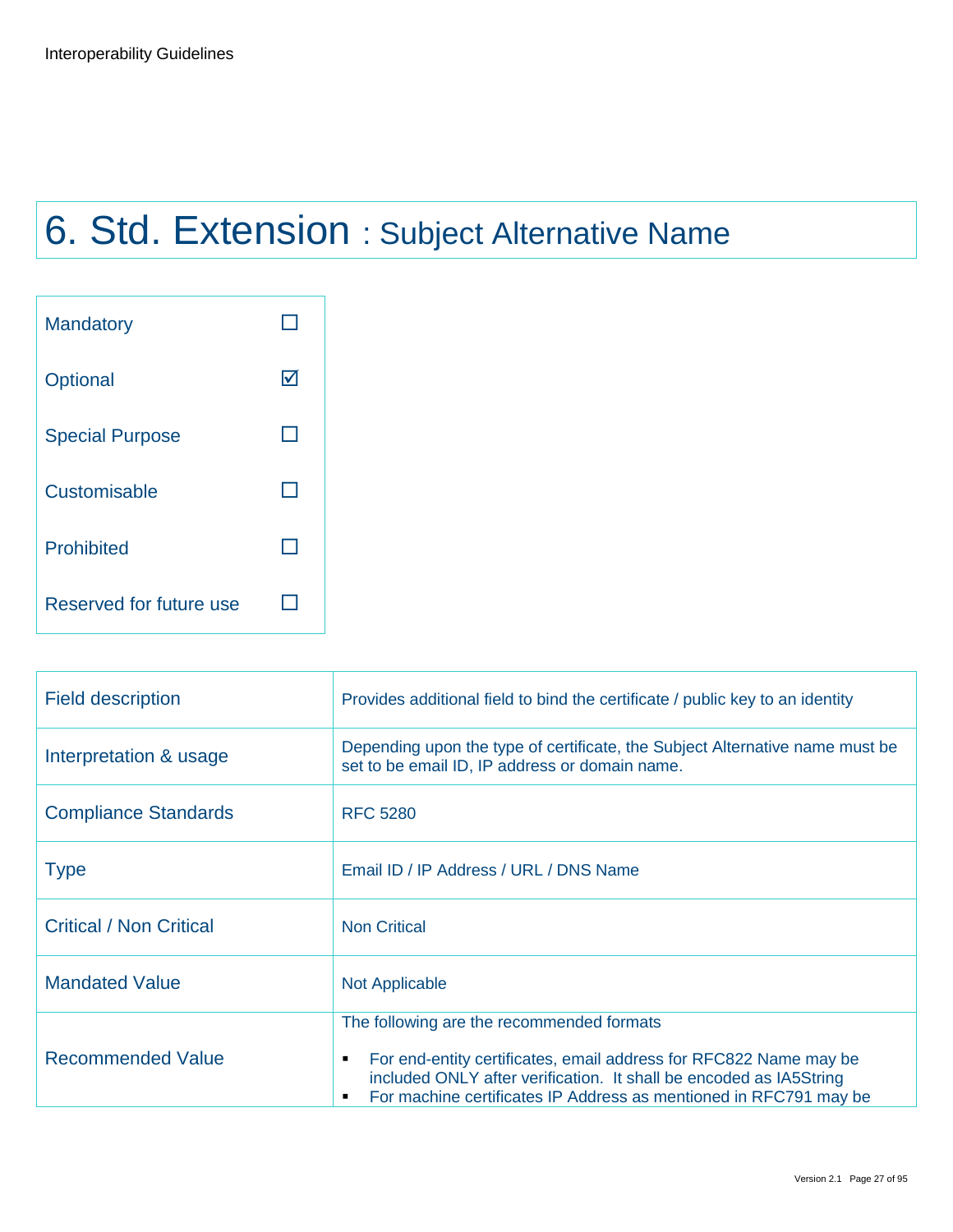| included in the form of Octet string in network byte order.<br>For machine certificates, domain name may be included using the<br>٠<br>structure defined in Section 3.5 of [RFC1034] and encoded as IA5String |
|---------------------------------------------------------------------------------------------------------------------------------------------------------------------------------------------------------------|
|                                                                                                                                                                                                               |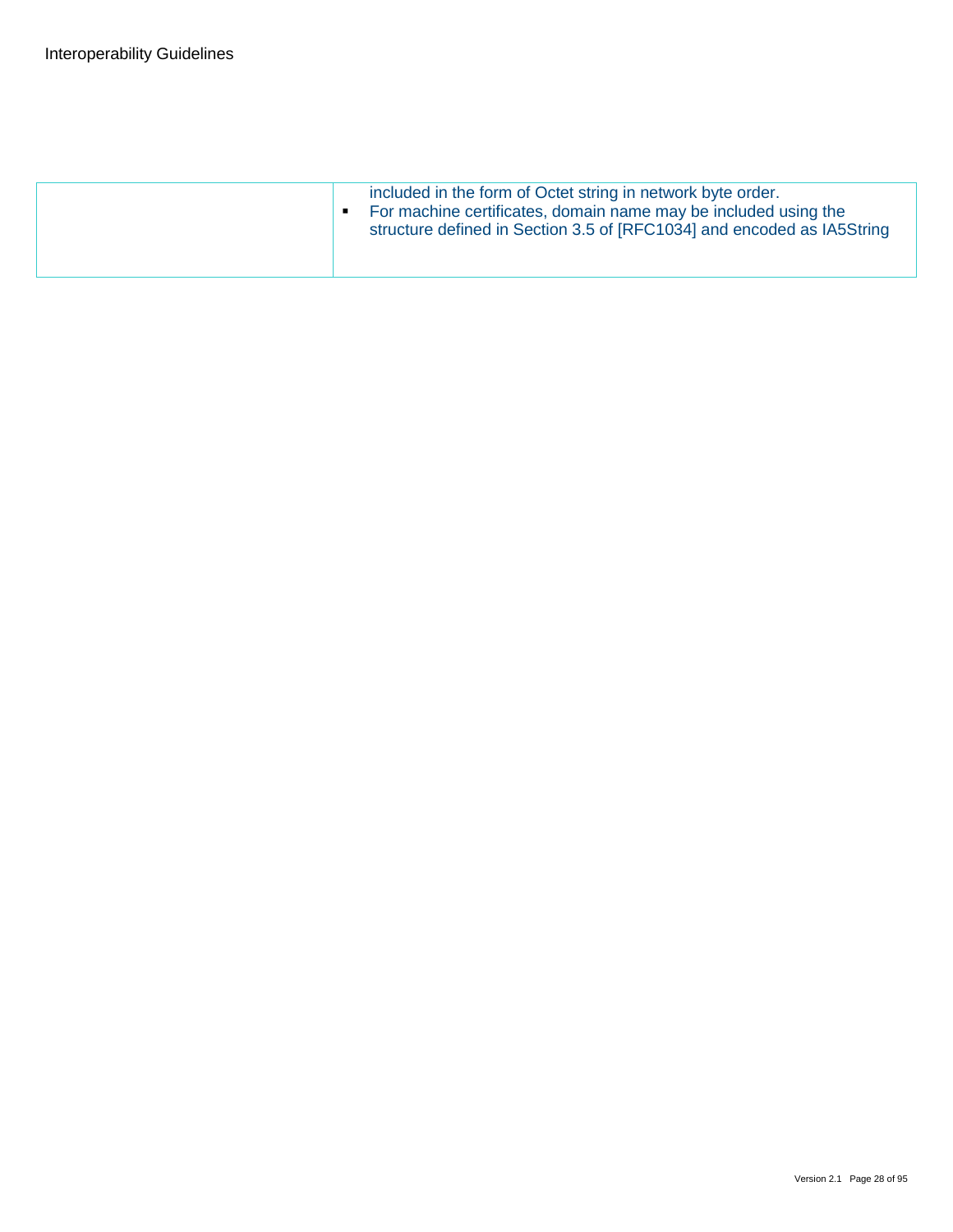## 7. Std. Extension : Issuer Alternative Name

| <b>Mandatory</b>        |    |
|-------------------------|----|
| Optional                |    |
| <b>Special Purpose</b>  |    |
| Customisable            |    |
| <b>Prohibited</b>       | IV |
| Reserved for future use |    |

| <b>Field description</b>       | This extension is used for binding internet style identities to the issuer. |
|--------------------------------|-----------------------------------------------------------------------------|
| Interpretation & usage         | The use of this field is Prohibited by the CCA.                             |
| <b>Compliance Standards</b>    | <b>RFC 5280</b>                                                             |
| <b>Type</b>                    | Email ID / IP Address / URL / DNS Name                                      |
| <b>Critical / Non Critical</b> | <b>Non Critical</b>                                                         |
| <b>Mandated Value</b>          | Extension not to be used                                                    |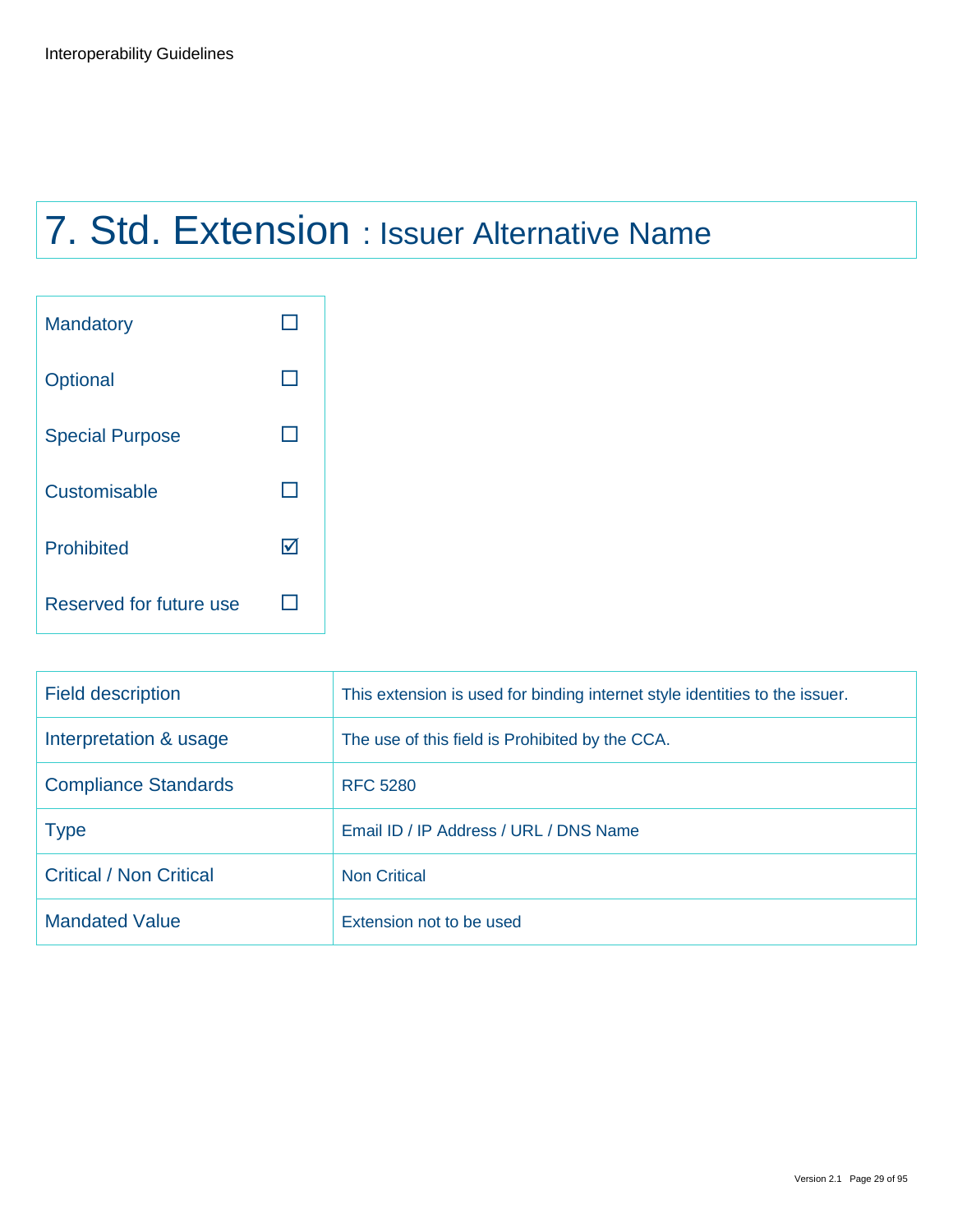# 8. Std. Extension : Subject Directory Attributes

| <b>Mandatory</b>        |   |
|-------------------------|---|
| Optional                | Ⅳ |
| <b>Special Purpose</b>  |   |
| Customisable            |   |
| <b>Prohibited</b>       |   |
| Reserved for future use |   |

| <b>Field description</b>       | This extension is used to convey subject authorisations.       |
|--------------------------------|----------------------------------------------------------------|
| Interpretation & usage         | Field used to convey identification attributes of the subject. |
| <b>Compliance Standards</b>    | <b>RFC 5280</b>                                                |
| <b>Type</b>                    | Sequence of attributes                                         |
| <b>Critical / Non Critical</b> | <b>Non Critical</b>                                            |
| <b>Mandated Value</b>          | Not applicable.                                                |
| <b>Recommended Value</b>       | CCA will provide guidance on this as needs arise.              |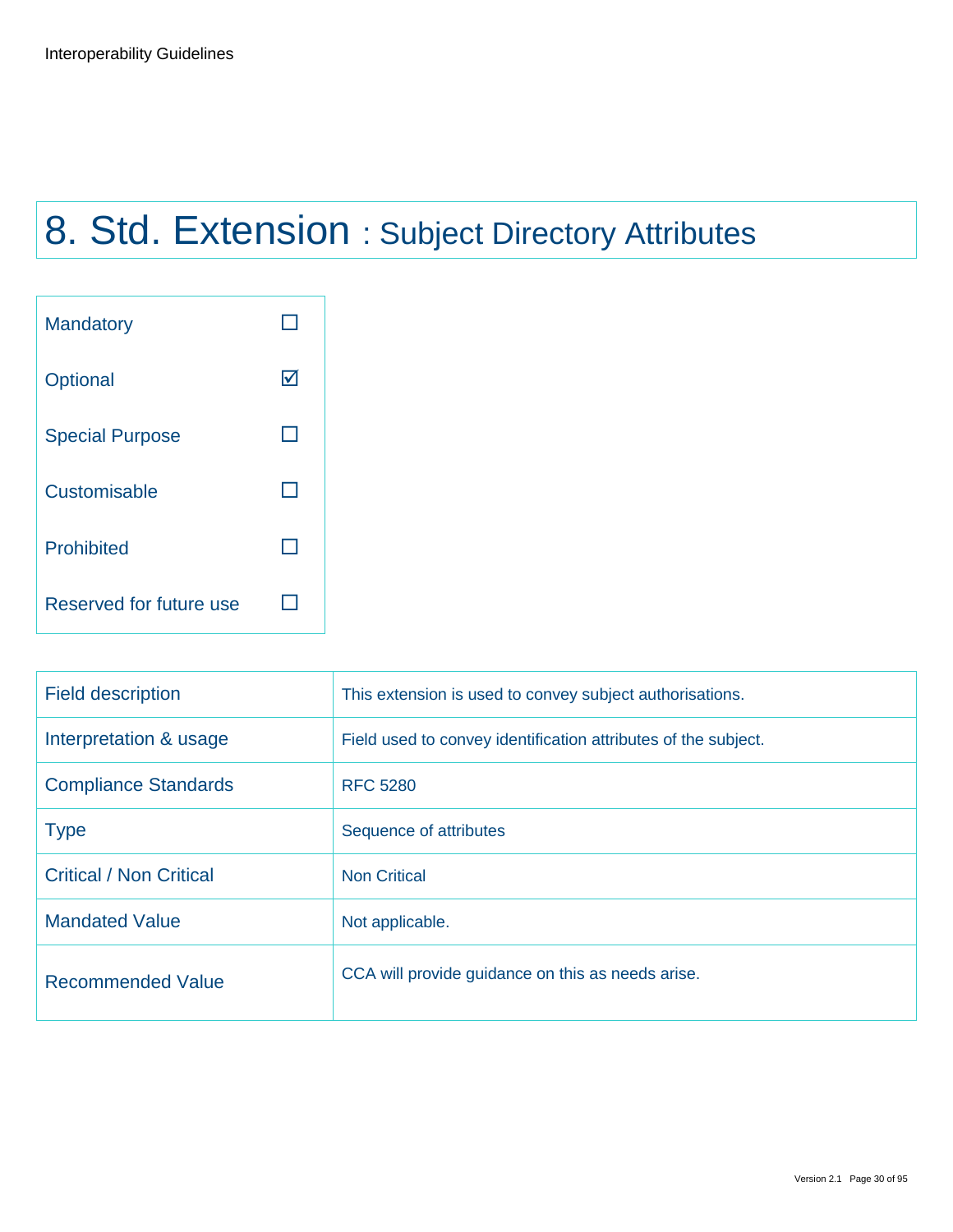### 9. Std. Extension : Basic Constraints

| <b>Mandatory</b>        |   |
|-------------------------|---|
| Optional                |   |
| <b>Special Purpose*</b> | M |
| Customisable            |   |
| <b>Prohibited</b>       |   |
| Reserved for future use |   |

Note: Mandatory in RCAI, CA & Sub-CA certificates and to be absent in end entity certificates.

| <b>Field description</b>       | The basic constraints extension identifies whether the subject of the certificate<br>is a CA and the maximum number of CAs may follow in the certification path             |
|--------------------------------|-----------------------------------------------------------------------------------------------------------------------------------------------------------------------------|
| Interpretation & usage         | The use of this field is used to validate if the public key contained can be used<br>to verify Certificate and CRL signatures and the length of certificate path.           |
| <b>Compliance Standards</b>    | <b>RFC 5280</b>                                                                                                                                                             |
| <b>Type</b>                    | Boolean, Numeric                                                                                                                                                            |
| <b>Critical / Non Critical</b> | Critical                                                                                                                                                                    |
| <b>Mandated Value</b>          | For a certifying Authority & sub-CA, Basic Constraints field for CA Boolean<br>must be asserted.<br>RCAI self-signed CA certificate shall not contain pathLengthConstraint. |
|                                | CA certificate shall contain pathLengthConstraint $= 0$ if there are no sub-CA<br>for that licensed CA.                                                                     |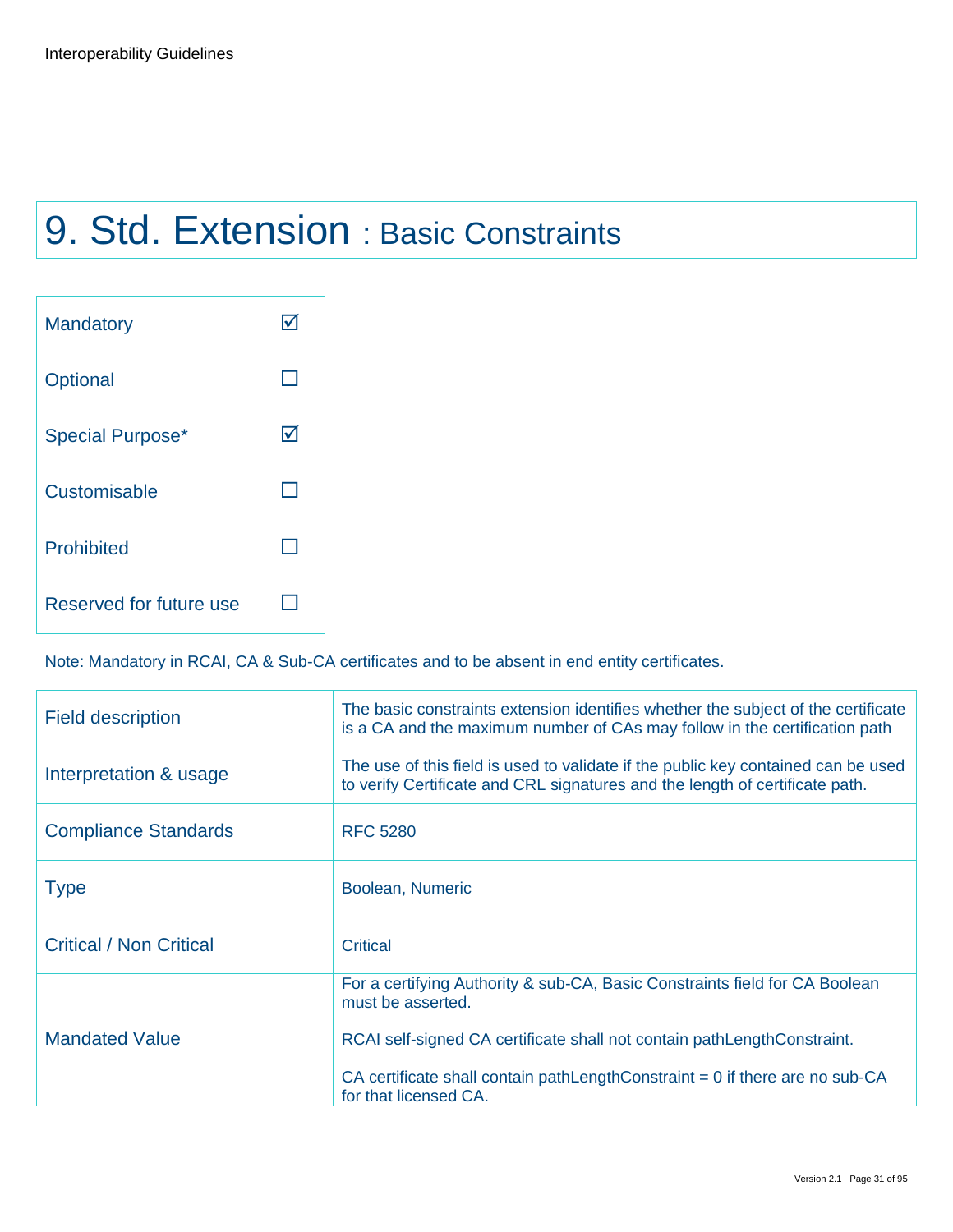| CA certificate shall contain pathLengthConstraint $= 1$ if there are sub-CAs for<br>that licensed CA. |
|-------------------------------------------------------------------------------------------------------|
| Sub-CA certificate shall contain pathLengthConstraint = 0.                                            |
| For end user certificate, the field MUST NOT be present.                                              |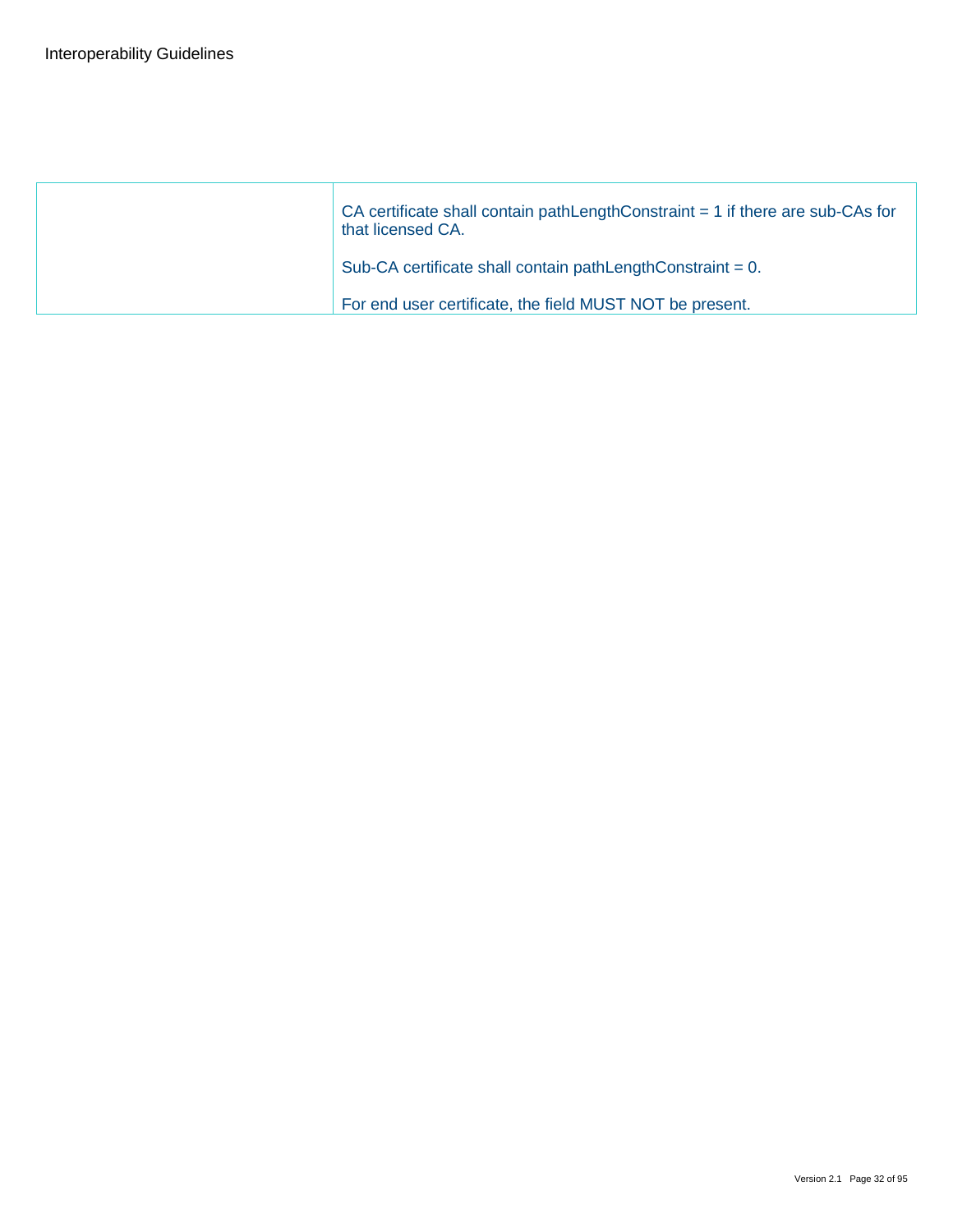## 10. Std. Extension : Name Constraints

| <b>Mandatory</b>        |    |
|-------------------------|----|
| Optional                |    |
| <b>Special Purpose</b>  |    |
| Customisable            |    |
| <b>Prohibited</b>       | lv |
| Reserved for future use |    |

| <b>Field description</b>       | Defines the namespace which can and/or can not be used in subject and<br>subject alternative fields of the certificates issued by the subject CA |
|--------------------------------|--------------------------------------------------------------------------------------------------------------------------------------------------|
| Interpretation & usage         | Use of this field is prohibited by the CCA                                                                                                       |
| <b>Compliance Standards</b>    | <b>RFC 5280</b>                                                                                                                                  |
| <b>Type</b>                    | Domain name / IP address / directory Name                                                                                                        |
| <b>Critical / Non Critical</b> | <b>Critical</b>                                                                                                                                  |
| <b>Mandated Value</b>          | Field is not to be used                                                                                                                          |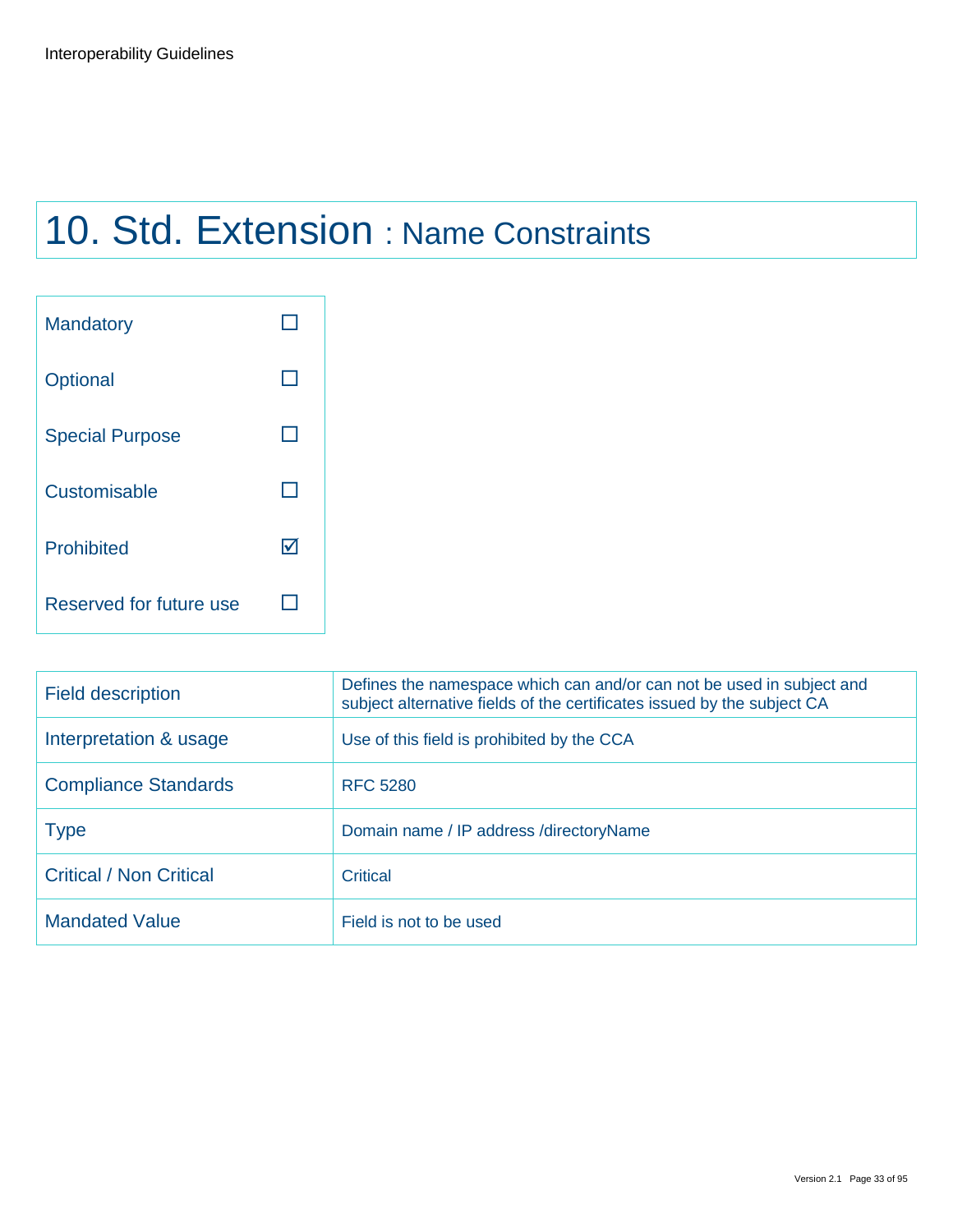## 11. Std. Extension : Policy Constraints

| <b>Mandatory</b>        |   |
|-------------------------|---|
| Optional                |   |
| <b>Special Purpose</b>  |   |
| Customisable            |   |
| <b>Prohibited</b>       | M |
| Reserved for future use |   |

| <b>Field description</b>       | Limits the policy mapping or mandates an acceptable policy in certificate path. |
|--------------------------------|---------------------------------------------------------------------------------|
| Interpretation & usage         | Use of this field is prohibited by the CCA                                      |
| <b>Compliance Standards</b>    | <b>RFC 5280</b>                                                                 |
| <b>Type</b>                    | <b>OIDs</b>                                                                     |
| <b>Critical / Non Critical</b> | <b>Critical</b>                                                                 |
| <b>Mandated Value</b>          | Field is not to be used                                                         |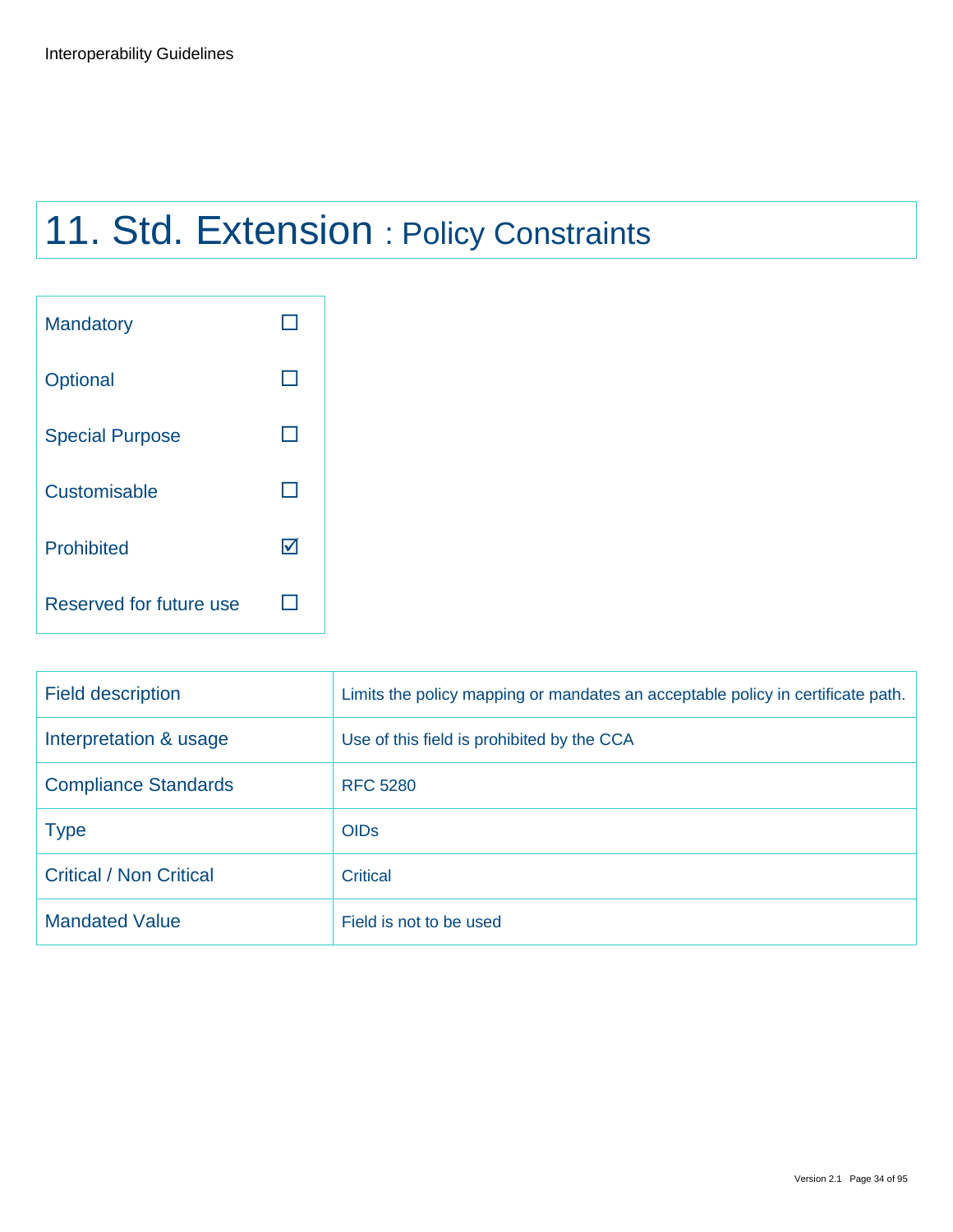## 12. Std. Extension : Extended Key Usage

| <b>Mandatory</b>        |   |
|-------------------------|---|
| Optional                | M |
| <b>Special Purpose</b>  | M |
| Customisable            |   |
| <b>Prohibited</b>       |   |
| Reserved for future use |   |

| <b>Field description</b>       | Further limits the use of a certificate based on cryptographic application.                                                                                                                                                                                                                            |
|--------------------------------|--------------------------------------------------------------------------------------------------------------------------------------------------------------------------------------------------------------------------------------------------------------------------------------------------------|
| Interpretation & usage         | This field is to be used only for special purpose certificates.<br>For special purpose certificates, refer Annexure II                                                                                                                                                                                 |
| <b>Compliance Standards</b>    | <b>RFC 5280</b>                                                                                                                                                                                                                                                                                        |
| <b>Type</b>                    | <b>OID</b>                                                                                                                                                                                                                                                                                             |
| <b>Critical / Non Critical</b> | Critical / Non Critical as listed below                                                                                                                                                                                                                                                                |
| <b>Mandated Value</b>          | <b>None</b>                                                                                                                                                                                                                                                                                            |
| <b>Recommended Value</b>       | CAs MAY configure the following extended key usage as per guidance<br>provided in Annexure II only<br>id-kp-serverAuth $\{1\ 3\ 6\ 1\ 5\ 5\ 7\ 3\ 1\}$ (for server certificates) – Non Critical<br>٠<br>id-kp-clientAuth $\{1\ 3\ 6\ 1\ 5\ 5\ 7\ 3\ 2\}$ (for end user and system certificates) –<br>٠ |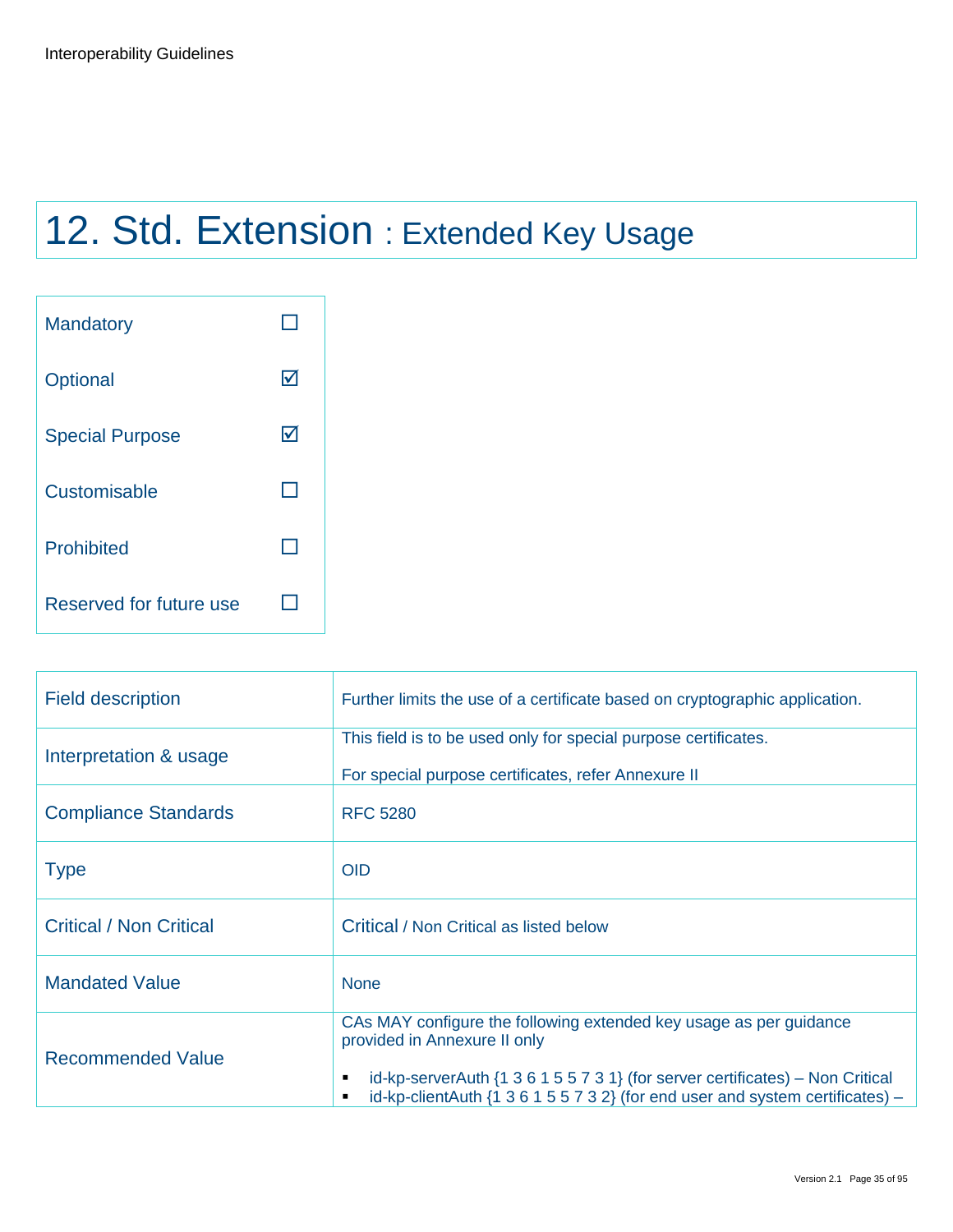| <b>Non Critical</b><br>id-kp-codeSigning {1 3 6 1 5 5 7 3 3} (for signing software) -- Critical<br>٠<br>id-kp-emailProtection {1 3 6 1 5 5 7 3 4} (email clients) - Non Critical<br>٠<br>id-kp-OCSPSigning {1 3 6 1 5 5 7 3 9} (for OCSP Responder Certificate) -<br>$\blacksquare$<br>- Critical<br>id-kp-timestamping {1 3 6 1 5 5 7 3 8} (for time stamp authority) -- Critical<br>٠<br>anyExtendedKeyUsage $\{2529370\}$ (for any and all applications) – Non<br>п<br>Critical |
|------------------------------------------------------------------------------------------------------------------------------------------------------------------------------------------------------------------------------------------------------------------------------------------------------------------------------------------------------------------------------------------------------------------------------------------------------------------------------------|
|                                                                                                                                                                                                                                                                                                                                                                                                                                                                                    |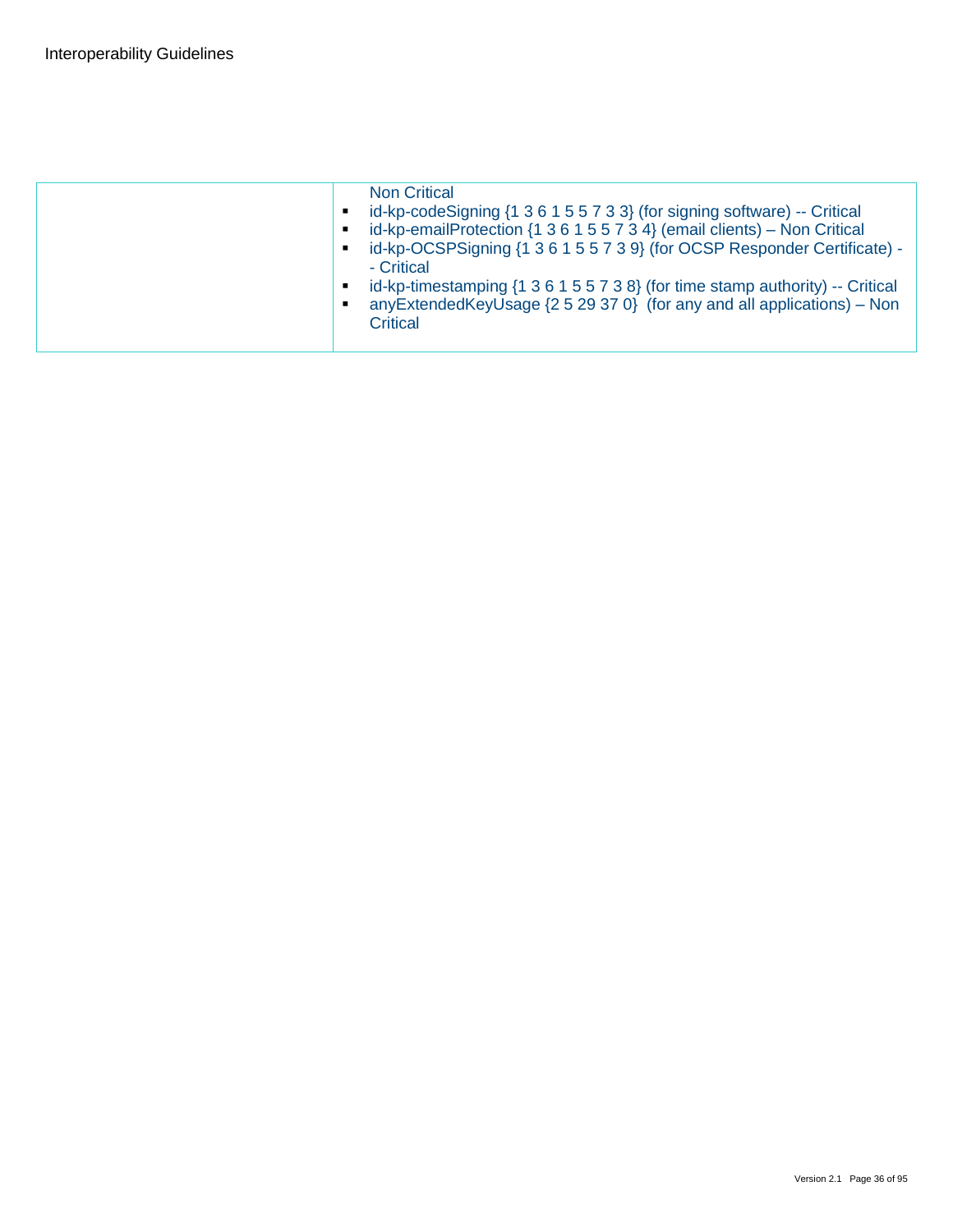# 13. Std. Extension : CRL Distribution Point

| <b>Mandatory</b>        |  |
|-------------------------|--|
| Optional                |  |
| <b>Special Purpose</b>  |  |
| Customisable            |  |
| <b>Prohibited</b>       |  |
| Reserved for future use |  |

| <b>Field description</b>       | The CRL distribution points extension identifies the location and method by<br>which CRL information can be obtained.                                                                                                                                                                                      |
|--------------------------------|------------------------------------------------------------------------------------------------------------------------------------------------------------------------------------------------------------------------------------------------------------------------------------------------------------|
| Interpretation & usage         | The field is interpreted as a Distribution Point URI.                                                                                                                                                                                                                                                      |
| <b>Compliance Standards</b>    | <b>RFC 5280</b>                                                                                                                                                                                                                                                                                            |
| <b>Type</b>                    | URI, IA5String                                                                                                                                                                                                                                                                                             |
| <b>Critical / Non Critical</b> | <b>Non Critical</b>                                                                                                                                                                                                                                                                                        |
| <b>Mandated Value</b>          | Distribution Point Name MUST be set and MUST contain a complete HTTP<br>URI pointing to a DER encoded full and complete CRL for all reasons.<br>Distribution Point Name shall contain the full Name and thus shall not contain<br>nameRelativeToCRLIssuer<br>reasons and cRLIssuer fields shall be absent. |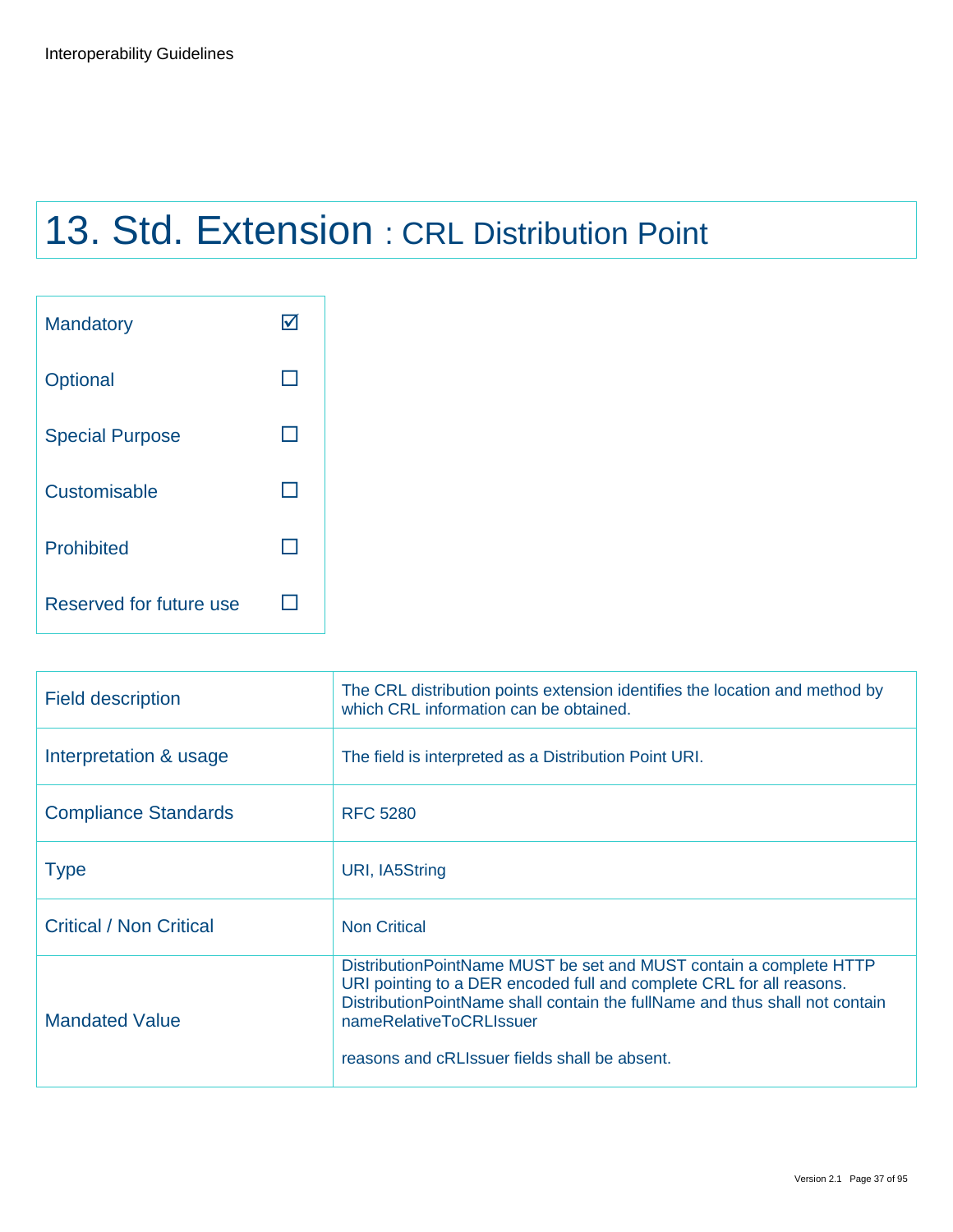# 14. Std. Extension : Inhibit Any Policy

| <b>Mandatory</b>        |    |
|-------------------------|----|
| Optional                |    |
| <b>Special Purpose</b>  |    |
| Customisable            |    |
| <b>Prohibited</b>       | IV |
| Reserved for future use |    |

| <b>Field description</b>       | When set, this field inhibits an explicit match with special any Policy OID { 2 5<br>29320 |
|--------------------------------|--------------------------------------------------------------------------------------------|
| Interpretation & usage         | This field is prohibited to be used by CCA                                                 |
| <b>Compliance Standards</b>    | <b>RFC 5280</b>                                                                            |
| <b>Type</b>                    | <b>OID</b>                                                                                 |
| <b>Critical / Non Critical</b> | <b>Critical</b>                                                                            |
| <b>Mandated Value</b>          | This field must not be used.                                                               |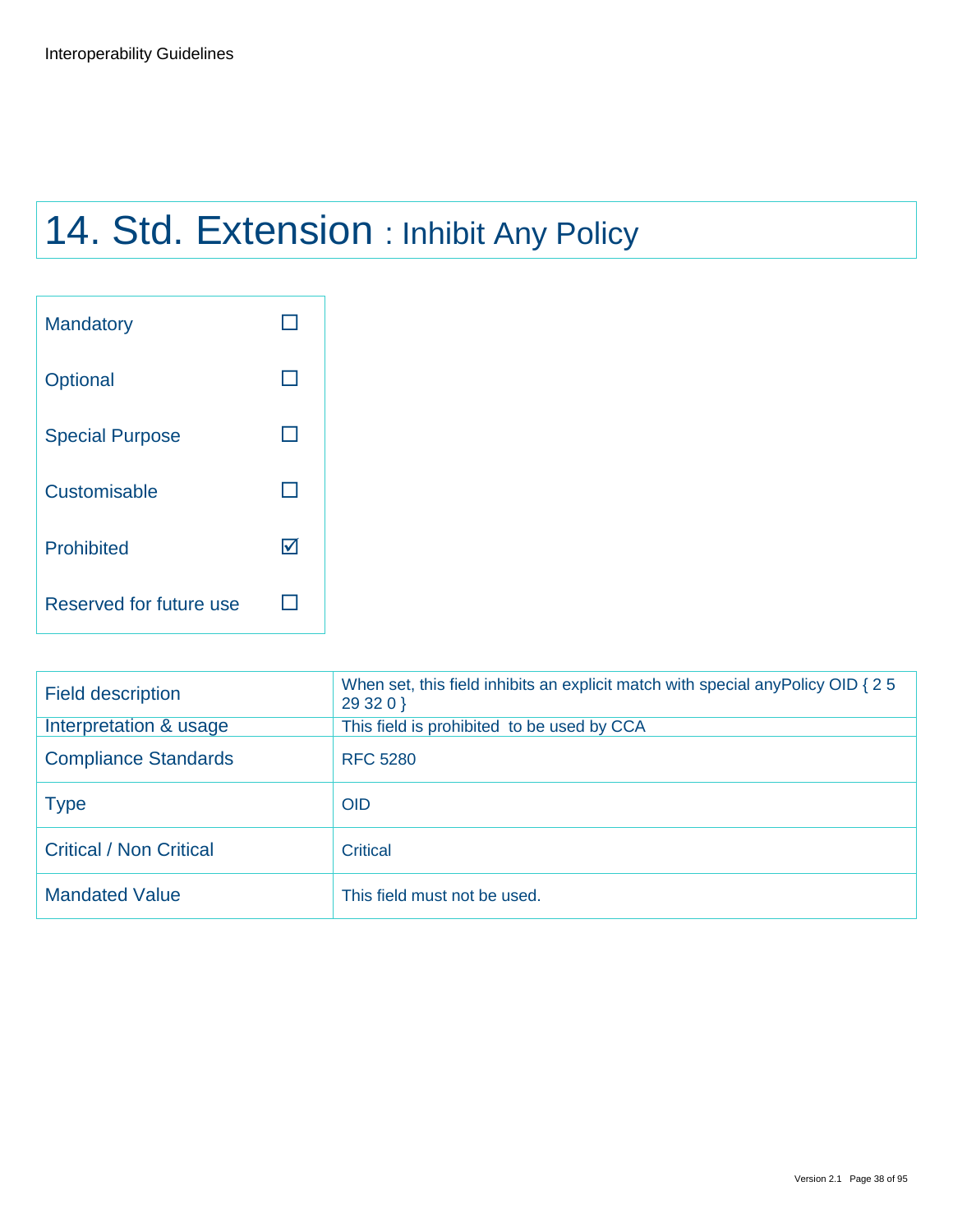# 15. Std. Extension : Freshest CRL

| <b>Mandatory</b>        |    |
|-------------------------|----|
| Optional                |    |
| <b>Special Purpose</b>  |    |
| Customisable            |    |
| <b>Prohibited</b>       | lv |
| Reserved for future use |    |

| <b>Field description</b>       | The freshest CRL extension identifies how delta CRL information is obtained. |
|--------------------------------|------------------------------------------------------------------------------|
| Interpretation & usage         | The use of this field is prohibited by the CCA                               |
| <b>Compliance Standards</b>    | <b>RFC 5280</b>                                                              |
| <b>Type</b>                    | URI                                                                          |
| <b>Critical / Non Critical</b> | <b>Non Critical</b>                                                          |
| <b>Mandated Value</b>          | This field must not be used.                                                 |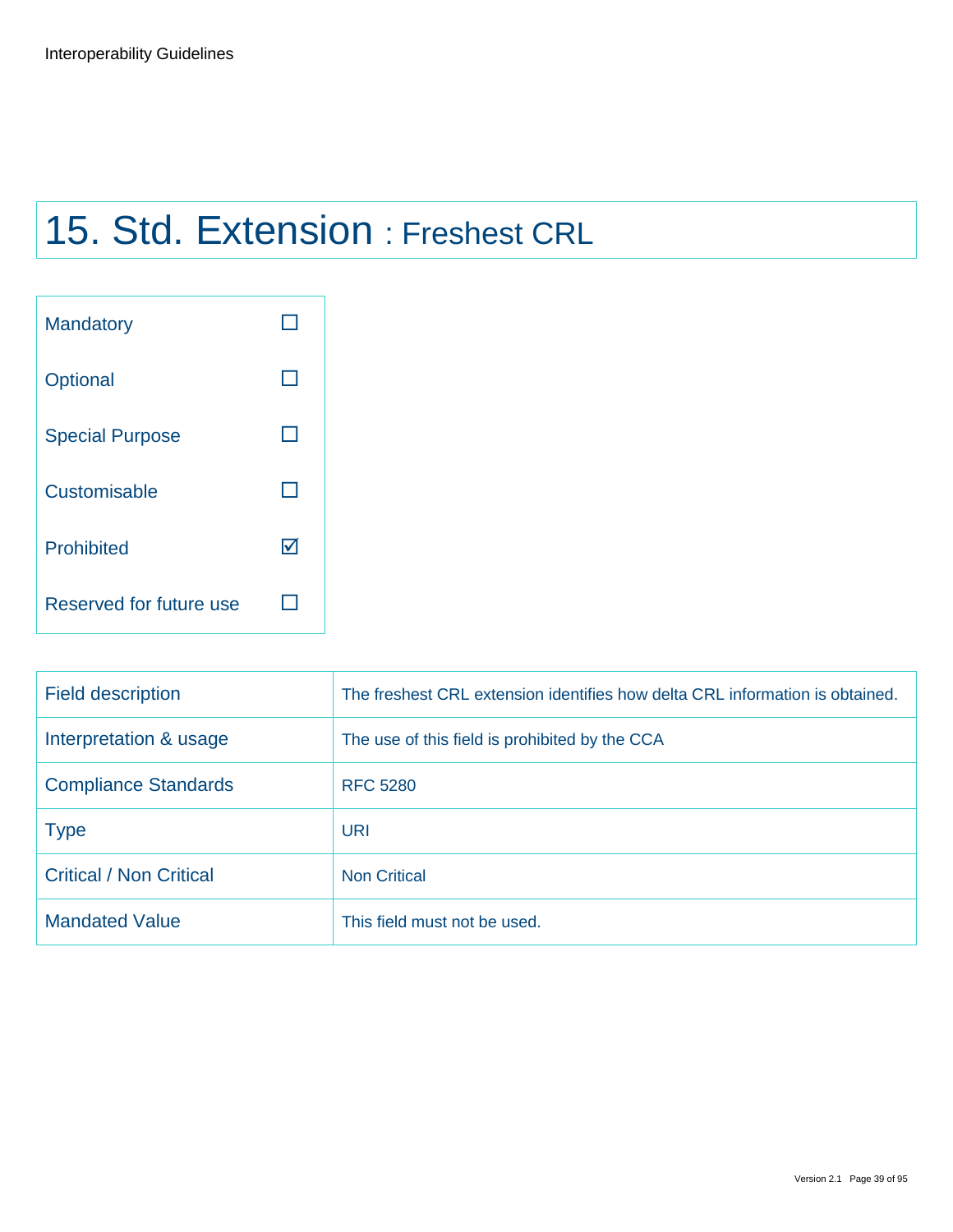## Private Extensions

# 1. Pvt. Internet Extension : Authority Information Access

| <b>Mandatory</b>        |  |
|-------------------------|--|
| Optional                |  |
| <b>Special Purpose</b>  |  |
| Customisable            |  |
| <b>Prohibited</b>       |  |
| Reserved for future use |  |

| <b>Field description</b>       | The extension provides information for accessing information and services of<br>the issuer.                                                                                                                                                                                                                       |
|--------------------------------|-------------------------------------------------------------------------------------------------------------------------------------------------------------------------------------------------------------------------------------------------------------------------------------------------------------------|
| Interpretation & usage         | The field is used to access information regarding the issuer (such as issuer<br>certificate) and the OCSP service                                                                                                                                                                                                 |
| <b>Compliance Standards</b>    | <b>RFC 5280</b>                                                                                                                                                                                                                                                                                                   |
| <b>Type</b>                    | URI                                                                                                                                                                                                                                                                                                               |
| <b>Critical / Non Critical</b> | <b>Non Critical</b>                                                                                                                                                                                                                                                                                               |
| <b>Mandated Value</b>          | The id-ad-calssuers MUST point to certificates issued to the CA issuing the<br>certificate containing this field. This should specify a HTTP URI which points<br>to a single DER encoded certificate or a collection of DER encoded<br>certificates in a BER or DER encoded "certs-only" CMS message as specified |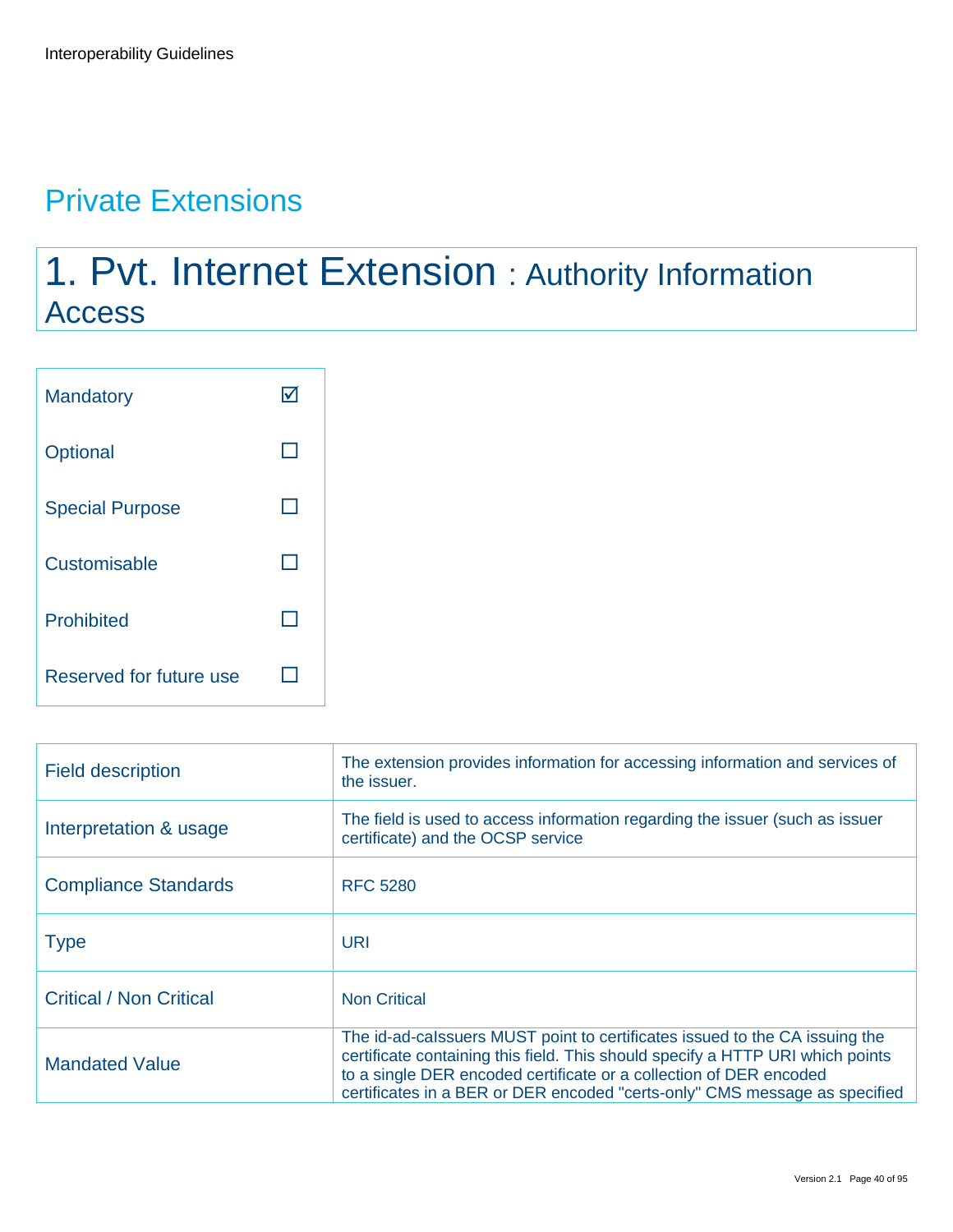| in [RFC3852].                                                                                                                                                                                                                                                          |
|------------------------------------------------------------------------------------------------------------------------------------------------------------------------------------------------------------------------------------------------------------------------|
| The id-ad-ocsp access location must specify the location of the OCSP<br>responder as an HTTP URL encoded as IA5String using the syntax defined in<br>[RFC5280] for CAs using OCSP. If OCSP is not used, id-ad-ocsp<br>accesslocation accessMethod must not be present. |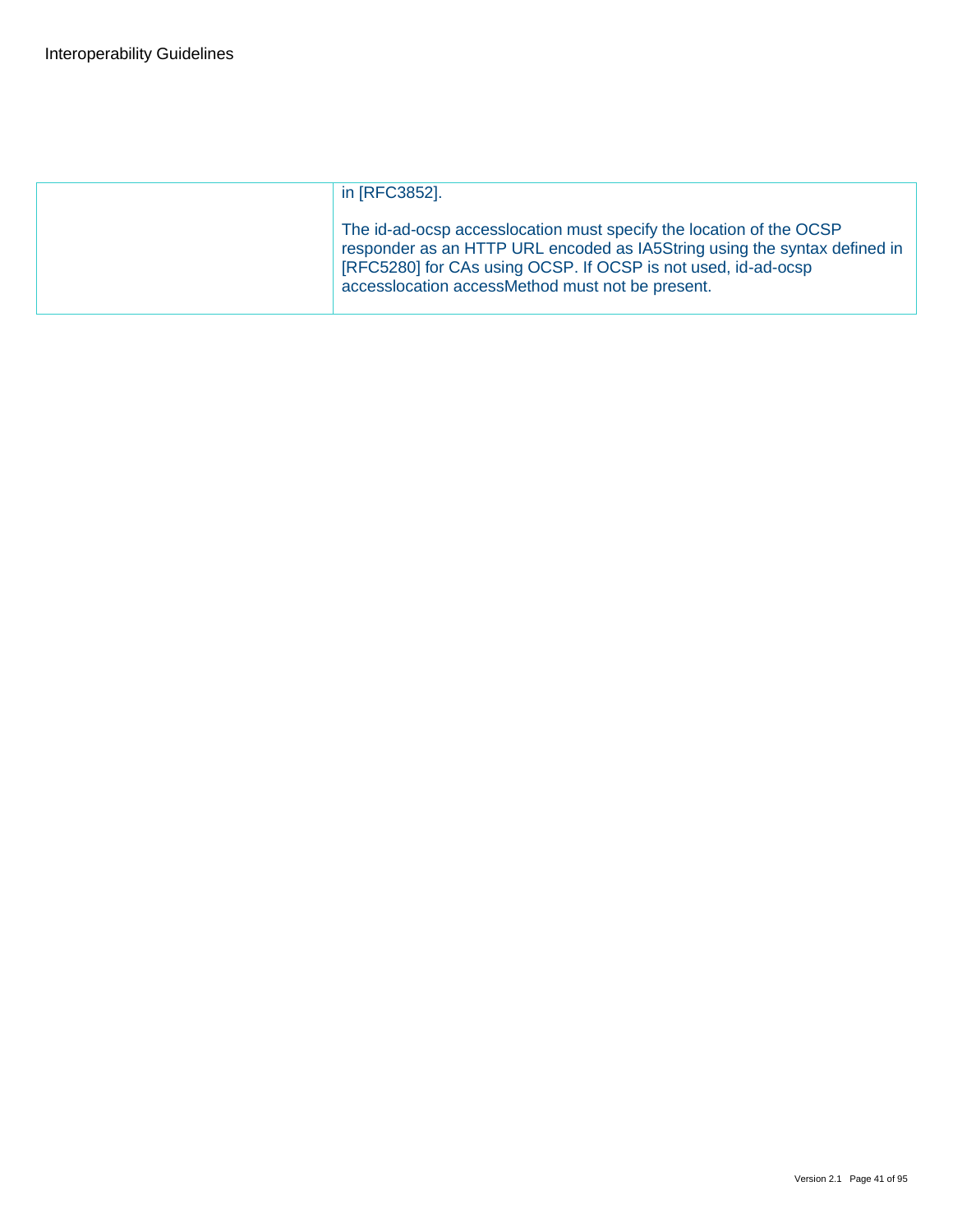# 2. Pvt. Internet Extension : Subject Information Access

| <b>Mandatory</b>        |  |
|-------------------------|--|
| Optional                |  |
| <b>Special Purpose</b>  |  |
| Customisable            |  |
| <b>Prohibited</b>       |  |
| Reserved for future use |  |

| <b>Field description</b>       | The extension provides information for accessing information and services<br>regarding the subject |
|--------------------------------|----------------------------------------------------------------------------------------------------|
| Interpretation & usage         | The use of this field is prohibited by the CCA                                                     |
| <b>Compliance Standards</b>    | <b>RFC 5280</b>                                                                                    |
| <b>Type</b>                    | <b>URI</b>                                                                                         |
| <b>Critical / Non Critical</b> | <b>Non Critical</b>                                                                                |
| <b>Mandated Value</b>          | This field must not be used.                                                                       |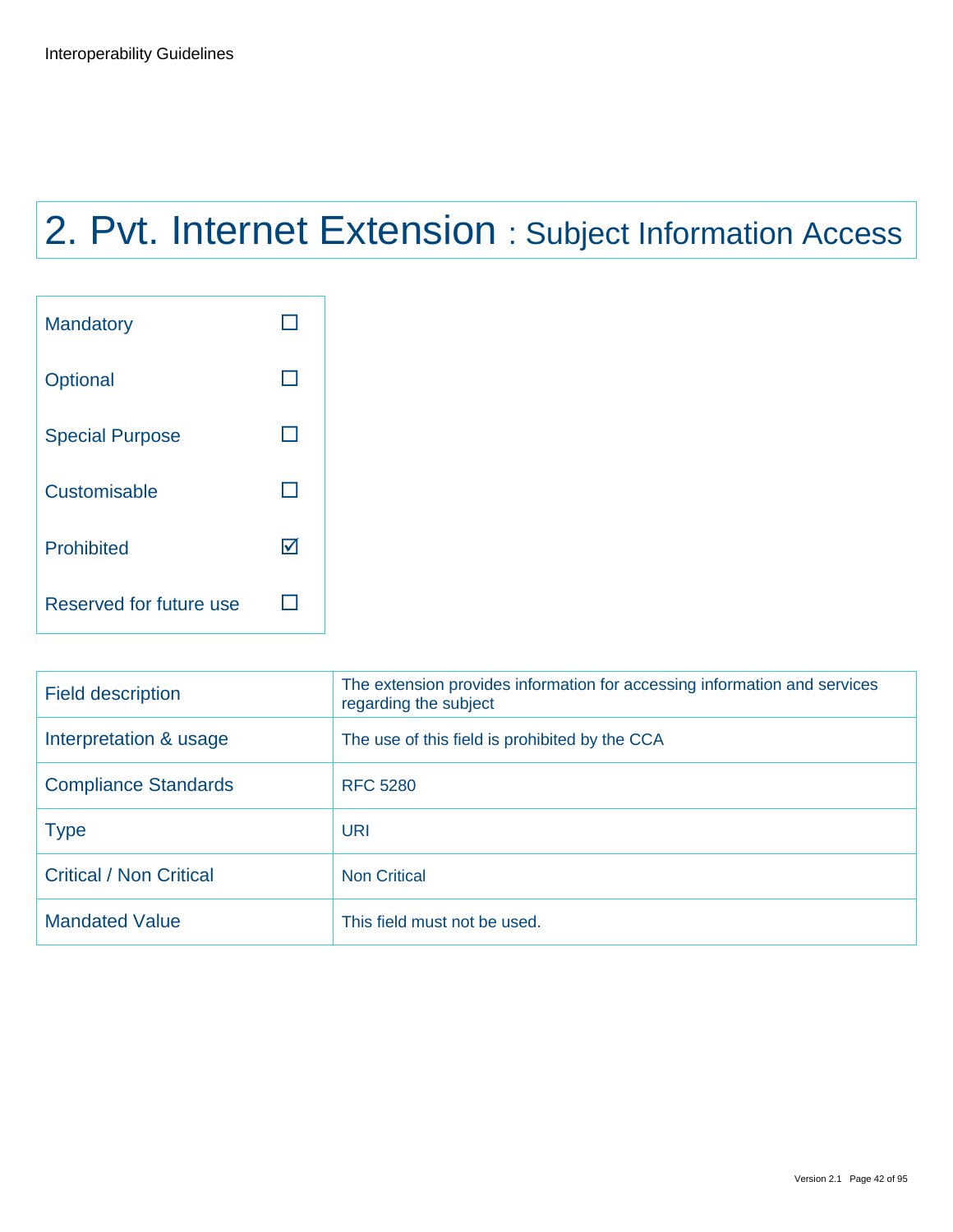## Annexure I – Issuer and Subject field specification

#### **Background**

The issuer field identifies the entity that has signed and issued the certificate. It is required that the Issuer field MUST contain a non-empty distinguished name (DN). The issuer field is defined as the X.501 type Name [X.501].

Subject field associates the public key in the certificate with an entity. The subject field MUST be populated for all certificates issued by a CA. The Subject field MUST contain a X.500 distinguished name (DN). Again, the Subject field too must follow X.501 distinguished name format.

A distinguished name consist of a hierarchical structure composed of attributes such as Common name, organization, organization unit, common name etc. and the corresponding vales for these attributes. The standard set of attributes is defined in the X.520 specification.

As explained in the first section of this report, the India PKI hierarchy is depicted in the figure below.



**Figure 2: PKI Hierarchy**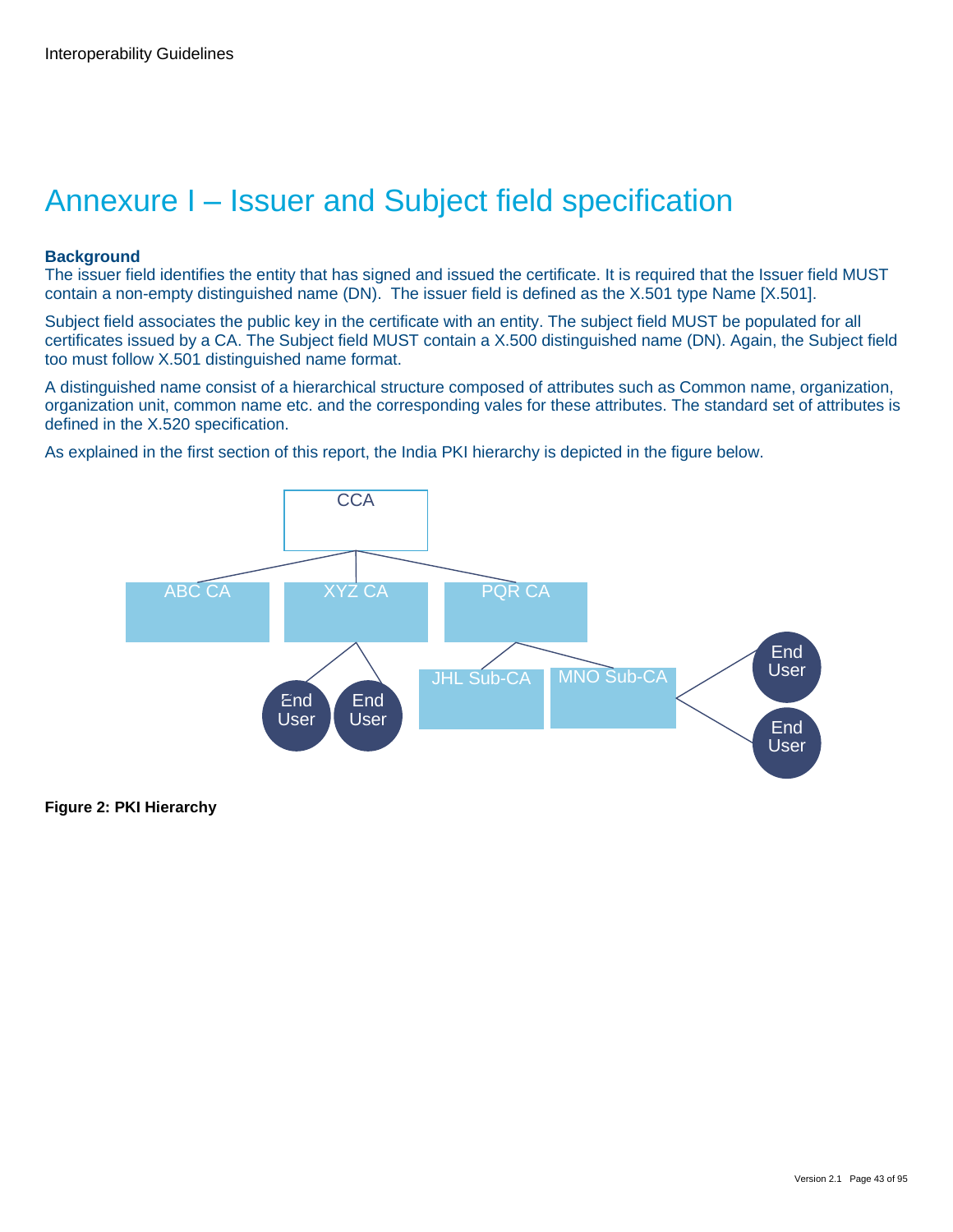#### **Naming Conventions**

In order to standardize the naming for the CAs and sub-CAs, the following guideline is to be adopted for determining the "Common Name" (CN) for CAs and Sub-CAs.

| <b>Entity</b>        | <b>Naming (Common Name)</b>                                                                           | <b>Example</b>                                                     |
|----------------------|-------------------------------------------------------------------------------------------------------|--------------------------------------------------------------------|
| Certifying Authority | "Certifying Authority Name" CA {Generation Qualifier}<br>(re-issuance number)                         | XYZ CA 2009<br>XYZ CA 2009-1                                       |
| Sub-CA               | "Certifying Authority Name" sub-CA for "Branding<br>Name" {Generation qualifier} (re-issuance number} | XYZ Sub CA for Income Tax 2009<br>XYZ Sub CA for Income Tax 2009-1 |

Note: The generation qualifier will be used only on re-issuance of certificate keys for the CA. The generation qualifier necessarily is to be in the form of 4 digit year (yyyy). In case multiple certificates have been issued in the same year, the year indicator is to be followed by hyphen and digit indicating the re-issuance of certificate. E.g. When a certificate is issued in 2009, the CA name will be XYZ CA 2009. When the certificate is reissued in the same year, the CA name will be indicate as 2009 – 1.

Each Relative Distinguished Name (RDN) shall contain a single attribute type and associated value.

Attribute values shall be encoded as specified below:

| Sr. No         | <b>Attribute Type</b>    | <b>Attribute Value Encoding</b> |
|----------------|--------------------------|---------------------------------|
|                | Country                  | <b>Printable String</b>         |
| $\overline{2}$ | Organisation             | <b>Printable String</b>         |
| 3              | <b>Organisation Unit</b> | <b>Printable String</b>         |
| 4              | <b>Post Code</b>         | <b>Printable String</b>         |
| 5              | <b>State / Province</b>  | <b>Printable String</b>         |
| 6              | <b>Street Address</b>    | <b>Printable String</b>         |
| $\overline{7}$ | <b>House Identifier</b>  | <b>Printable String</b>         |
| 8              | <b>Common Name</b>       | <b>Printable String</b>         |
| 9              | <b>Serial Number</b>     | <b>Printable String</b>         |
| 10             | <b>Unique Identifier</b> | <b>Bit String</b>               |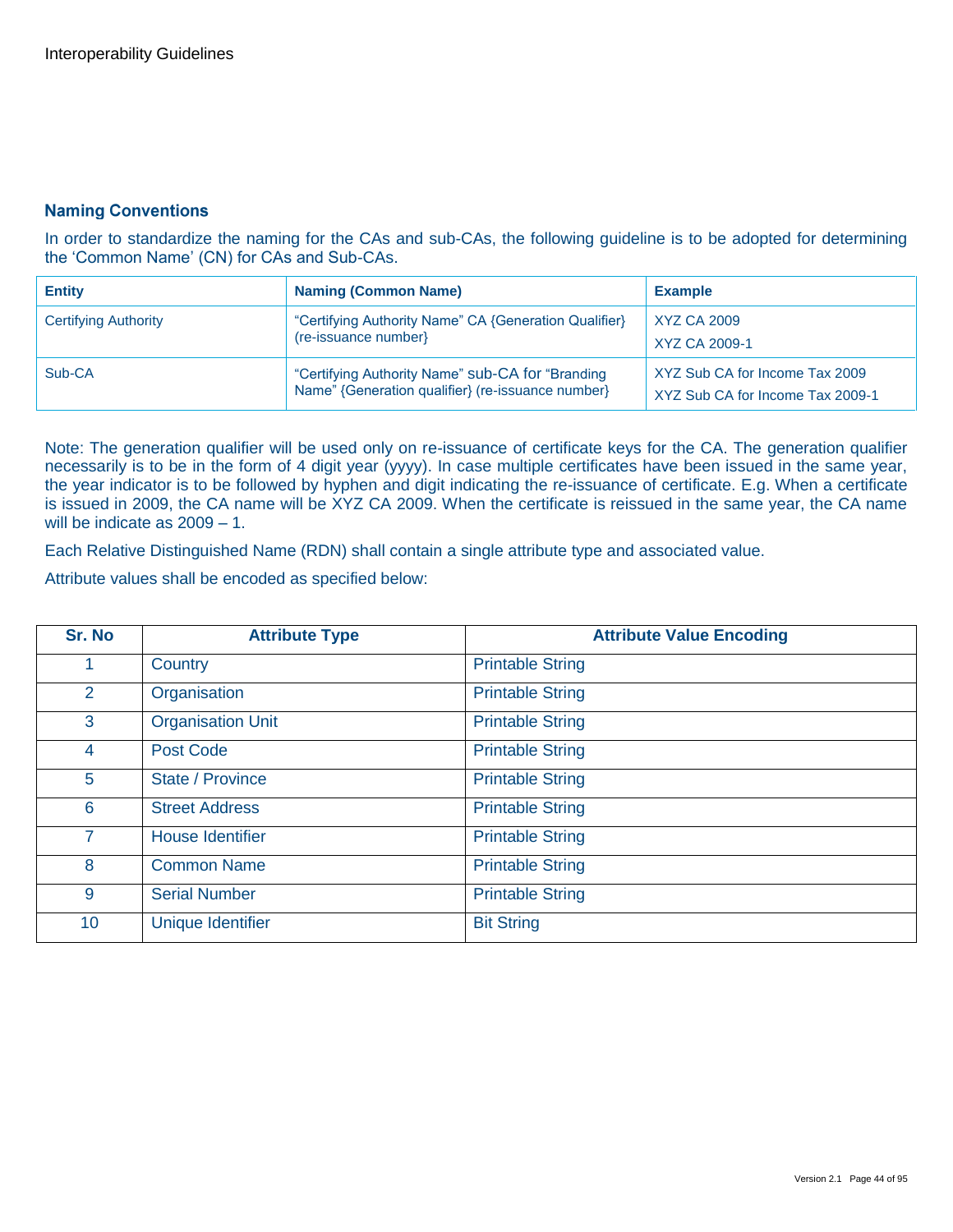#### **Specifications for Issuer and Subject DN**

The summary of issuer and subject fields are presented in the table below. Note that the attributes are presented in a reverse order than that of a directory structure.

| Sr.<br>No.    | <b>Certificate Type</b>                            | <b>Issuer</b>                                             | <b>Subject</b>                                            |
|---------------|----------------------------------------------------|-----------------------------------------------------------|-----------------------------------------------------------|
|               | <b>RCAI</b>                                        | <b>Self</b>                                               | Same as issuer                                            |
| $\mathcal{P}$ | <b>Licensed CA</b>                                 | Same as Subject in CCA<br>Certificate                     | <b>Refer licensed CA Subject</b><br><b>Specifications</b> |
| 3             | Sub CA                                             | Same as subject in<br>licensed CA Certificate             | Refer sub CA Subject<br><b>Specifications</b>             |
| 4             | <b>End User (certificate)</b><br>issued by sub-CA) | Same as subject for issuing<br>CA (or sub-CA) Certificate | Refer End user subject<br>specifications                  |

#### **CCA Certificate – SUBJECT and ISSUER specifications**

The CCA certificate must comply with following distinguished name specifications for both subject and issuers (for a self signed certificate)

| Sr. No. | <b>Attribute</b> | Value                                                 |
|---------|------------------|-------------------------------------------------------|
|         | Common Name (CN) | CCA India {Generation Qualifier} (re-issuance number} |
| 2       | Organisation (O) | India PKI*                                            |
| 3       | Country (C)      | India (IN)                                            |

#### **CA Certificate –Issuer specifications**

| Sr. No. | <b>Attribute</b> | Value                                                 |
|---------|------------------|-------------------------------------------------------|
|         | Common Name (CN) | CCA India {Generation Qualifier} (re-issuance number} |
| 2       | Organisation (O) | India PKI*                                            |
| 3       | Country (C)      | India (IN)                                            |

<sup>\*</sup> With respect to creation of separate distinct chain for special operation "O=India PKI" will be substituted with "O=India PKI (XXXXXXXXXXX operations)"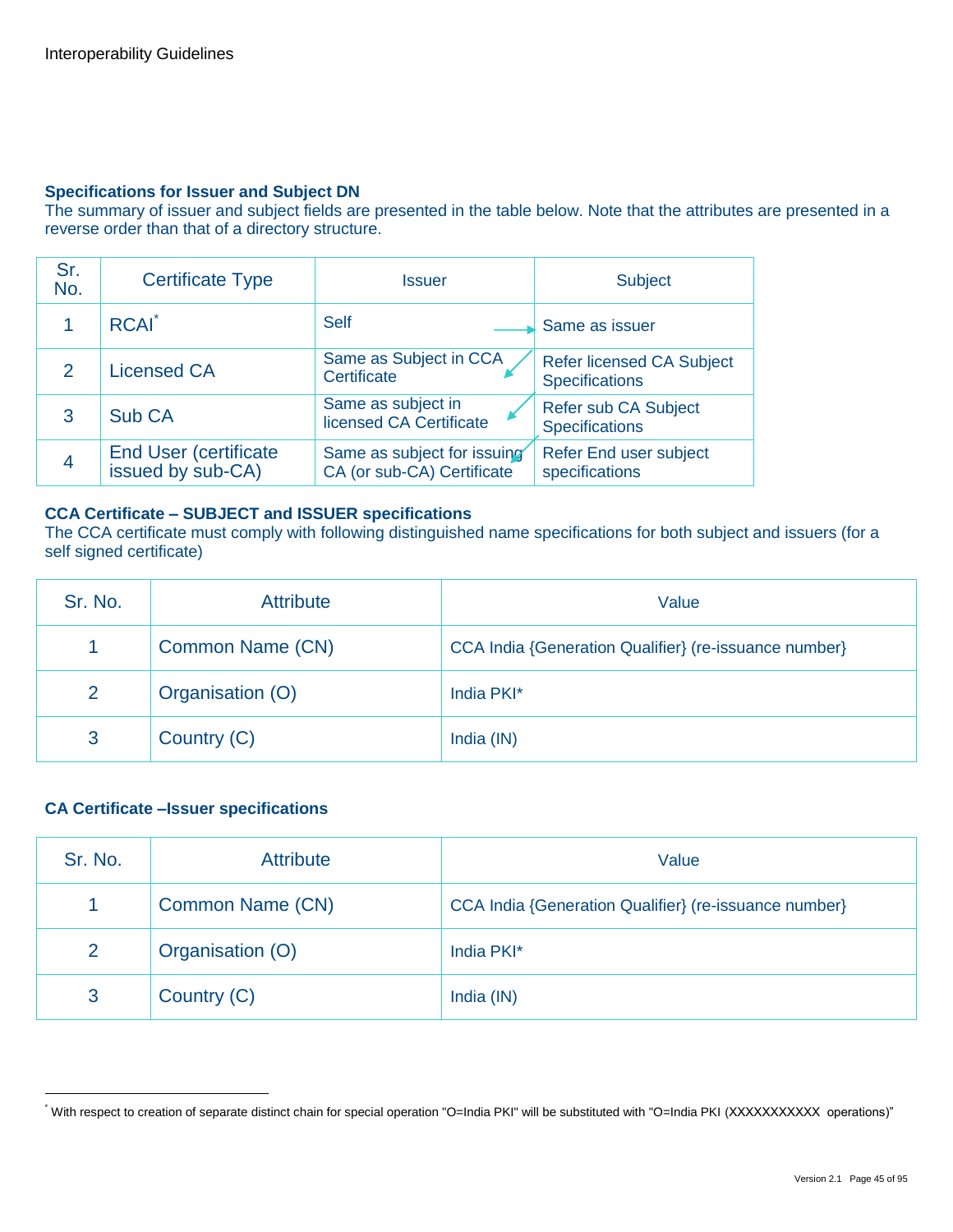#### **CA Certificate – SUBJECT specifications**

| Sr. No.        | <b>Attribute</b>                | Value                                                                                                                                                     |
|----------------|---------------------------------|-----------------------------------------------------------------------------------------------------------------------------------------------------------|
|                |                                 | Max Length: 64 characters                                                                                                                                 |
| 1              | Common Name (CN)                | • Licensed (subject) CA Name (name by which it will<br>be commonly known) (Refer Naming Conventions<br>section in organisational recommendations section) |
|                |                                 | Max Length: 60 Characters                                                                                                                                 |
|                |                                 | This attribute MUST contain the                                                                                                                           |
|                |                                 | • Flat number, Apartment name and Plot no.                                                                                                                |
| $\overline{2}$ | <b>House Identifier</b>         |                                                                                                                                                           |
|                |                                 | <b>OR</b>                                                                                                                                                 |
|                |                                 | • House Name / Number and Plot Number                                                                                                                     |
|                |                                 | of the CA's head office or registered office address                                                                                                      |
|                |                                 | Max Length: 60 Characters                                                                                                                                 |
| 3              |                                 | This attribute value MUST contain following<br>parameters of the CA's head office or registered office<br>address                                         |
|                | <b>Street Address</b>           | • Locality / colony name                                                                                                                                  |
|                |                                 | • (nearest) Street Name                                                                                                                                   |
|                |                                 | • Town / Suburb / Village                                                                                                                                 |
|                |                                 | • City name (if applicable)                                                                                                                               |
|                |                                 | • District                                                                                                                                                |
|                |                                 |                                                                                                                                                           |
| 4              | State / Province                | Max Length: 60 Characters                                                                                                                                 |
|                |                                 | • State / province where the Certifying Authority has its<br>head office or registered office                                                             |
| 5.             | <b>Postal Code</b>              | Pin Code of the CA's head office or registered office<br>address                                                                                          |
| 6              | <b>Organisational Unit (OU)</b> | "Certifying Authority"                                                                                                                                    |
| $\overline{7}$ | Organisation (O)                | Max Length: 64 Characters                                                                                                                                 |
|                |                                 | Legal Name of the Organisation operating the CA <sup>®</sup>                                                                                              |

 $\star$ With respect to creation of separate distinct chain for special operation "O= Legal Name of the Organization operating CA " will be substituted with "O= Legal Name of the Organization operating CA (XXXXXXXXXX operations)"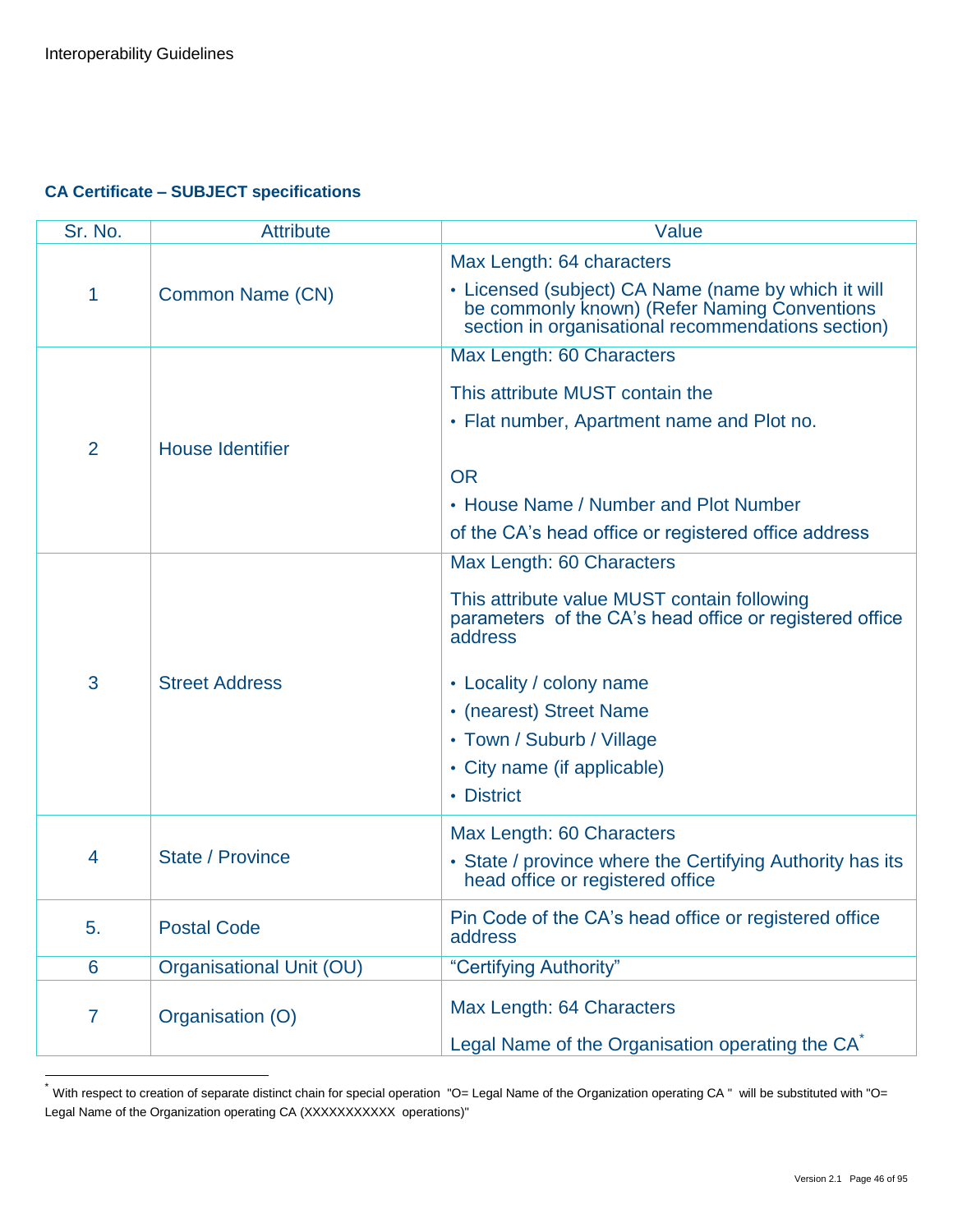|             | Max Length: 2 Characters                                         |
|-------------|------------------------------------------------------------------|
| Country (C) | Country code as per the verified residential / office<br>address |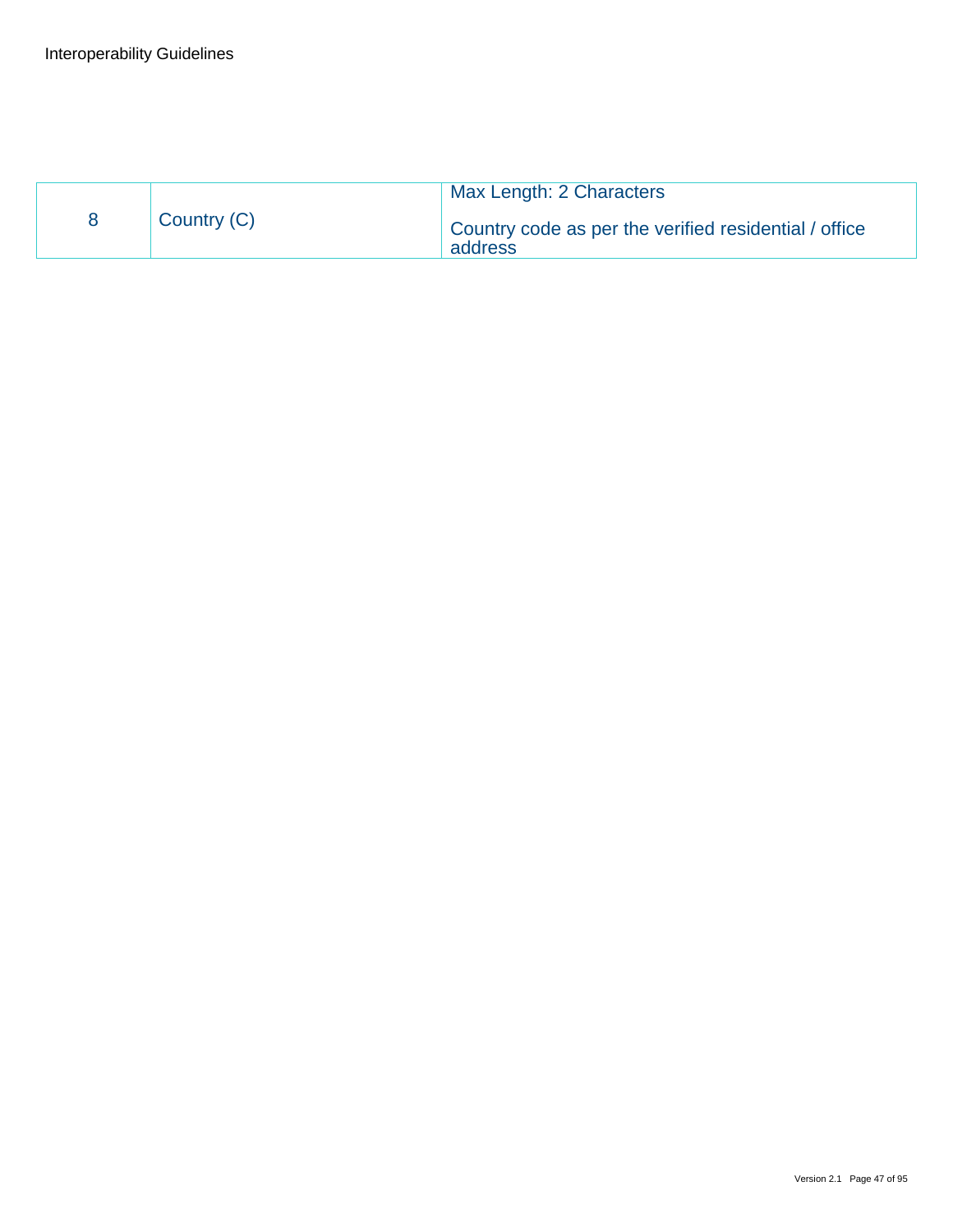#### **Sub-CA Certificate – Issuer specifications**

Issuer Field for Sub-CA MUST be same as the Subject Field for the CA have been again provided here for easy reference

| Sr. No.         | <b>Attribute</b>         | Value                                          |
|-----------------|--------------------------|------------------------------------------------|
| 1               | Common Name (CN)         | Same as SUBJECT field in Issuer CA certificate |
| 2               | <b>House Identifier</b>  | Same as SUBJECT field in Issuer CA certificate |
| 3               | <b>Street Address</b>    | Same as SUBJECT field in Issuer CA certificate |
| $\overline{4}$  | State / Province         | Same as SUBJECT field in Issuer CA certificate |
| 5.              | <b>Postal Code</b>       | Same as SUBJECT field in Issuer CA certificate |
| $6\phantom{1}6$ | Organisational Unit (OU) | Same as SUBJECT field in Issuer CA certificate |
| 7               | Organisation (O)         | Same as SUBJECT field in Issuer CA certificate |
| 8               | Country (C)              | Same as SUBJECT field in Issuer CA certificate |

#### **Sub-CA Certificate – Subject specifications**

| Sr. No. | <b>Attribute</b>         | Value                                                                                                           |
|---------|--------------------------|-----------------------------------------------------------------------------------------------------------------|
| 1       | Common Name (CN)         | Sub-CA Common Name (refer CA naming conventions)                                                                |
| 2       | Organisational Unit (OU) | Sub-CA                                                                                                          |
| 3       | Organisation (O)         | Legal Name of the Organisation operating the Sub-CA (same<br>as the O in Issuer field of Issuer CA certificate) |
| 4       | Country (C)              | Max Length: 2 Characters<br>Country code as per the verified residential / office address                       |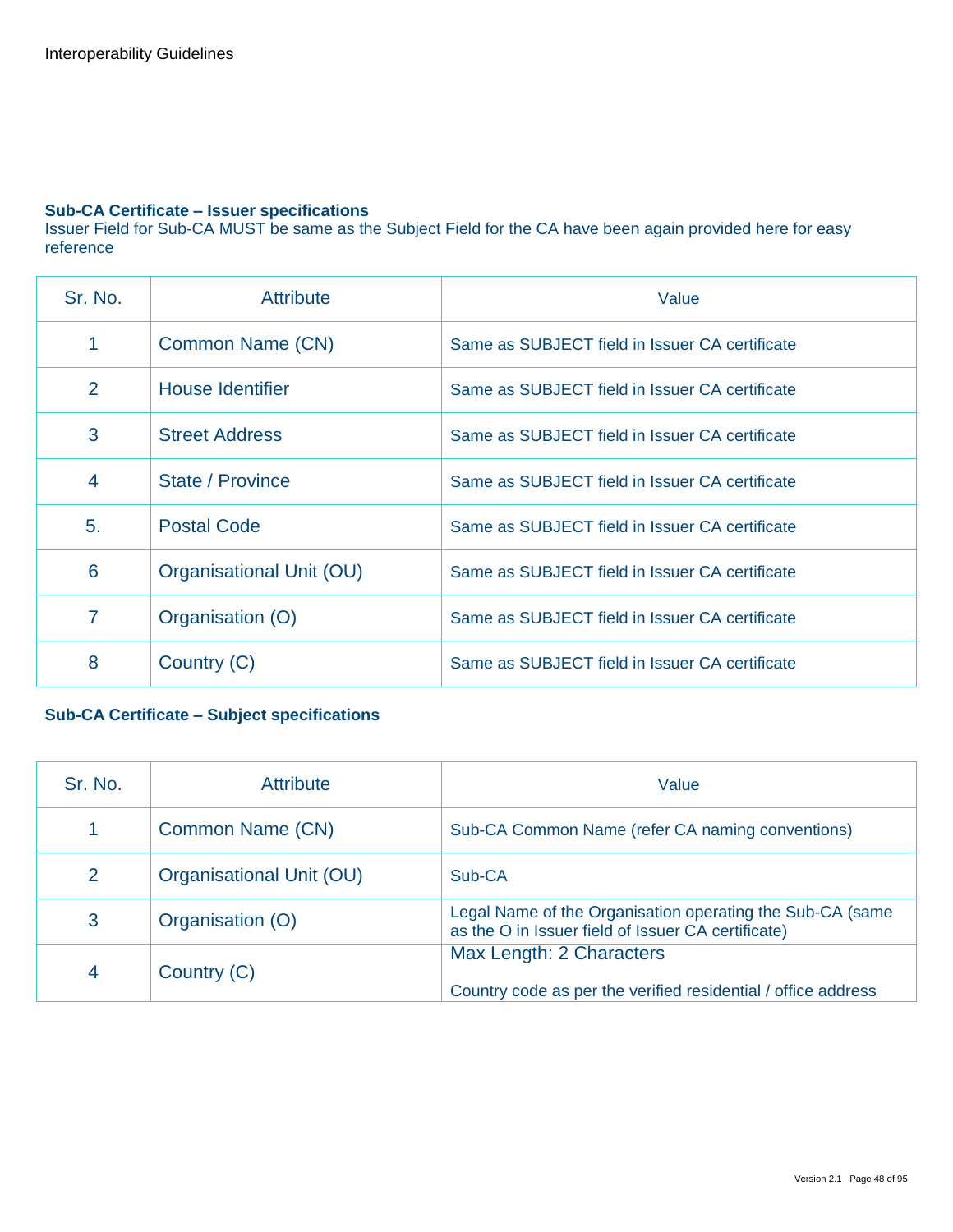#### **End User Certificate (Issued by a Sub-CA) – Issuer specifications**

Issuer Field for Sub-CA MUST be same as the Subject Field for the Sub-CA have been again provided here for easy reference

| Sr. No. | <b>Attribute</b>         | Value                                   |
|---------|--------------------------|-----------------------------------------|
|         | Common Name (CN)         | Same as SUBJECT field in issuing sub-CA |
| 2       | Organisational Unit (OU) | Same as SUBJECT field in issuing sub-CA |
| 3       | Organisation (O)         | Same as SUBJECT field in issuing sub-CA |
| 4       | Country (C)              | Same as SUBJECT field in issuing sub-CA |

#### **End User Certificate –Subject Specifications**

| Max Length: 64 Characters<br>• The Common name MUST be constructed in the following manner<br>• CN = "Surname" "Given Name" "Father / Husband's name" "Initials"<br>• Surname<br>• The surname is name 'inherited' by and individual from individual's parent<br>or assumed by marriage.<br>• In the Indian context, Surname is same as last name or family name. In<br>certain populations, where the use of Surname is not prevalent, the<br>Surname will mean the part of the name which is common with the<br>individual's parents or spouse (assumed from marriage).<br>$\mathbf{1}$ .<br>• Common Name<br>• Where none of the above criteria are satisfied and where applicable, the<br>part of the person's name is to be used as the surname.<br>• The Surname MUST not be Blank or substituted by initials.<br>• Given Names<br>• Given name is the name which is given to an individual by parent, or<br>chosen by the individual, or by the name by which the individual is known. | Sn. | <b>Attribute</b> | <b>Definition</b>                                                                                                                                 |
|-----------------------------------------------------------------------------------------------------------------------------------------------------------------------------------------------------------------------------------------------------------------------------------------------------------------------------------------------------------------------------------------------------------------------------------------------------------------------------------------------------------------------------------------------------------------------------------------------------------------------------------------------------------------------------------------------------------------------------------------------------------------------------------------------------------------------------------------------------------------------------------------------------------------------------------------------------------------------------------------------|-----|------------------|---------------------------------------------------------------------------------------------------------------------------------------------------|
| • Generation qualifier if any (Jr. II) MUST be appended to the given name<br>with a space distinguishing both.                                                                                                                                                                                                                                                                                                                                                                                                                                                                                                                                                                                                                                                                                                                                                                                                                                                                                |     |                  | house name, 'gotra', trade, Indian tile, Indian salutation which is an integral<br>• The given Name MUST not be Blank or substituted by initials. |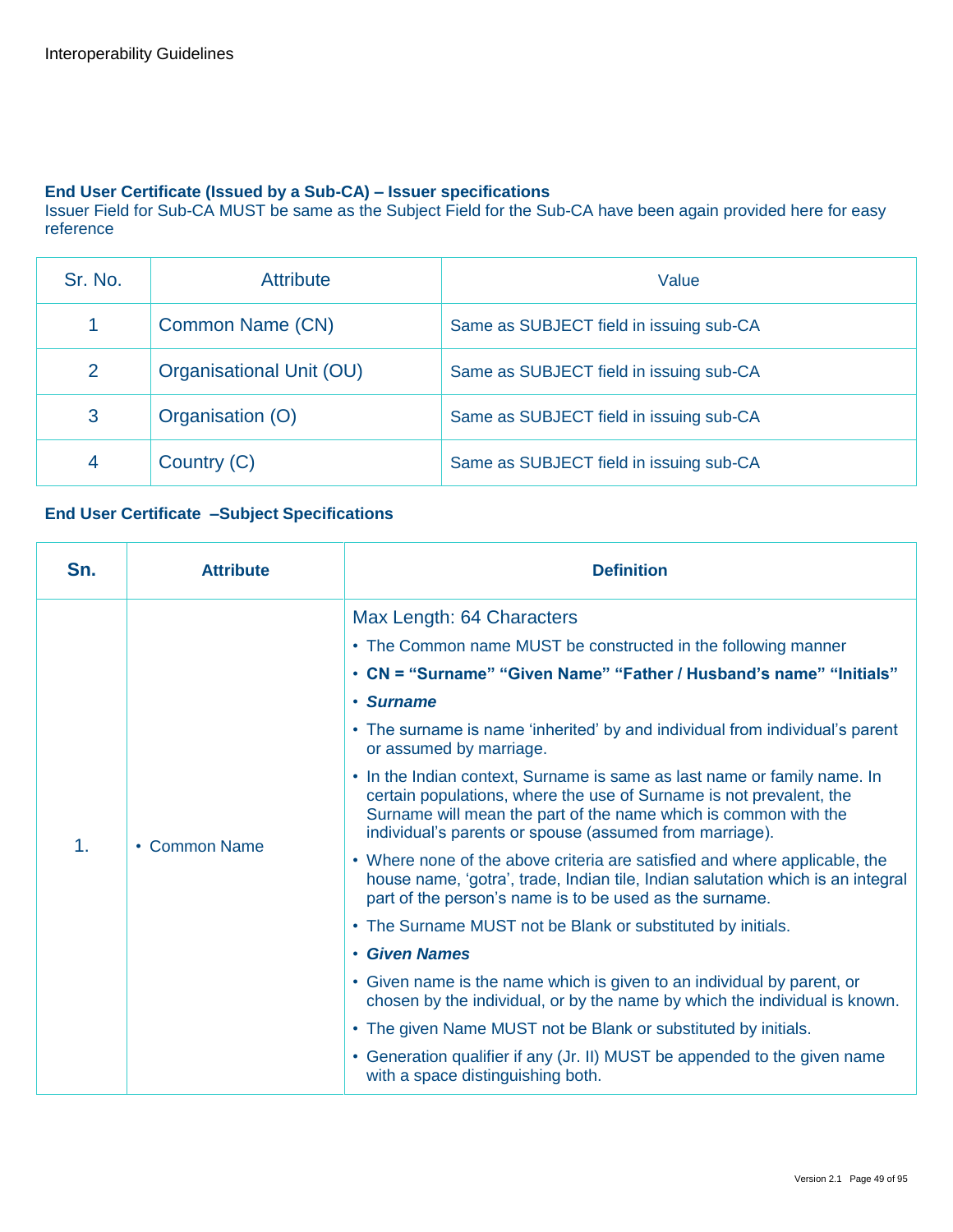| Sn.            | <b>Attribute</b>              | <b>Definition</b>                                                                                                                                                                                                                                                                                                                               |
|----------------|-------------------------------|-------------------------------------------------------------------------------------------------------------------------------------------------------------------------------------------------------------------------------------------------------------------------------------------------------------------------------------------------|
|                |                               | • Father / Husband's name<br>• This is the given name for the individual's father or husband. Father /<br>Husband's name MAY be substituted with an initial.<br>• Initials<br>• This being a completely optional field and MAY contain initials of parts of<br>person's name not already addressed in and of the above attributes.              |
| 2.             | <b>Serial Number</b>          | This attribute should be populated with the SHA 256 hash of the PAN<br>number of the end user. The hash must be calculated for the PAN number<br>after deleting all leading and trailing blanks. In case PAN has not been<br>provided, this field must be omitted.                                                                              |
| 3.             | Unique Identifier             | This is a reserved attribute and shall be used in the future for SHA 256 hash<br>of Citizen ID or any other Unique ID for individuals. Currently this attribute is<br>omitted.                                                                                                                                                                  |
| $\overline{4}$ | <b>State or Province Name</b> | Max Length: 60 Characters<br>This attribute value MUST be populated with the name of the State /<br>Province of Subject's residential or office address.                                                                                                                                                                                        |
| 5              | <b>Postal Code</b>            | PIN Code for the for Subject's residential or office address.                                                                                                                                                                                                                                                                                   |
| 6              | <b>Organisation Unit</b>      | Max Length: 64 Characters<br>This attribute MUST either contain the name of the department or sub-<br>division of the organisation the person belongs to if the certificate is being<br>issued for official purposes OR must not be used.<br>The Organisational unit must not be present when the organisation has been<br>marked as "personal" |
| 7              | Organisation                  | Max Length: 64 Characters<br>This attribute MUST contain either<br>Name of the organisation the person belongs to $-$ if such information has<br>been verified by the CA<br><b>OR</b><br><b>Contain string "Personal"</b><br>٠                                                                                                                  |
| 8              | Country                       | Max Length: 2 Characters<br>Country code as per the verified residential / office address                                                                                                                                                                                                                                                       |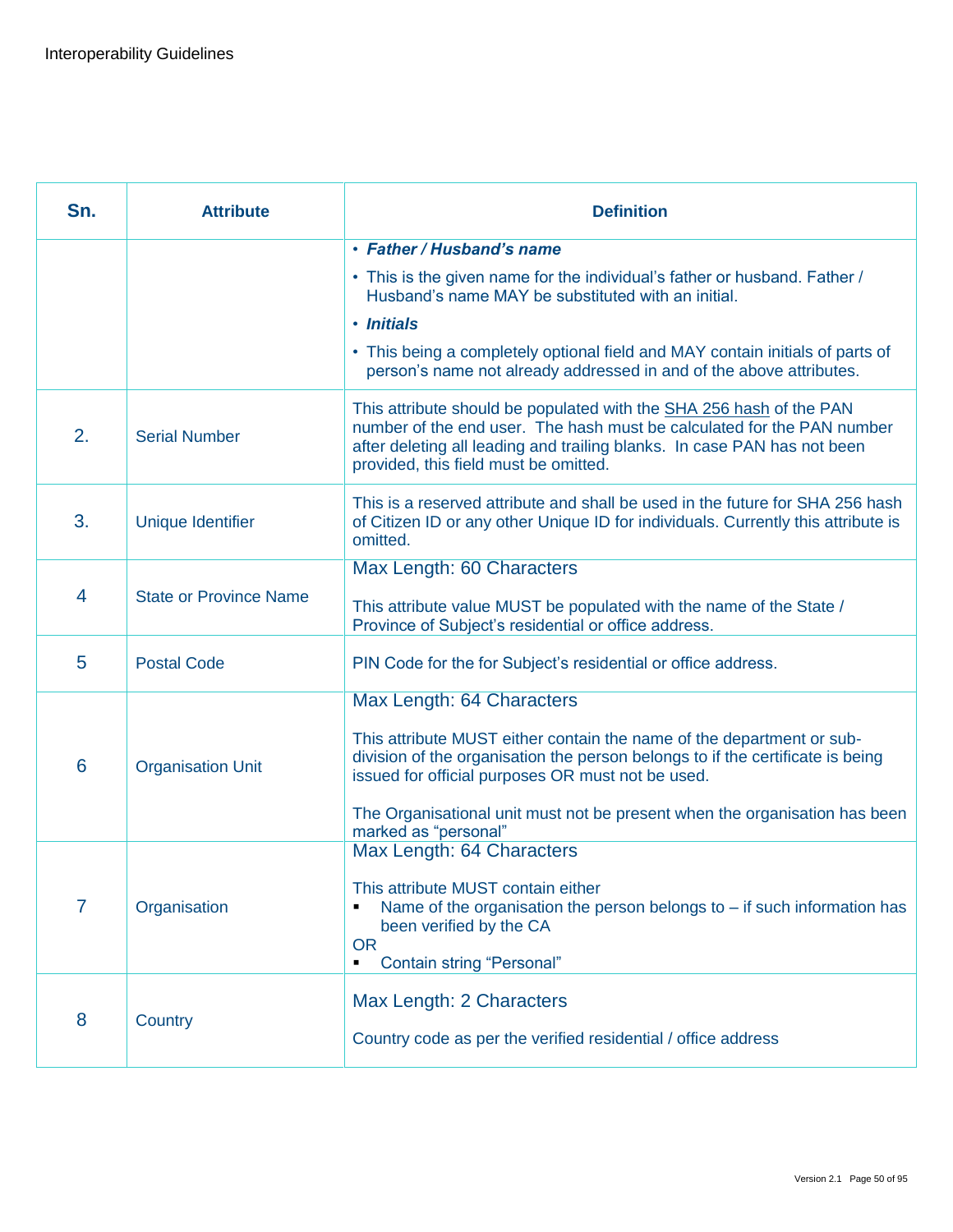## **Certificate Subject & Issuer Examples**

The subject and issuer profiles starting CA certificate onwards are illustrated below.

## 1. (n)Code Solutions

#### CA Certificate *Issuer DN*

| ISSUEI DIV       |                |  |
|------------------|----------------|--|
| <b>Attribute</b> | <b>Value</b>   |  |
| Common Name (CN) | CCA India 2007 |  |
| Organization (O) | India PKI      |  |
| Country (C)      | India (IN)     |  |

#### *Subject DN*

| <b>Attribute</b>         | <b>Value</b>                                             |
|--------------------------|----------------------------------------------------------|
|                          | (n)Code Solutions CA {Generation Qualifier} (re-issuance |
| Common Name (CN)         | number                                                   |
| House Identifier         | 301, GNFC Infotower                                      |
| <b>Street Address</b>    | Bodakdev,                                                |
|                          | S G Road,                                                |
|                          | Ahmedabad                                                |
| State / Province         | Gujarat                                                  |
| <b>Postal Code</b>       | 380054                                                   |
| Organizational Unit (OU) | <b>Certifying Authority</b>                              |
| Organization (O)         | Gujarat Narmada Valley Fertilizers Company Ltd.          |
| Country (C)              | <b>IN</b>                                                |

<sup>\*</sup> With respect to creation of separate distinct chain for special operation "O=India PKI" will be substituted with "O=India PKI (XXXXXXXXXXX operations)"

With respect to creation of separate distinct chain for special operation "O= Legal Name of the Organization operating CA " will be substituted with "O= Legal Name of the Organization operating CA (XXXXXXXXXXX operations)"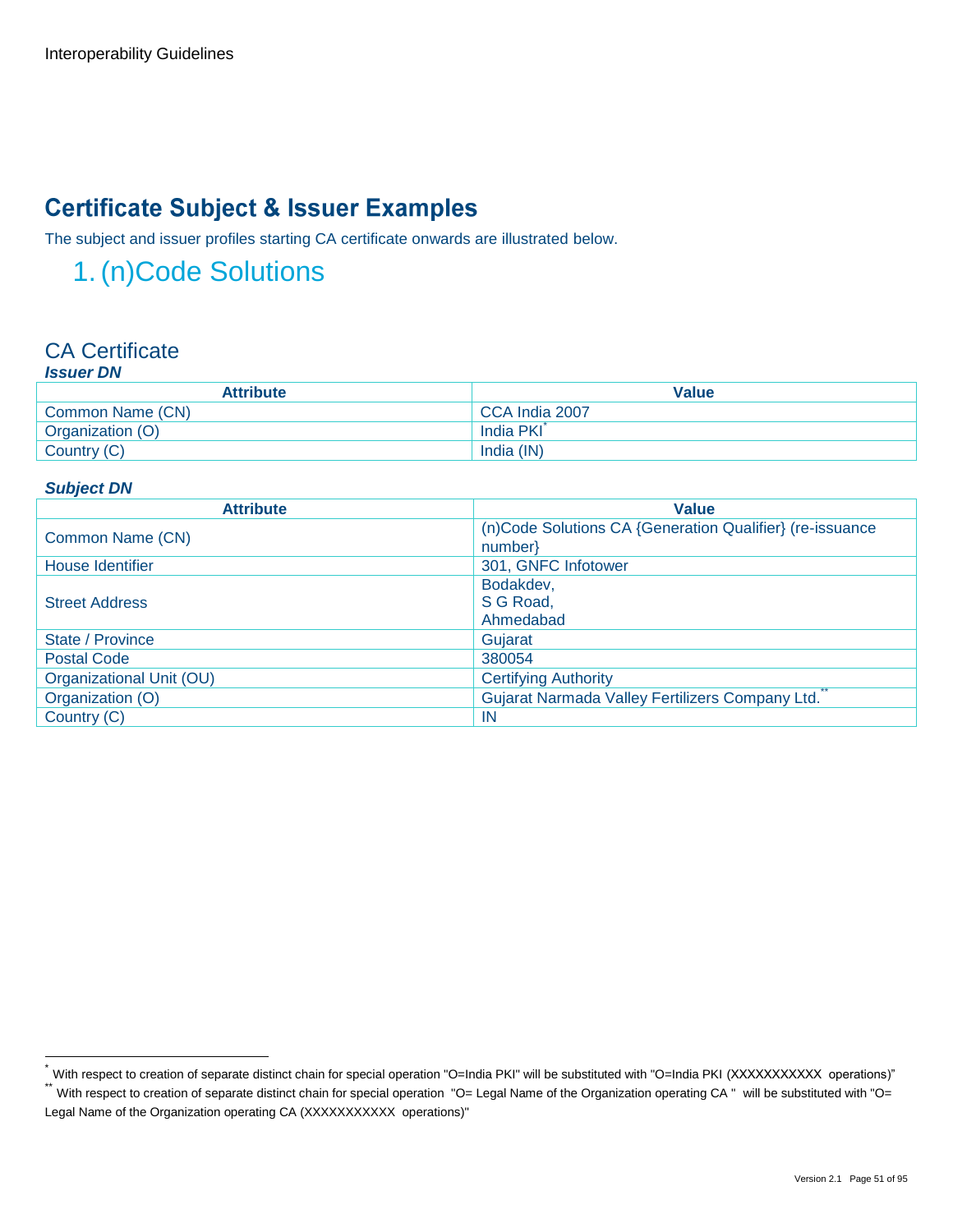#### *Issuer DN*

| <b>Attribute</b>         | <b>Value</b>                                             |
|--------------------------|----------------------------------------------------------|
|                          | (n)Code Solutions CA {Generation Qualifier} {Re-issuance |
| Common Name (CN)         | Number                                                   |
| House Identifier         | 301, GNFC Infotower                                      |
| <b>Street Address</b>    | Bodakdev,                                                |
|                          | S G Road,                                                |
|                          | Ahmedabad                                                |
| State / Province         | Gujarat                                                  |
| <b>Postal Code</b>       | 380054                                                   |
| Organizational Unit (OU) | <b>Certifying Authority</b>                              |
| Organization (O)         | Gujarat Narmada Valley Fertilizers Company Ltd.**        |
| Country (C)              | <b>IN</b>                                                |

#### *Subject DN*

| <b>Attribute</b>         | <b>Value</b>                                        |
|--------------------------|-----------------------------------------------------|
| Common Name (CN)         | (n)Code Solutions sub-CA for Income Tax {Generation |
|                          | Qualifier} {Re-issuance Number}                     |
| Organizational Unit (OU) | Sub-CA                                              |
| Organization (O)         | Gujarat Narmada Valley Fertilizers Company Ltd.**   |
| Country (C)              | -IN                                                 |

## End User Certificate Profile (issued by CA)

#### *Issuer DN*

| <b>Attribute</b>         | <b>Value</b>                                             |
|--------------------------|----------------------------------------------------------|
| Common Name (CN)         | (n)Code Solutions CA {Generation Qualifier} {Re-issuance |
|                          | Number                                                   |
| House Identifier         | 301, GNFC Infotower                                      |
|                          | Bodakdev,                                                |
| <b>Street Address</b>    | S G Road,                                                |
|                          | Ahmedabad                                                |
| State / Province         | Gujarat                                                  |
| <b>Postal Code</b>       | 380054                                                   |
| Organizational Unit (OU) | <b>Certifying Authority</b>                              |
| Organization (O)         | Gujarat Narmada Valley Fertilizers Company Ltd.          |
| Country (C)              | IN                                                       |

#### *Subject DN*

 \*\* With respect to creation of separate distinct chain for special operation "O= Legal Name of the Organization operating CA " will be substituted with "O= Legal Name of the Organization operating CA (XXXXXXXXXX operations)"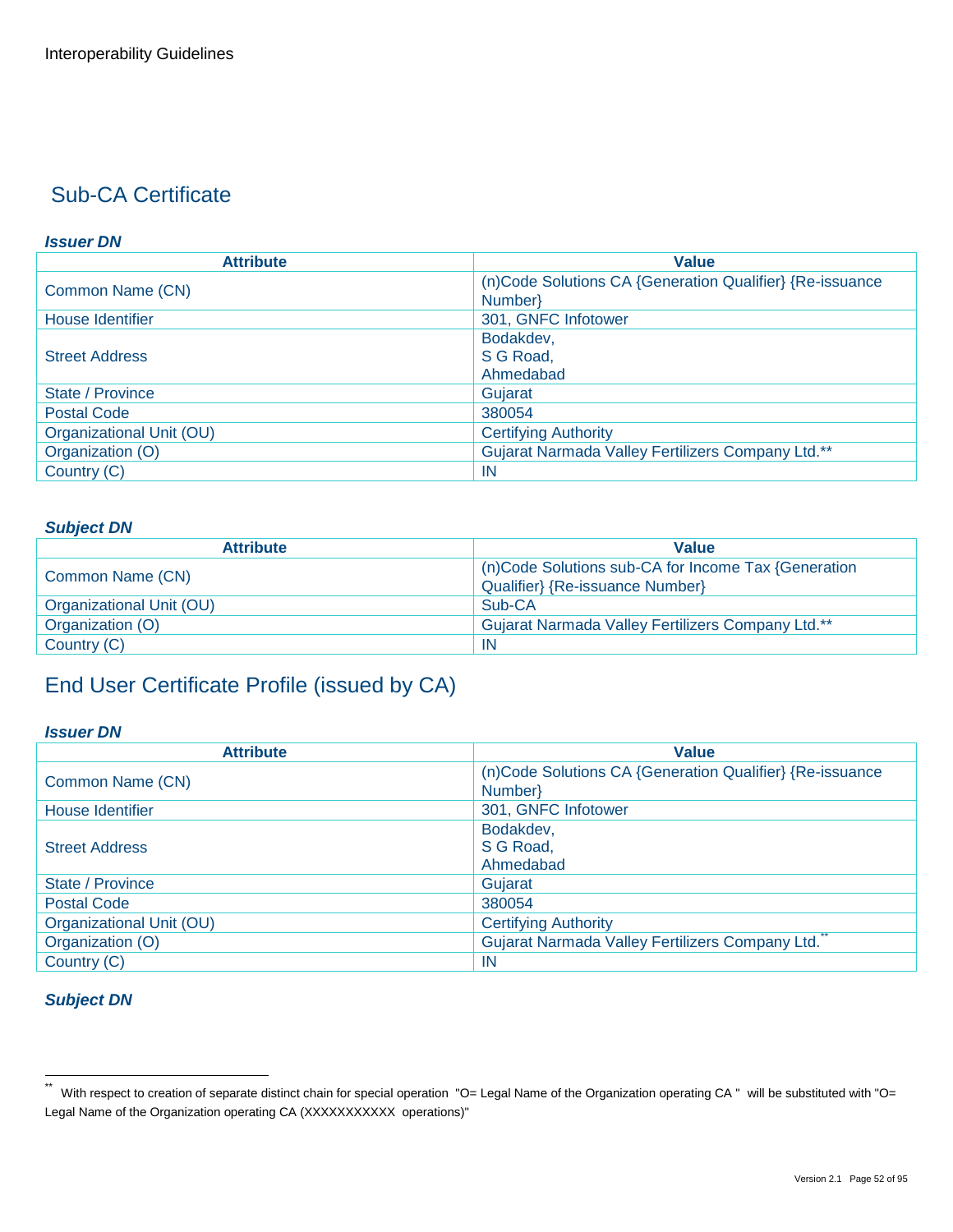| <b>Attribute</b>              | <b>Value</b>                                                     |
|-------------------------------|------------------------------------------------------------------|
| Common Name (CN)              | Joshi Amrut Manohar                                              |
| <b>Serial Number</b>          | 794dbed34bedd3659726f53e44b482b5fc30c76f44baa328522047551c1a4fa4 |
| <b>State or Province Name</b> | Uttar Pradesh                                                    |
| <b>Postal Code</b>            | 226020                                                           |
| Organizational Unit (OU)      | <b>Marketing</b>                                                 |
| Organization (O)              | <b>OM Constructions Pvt. Ltd.</b>                                |
| Country (C)                   | <b>IN</b>                                                        |

#### *Issuer DN*

| <b>Attribute</b>         | <b>Value</b>                                        |
|--------------------------|-----------------------------------------------------|
| Common Name (CN)         | (n)Code Solutions sub-CA for Income Tax {Generation |
|                          | Qualifier} {Re-issuance Number}                     |
| Organizational Unit (OU) | Sub-CA                                              |
| Organization (O)         | Gujarat Narmada Valley Fertilizers Company Ltd.     |
| Country (C)              | -IN                                                 |

#### *Subject DN*

| <b>Attribute</b>              | <b>Value</b>                                                     |
|-------------------------------|------------------------------------------------------------------|
| Common Name (CN)              | Joshi Amrut Manohar                                              |
| <b>Serial Number</b>          | 794DBED34BEDD3659726F53E44B482B5FC30C76F44BAA328522047551C1A4FA4 |
| <b>State or Province Name</b> | <b>Uttar Pradesh</b>                                             |
| <b>Postal Code</b>            | 226020                                                           |
| Organizational Unit (OU)      | <b>Marketing</b>                                                 |
| Organization (O)              | <b>OM Constructions Pvt. Ltd.</b>                                |
| Country (C)                   | IN                                                               |

<sup>\*\*&</sup>lt;br>With respect to creation of separate distinct chain for special operation "O= Legal Name of the Organization operating CA " will be substituted with "O= Legal Name of the Organization operating CA (XXXXXXXXXX operations)"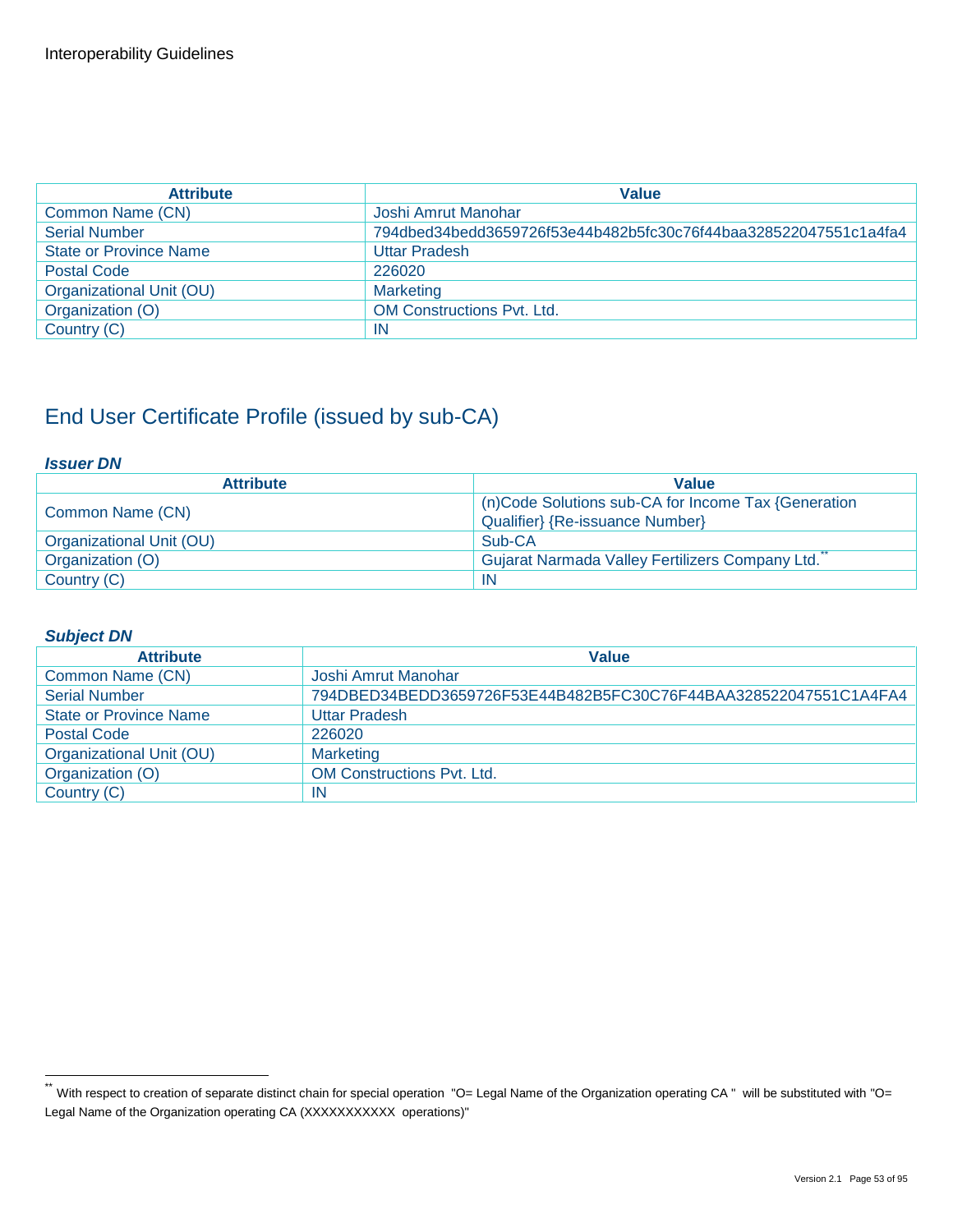## 2. MTNL TrustLine

### CA Certificate

#### *Issuer DN*

| <b>Attribute</b> | Value          |
|------------------|----------------|
| Common Name (CN) | CCA India 2007 |
| Organization (O) | India PKI      |
| Country (C)      | India (IN)     |

#### *Subject DN*

| <b>Attribute</b>         | <b>Value</b>                                          |
|--------------------------|-------------------------------------------------------|
|                          | MTNL TrustLine CA {Generation Qualifier} {Re-issuance |
| Common Name (CN)         | Number}                                               |
| House Identifier         | 5515, 5th Floor, Core - V                             |
|                          | Mahanagar Doorsanchar Sadan                           |
| <b>Street Address</b>    | CGO Complex,                                          |
|                          | Lodhi Road,                                           |
| State / Province         | <b>New Delhi</b>                                      |
| <b>Postal Code</b>       | 110003                                                |
| Organizational Unit (OU) | <b>Certifying Authority</b>                           |
| Organization (O)         | Mahanagar Telephone Nigam Limited                     |
| Country (C)              | IN                                                    |

<sup>\*</sup> With respect to creation of separate distinct chain for special operation "O=India PKI" will be substituted with "O=India PKI (XXXXXXXXXXX operations)"<br>"

With respect to creation of separate distinct chain for special operation "O= Legal Name of the Organization operating CA " will be substituted with "O= Legal Name of the Organization operating CA (XXXXXXXXXX operations)"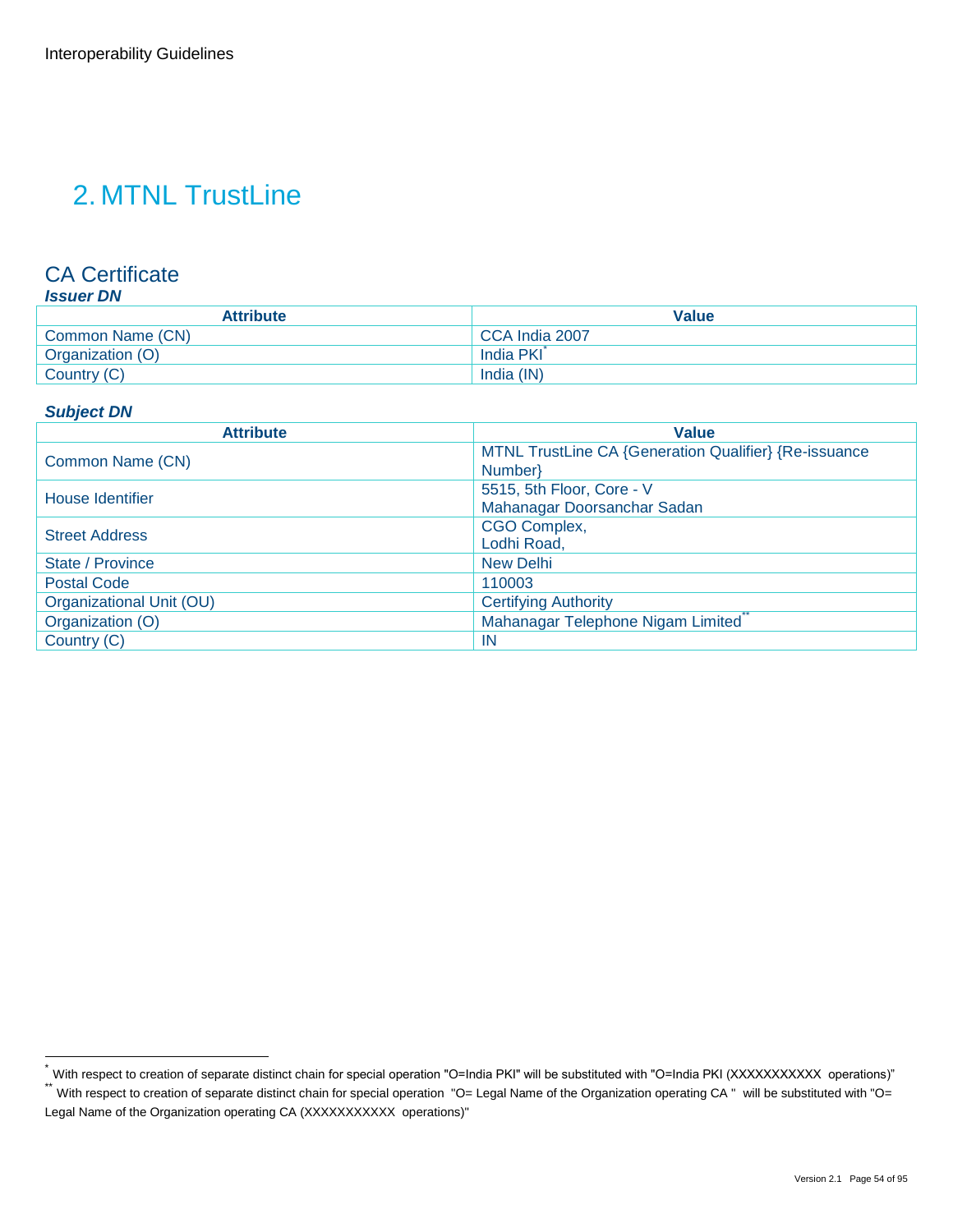#### *Issuer DN*

| <b>Attribute</b>         | <b>Value</b>                                          |
|--------------------------|-------------------------------------------------------|
| Common Name (CN)         | MTNL TrustLine CA {Generation Qualifier} {Re-issuance |
|                          | Number}                                               |
| House Identifier         | 5515, 5th Floor, Core - V                             |
|                          | Mahanagar Doorsanchar Sadan                           |
| <b>Street Address</b>    | CGO Complex,                                          |
|                          | Lodhi Road,                                           |
| State / Province         | <b>New Delhi</b>                                      |
| <b>Postal Code</b>       | 110003                                                |
| Organizational Unit (OU) | <b>Certifying Authority</b>                           |
| Organization (O)         | Mahanagar Telephone Nigam Limited                     |
| Country (C)              | -IN                                                   |

#### *Subject DN*

| <b>Attribute</b>         | <b>Value</b>                                     |
|--------------------------|--------------------------------------------------|
| Common Name (CN)         | MTNL TrustLine sub-CA for Income Tax {Generation |
|                          | Qualifier} {Re-issuance Number}                  |
| Organizational Unit (OU) | Sub-CA                                           |
| Organization (O)         | Mahanagar Telephone Nigam Limited**              |
| Country (C)              | -IN                                              |

## End User Certificate Profile (issued by CA)

#### *Issuer DN*

| <b>Attribute</b>         | Value                                                 |
|--------------------------|-------------------------------------------------------|
| Common Name (CN)         | MTNL TrustLine CA {Generation Qualifier} {Re-issuance |
|                          | Number                                                |
| State / Province         | <b>New Delhi</b>                                      |
| <b>Postal Code</b>       | 110003                                                |
| Organizational Unit (OU) | <b>Certifying Authority</b>                           |
| Organization (O)         | Mahanagar Telephone Nigam Limited**                   |
| Country (C)              | <b>IN</b>                                             |

#### *Subject DN*

<sup>\*\*&</sup>lt;br>With respect to creation of separate distinct chain for special operation "O= Legal Name of the Organization operating CA " will be substituted with "O= Legal Name of the Organization operating CA (XXXXXXXXXX operations)"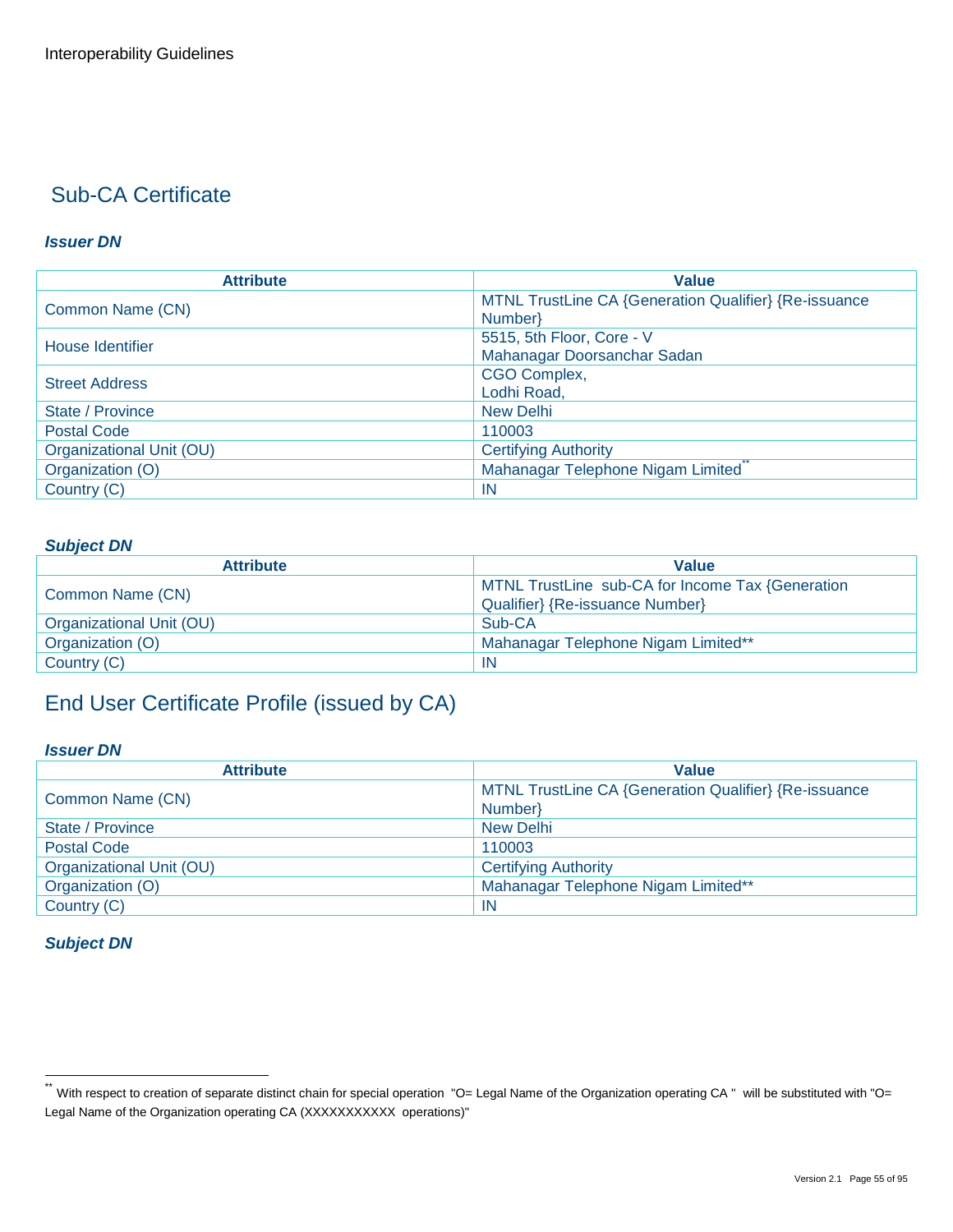| <b>Attribute</b>              | <b>Value</b>                                                     |
|-------------------------------|------------------------------------------------------------------|
| Common Name (CN)              | Joshi Amrut Manohar                                              |
| <b>Serial Number</b>          | 794DBED34BEDD3659726F53E44B482B5FC30C76F44BAA328522047551C1A4FA4 |
| <b>State or Province Name</b> | <b>Uttar Pradesh</b>                                             |
| <b>Postal Code</b>            | 226020                                                           |
| Organizational Unit (OU)      | <b>Marketing</b>                                                 |
| Organization (O)              | <b>OM Constructions Pyt. Ltd.</b>                                |
| Country (C)                   | IN                                                               |

#### *Issuer DN*

| <b>Attribute</b>         | <b>Value</b>                                     |
|--------------------------|--------------------------------------------------|
| Common Name (CN)         | MTNL TrustLine sub-CA for Income Tax {Generation |
|                          | Qualifier} {Re-issuance Number}                  |
| Organizational Unit (OU) | Sub-CA                                           |
| Organization (O)         | Mahanagar Telephone Nigam Limited                |
| Country (C)              | IN                                               |

#### *Subject DN*

| <b>Attribute</b>              | <b>Value</b>                                                     |
|-------------------------------|------------------------------------------------------------------|
| Common Name (CN)              | Joshi Amrut Manohar                                              |
| <b>Serial Number</b>          | 794DBED34BEDD3659726F53E44B482B5FC30C76F44BAA328522047551C1A4FA4 |
| <b>State or Province Name</b> | <b>Uttar Pradesh</b>                                             |
| <b>Postal Code</b>            | 226020                                                           |
| Organizational Unit (OU)      | <b>Marketing</b>                                                 |
| Organization (O)              | OM Constructions Pvt. Ltd.                                       |
| Country (C)                   | IN                                                               |

<sup>\*\*&</sup>lt;br>With respect to creation of separate distinct chain for special operation "O= Legal Name of the Organization operating CA " will be substituted with "O= Legal Name of the Organization operating CA (XXXXXXXXXX operations)"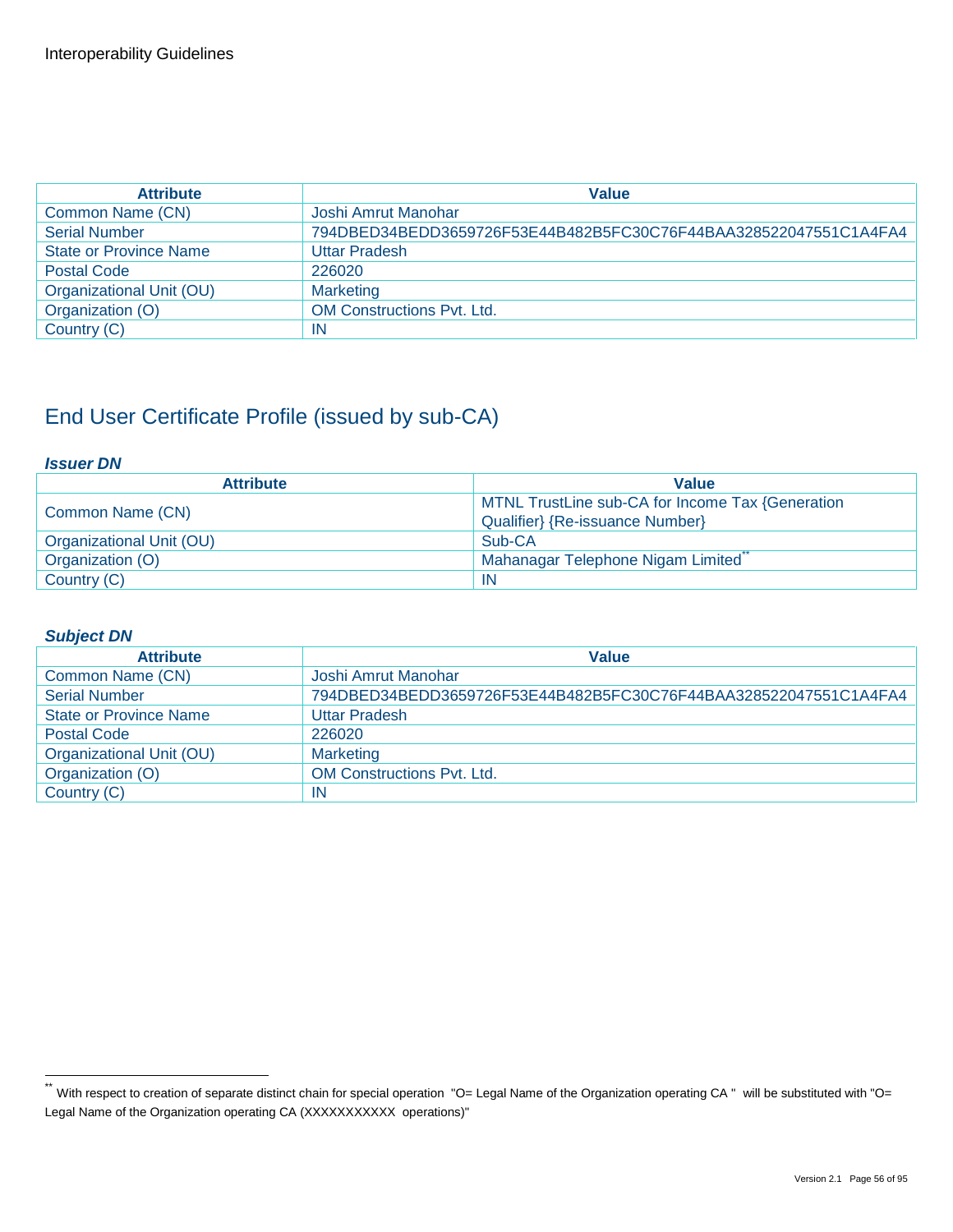## 3. TCS CA

#### CA Certificate

#### *Issuer DN*

| <b>Attribute</b> | Value          |
|------------------|----------------|
| Common Name (CN) | CCA India 2007 |
| Organization (O) | India PKI      |
| Country (C)      | India (IN)     |

#### *Subject DN*

| <b>Value</b>                                       |
|----------------------------------------------------|
| TCS CA {Generation Qualifier} {Re-issuance Number} |
| 11th Floor, Air India Building                     |
| Nariman Point,                                     |
| Mumbai                                             |
| Maharashtra                                        |
| 400 021                                            |
| <b>Certifying Authority</b>                        |
| Tata Consultancy Services Ltd.                     |
| IN                                                 |
|                                                    |

<sup>\*</sup> With respect to Mauritius Operations, "O=India PKI" will be substituted with "O=India PKI for Mauritius Operations"

<sup>\*\*&</sup>lt;br>With respect to creation of separate distinct chain for special operation "O= Legal Name of the Organization operating CA " will be substituted with "O= Legal Name of the Organization operating CA (XXXXXXXXXX operations)"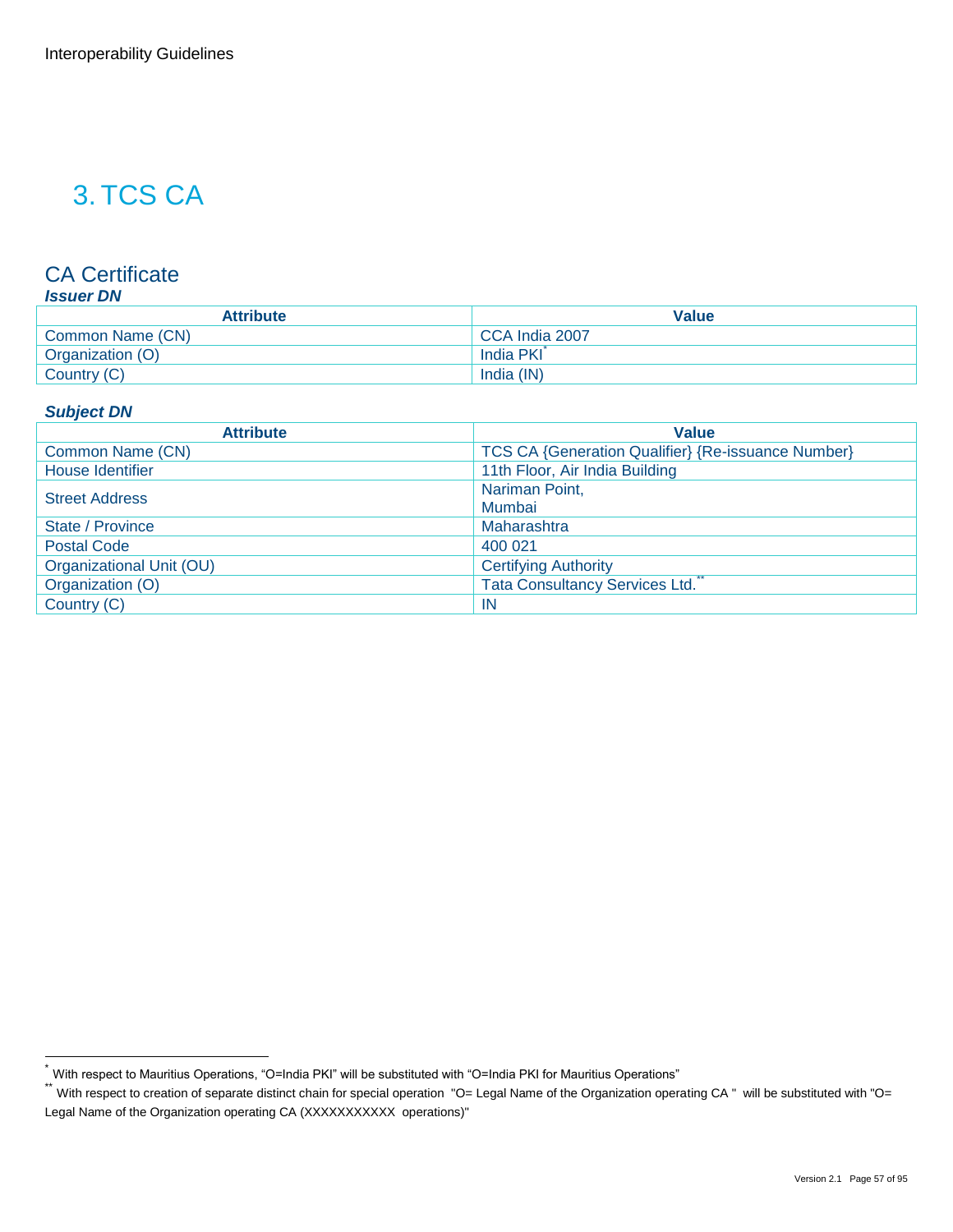#### *Issuer DN*

| <b>Attribute</b>         | <b>Value</b>                                              |
|--------------------------|-----------------------------------------------------------|
| Common Name (CN)         | <b>TCS CA {Generation Qualifier} {Re-issuance Number}</b> |
| House Identifier         | 11th Floor, Air India Building                            |
| <b>Street Address</b>    | Nariman Point,                                            |
|                          | Mumbai                                                    |
| State / Province         | Maharashtra                                               |
| <b>Postal Code</b>       | 400 021                                                   |
| Organizational Unit (OU) | <b>Certifying Authority</b>                               |
| Organization (O)         | <b>Tata Consultancy Services Ltd.</b>                     |
| Country (C)              | <b>IN</b>                                                 |

#### *Subject DN*

| <b>Attribute</b>         | <b>Value</b>                                                              |
|--------------------------|---------------------------------------------------------------------------|
| Common Name (CN)         | TCS sub-CA for Income Tax {Generation Qualifier} {Re-<br>issuance Number} |
| Organizational Unit (OU) | Sub-CA                                                                    |
| Organization (O)         | <b>Tata Consultancy Services Ltd.**</b>                                   |
| Country (C)              | <b>IN</b>                                                                 |

## End User Certificate Profile (issued by CA)

#### *Issuer DN*

| <b>Attribute</b>         | <b>Value</b>                                       |
|--------------------------|----------------------------------------------------|
| Common Name (CN)         | TCS CA {Generation Qualifier} {Re-issuance Number} |
| House Identifier         | 11th Floor, Air India Building                     |
| <b>Street Address</b>    | Nariman Point,                                     |
|                          | Mumbai                                             |
| State / Province         | Maharashtra                                        |
| <b>Postal Code</b>       | 400 021                                            |
| Organizational Unit (OU) | <b>Certifying Authority</b>                        |
| Organization (O)         | Tata Consultancy Services Ltd.**                   |
| Country (C)              | -IN                                                |

#### *Subject DN*

<sup>\*\*&</sup>lt;br>With respect to creation of separate distinct chain for special operation "O= Legal Name of the Organization operating CA " will be substituted with "O= Legal Name of the Organization operating CA (XXXXXXXXXX operations)"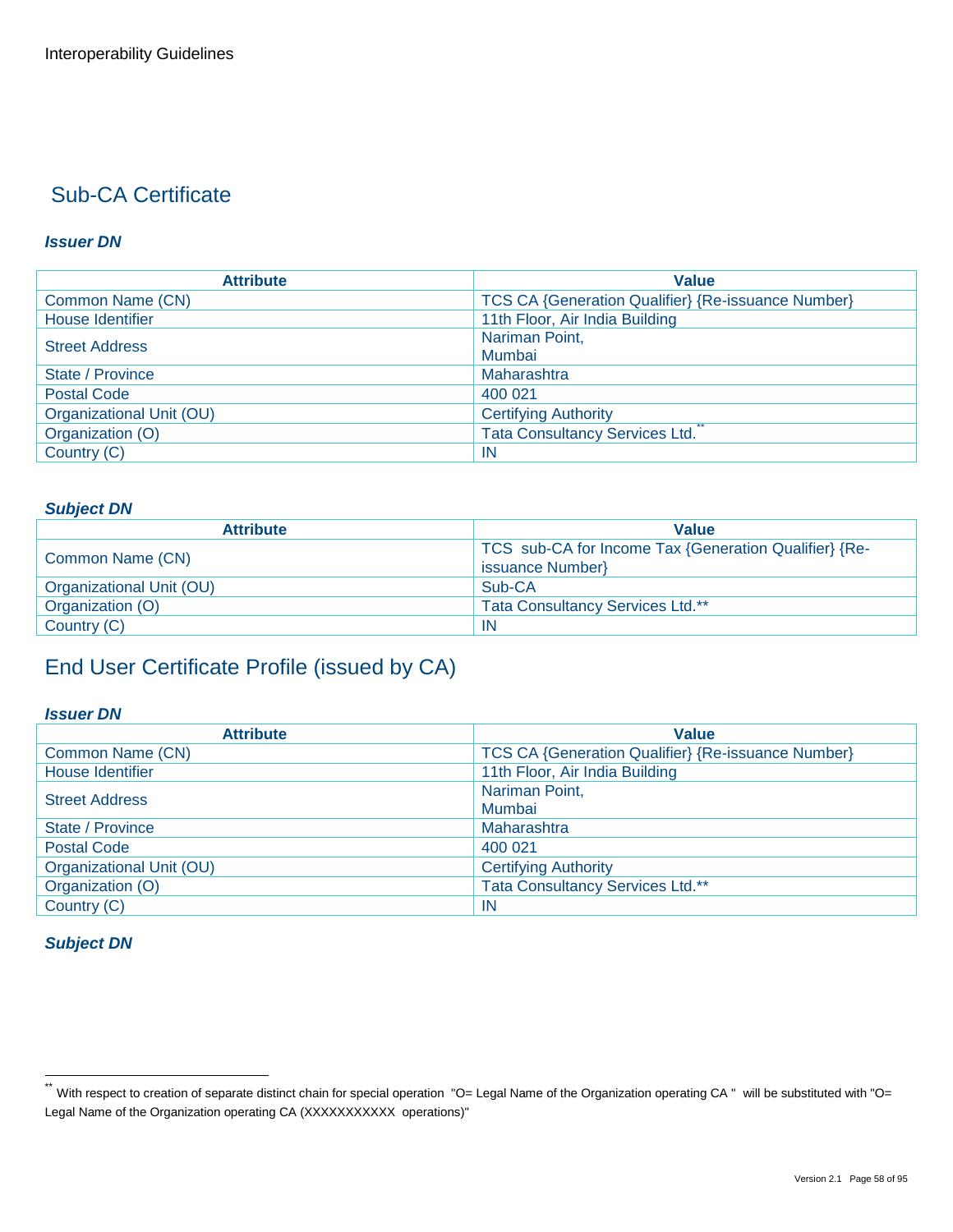| <b>Attribute</b>              | <b>Value</b>                                                     |
|-------------------------------|------------------------------------------------------------------|
| Common Name (CN)              | Joshi Amrut Manohar                                              |
| <b>Serial Number</b>          | 794DBED34BEDD3659726F53E44B482B5FC30C76F44BAA328522047551C1A4FA4 |
| <b>State or Province Name</b> | <b>Uttar Pradesh</b>                                             |
| <b>Postal Code</b>            | 226020                                                           |
| Organizational Unit (OU)      | <b>Marketing</b>                                                 |
| Organization (O)              | <b>OM Constructions Pyt. Ltd.</b>                                |
| Country (C)                   | IN                                                               |

#### *Issuer DN*

| <b>Attribute</b>         | <b>Value</b>                                          |
|--------------------------|-------------------------------------------------------|
| Common Name (CN)         | TCS sub-CA for Income Tax {Generation Qualifier} {Re- |
|                          | issuance Number}                                      |
| Organizational Unit (OU) | Sub-CA                                                |
| Organization (O)         | <b>Tata Consultancy Services Ltd.</b>                 |
| Country (C)              | IN                                                    |

#### *Subject DN*

| <b>Attribute</b>              | <b>Value</b>                                                     |
|-------------------------------|------------------------------------------------------------------|
| Common Name (CN)              | Joshi Amrut Manohar                                              |
| <b>Serial Number</b>          | 794DBED34BEDD3659726F53E44B482B5FC30C76F44BAA328522047551C1A4FA4 |
| <b>State or Province Name</b> | <b>Uttar Pradesh</b>                                             |
| <b>Postal Code</b>            | 226020                                                           |
| Organizational Unit (OU)      | <b>Marketing</b>                                                 |
| Organization (O)              | <b>OM Constructions Pvt. Ltd.</b>                                |
| Country (C)                   | IN                                                               |

<sup>\*\*&</sup>lt;br>With respect to creation of separate distinct chain for special operation "O= Legal Name of the Organization operating CA " will be substituted with "O= Legal Name of the Organization operating CA (XXXXXXXXXX operations)"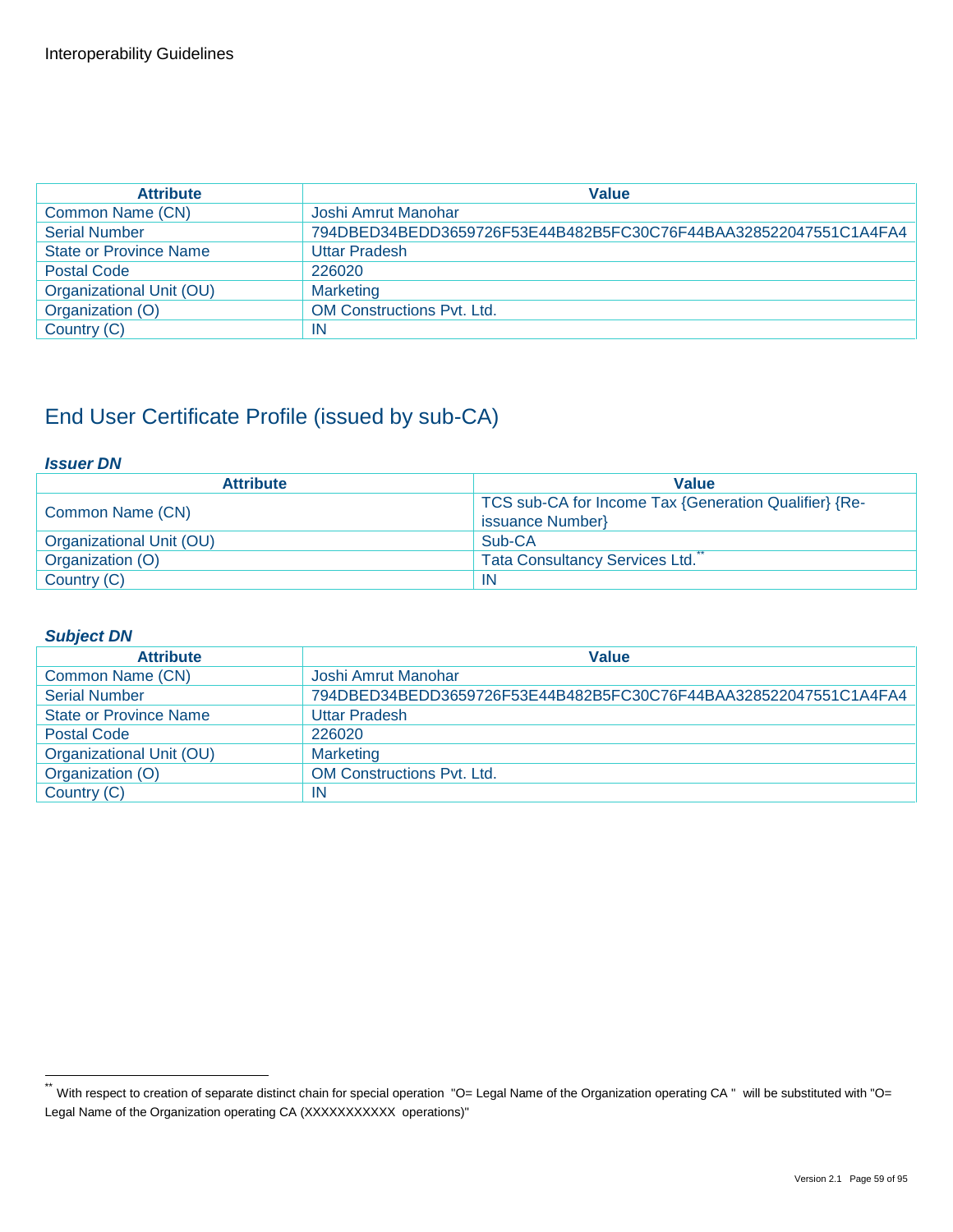## 4. iTrust CA (IDRBT)

### CA Certificate

| <b>DN Attribute</b> | <b>Value</b>   |
|---------------------|----------------|
| Common Name (CN)    | CCA India 2007 |
| Organization (O)    | India PKI      |
| Country (C)         | India (IN)     |

#### *Subject DN*

| <b>Attribute</b>         | <b>Value</b>                                                |
|--------------------------|-------------------------------------------------------------|
| Common Name (CN)         | <b>IDRBT CA {Generation Qualifier} {Re-issuance Number}</b> |
| House Identifier         | <b>Castle Hills</b>                                         |
| <b>Street Address</b>    | Road No. 1,                                                 |
|                          | Masab Tank,                                                 |
|                          | Hyderabad                                                   |
| State / Province         | Andhra Pradesh                                              |
| <b>Postal Code</b>       | 500 057                                                     |
| Organizational Unit (OU) | <b>Certifying Authority</b>                                 |
| Organization (O)         | Institute for Development & Research in Banking             |
|                          | Technology                                                  |
| Country (C)              | IN                                                          |

<sup>\*</sup> With respect to creation of separate distinct chain for special operation "O=India PKI" will be substituted with "O=India PKI (XXXXXXXXXXX operations)"

With respect to creation of separate distinct chain for special operation "O= Legal Name of the Organization operating CA " will be substituted with "O= Legal Name of the Organization operating CA (XXXXXXXXXX operations)"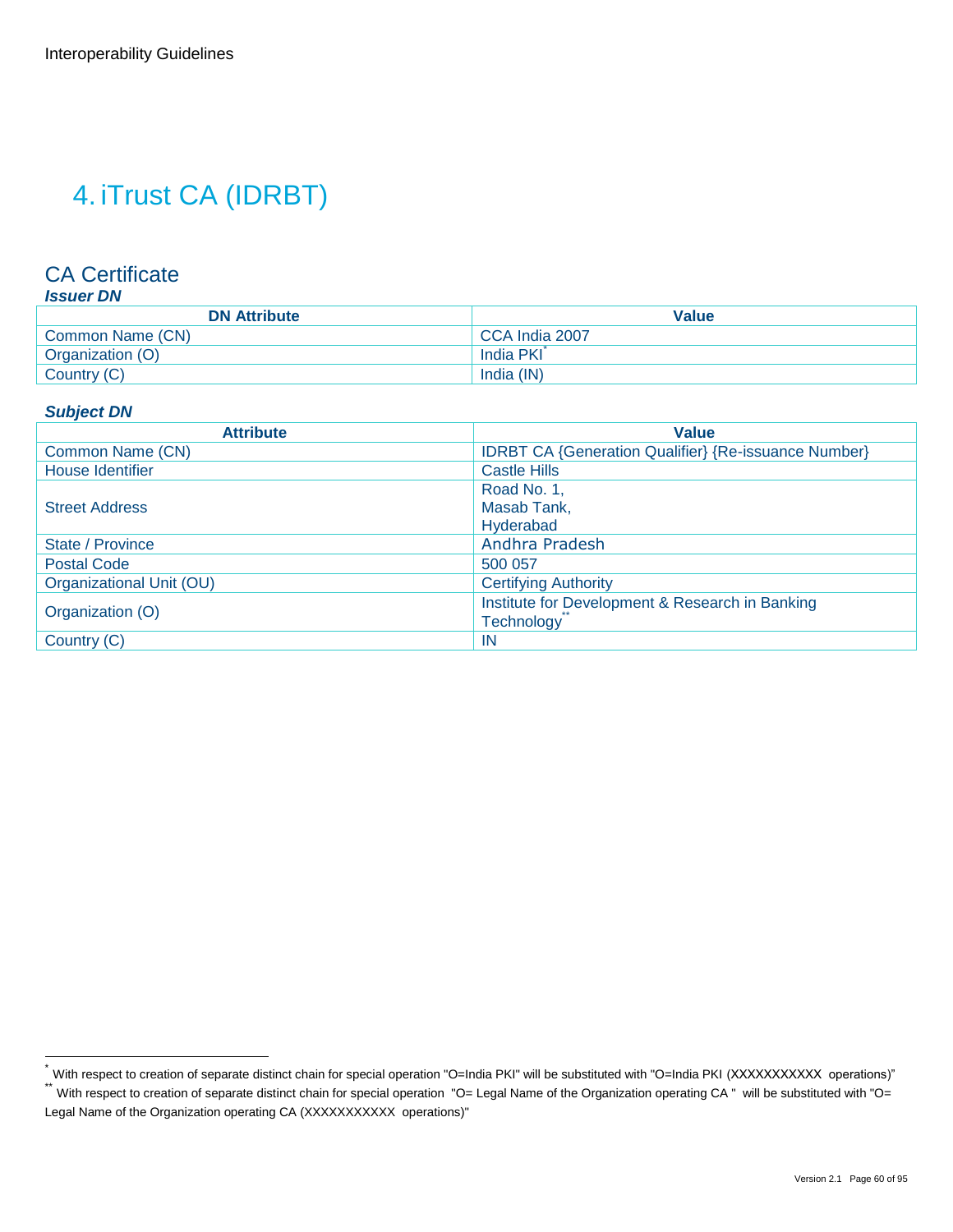#### *Issuer DN*

| <b>Attribute</b>         | <b>Value</b>                                                |
|--------------------------|-------------------------------------------------------------|
| Common Name (CN)         | <b>IDRBT CA {Generation Qualifier} {Re-issuance Number}</b> |
| House Identifier         | <b>Castle Hills</b>                                         |
| <b>Street Address</b>    | Road No. 1,                                                 |
|                          | Masab Tank,                                                 |
|                          | Hyderabad                                                   |
| State / Province         | Andhra Pradesh                                              |
| <b>Postal Code</b>       | 500 057                                                     |
| Organizational Unit (OU) | <b>Certifying Authority</b>                                 |
| Organization (O)         | Institute for Development & Research in Banking             |
|                          | Technology                                                  |
| Country (C)              | <b>IN</b>                                                   |

#### *Subject DN*

| <b>Attribute</b>         | <b>Value</b>                                                                |
|--------------------------|-----------------------------------------------------------------------------|
| Common Name (CN)         | IDRBT sub-CA for Income Tax {Generation Qualifier} {Re-<br>issuance Number} |
| Organizational Unit (OU) | Sub-CA                                                                      |
| Organization (O)         | Institute for Development & Research in Banking<br>Technology**             |
| Country (C)              | <b>IN</b>                                                                   |

## End User Certificate Profile (issued by CA)

#### *Issuer DN*

| <b>Attribute</b>         | <b>Value</b>                                                |
|--------------------------|-------------------------------------------------------------|
| Common Name (CN)         | <b>IDRBT CA {Generation Qualifier} {Re-issuance Number}</b> |
| <b>House Identifier</b>  | <b>Castle Hills</b>                                         |
| <b>Street Address</b>    | Road No. 1,                                                 |
|                          | Masab Tank,                                                 |
|                          | Hyderabad                                                   |
| State / Province         | Andhra Pradesh                                              |
| <b>Postal Code</b>       | 500 057                                                     |
| Organizational Unit (OU) | <b>Certifying Authority</b>                                 |
| Organization (O)         | Institute for Development & Research in Banking             |
|                          | Technology**                                                |
| Country (C)              | IN                                                          |

#### *Subject DN*

<sup>\*\*&</sup>lt;br>With respect to creation of separate distinct chain for special operation "O= Legal Name of the Organization operating CA " will be substituted with "O= Legal Name of the Organization operating CA (XXXXXXXXXX operations)"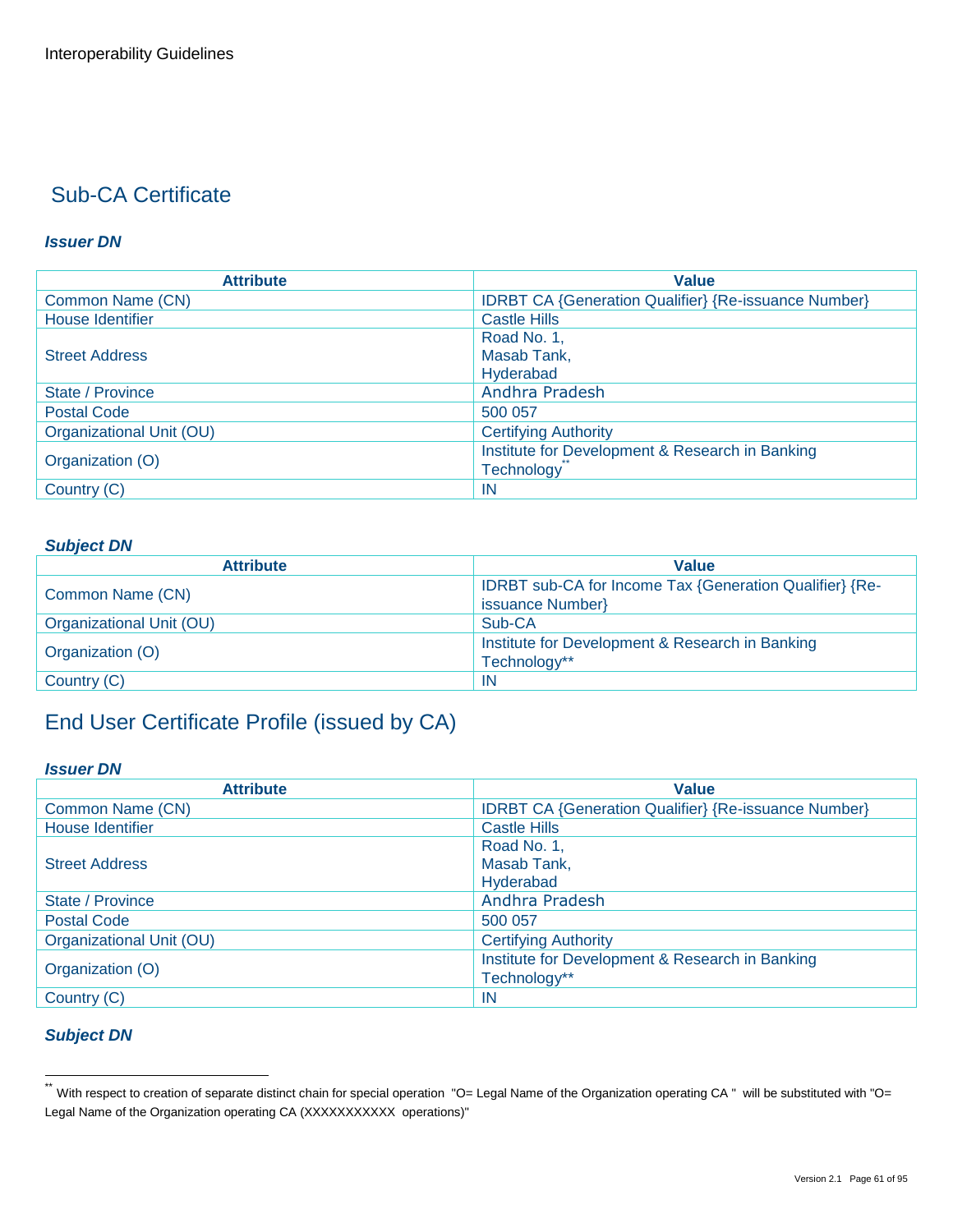| <b>Attribute</b>              | <b>Value</b>                                                     |
|-------------------------------|------------------------------------------------------------------|
| Common Name (CN)              | Joshi Amrut Manohar                                              |
| <b>Serial Number</b>          | 794DBED34BEDD3659726F53E44B482B5FC30C76F44BAA328522047551C1A4FA4 |
| <b>State or Province Name</b> | <b>Uttar Pradesh</b>                                             |
| <b>Postal Code</b>            | 226020                                                           |
| Organizational Unit (OU)      | <b>Marketing</b>                                                 |
| Organization (O)              | <b>OM Constructions Pvt. Ltd.</b>                                |
| Country (C)                   | IN                                                               |

#### *Issuer DN*

| <b>Attribute</b>         | Value                                                                       |
|--------------------------|-----------------------------------------------------------------------------|
| Common Name (CN)         | IDRBT sub-CA for Income Tax {Generation Qualifier} {Re-<br>issuance Number} |
| Organizational Unit (OU) | Sub-CA                                                                      |
| Organization (O)         | Institute for Development & Research in Banking<br><b>Technology</b>        |
| Country (C)              | <b>IN</b>                                                                   |

#### *Subject DN*

| <b>Attribute</b>              | <b>Value</b>                                                     |
|-------------------------------|------------------------------------------------------------------|
| Common Name (CN)              | Joshi Amrut Manohar                                              |
| <b>Serial Number</b>          | 794DBED34BEDD3659726F53E44B482B5FC30C76F44BAA328522047551C1A4FA4 |
| <b>State or Province Name</b> | <b>Uttar Pradesh</b>                                             |
| <b>Postal Code</b>            | 226020                                                           |
| Organizational Unit (OU)      | <b>Marketing</b>                                                 |
| Organization (O)              | <b>OM Constructions Pvt. Ltd.</b>                                |
| Country (C)                   | ΙN                                                               |

<sup>\*\*&</sup>lt;br>With respect to creation of separate distinct chain for special operation "O= Legal Name of the Organization operating CA " will be substituted with "O= Legal Name of the Organization operating CA (XXXXXXXXXX operations)"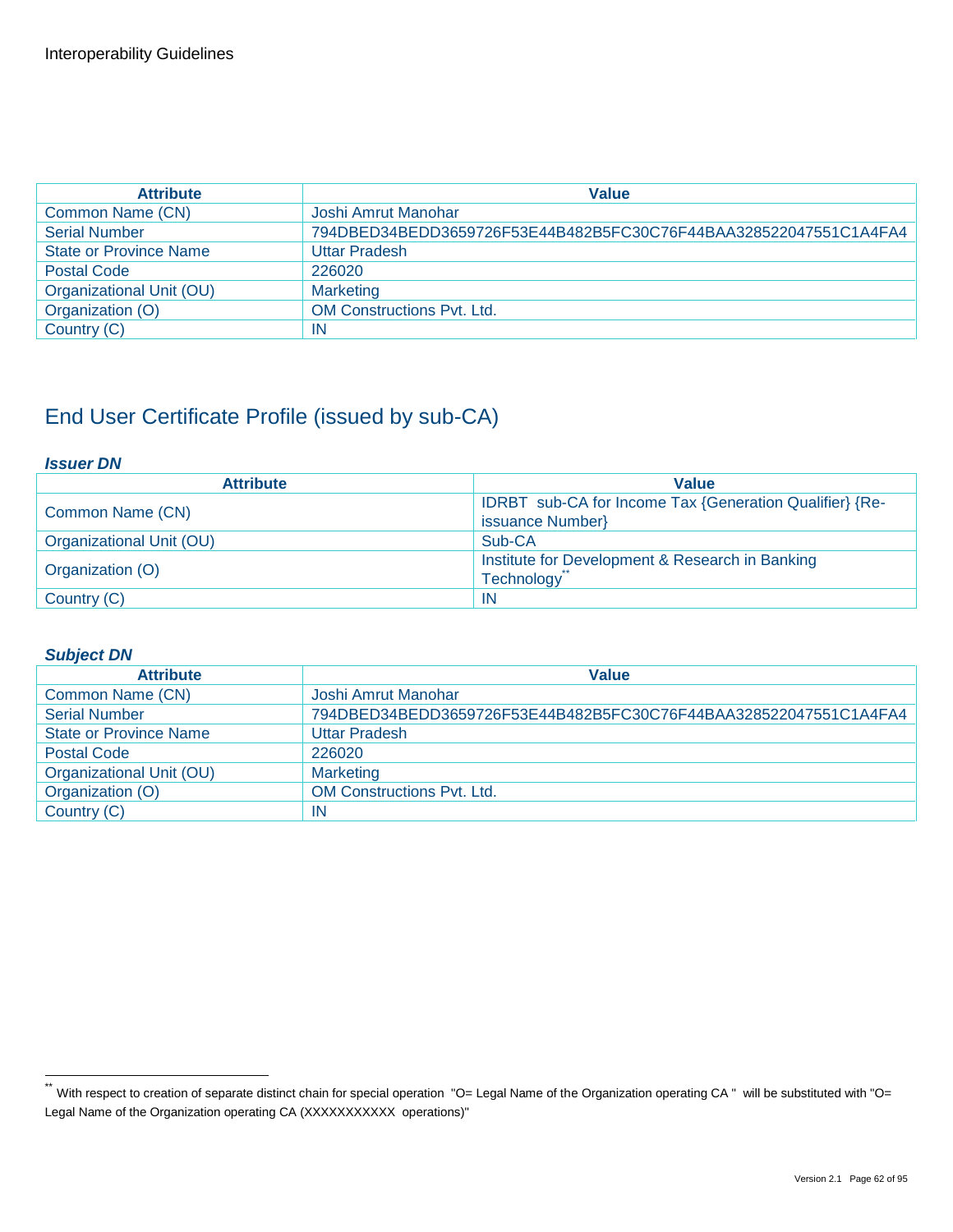## 5. NIC CA

### CA Certificate

| <b>Attribute</b> | Value          |
|------------------|----------------|
| Common Name (CN) | CCA India 2007 |
| Organization (O) | India PKI      |
| Country (C)      | India (IN)     |

#### *Subject DN*

| <b>Attribute</b>         | <b>Value</b>                                                       |
|--------------------------|--------------------------------------------------------------------|
| Common Name (CN)         | NIC CA {Generation Qualifier} {Re-issuance Number}                 |
| House Identifier         | Ministry of Communications and Information Technology,<br>A-Block, |
| <b>Street Address</b>    | CGO Complex,<br>Lodhi Road,                                        |
| State / Province         | <b>New Delhi</b>                                                   |
| <b>Postal Code</b>       | 110 003                                                            |
| Organizational Unit (OU) | <b>Certifying Authority</b>                                        |
| Organization (O)         | National Informatics Centre                                        |
| Country (C)              | <b>IN</b>                                                          |

<sup>\*</sup> With respect to creation of separate distinct chain for special operation "O=India PKI" will be substituted with "O=India PKI (XXXXXXXXXXX operations)"<br>"

With respect to creation of separate distinct chain for special operation "O= Legal Name of the Organization operating CA " will be substituted with "O= Legal Name of the Organization operating CA (XXXXXXXXXX operations)"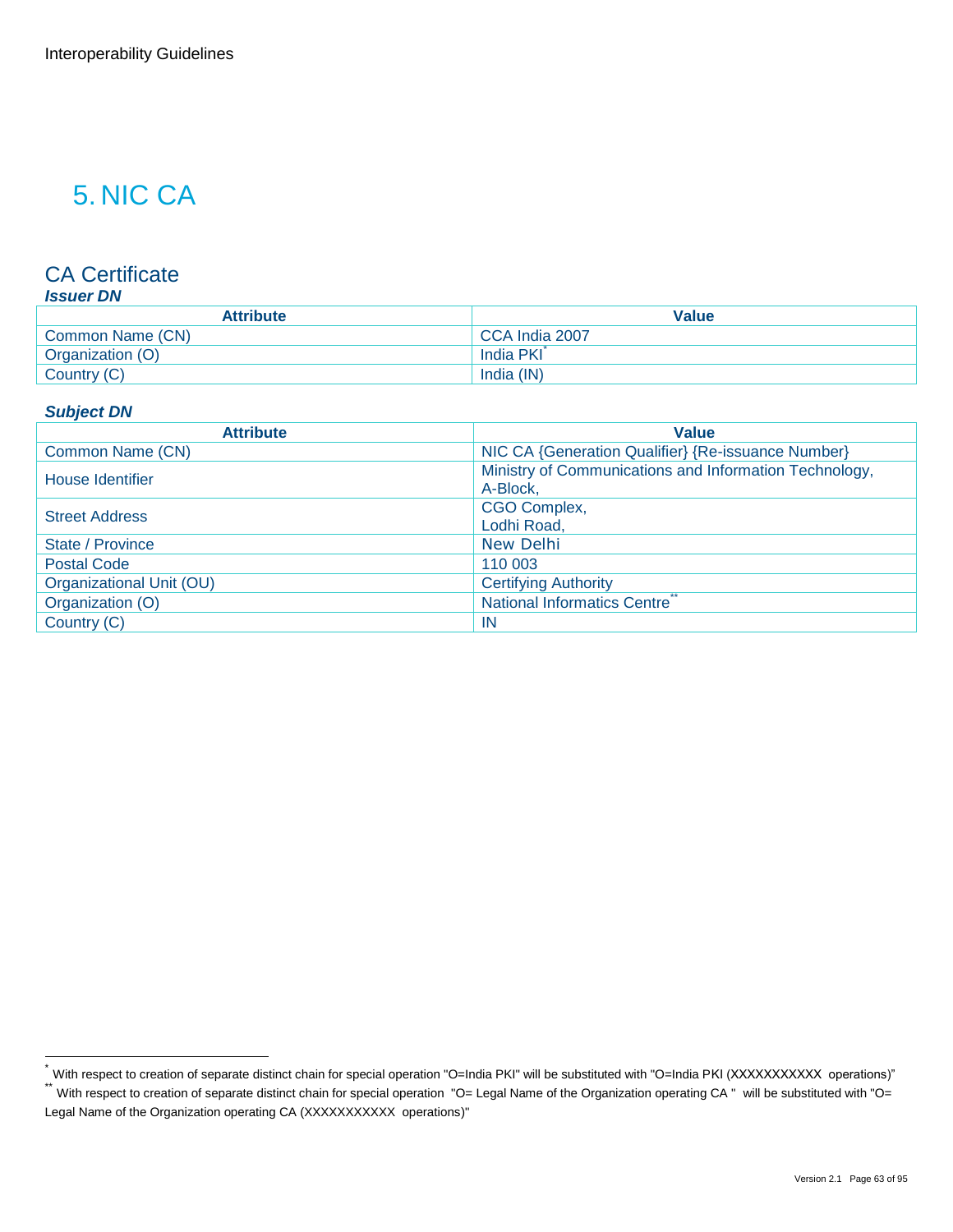#### *Issuer DN*

| <b>Attribute</b>         | <b>Value</b>                                                       |
|--------------------------|--------------------------------------------------------------------|
| Common Name (CN)         | NIC CA {Generation Qualifier} {Re-issuance Number}                 |
| House Identifier         | Ministry of Communications and Information Technology,<br>A-Block, |
| <b>Street Address</b>    | CGO Complex,<br>Lodhi Road,                                        |
| State / Province         | New Delhi                                                          |
| <b>Postal Code</b>       | 110 003                                                            |
| Organizational Unit (OU) | <b>Certifying Authority</b>                                        |
| Organization (O)         | National Informatics Centre                                        |
| Country (C)              | <b>IN</b>                                                          |

#### *Subject DN*

| <b>Attribute</b>         | <b>Value</b>                                                              |
|--------------------------|---------------------------------------------------------------------------|
| Common Name (CN)         | NIC sub-CA for Income Tax {Generation Qualifier} {Re-<br>issuance Number} |
| Organizational Unit (OU) | Sub-CA                                                                    |
| Organization (O)         | <b>National Informatics Centre**</b>                                      |
| Country (C)              | -IN                                                                       |

## End User Certificate Profile (issued by CA)

#### *Issuer DN*

| <b>Attribute</b>         | <b>Value</b>                                                       |
|--------------------------|--------------------------------------------------------------------|
| Common Name (CN)         | NIC CA {Generation Qualifier} {Re-issuance Number}                 |
| House Identifier         | Ministry of Communications and Information Technology,<br>A-Block, |
| <b>Street Address</b>    | CGO Complex,<br>Lodhi Road,                                        |
| State / Province         | <b>New Delhi</b>                                                   |
| <b>Postal Code</b>       | 110 003                                                            |
| Organizational Unit (OU) | <b>Certifying Authority</b>                                        |
| Organization (O)         | National Informatics Centre**                                      |
| Country (C)              | -IN                                                                |

#### *Subject DN*

 $\ddot{\phantom{1}}$ With respect to creation of separate distinct chain for special operation "O= Legal Name of the Organization operating CA " will be substituted with "O= Legal Name of the Organization operating CA (XXXXXXXXXX operations)"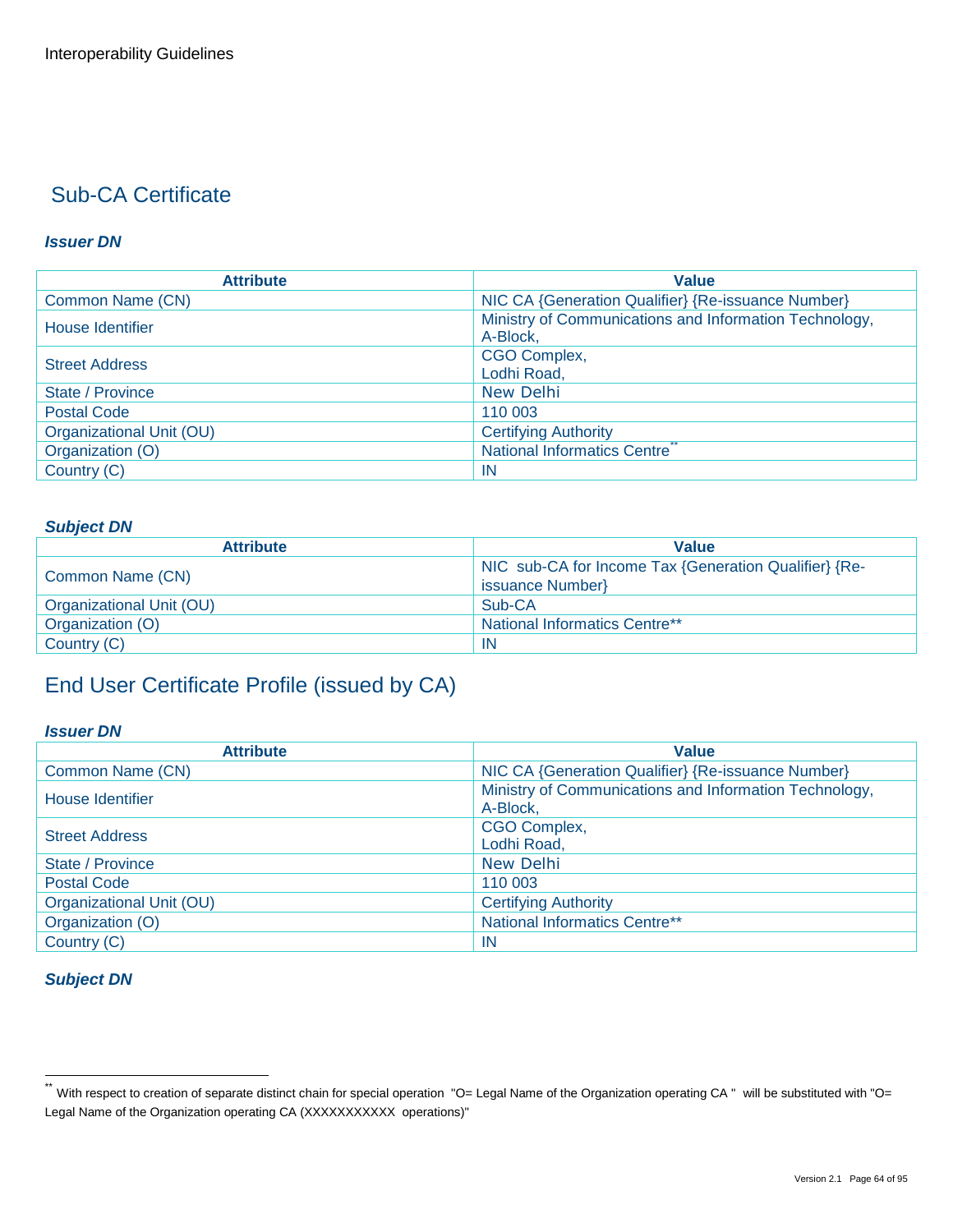| <b>Attribute</b>              | <b>Value</b>                                                     |
|-------------------------------|------------------------------------------------------------------|
| Common Name (CN)              | Joshi Amrut Manohar                                              |
| <b>Serial Number</b>          | 794DBED34BEDD3659726F53E44B482B5FC30C76F44BAA328522047551C1A4FA4 |
| <b>State or Province Name</b> | <b>Uttar Pradesh</b>                                             |
| <b>Postal Code</b>            | 226020                                                           |
| Organizational Unit (OU)      | <b>Marketing</b>                                                 |
| Organization (O)              | <b>OM Constructions Pyt. Ltd.</b>                                |
| Country (C)                   | IN                                                               |

#### *Issuer DN*

| <b>Attribute</b>         | <b>Value</b>                                          |
|--------------------------|-------------------------------------------------------|
| Common Name (CN)         | NIC sub-CA for Income Tax {Generation Qualifier} {Re- |
|                          | issuance Number}                                      |
| Organizational Unit (OU) | Sub-CA                                                |
| Organization (O)         | National Informatics Centre                           |
| Country (C)              | IN                                                    |

#### *Subject DN*

| <b>Attribute</b>              | <b>Value</b>                                                     |
|-------------------------------|------------------------------------------------------------------|
| Common Name (CN)              | Joshi Amrut Manohar                                              |
| <b>Serial Number</b>          | 794DBED34BEDD3659726F53E44B482B5FC30C76F44BAA328522047551C1A4FA4 |
| <b>State or Province Name</b> | <b>Uttar Pradesh</b>                                             |
| <b>Postal Code</b>            | 226020                                                           |
| Organizational Unit (OU)      | <b>Marketing</b>                                                 |
| Organization (O)              | <b>OM Constructions Pvt. Ltd.</b>                                |
| Country (C)                   | IN                                                               |

<sup>\*\*&</sup>lt;br>With respect to creation of separate distinct chain for special operation "O= Legal Name of the Organization operating CA " will be substituted with "O= Legal Name of the Organization operating CA (XXXXXXXXXX operations)"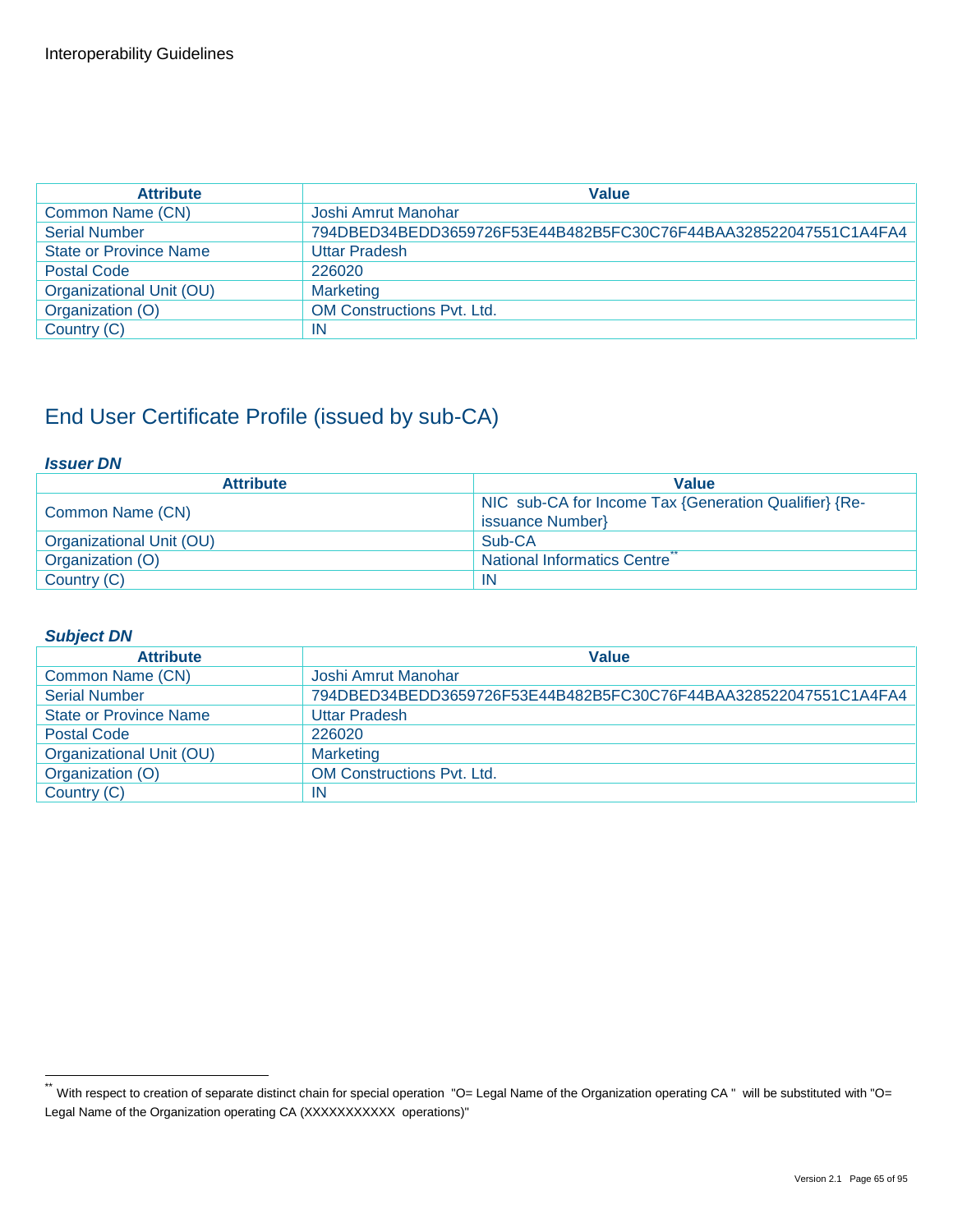## 7. Safescrypt CA

#### CA Certificate *Issuer DN*

| <b>Attribute</b> | <b>Value</b>   |
|------------------|----------------|
| Common Name (CN) | CCA India 2007 |
| Organization (O) | India PKI      |
| Country (C)      | India (IN)     |

#### *Subject DN*

| <b>Attribute</b>         | <b>Value</b>                                              |
|--------------------------|-----------------------------------------------------------|
| Common Name (CN)         | Safescrypt CA {Generation Qualifier} {Re-issuance Number} |
| House Identifier         | Il Floor, Tidel Park,                                     |
|                          | 4 Canal Bank Road,                                        |
| <b>Street Address</b>    | Taramani,                                                 |
|                          | Chennai,                                                  |
| State / Province         | <b>Tamil Nadu</b>                                         |
| <b>Postal Code</b>       | 600 113                                                   |
| Organizational Unit (OU) | <b>Certifying Authority</b>                               |
| Organization (O)         | Safescrypt Ltd.                                           |
| Country (C)              | <b>IN</b>                                                 |

<sup>\*</sup> With respect to creation of separate distinct chain for special operation "O=India PKI" will be substituted with "O=India PKI (XXXXXXXXXXX operations)"<br>"

With respect to creation of separate distinct chain for special operation "O= Legal Name of the Organization operating CA " will be substituted with "O= Legal Name of the Organization operating CA (XXXXXXXXXX operations)"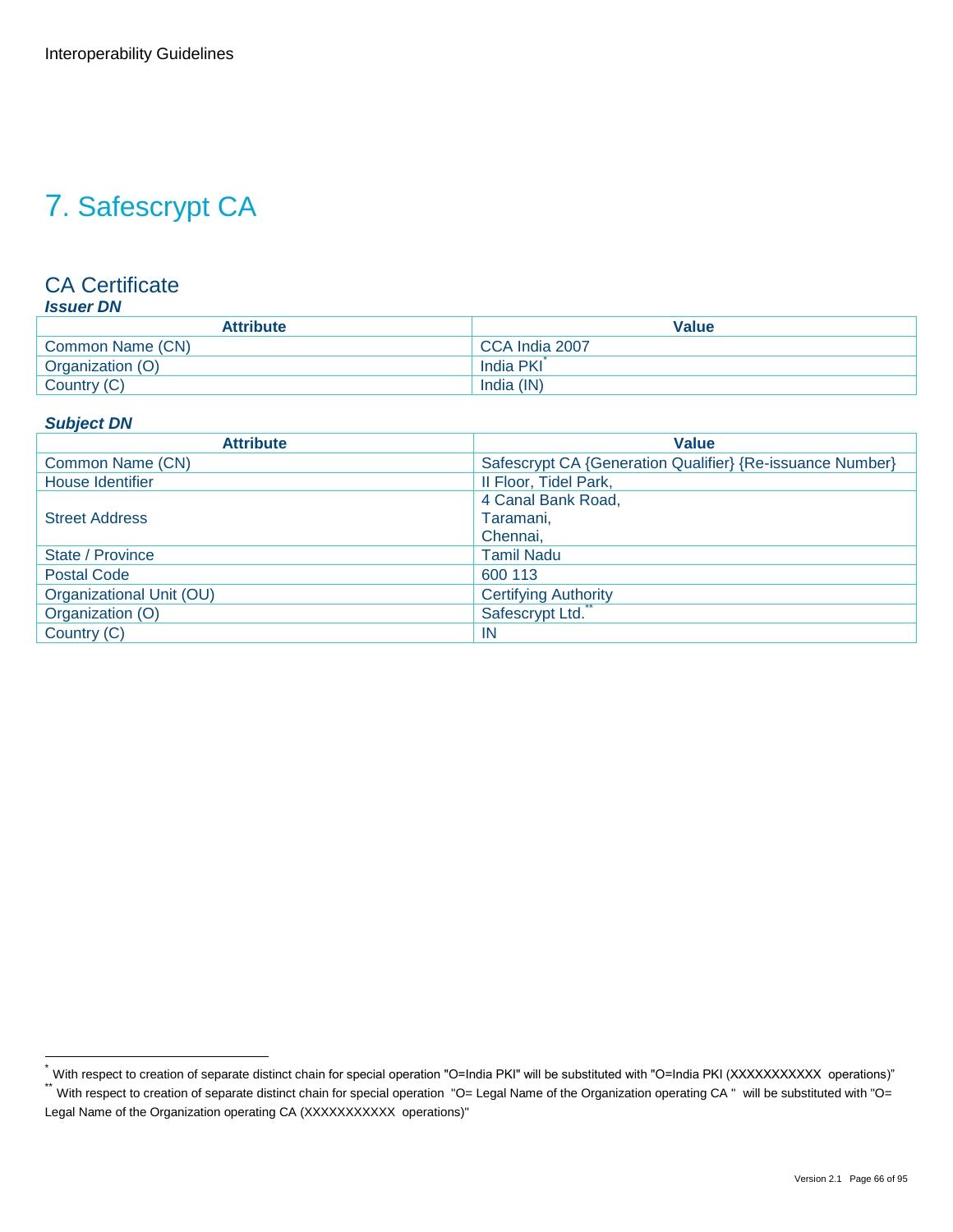#### *Issuer DN*

| <b>Attribute</b>         | <b>Value</b>                                              |
|--------------------------|-----------------------------------------------------------|
| Common Name (CN)         | Safescrypt CA {Generation Qualifier} {Re-issuance Number} |
| House Identifier         | II Floor, Tidel Park,                                     |
|                          | 4 Canal Bank Road,                                        |
| <b>Street Address</b>    | Taramani,                                                 |
|                          | Chennai.                                                  |
| State / Province         | <b>Tamil Nadu</b>                                         |
| <b>Postal Code</b>       | 600 113                                                   |
| Organizational Unit (OU) | <b>Certifying Authority</b>                               |
| Organization (O)         | Safescrypt Ltd.                                           |
| Country (C)              | <b>IN</b>                                                 |

#### *Subject DN*

| <b>Attribute</b>         | <b>Value</b>                                            |
|--------------------------|---------------------------------------------------------|
| Common Name (CN)         | Safescrypt sub-CA for Income Tax {Generation Qualifier} |
|                          | {Re-issuance Number}                                    |
| Organizational Unit (OU) | Sub-CA                                                  |
| Organization (O)         | Safescrypt Ltd.**                                       |
| Country (C)              | <b>IN</b>                                               |

## End User Certificate Profile (issued by CA)

#### *Issuer DN*

| <b>Attribute</b>         | <b>Value</b>                                              |
|--------------------------|-----------------------------------------------------------|
| Common Name (CN)         | Safescrypt CA {Generation Qualifier} {Re-issuance Number} |
| House Identifier         | II Floor, Tidel Park,                                     |
|                          | 4 Canal Bank Road,                                        |
| <b>Street Address</b>    | Taramani,                                                 |
|                          | Chennai.                                                  |
| State / Province         | <b>Tamil Nadu</b>                                         |
| Postal Code              | 600 113                                                   |
| Organizational Unit (OU) | <b>Certifying Authority</b>                               |
| Organization (O)         | Safescrypt Ltd.**                                         |
| Country (C)              | -IN                                                       |

#### *Subject DN*

 $\ddot{\phantom{1}}$ With respect to creation of separate distinct chain for special operation "O= Legal Name of the Organization operating CA " will be substituted with "O= Legal Name of the Organization operating CA (XXXXXXXXXX operations)"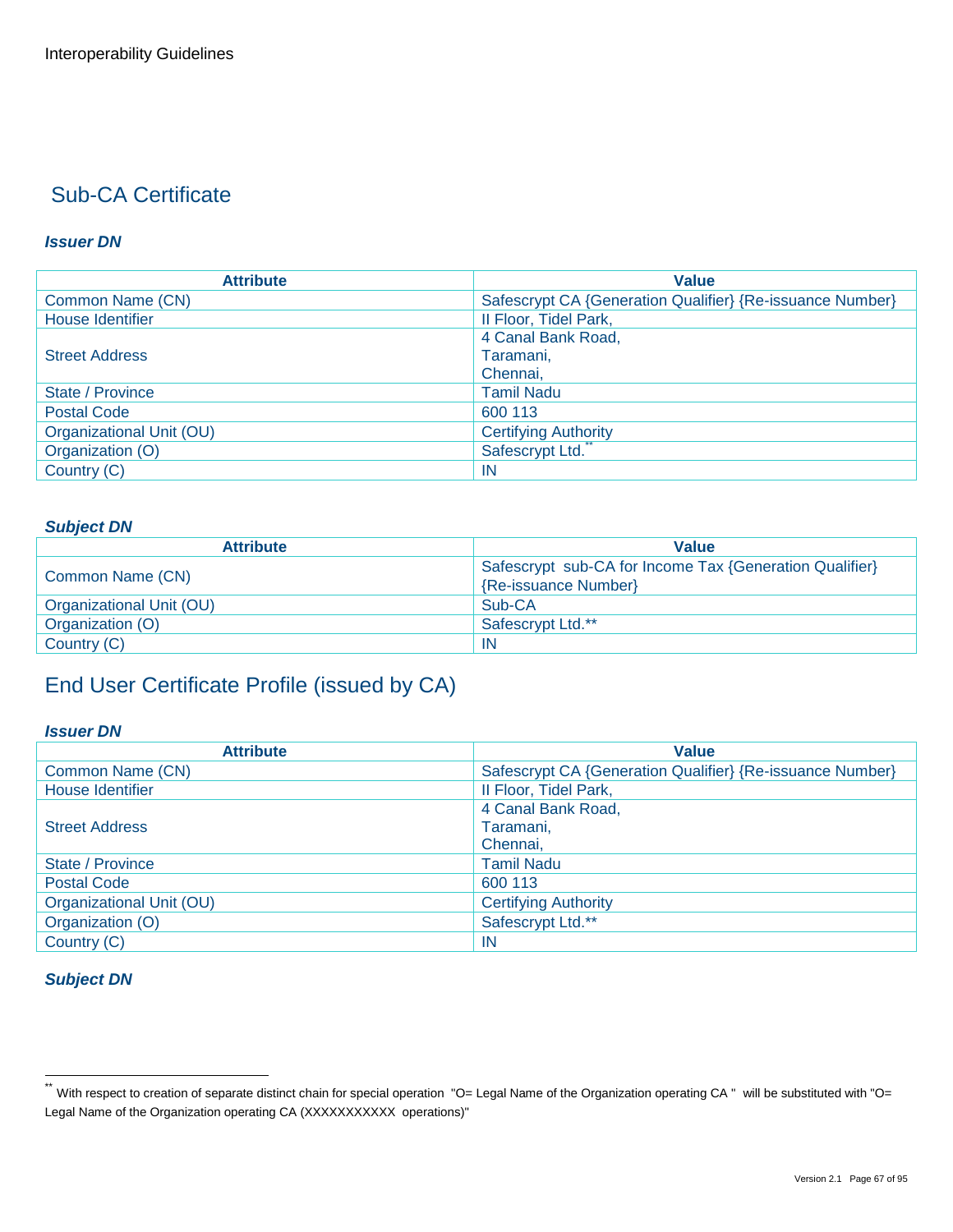| <b>Attribute</b>              | <b>Value</b>                                                     |
|-------------------------------|------------------------------------------------------------------|
| Common Name (CN)              | Joshi Amrut Manohar                                              |
| <b>Serial Number</b>          | 794DBED34BEDD3659726F53E44B482B5FC30C76F44BAA328522047551C1A4FA4 |
| <b>State or Province Name</b> | <b>Uttar Pradesh</b>                                             |
| <b>Postal Code</b>            | 226020                                                           |
| Organizational Unit (OU)      | <b>Marketing</b>                                                 |
| Organization (O)              | <b>OM Constructions Pyt. Ltd.</b>                                |
| Country (C)                   | IN                                                               |

#### *Issuer DN*

| <b>Attribute</b>         | <b>Value</b>                                            |
|--------------------------|---------------------------------------------------------|
| Common Name (CN)         | Safescrypt sub-CA for Income Tax {Generation Qualifier} |
|                          | {Re-issuance Number}                                    |
| Organizational Unit (OU) | Sub-CA                                                  |
| Organization (O)         | Safescrypt Ltd.                                         |
| Country (C)              | -IN                                                     |

#### *Subject DN*

| <b>Attribute</b>              | <b>Value</b>                                                     |
|-------------------------------|------------------------------------------------------------------|
| Common Name (CN)              | Joshi Amrut Manohar                                              |
| <b>Serial Number</b>          | 794DBED34BEDD3659726F53E44B482B5FC30C76F44BAA328522047551C1A4FA4 |
| <b>State or Province Name</b> | <b>Uttar Pradesh</b>                                             |
| <b>Postal Code</b>            | 226020                                                           |
| Organizational Unit (OU)      | <b>Marketing</b>                                                 |
| Organization (O)              | <b>OM Constructions Pvt. Ltd.</b>                                |
| Country (C)                   | IN                                                               |

<sup>\*\*&</sup>lt;br>With respect to creation of separate distinct chain for special operation "O= Legal Name of the Organization operating CA " will be substituted with "O= Legal Name of the Organization operating CA (XXXXXXXXXX operations)"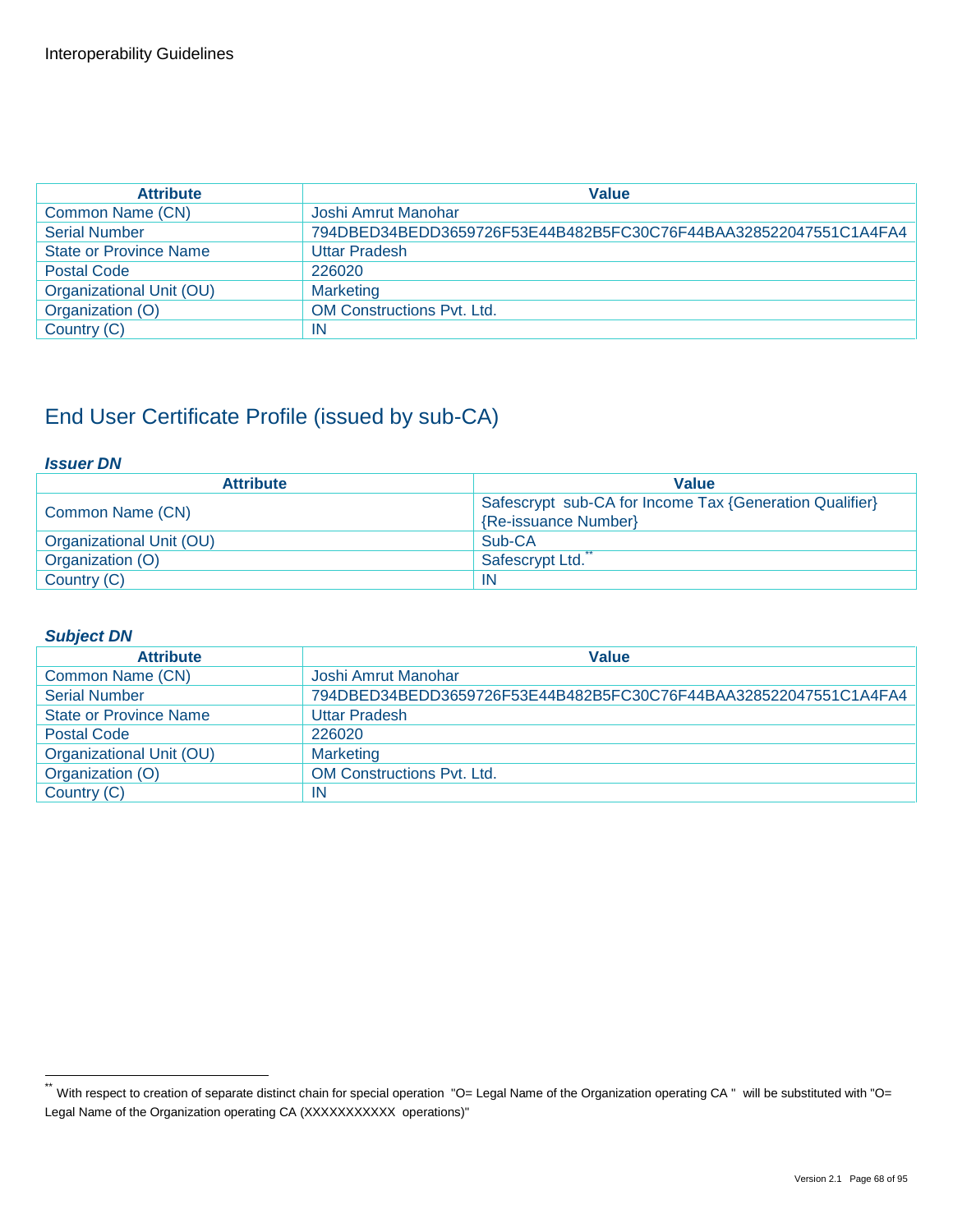## 8. e-Mudhra CA

### CA Certificate

| <b>Attribute</b> | <b>Value</b>   |
|------------------|----------------|
| Common Name (CN) | CCA India 2007 |
| Organization (O) | India PKI      |
| Country (C)      | India (IN)     |

#### *Subject DN*

| <b>Attribute</b>         | <b>Value</b>                                            |
|--------------------------|---------------------------------------------------------|
| Common Name (CN)         | e-Mudhra CA {Generation Qualifier} {Re-issuance Number} |
| House Identifier         | TOWER No 5,3-6 Floor,                                   |
|                          | International Info Park,                                |
| <b>Street Address</b>    | Vashi,                                                  |
|                          | Navi Mumbai                                             |
| State / Province         | Maharashtra                                             |
| <b>Postal Code</b>       | 400 703                                                 |
| Organizational Unit (OU) | <b>Certifying Authority</b>                             |
| Organization (O)         | 3i Infotech Consumer Services Ltd                       |
| Country (C)              | IN                                                      |

<sup>\*</sup> With respect to creation of separate distinct chain for special operation "O=India PKI" will be substituted with "O=India PKI (XXXXXXXXXXX operations)"<br>"With respect to creation of separate distinct chain for special ope

With respect to creation of separate distinct chain for special operation "O= Legal Name of the Organization operating CA " will be substituted with "O= Legal Name of the Organization operating CA (XXXXXXXXXX operations)"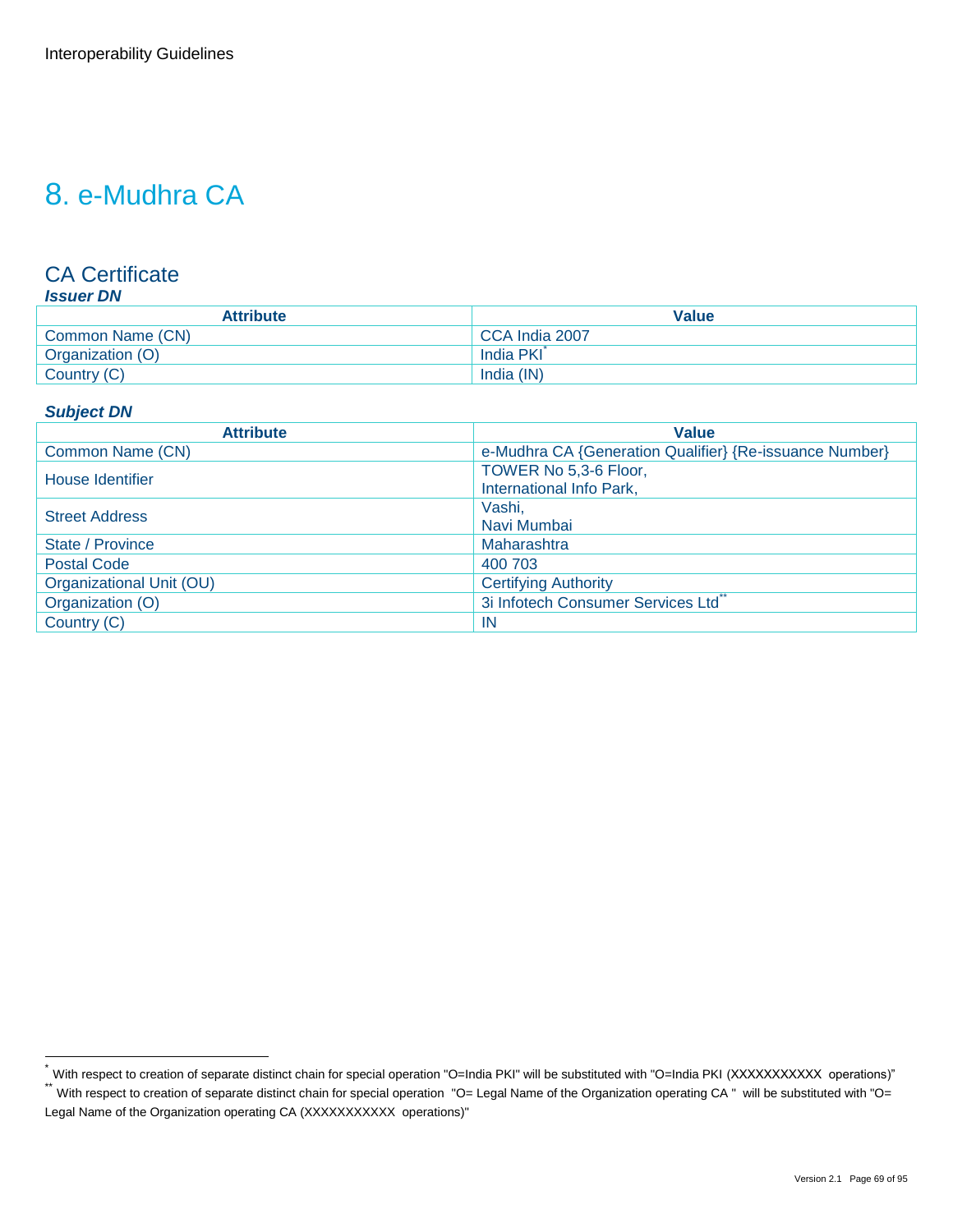#### *Issuer DN*

| <b>Attribute</b>         | <b>Value</b>                                            |
|--------------------------|---------------------------------------------------------|
| Common Name (CN)         | e-Mudhra CA {Generation Qualifier} {Re-issuance Number} |
| House Identifier         | TOWER No 5,3-6 Floor,<br>International Info Park,       |
| <b>Street Address</b>    | Vashi,<br>Navi Mumbai                                   |
| State / Province         | Maharashtra                                             |
| <b>Postal Code</b>       | 400 703                                                 |
| Organizational Unit (OU) | <b>Certifying Authority</b>                             |
| Organization (O)         | 3i Infotech Consumer Services Ltd                       |
| Country (C)              | -IN                                                     |

#### *Subject DN*

| <b>Attribute</b>         | <b>Value</b>                                               |
|--------------------------|------------------------------------------------------------|
|                          | e-Mudhra sub-CA for Income Tax {Generation Qualifier} {Re- |
| Common Name (CN)         | issuance Number}                                           |
| Organizational Unit (OU) | Sub-CA                                                     |
| Organization (O)         | 3i Infotech Consumer Services Ltd**                        |
| Country (C)              | <b>IN</b>                                                  |

## End User Certificate Profile (issued by CA)

#### *Issuer DN*

| <b>Attribute</b>         | <b>Value</b>                                            |
|--------------------------|---------------------------------------------------------|
| Common Name (CN)         | e-Mudhra CA {Generation Qualifier} {Re-issuance Number} |
| House Identifier         | TOWER No 5,3-6 Floor,<br>International Info Park,       |
| <b>Street Address</b>    | Vashi,<br>Navi Mumbai                                   |
| State / Province         | Maharashtra                                             |
| Postal Code              | 400 703                                                 |
| Organizational Unit (OU) | <b>Certifying Authority</b>                             |
| Organization (O)         | 3i Infotech Consumer Services Ltd**                     |
| Country (C)              | -IN                                                     |

#### *Subject DN*

 $\ddot{\phantom{1}}$ With respect to creation of separate distinct chain for special operation "O= Legal Name of the Organization operating CA " will be substituted with "O= Legal Name of the Organization operating CA (XXXXXXXXXX operations)"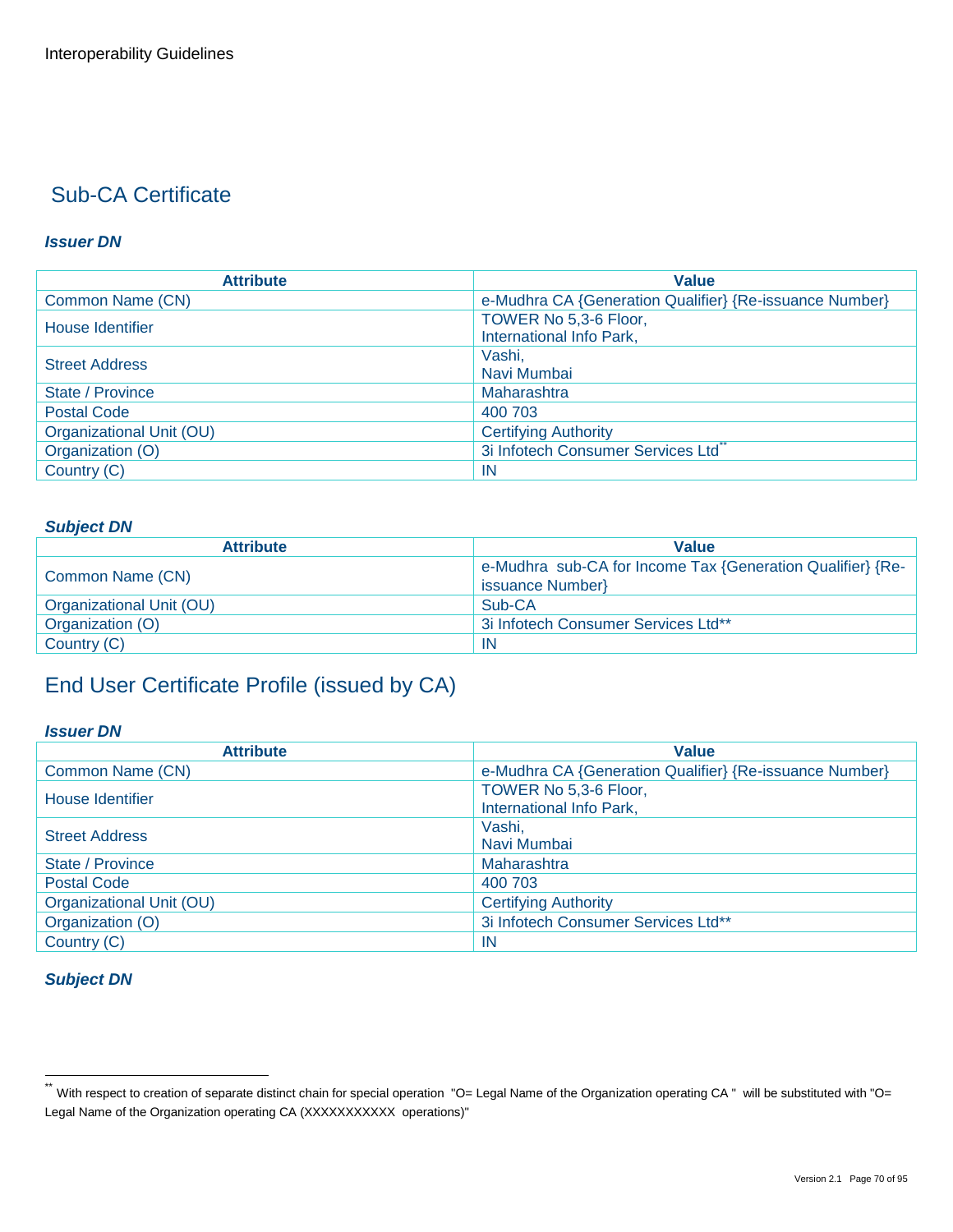| <b>Attribute</b>              | <b>Value</b>                                                     |
|-------------------------------|------------------------------------------------------------------|
| Common Name (CN)              | Joshi Amrut Manohar                                              |
| <b>Serial Number</b>          | 794DBED34BEDD3659726F53E44B482B5FC30C76F44BAA328522047551C1A4FA4 |
| <b>State or Province Name</b> | <b>Uttar Pradesh</b>                                             |
| <b>Postal Code</b>            | 226020                                                           |
| Organizational Unit (OU)      | <b>Marketing</b>                                                 |
| Organization (O)              | <b>OM Constructions Pyt. Ltd.</b>                                |
| Country (C)                   | IN                                                               |

#### *Issuer DN*

| <b>Attribute</b>         | <b>Value</b>                                               |
|--------------------------|------------------------------------------------------------|
| Common Name (CN)         | e-Mudhra sub-CA for Income Tax {Generation Qualifier} {Re- |
|                          | issuance Number}                                           |
| Organizational Unit (OU) | Sub-CA                                                     |
| Organization (O)         | 3i Infotech Consumer Services Ltd                          |
| Country (C)              | IN                                                         |

#### *Subject DN*

| <b>Attribute</b>              | <b>Value</b>                                                     |
|-------------------------------|------------------------------------------------------------------|
| Common Name (CN)              | Joshi Amrut Manohar                                              |
| <b>Serial Number</b>          | 794DBED34BEDD3659726F53E44B482B5FC30C76F44BAA328522047551C1A4FA4 |
| <b>State or Province Name</b> | <b>Uttar Pradesh</b>                                             |
| <b>Postal Code</b>            | 226020                                                           |
| Organizational Unit (OU)      | <b>Marketing</b>                                                 |
| Organization (O)              | <b>OM Constructions Pvt. Ltd.</b>                                |
| Country (C)                   | IN                                                               |

<sup>\*\*&</sup>lt;br>With respect to creation of separate distinct chain for special operation "O= Legal Name of the Organization operating CA " will be substituted with "O= Legal Name of the Organization operating CA (XXXXXXXXXX operations)"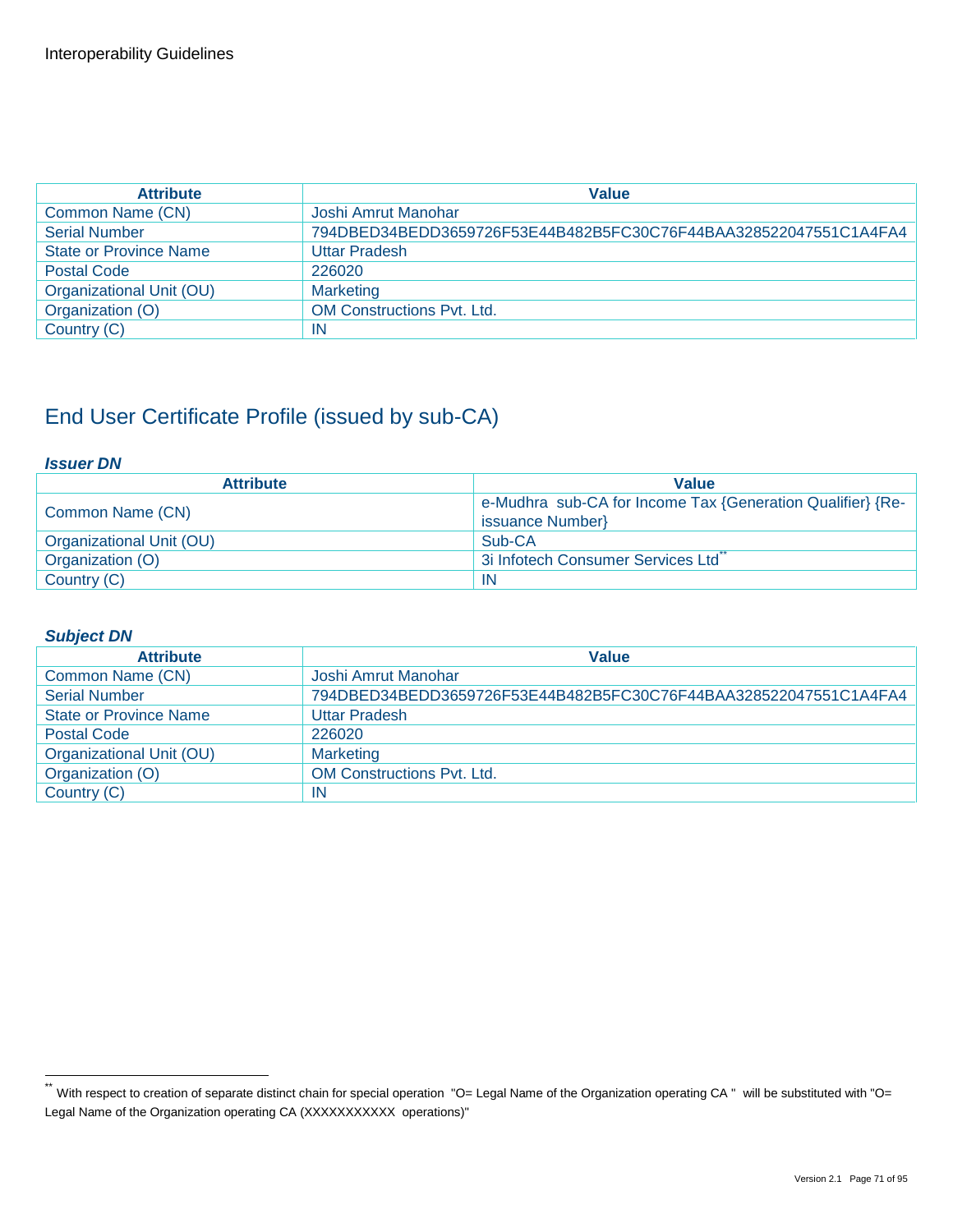## Annexure II - Special Purpose Certificates

Generally digital certificates are issued to persons for the purpose of digital signature. However some special uses of digital certificate exists for which the certificate fields and extensions vary. These certificates are termed by CCA as special purpose certificates. The special purpose certificates issues by a licensed CA will be compliant with the specifications mentioned in this document. Additionally, licensed CA may not issue any type of special certificates other than those mentioned herein unless explicit approval from CCA has been obtained for the same. The special purpose certificates approved by CCA are as follows.

#### 1. SSL Certificate

The SSL or secure sockets layer certificate is a certificate assigned to web server. The variation in the certificate fields and extensions as compared to general specification is as follows

| Sn. | Field / Extension          | Variation                                                                                                                                                                              |
|-----|----------------------------|----------------------------------------------------------------------------------------------------------------------------------------------------------------------------------------|
| 1.  | • Subject Name             | • The CN in the Subject Name MAY contain either<br>Qualified domain name<br>٠<br>IP addresses of the server as a printable string in "network byte order",<br>as specified in [RFC791] |
| 2.  | • Key Usage                | • The key usage field MUST have ONLY the following parameters set<br>Digital Signature, Key Encipherment                                                                               |
| 3.  | • Extended Key usage       | • If present, extended key usage MUST include<br>Server authentication id-kp-serverAuth {1 3 6 1 5 5 7 3 1}<br>Client Authentication id-kp-clientAuth {1 3 6 1 5 5 7 3 2}<br>п         |
| 4.  | • Subject Alternative Name | The Subject alternative name shall contain the DNS name for the server /<br>web page as an IA5 string                                                                                  |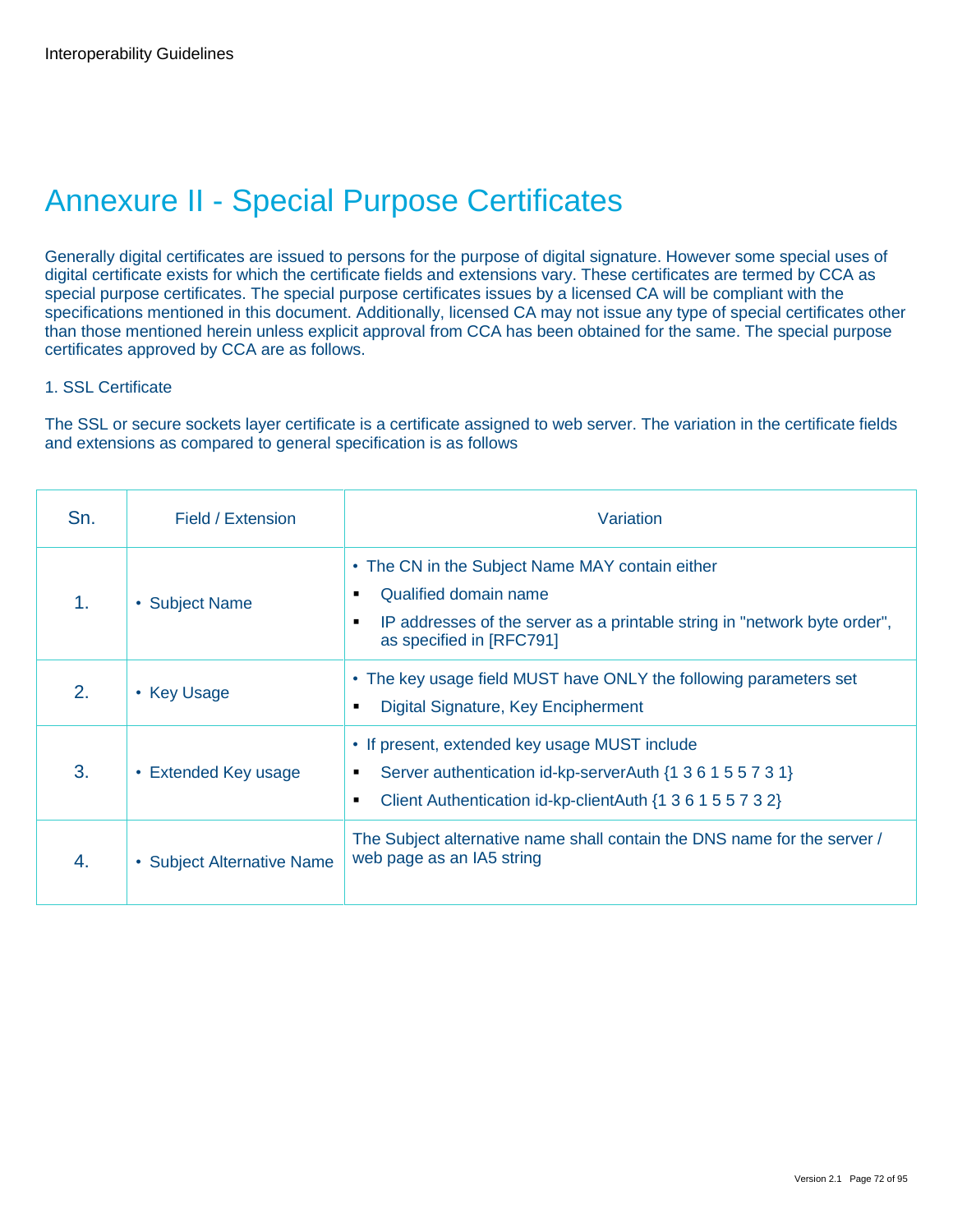#### 2. System Certificates

Where certificates need to be issued to computer systems for the purpose of machine to machine authentication, it is of paramount importance that the certificate contains a unique identification relating to the systems. At the same time, it is essential that the applications making use of such certificates are designed to verify the system with the digital certificate being used. The certificate field requirements for system certificates include

| Sn. | Field / Extension          | Variation                                                                                                                                                                                                                                                                                                                                                                                           |
|-----|----------------------------|-----------------------------------------------------------------------------------------------------------------------------------------------------------------------------------------------------------------------------------------------------------------------------------------------------------------------------------------------------------------------------------------------------|
| 1.  | • Subject Name             | • The CN in the Subject Name MUST contain either<br>IP Address of the system as a printable string in "network byte order", as<br>٠<br>specified in [RFC791]<br>MAC Address of primary network interface as a printable string<br>٠<br>Serial number (CPU or any electronically verifiable serial number) as a<br>printable string<br>Unique ID (such as CPU identifier) as a printable string<br>٠ |
| 2.  | • Key Usage                | Server authentication<br>٠<br><b>Client Authentication</b><br>٠                                                                                                                                                                                                                                                                                                                                     |
| 3.  | • Subject Alternative Name | • Subject Alternative Name MUST contain either<br>IP Address of the system as a octet string in "network byte order", as<br>٠<br>specified in [RFC791]<br>dnsName in IA5String format<br>٠                                                                                                                                                                                                          |

Applications wishing to utilise these certificates must be developed to independently verify the CN vis-à-vis the actual at the time of each transaction. Additionally, the private key of the certificate should be held in a secure token or smart cards. For applications processing sensitive or high value transactions, it is recommended that the private key be stored in a Hardware Security Module (HSM).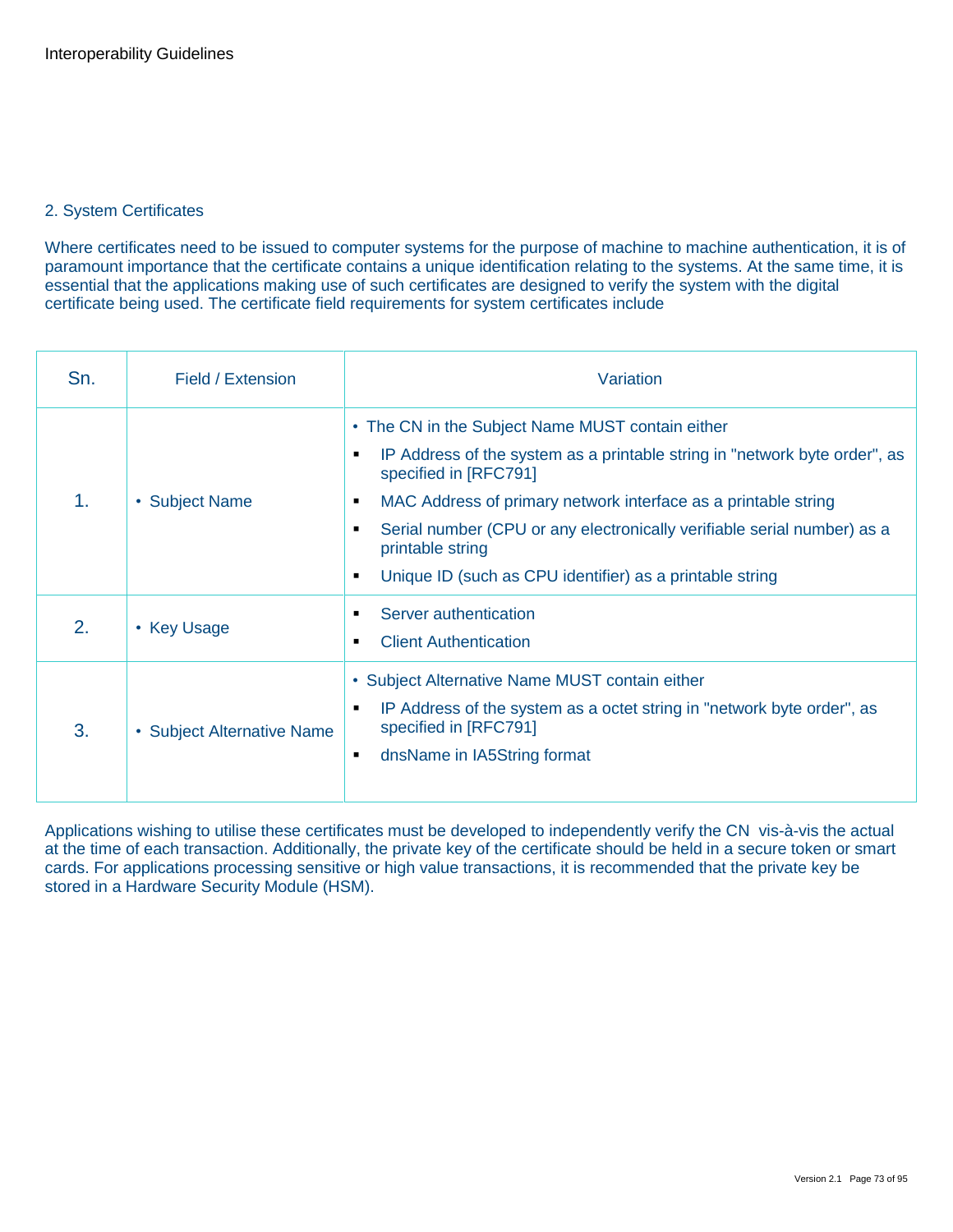#### 3. Time stamping authority certificate

Licensed CAs in India my issue certificates for the purpose of time stamping. It is recommended by the CCA that a time stamping certificate should be exclusively used for the purpose. The only variation for time stamping certificate will be the Extended Key Usage extension. The extension should be set as

| Sn. | Field / Extension    | Variation                                                                                                                                            |
|-----|----------------------|------------------------------------------------------------------------------------------------------------------------------------------------------|
|     | • Subject            | Should follow same naming conventions as a CA with "CA" and "Certifying<br>Authority" replaced with "TSA" and "Time Stamping Authority" respectively |
| 2.  | • Key Usage          | <b>Digital Signature</b>                                                                                                                             |
| 3.  | • Extended Key Usage | Time stamping id-kp-timestamping $\{1\ 3\ 6\ 1\ 5\ 5\ 7\ 3\ 8\}$ -- Critical                                                                         |

These certificates are to be issued to persons or agencies acting as time stamping authorities.

#### 4. Code Signing

Signing of software code is gaining importance. End users and corporations may wish to sign the software code to indicate genuineness of the software. Certificates may be issued by licensed CAs for code signing purposes. The certificate key usage field MUST be set as follows

| Sn. | Field / Extension    | Variation                                                           |  |  |
|-----|----------------------|---------------------------------------------------------------------|--|--|
|     | • Key Usage          | <b>Digital Signature</b><br>٠                                       |  |  |
| 2.  | • Extended Key Usage | Code Signing id-kp-codeSigning {1 3 6 1 5 5 7 3 3} -- Critical<br>٠ |  |  |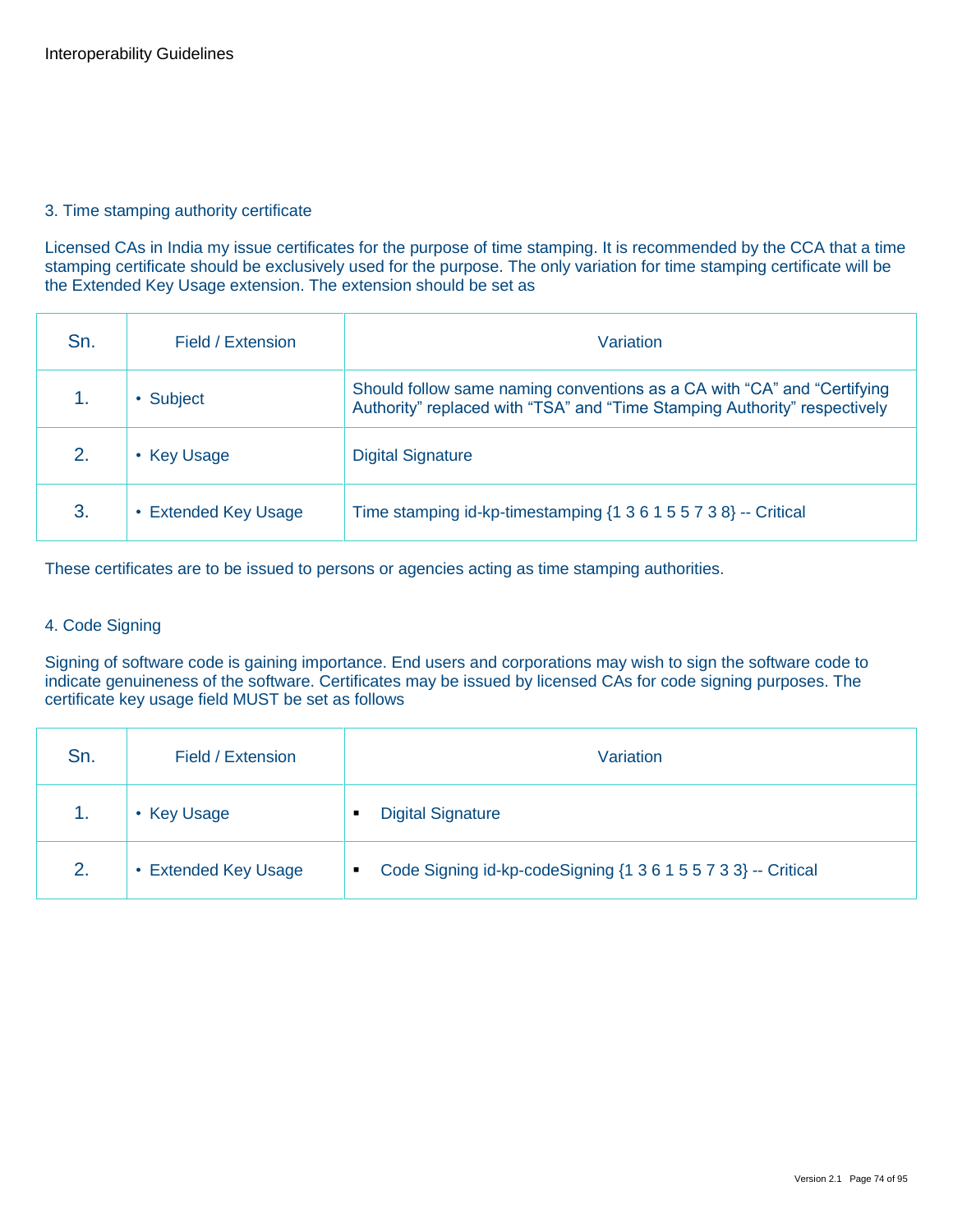#### 5. Encryption Certificate

Certificates for encryption of information must be separate from normal end-user / subscriber digital signature certificate. The certificate may be used for data encryption / decryption or email protection. The variations would exist in the key usage and extended key usage fields as below

| Sn. | Field / Extension | Variation          |
|-----|-------------------|--------------------|
| т.  | • Key Usage       | • Key encipherment |

#### 6. OCSP Responder Certificate

The OCSP responder certificates will have the following variation in the fields.

| Sn.              | Field / Extension                 | Variation                                                                                           |                                                                                                                                                          |  |  |  |
|------------------|-----------------------------------|-----------------------------------------------------------------------------------------------------|----------------------------------------------------------------------------------------------------------------------------------------------------------|--|--|--|
| 1.               | <b>Validity Period</b>            |                                                                                                     | Validity expressed in UTC Time for certificates valid through 2049                                                                                       |  |  |  |
| 2.               | <b>Subject Distinguished Name</b> | <b>Common Name</b><br>(CN)<br><b>Organisational Unit</b><br>(OU)<br>Organisation (O)<br>Country (C) | <ocsp name="" responder=""><br/><b>OCSP Responder</b><br/>Legal Name of the OCSP Organization<br/>Country code as per the verified office address</ocsp> |  |  |  |
| 3.               | <b>Key Usage</b>                  | DigitalSignature                                                                                    |                                                                                                                                                          |  |  |  |
| $\overline{4}$ . | <b>Certificate Policies</b>       |                                                                                                     | The value must contain the OID representing the CCA certificate policy the<br>certificate is valid for; and all the lower level certificate polices.     |  |  |  |
| 5.               | <b>Extended Key Usage</b>         | id-kp-OCSPSigning {1 3 6 1 5 5 7 3 9}                                                               |                                                                                                                                                          |  |  |  |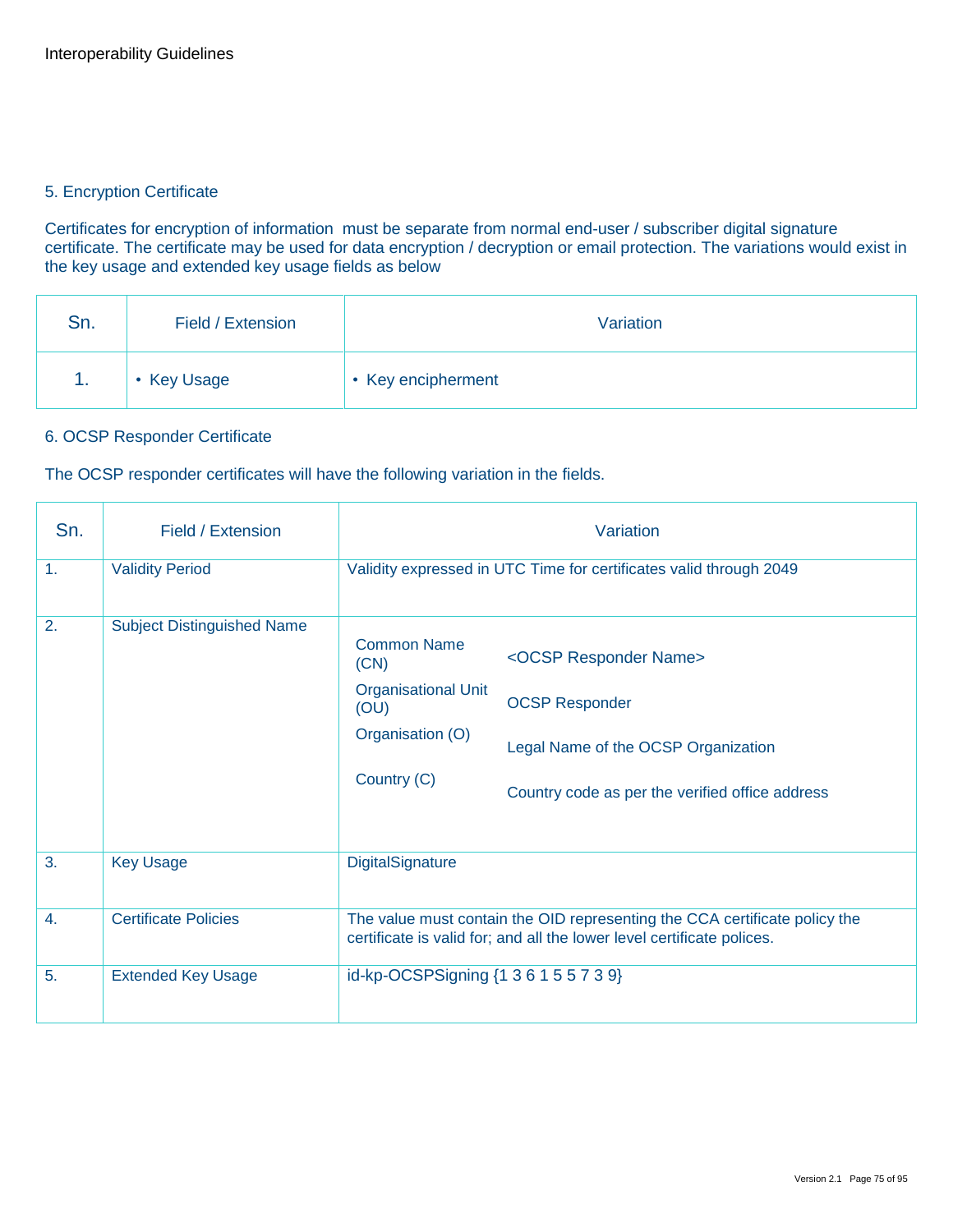# Annexure III - Reference Certificate Profiles

This section provides reference certificate profiles for use of Certifying Authority for creation and issuance of Digital Certificate.

Legend M: Mandatory O: Optional

C: Critical NC: Non Critical

### CA Certificate Profile

| Sn.              | <b>Field</b>                                | M/O | <b>C/NC</b> | <b>Value</b>                |           |                                                                                                                                                                 |
|------------------|---------------------------------------------|-----|-------------|-----------------------------|-----------|-----------------------------------------------------------------------------------------------------------------------------------------------------------------|
| 1.               | Version                                     | M   | <b>NA</b>   | format)                     |           | The mandated value is 2. (i.e., The certificate must be in a version 3                                                                                          |
| 2.               | <b>Serial Number</b>                        | M   | <b>NA</b>   | certificate issued by a CA. |           | Positive number of maximum Length 20 bytes and unique to each                                                                                                   |
| 3.               | <b>Issuer Signature</b><br>Algorithm        | M   | <b>NA</b>   | <b>OR</b>                   |           | SHA1 with RSA Encryption (null parameters)<br>SHA256 with RSA Encryption (null parameters)                                                                      |
| $\overline{4}$ . | <b>Issuer Distinguished</b><br><b>Name</b>  | M   | <b>NA</b>   | Common Name (CN)            |           | CCA India {Generation Qualifier} {Re-<br>issuance Number}                                                                                                       |
|                  |                                             |     |             | Organisation (O)            |           | India PKI*                                                                                                                                                      |
|                  |                                             |     |             | Country (C)                 |           | India (IN)                                                                                                                                                      |
| 5.               | <b>Validity Period</b>                      | M   | <b>NA</b>   |                             |           | Validity expressed in UTC Time for certificates valid through 2049                                                                                              |
| 6.               | <b>Subject Distinguished</b><br><b>Name</b> | M   | <b>NA</b>   | Common<br>Name (CN)         |           | "Certifying Authority Name" CA {Generation<br>Qualifier} (re-issuance number)                                                                                   |
|                  |                                             |     |             | House<br><b>Identifier</b>  | <b>OR</b> | This attribute MUST contain the<br>Flat number, Apartment name and Plot no.<br>House Name / Number and Plot Number                                              |
|                  |                                             |     |             | <b>Street Address</b>       | address   | Of the CA;s head office / registered office<br>This attribute value MUST contain following<br>parameters of the CA's head office / registered<br>office address |
|                  |                                             |     |             |                             |           | Locality / colony name                                                                                                                                          |

\* With respect to Mauritius Operations, "O=India PKI" will be substituted with "O=India PKI for Mauritius Operations"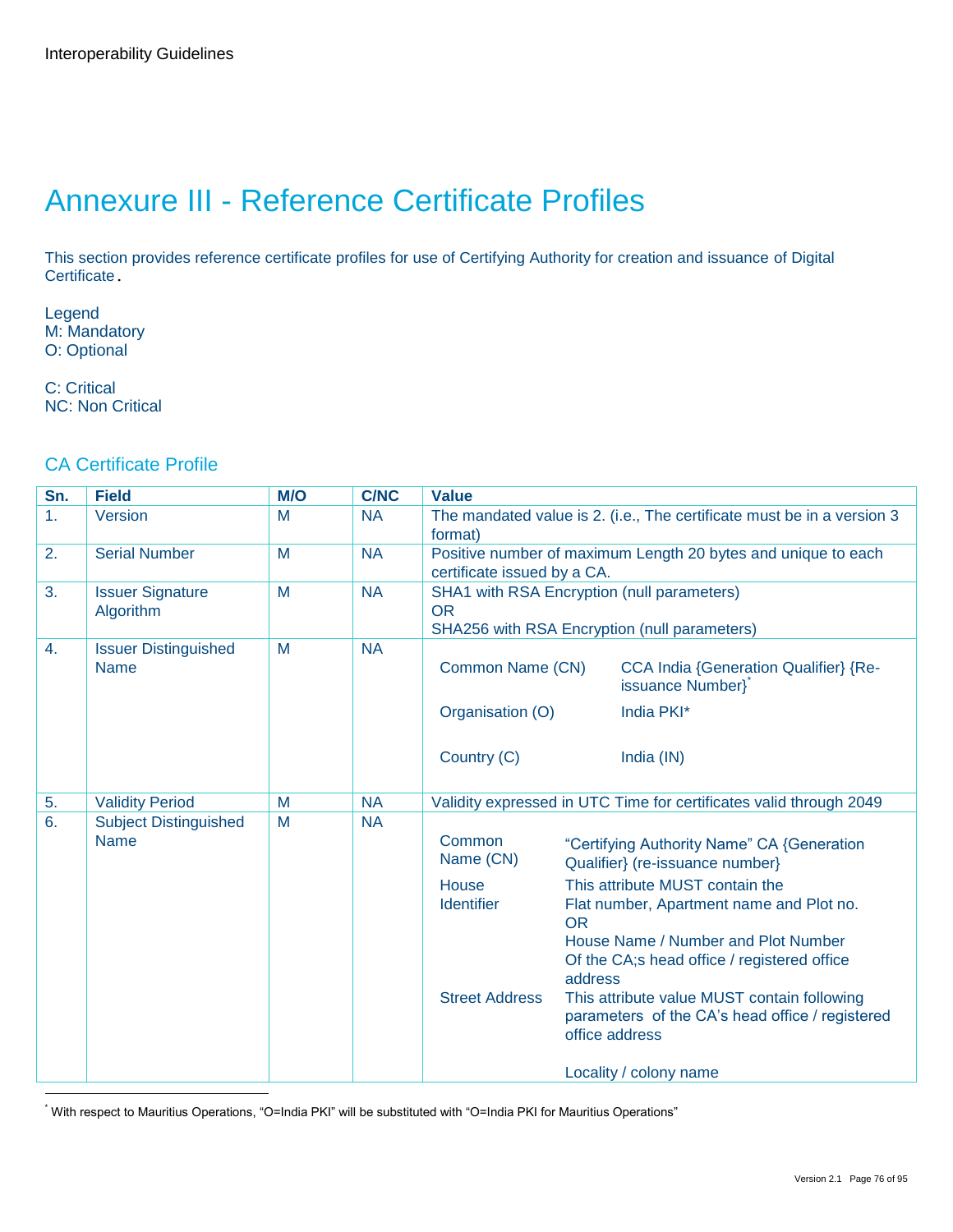|                   |                                               |   |             |                                     | (nearest) Street Name<br>Town / Suburb / Village<br>City name (if applicable)                                                                                                                                                                        |
|-------------------|-----------------------------------------------|---|-------------|-------------------------------------|------------------------------------------------------------------------------------------------------------------------------------------------------------------------------------------------------------------------------------------------------|
|                   |                                               |   |             |                                     | <b>District</b>                                                                                                                                                                                                                                      |
|                   |                                               |   |             | State /<br>Province                 | State / province where the Certifying Authority<br>has its head office or registered office                                                                                                                                                          |
|                   |                                               |   |             | <b>Postal Code</b>                  | <b>Pin Code</b>                                                                                                                                                                                                                                      |
|                   |                                               |   |             | Organisational<br>Unit (OU)         | "Certifying Authority"                                                                                                                                                                                                                               |
|                   |                                               |   |             | Organisation<br>(O)                 | Legal Name of the CA                                                                                                                                                                                                                                 |
|                   |                                               |   |             | Country (C)                         | Country code as per the verified CAs head<br>office or registered office address                                                                                                                                                                     |
| 7.                | <b>Subject Public Key</b><br>Information      | M | <b>NA</b>   | public exponent                     | rsaEncryption {1 2 840 113549 1 1 1}, 2048 RSA Key modulus,                                                                                                                                                                                          |
| 8.                | <b>Issuer's Signature</b><br>Algorithm        | M | <b>NA</b>   | parameters)                         | sha-1WithRSAEncryption {1 2 840 113549 1 1 5} (null parameters)<br>orsha256 WithRSAEncryption {1 2 840 113549 1 1 11} (null                                                                                                                          |
| 9.                | <b>Signature Value</b>                        | M | <b>NA</b>   | <b>Issuer CA's signature</b>        |                                                                                                                                                                                                                                                      |
| <b>Extensions</b> |                                               |   |             |                                     |                                                                                                                                                                                                                                                      |
| 1.                | <b>Authority Key Identifier</b>               | M | <b>NC</b>   | (currently 4f 1e c0 58 27 d8 b8 e4) | Root Certifying Authority of India (RCAI) SubjectkeyIndetifier                                                                                                                                                                                       |
| 2.                | Subject Key Identifier                        | M | <b>NC</b>   |                                     | Octet String of unique value associated with the Public key                                                                                                                                                                                          |
| 3.                | <b>Key Usage</b>                              | M | $\mathsf C$ | keyCertSign, cRLSign                |                                                                                                                                                                                                                                                      |
| 4.                | <b>Certificate Policies</b>                   | M | <b>NC</b>   | polices.                            | The value must contain the OID representing the CCA certificate<br>policy the certificate is valid for; and all the lower level certificate                                                                                                          |
| 5.                | <b>Basic Constraints</b>                      | M | $\mathbf C$ |                                     | CA Boolean = True, pathLenConstraints 0 or 1 depending on sub-CA                                                                                                                                                                                     |
| 6.                | <b>CRL Distribution Points</b>                | M | <b>NC</b>   |                                     | DistributionPointName MUST be set and MUST contain a complete<br>HTTP URI pointing to a DER encoded full and complete CRL for all<br>reasons. DistributionPointName shall contain the fullName and thus<br>shall not contain nameRelativeToCRLIssuer |
|                   |                                               |   |             |                                     | reasons and cRLIssuer fields shall be absent.                                                                                                                                                                                                        |
| 7.                | <b>Authority Information</b><br><b>Access</b> | M | <b>NC</b>   |                                     | The id-ad-calssuers OID shall be absent.                                                                                                                                                                                                             |
|                   |                                               |   |             | be absent.                          | The id-ad-ocsp accesslocation must specify the location of the<br>OCSP responder, using the conventions defined in [RFC2560] if<br>RCAI uses OCSP. If RCAI does not use OCSP AIA extension shall                                                     |
|                   |                                               |   |             |                                     |                                                                                                                                                                                                                                                      |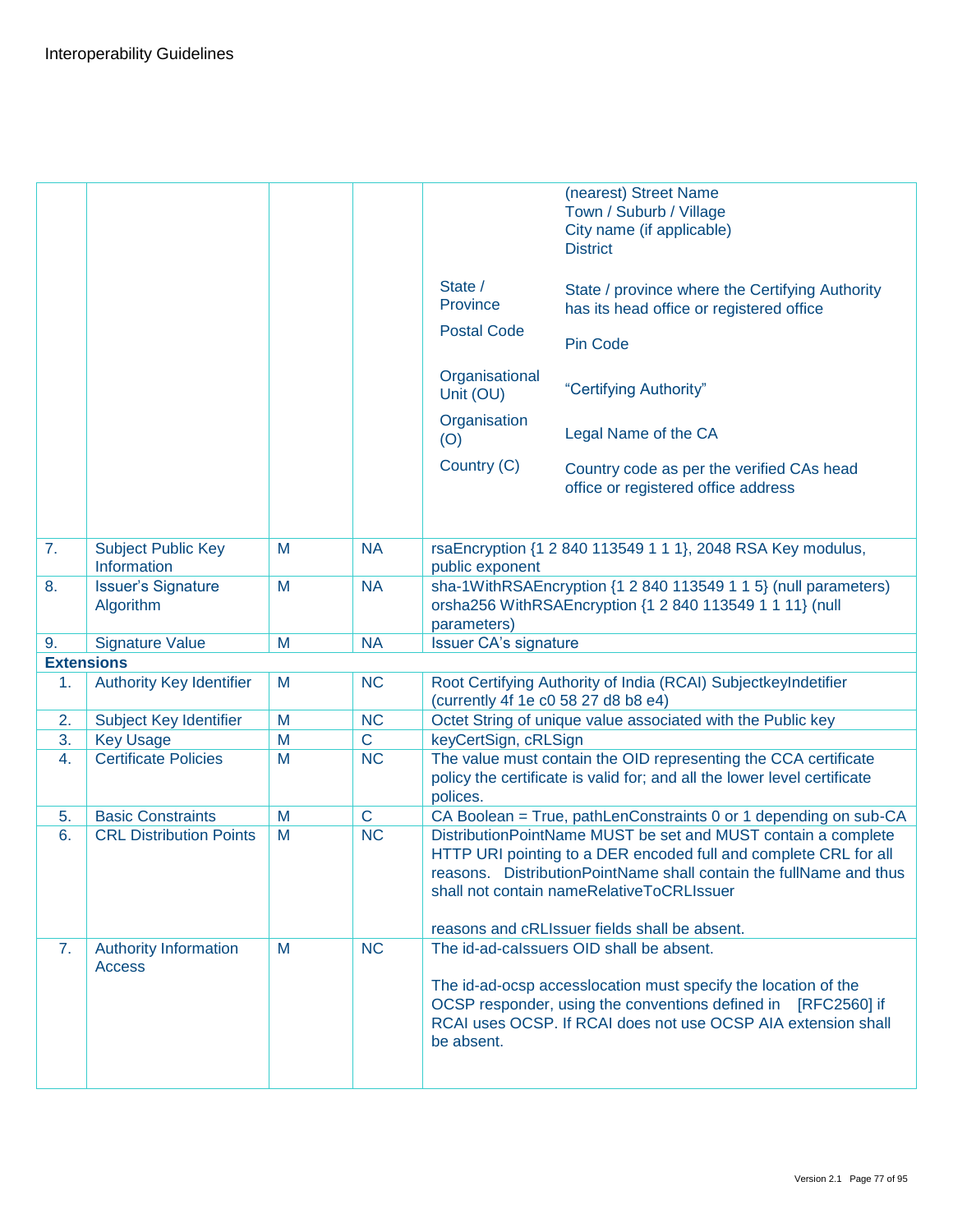### Sub-CA Certificate Profile

| Sn. | <b>Field</b>                                | M/O | <b>C/NC</b>  | <b>Value</b>                                                                                                                                                                                                                                                                                          |  |
|-----|---------------------------------------------|-----|--------------|-------------------------------------------------------------------------------------------------------------------------------------------------------------------------------------------------------------------------------------------------------------------------------------------------------|--|
| 1.  | Version                                     | M   | <b>NA</b>    | The mandated value is 2. (i.e., The certificate must be in a version 3<br>format)                                                                                                                                                                                                                     |  |
| 2.  | <b>Serial Number</b>                        | M   | <b>NA</b>    | Positive number of maximum Length 20 bytes and unique to each<br>certificate issued by a CA.                                                                                                                                                                                                          |  |
| 3.  | <b>Issuer Signature</b><br>Algorithm        | M   | <b>NA</b>    | SHA1 with RSA Encryption (null parameters)<br><b>OR</b><br>SHA256 with RSA Encryption (null parameters)                                                                                                                                                                                               |  |
| 4.  | <b>Issuer Distinguished</b><br><b>Name</b>  | M   | <b>NA</b>    | Must be same as Subject DN of the Issuing CA                                                                                                                                                                                                                                                          |  |
| 5.  | <b>Validity Period</b>                      | M   | <b>NA</b>    | Validity expressed in UTC Time for certificates valid through 2049                                                                                                                                                                                                                                    |  |
| 6.  | <b>Subject Distinguished</b><br><b>Name</b> | M   | <b>NA</b>    | <b>Common Name</b><br>"Certifying Authority Name" sub-CA for<br>(CN)<br>"Branding Name" {Generation qualifier} (re-<br>issuance number}<br>Organisational<br>Sub-CA<br>Unit (OU)                                                                                                                      |  |
|     |                                             |     |              | Organisation<br>Legal Name of the Sub-CA (same as CA legal<br>(O)<br>name)                                                                                                                                                                                                                            |  |
|     |                                             |     |              | Country (C)<br>Country code as per the verified office address                                                                                                                                                                                                                                        |  |
| 7.  | <b>Subject Public Key</b><br>Information    | M   | <b>NA</b>    | rsaEncryption {1 2 840 113549 1 1 1}, 2048 RSA Key modulus,<br>public exponent                                                                                                                                                                                                                        |  |
| 8.  | <b>Issuer's Signature</b>                   | M   | <b>NA</b>    | sha-1WithRSAEncryption {1 2 840 113549 1 1 5} (null parameters)<br>orsha256 WithRSAEncryption {1 2 840 113549 1 1 11} (null<br>parameters)                                                                                                                                                            |  |
| 9.  | <b>Signature Value</b>                      | M   | <b>NA</b>    | <b>Issuer CA's signature</b>                                                                                                                                                                                                                                                                          |  |
|     | <b>Extensions</b>                           |     |              |                                                                                                                                                                                                                                                                                                       |  |
| 1.  | <b>Authority Key Identifier</b>             | M   | <b>NC</b>    | Issuing CA SubjectkeyIndetifier                                                                                                                                                                                                                                                                       |  |
| 2.  | <b>Subject Key Identifier</b>               | M   | <b>NC</b>    | Octet String of unique value associated with the Public key                                                                                                                                                                                                                                           |  |
| 3.  | <b>Key Usage</b>                            | M   | $\mathsf{C}$ | keyCertSign, cRLSign                                                                                                                                                                                                                                                                                  |  |
| 4.  | <b>Certificate Policies</b>                 | M   | <b>NC</b>    | The value must contain the OID representing the CCA certificate<br>policy the certificate is valid for; and all the lower level certificate<br>polices.                                                                                                                                               |  |
| 5.  | <b>Basic Constraints</b>                    | M   | $\mathsf{C}$ | CA Boolean = True, pathLenConstraints = $0$                                                                                                                                                                                                                                                           |  |
| 6.  | <b>CRL Distribution Points</b>              | M   | <b>NC</b>    | DistributionPointName MUST be set and MUST contain a complete<br>HTTP URI pointing to a DER encoded full and complete CRL for all<br>reasons. DistributionPointName shall contain the fullName and<br>thus shall not contain nameRelativeToCRLIssuer<br>reasons and cRLIssuer fields shall be absent. |  |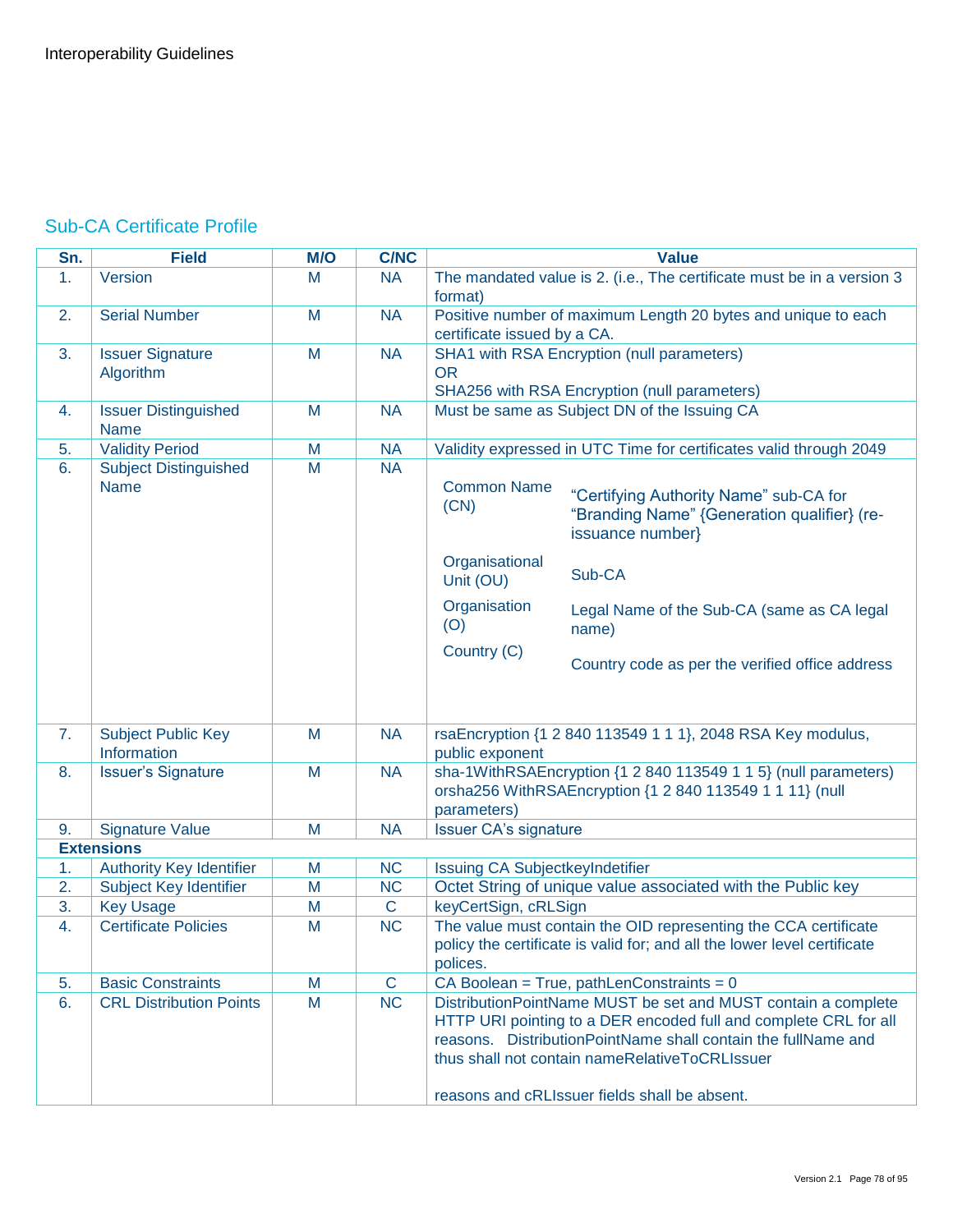| 7 <sub>1</sub> | <b>Authority Information</b><br>Access | M | NC. | The id-ad-calssuers OID MUST point to the certificate issued to the<br>Licensed CA by RCAI. The OID should specify a HTTP URI which<br>points to a single DER encoded certificate or a collection of DER<br>encoded certificates in a BER or DER encoded "certs-only" CMS<br>message as specified in [RFC3852].<br>The id-ad-ocsp accesslocation must specify the location of the<br>OCSP responder, using the conventions defined in [RFC2560] for<br>CAs using OCSP. If OCSP is not used, the OID must not be<br>present. |
|----------------|----------------------------------------|---|-----|-----------------------------------------------------------------------------------------------------------------------------------------------------------------------------------------------------------------------------------------------------------------------------------------------------------------------------------------------------------------------------------------------------------------------------------------------------------------------------------------------------------------------------|

## End User Certificate Profile (issued for personal use)

| Sn. | <b>Field</b>                                | M/O | <b>C/NC</b> | <b>Value</b>                                          |                                                                                                                                                                                                                                                                                                                                                                                                                           |  |
|-----|---------------------------------------------|-----|-------------|-------------------------------------------------------|---------------------------------------------------------------------------------------------------------------------------------------------------------------------------------------------------------------------------------------------------------------------------------------------------------------------------------------------------------------------------------------------------------------------------|--|
| 1.  | Version                                     | M   | <b>NA</b>   | 3 format)                                             | The mandated value is 2. (i.e., The certificate must be in a version                                                                                                                                                                                                                                                                                                                                                      |  |
| 2.  | <b>Serial Number</b>                        | M   | <b>NA</b>   | certificate issued by a CA.                           | Positive number of maximum Length 20 bytes and unique to each                                                                                                                                                                                                                                                                                                                                                             |  |
| 3.  | <b>Issuer Signature</b><br>Algorithm        | M   | <b>NA</b>   | <b>OR</b>                                             | SHA1 with RSA Encryption (null parameters)<br>SHA256 with RSA Encryption (null parameters)                                                                                                                                                                                                                                                                                                                                |  |
| 4.  | <b>Issuer Distinguished</b><br><b>Name</b>  | M   | <b>NA</b>   |                                                       | Must be same as Subject DN of the issuing CA                                                                                                                                                                                                                                                                                                                                                                              |  |
| 5.  | <b>Validity Period</b>                      | M   | <b>NA</b>   |                                                       | Validity expressed in UTC Time for certificates valid through 2049                                                                                                                                                                                                                                                                                                                                                        |  |
| 6.  | <b>Subject Distinguished</b><br><b>Name</b> | M   | <b>NA</b>   | Common<br>Name (CN)<br><b>Serial</b><br><b>Number</b> | Name string of maximum 64 characters<br>constructed in the following manner<br>"Surname" "Given Name" "Father /<br>Husband's name" "Initials"<br>This attribute should be populated with the<br>SHA 256 hash of the PAN number of the end<br>user. The hash must be calculated for the<br>PAN number after deleting all leading and<br>trailing blanks. In case PAN has not been<br>provided, this field must be omitted. |  |
|     |                                             |     |             | State /<br>Province                                   | State / province for verified residential<br>address                                                                                                                                                                                                                                                                                                                                                                      |  |
|     |                                             |     |             | <b>Postal Code</b>                                    | PIN Code for the for Subject's residential<br>address.                                                                                                                                                                                                                                                                                                                                                                    |  |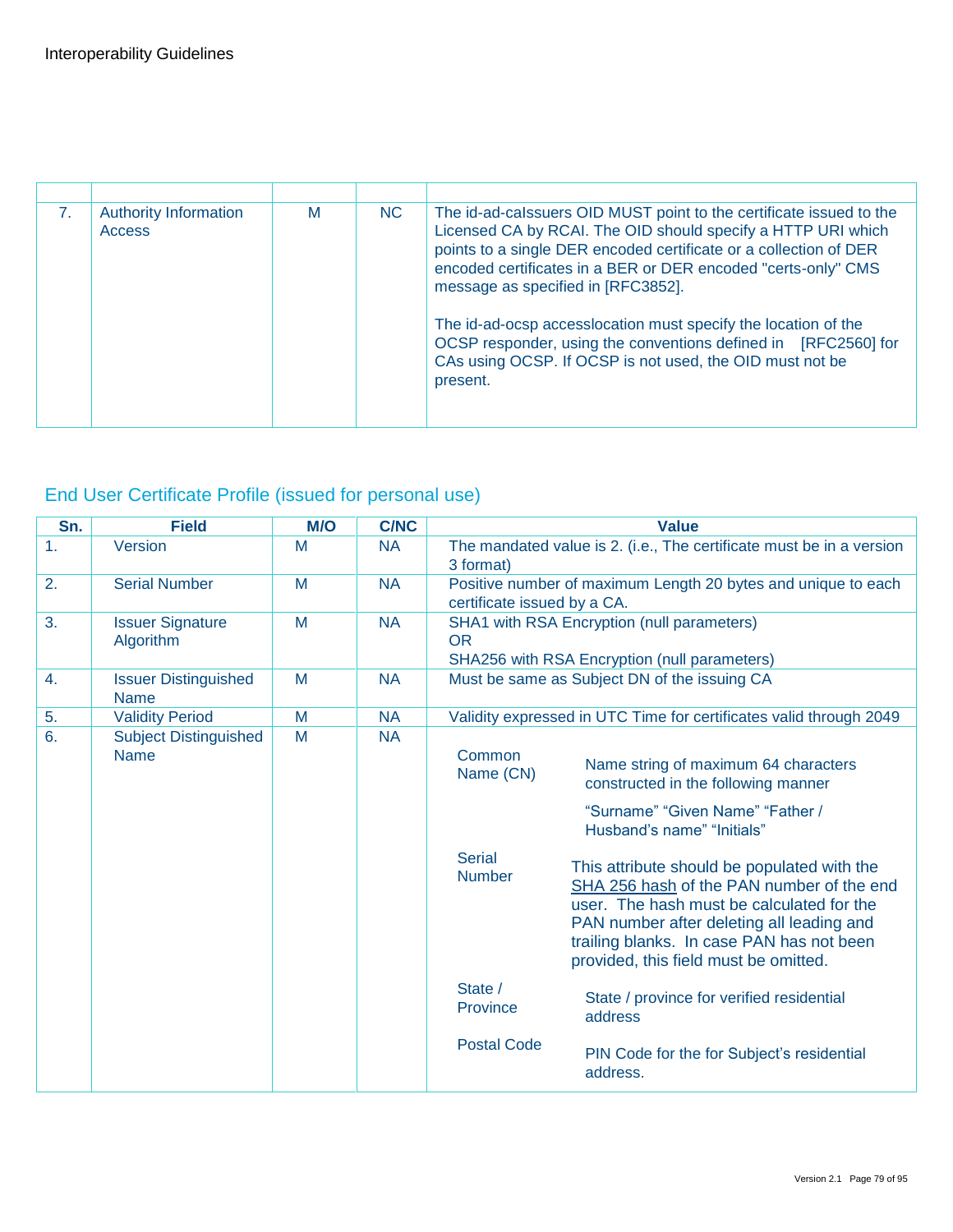|                |                                               |         |                | Organisation                                                                                                                                                                                                                                                                                                                                                                                                                                                                                                                                             |
|----------------|-----------------------------------------------|---------|----------------|----------------------------------------------------------------------------------------------------------------------------------------------------------------------------------------------------------------------------------------------------------------------------------------------------------------------------------------------------------------------------------------------------------------------------------------------------------------------------------------------------------------------------------------------------------|
|                |                                               |         |                | Personal<br>(O)                                                                                                                                                                                                                                                                                                                                                                                                                                                                                                                                          |
|                |                                               |         |                | Country (C)<br>Country code as per the verified residential<br>address                                                                                                                                                                                                                                                                                                                                                                                                                                                                                   |
|                |                                               |         |                |                                                                                                                                                                                                                                                                                                                                                                                                                                                                                                                                                          |
| 7.             | <b>Subject Public Key</b><br>Information      | M       | <b>NA</b>      | rsaEncryption, 1024 RSA Key modulus, public exponent                                                                                                                                                                                                                                                                                                                                                                                                                                                                                                     |
| 8.             | <b>Issuer's Signature</b>                     | M       | <b>NA</b>      | sha-1WithRSAEncryption {1 2 840 113549 1 1 5} (null<br>parameters) or sha256 WithRSAEncryption {1 2 840 113549 1 1<br>11} (null parameters)                                                                                                                                                                                                                                                                                                                                                                                                              |
| 9.             | <b>Signature Value</b>                        | M       | <b>NA</b>      | <b>Issuer CA's signature</b>                                                                                                                                                                                                                                                                                                                                                                                                                                                                                                                             |
|                | <b>Extensions</b>                             |         |                |                                                                                                                                                                                                                                                                                                                                                                                                                                                                                                                                                          |
| 1.             | <b>Authority Key</b><br>Identifier            | M       | <b>NC</b>      | Issuing CA SubjectkeyIndetifier                                                                                                                                                                                                                                                                                                                                                                                                                                                                                                                          |
| 2.             | Subject Key Identifier                        | M       | <b>NC</b>      | Octet String of unique value associated with the Public key                                                                                                                                                                                                                                                                                                                                                                                                                                                                                              |
| 3.             | <b>Key Usage</b>                              | M       | $\overline{C}$ | DigitalSignature, nonRepudiation                                                                                                                                                                                                                                                                                                                                                                                                                                                                                                                         |
| $\mathbf{4}$ . | <b>Certificate Policies</b>                   | M       | NC             | The value must contain the OID representing the CCA certificate<br>policy the certificate is valid for; and all the lower level certificate<br>polices.                                                                                                                                                                                                                                                                                                                                                                                                  |
| 5.             | <b>Subject Alternative</b><br><b>Name</b>     | $\circ$ | <b>NC</b>      | <b>Email Address</b>                                                                                                                                                                                                                                                                                                                                                                                                                                                                                                                                     |
| 6.             | <b>CRL Distribution</b><br><b>Points</b>      | M       | <b>NC</b>      | DistributionPointName MUST be set and MUST contain a<br>complete HTTP URI pointing to a DER encoded full and complete<br>CRL for all reasons. DistributionPointName shall contain the<br>fullName and thus shall not contain nameRelativeToCRLIssuer<br>reasons and cRLIssuer fields shall be absent.                                                                                                                                                                                                                                                    |
|                |                                               |         |                |                                                                                                                                                                                                                                                                                                                                                                                                                                                                                                                                                          |
| 7.             | <b>Authority Information</b><br><b>Access</b> | M       | <b>NC</b>      | The id-ad-calssuers OID MUST point to certificates issued to the<br>CA issuing the certificate containing this field. The OID should<br>specify a HTTP URI which points to a single DER encoded<br>certificate or a collection of DER encoded certificates in a BER or<br>DER encoded "certs-only" CMS message as specified in<br>[RFC3852].<br>The id-ad-ocsp accesslocation must specify the location of the<br>OCSP responder, using the conventions defined in [RFC2560]<br>for CAs using OCSP. If OCSP is not used, the OID must not be<br>present. |
|                |                                               |         |                |                                                                                                                                                                                                                                                                                                                                                                                                                                                                                                                                                          |

## End User Certificate Profile (issued for organization use)

| ---<br>,,, | Fiela          | M/O | $\mathbf{M}$ |                                                                                   |
|------------|----------------|-----|--------------|-----------------------------------------------------------------------------------|
| . .        | $\sim$<br>sion | ΙVΙ | ΝA           | version<br>be in<br>value is<br>I he certificate<br>he<br>must<br>ہ ·<br>mandated |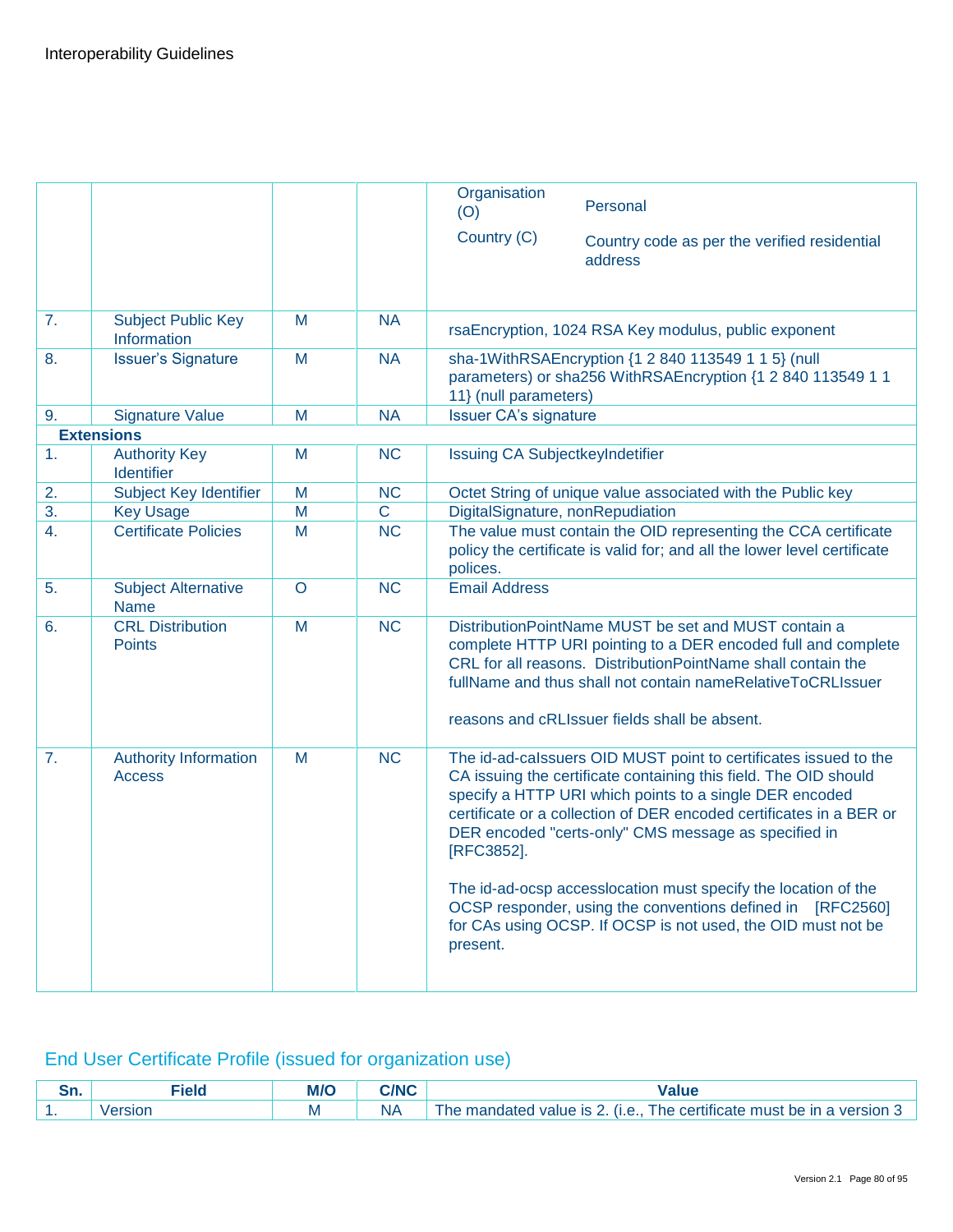|    |                                            |   |             | format)                                      |                                                                                                                                                                                                                                                                          |
|----|--------------------------------------------|---|-------------|----------------------------------------------|--------------------------------------------------------------------------------------------------------------------------------------------------------------------------------------------------------------------------------------------------------------------------|
| 2. | <b>Serial Number</b>                       | M | <b>NA</b>   |                                              | Positive number of maximum Length 20 bytes and unique to each                                                                                                                                                                                                            |
|    |                                            |   |             | certificate issued by a CA.                  |                                                                                                                                                                                                                                                                          |
| 3. | <b>Issuer Signature</b>                    | M | <b>NA</b>   |                                              | SHA1 with RSA Encryption (null parameters)                                                                                                                                                                                                                               |
|    | Algorithm                                  |   |             | <b>OR</b>                                    |                                                                                                                                                                                                                                                                          |
|    |                                            |   |             | SHA256 with RSA Encryption (null parameters) |                                                                                                                                                                                                                                                                          |
| 4. | <b>Issuer Distinguished</b><br><b>Name</b> | M | <b>NA</b>   |                                              | Must be same as Subject DN of the issuing CA                                                                                                                                                                                                                             |
| 5. | <b>Validity Period</b>                     | M | <b>NA</b>   |                                              | Validity expressed in UTC Time for certificates valid through 2049                                                                                                                                                                                                       |
| 6. | <b>Subject Distinguished</b>               | M | <b>NA</b>   |                                              |                                                                                                                                                                                                                                                                          |
|    | <b>Name</b>                                |   |             | <b>Common Name</b><br>(CN)                   | Name string of maximum 64 characters<br>constructed in the following manner                                                                                                                                                                                              |
|    |                                            |   |             |                                              | "Surname" "Given Name" "Father / Husband's<br>name" "Initials"                                                                                                                                                                                                           |
|    |                                            |   |             | <b>Serial Number</b>                         | This attribute should be populated with the<br>SHA 256 hash of the PAN number of the end<br>user. The hash must be calculated for the<br>PAN number after deleting all leading and<br>trailing blanks. In case PAN has not been<br>provided, this field must be omitted. |
|    |                                            |   |             | State / Province                             | • State / province for verified Office address                                                                                                                                                                                                                           |
|    |                                            |   |             | <b>Postal Code</b>                           | • PIN Code for the for Subject's Office<br>address.                                                                                                                                                                                                                      |
|    |                                            |   |             | Organisation<br>Unit                         | • Department / Division to which the individual<br>belongs within his organisation                                                                                                                                                                                       |
|    |                                            |   |             | Organisation<br>(O)                          | Legal Name of the organisation the person<br>belongs to                                                                                                                                                                                                                  |
|    |                                            |   |             | Country (C)                                  | Country code as per the verified Office address                                                                                                                                                                                                                          |
| 7. | <b>Subject Public Key</b><br>Information   | M | <b>NA</b>   |                                              | rsaEncryption, 1024 RSA Key modulus, public exponent                                                                                                                                                                                                                     |
| 8. | <b>Issuer's Signature</b>                  | M | <b>NA</b>   | <b>or</b><br>parameters)                     | sha-1WithRSAEncryption {1 2 840 113549 1 1 5} (null parameters)<br>sha256 WithRSAEncryption {1 2 840 113549 1 1 11} (null                                                                                                                                                |
| 9. | <b>Signature Value</b>                     | M | <b>NA</b>   | <b>Issuer CA's signature</b>                 |                                                                                                                                                                                                                                                                          |
|    | <b>Extensions</b>                          |   |             |                                              |                                                                                                                                                                                                                                                                          |
| 1. | <b>Authority Key Identifier</b>            | M | <b>NC</b>   | Issuing CA SubjectkeyIndetifier              |                                                                                                                                                                                                                                                                          |
| 2. | Subject Key Identifier                     | M | <b>NC</b>   |                                              | Octet String of unique value associated with the Public key                                                                                                                                                                                                              |
| 3. | <b>Key Usage</b>                           | M | $\mathbf C$ | DigitalSignature, nonRepudiation             |                                                                                                                                                                                                                                                                          |
|    |                                            |   |             |                                              |                                                                                                                                                                                                                                                                          |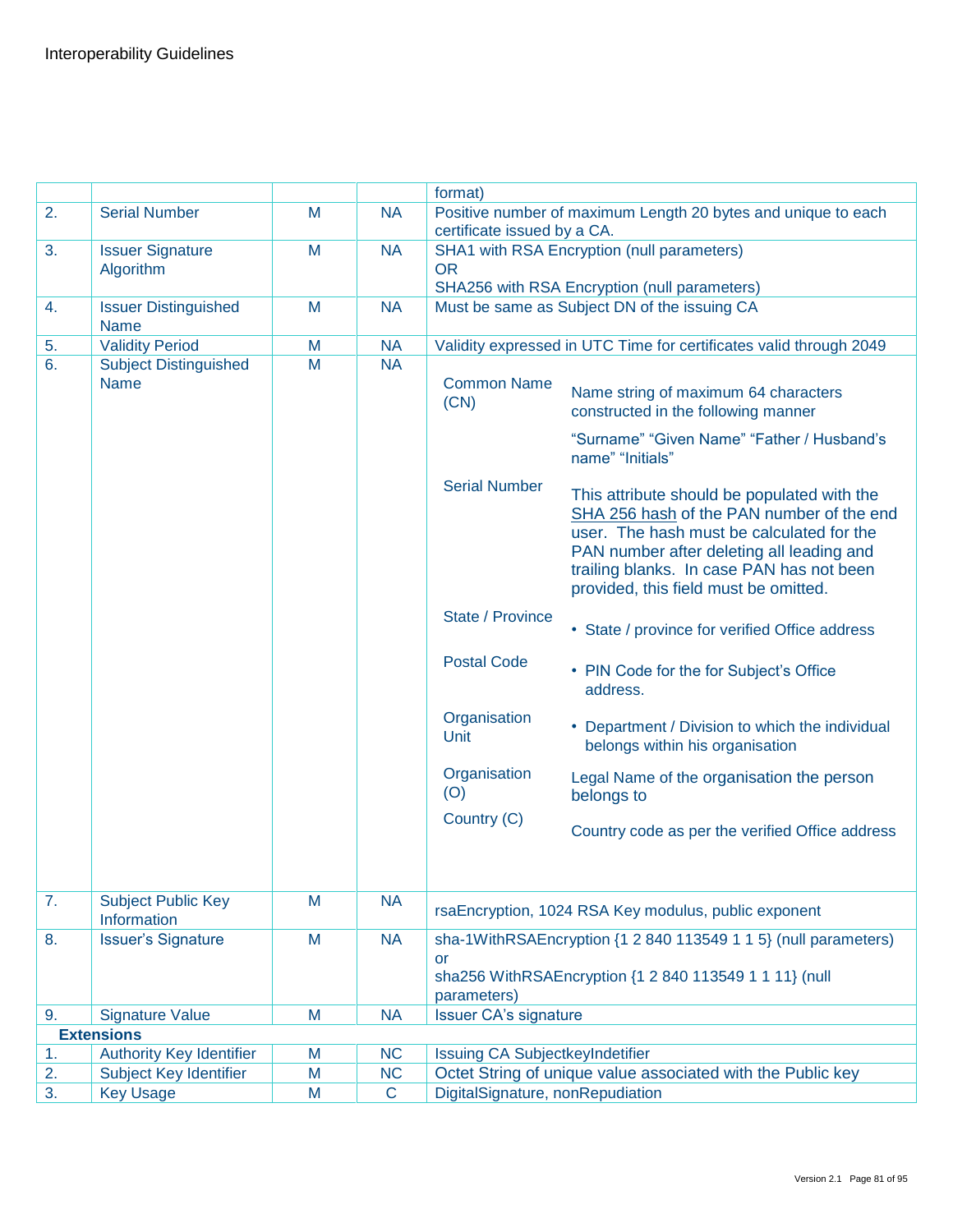| $\overline{4}$ . | <b>Certificate Policies</b>                   | M        | <b>NC</b>      | The value must contain the OID representing the CCA certificate<br>policy the certificate is valid for; and all the lower level certificate<br>polices.                                                                                                                                                                                                                                                                                                                                                                                               |
|------------------|-----------------------------------------------|----------|----------------|-------------------------------------------------------------------------------------------------------------------------------------------------------------------------------------------------------------------------------------------------------------------------------------------------------------------------------------------------------------------------------------------------------------------------------------------------------------------------------------------------------------------------------------------------------|
| 5.               | <b>Subject Alternative</b><br><b>Name</b>     | $\Omega$ | N <sub>C</sub> | <b>Email Address</b>                                                                                                                                                                                                                                                                                                                                                                                                                                                                                                                                  |
| 6.               | <b>CRL Distribution Points</b>                | M        | <b>NC</b>      | DistributionPointName MUST be set and MUST contain a complete<br>HTTP URI pointing to a DER encoded full and complete CRL for all<br>reasons. DistributionPointName shall contain the fullName and thus<br>shall not contain nameRelativeToCRLIssuer<br>reasons and cRLIssuer fields shall be absent.                                                                                                                                                                                                                                                 |
| 7 <sub>1</sub>   | <b>Authority Information</b><br><b>Access</b> | M        | NC.            | The id-ad-calssuers OID MUST point to certificates issued to the CA<br>issuing the certificate containing this field. The OID should specify a<br>HTTP URI which points to a single DER encoded certificate or a<br>collection of DER encoded certificates in a BER or DER encoded<br>"certs-only" CMS message as specified in [RFC3852].<br>The id-ad-ocsp accesslocation must specify the location of the<br>OCSP responder, using the conventions defined in [RFC2560] for<br>CAs using OCSP. If OCSP is not used, the OID must not be<br>present. |

### SSL Certificate Profile

| Sn.            | <b>Field</b>                                | M/O | <b>C/NC</b> | <b>Value</b>                                                                                                                                                                         |
|----------------|---------------------------------------------|-----|-------------|--------------------------------------------------------------------------------------------------------------------------------------------------------------------------------------|
| 1 <sub>1</sub> | <b>Version</b>                              | M   | <b>NA</b>   | The mandated value is 2. (i.e., The certificate must be in a version 3<br>format)                                                                                                    |
| 2.             | <b>Serial Number</b>                        | M   | <b>NA</b>   | Positive number of maximum Length 20 bytes and unique to each<br>certificate issued by a CA.                                                                                         |
| 3.             | <b>Issuer Signature</b><br>Algorithm        | M   | <b>NA</b>   | SHA1 with RSA Encryption (null parameters)<br><b>OR</b><br>SHA256 with RSA Encryption (null parameters)                                                                              |
| 4.             | <b>Issuer Distinguished</b><br><b>Name</b>  | M   | <b>NA</b>   | Must be same as Subject DN of the issuing CA                                                                                                                                         |
| 5.             | <b>Validity Period</b>                      | M   | <b>NA</b>   | Validity expressed in UTC Time for certificates valid through 2049                                                                                                                   |
| 6.             | <b>Subject Distinguished</b><br><b>Name</b> | M   | <b>NA</b>   | The CN in the Subject Name MAY contain either<br>Qualified domain name<br>IP addresses of the server as a printable string in "network byte<br>٠<br>order", as specified in [RFC791] |
| 7.             | <b>Subject Public Key</b><br>Information    | M   | <b>NA</b>   | rsaEncryption, 1024 RSA Key modulus, public exponent                                                                                                                                 |
| 8.             | <b>Issuer's Signature</b>                   | M   | <b>NA</b>   | sha-1WithRSAEncryption {1 2 840 113549 1 1 5} (null parameters)<br>or<br>sha256 WithRSAEncryption {1 2 840 113549 1 1 11} (null<br>parameters)                                       |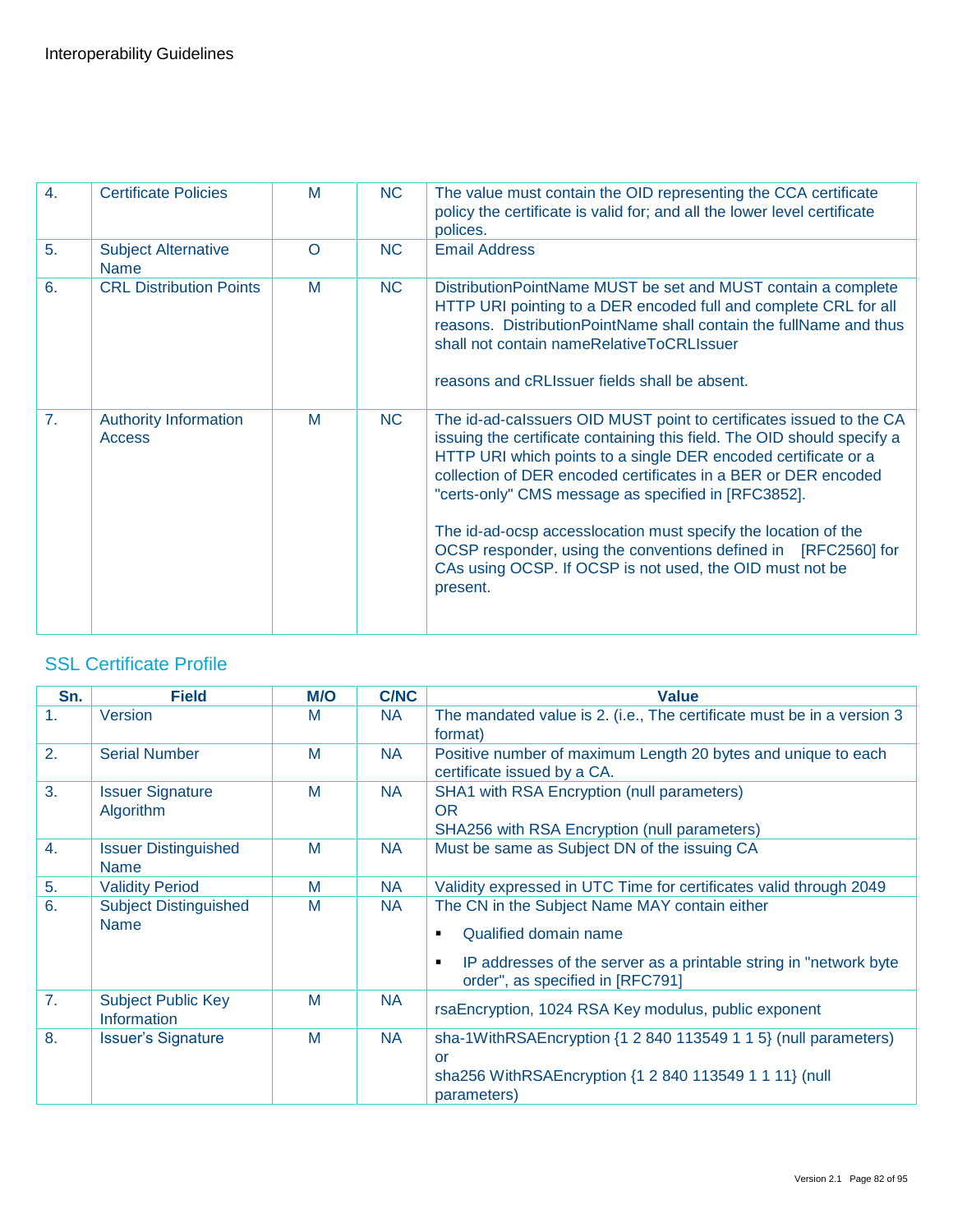| 9.             | <b>Signature Value</b>                    | M        | <b>NA</b> | <b>Issuer CA's signature</b>                                                                                                                                                                                                                                                                             |
|----------------|-------------------------------------------|----------|-----------|----------------------------------------------------------------------------------------------------------------------------------------------------------------------------------------------------------------------------------------------------------------------------------------------------------|
|                | <b>Extensions</b>                         |          |           |                                                                                                                                                                                                                                                                                                          |
| 1.             | <b>Authority Key Identifier</b>           | M        | <b>NC</b> | <b>Issuing CA SubjectkeyIndetifier</b>                                                                                                                                                                                                                                                                   |
| 2.             | Subject Key Identifier                    | M        | NC.       | Octet String of unique value associated with the Public key                                                                                                                                                                                                                                              |
| 3.             | <b>Key Usage</b>                          | M        | C         | <b>Key Encipherment and Digital Signature</b>                                                                                                                                                                                                                                                            |
| 4.             | <b>Certificate Policies</b>               | M        | <b>NC</b> | The value must contain the OID representing the CCA certificate<br>policy the certificate is valid for; and all the lower level certificate<br>polices.                                                                                                                                                  |
| 5.             | <b>Subject Alternative</b><br><b>Name</b> | M        | <b>NC</b> | dnsName for the server / web page as an IA5 string                                                                                                                                                                                                                                                       |
| 6.             | <b>Extended Key Usage</b>                 | $\Omega$ | <b>NC</b> | If present, extended key usage shall include<br>id-kp-serverAuth {1 3 6 1 5 5 7 3 1}<br>id-kp-clientAuth {1 3 6 1 5 5 7 3 2}<br>٠                                                                                                                                                                        |
| 7 <sub>1</sub> | <b>CRL Distribution Points</b>            | M        | NC.       | DistributionPointName MUST be set and MUST contain a complete<br>HTTP URI pointing to a DER encoded full and complete CRL for all<br>reasons. Distribution Point Name shall contain the full Name and<br>thus shall not contain nameRelativeToCRLIssuer<br>reasons and cRLIssuer fields shall be absent. |

### System Certificate Profile

| Sn.              | <b>Field</b>                                | <b>M/O</b> | <b>C/NC</b> | <b>Value</b>                                                                                                                                                                                                                                                                                                                                                 |
|------------------|---------------------------------------------|------------|-------------|--------------------------------------------------------------------------------------------------------------------------------------------------------------------------------------------------------------------------------------------------------------------------------------------------------------------------------------------------------------|
| $\mathbf{1}$ .   | Version                                     | M          | <b>NA</b>   | The mandated value is 2. (i.e., The certificate must be in a version 3<br>format)                                                                                                                                                                                                                                                                            |
| 2.               | <b>Serial Number</b>                        | M          | <b>NA</b>   | Positive number of maximum Length 20 bytes and unique to each<br>certificate issued by a CA.                                                                                                                                                                                                                                                                 |
| 3.               | <b>Issuer Signature</b><br>Algorithm        | M          | <b>NA</b>   | SHA1 with RSA Encryption (null parameters)<br><b>OR</b><br>SHA256 with RSA Encryption (null parameters)                                                                                                                                                                                                                                                      |
| $\overline{4}$ . | <b>Issuer Distinguished</b><br><b>Name</b>  | M          | <b>NA</b>   | Must be same as Subject DN of the issuing CA                                                                                                                                                                                                                                                                                                                 |
| 5.               | <b>Validity Period</b>                      | M          | <b>NA</b>   | Validity expressed in UTC Time for certificates valid through 2049                                                                                                                                                                                                                                                                                           |
| 6.               | <b>Subject Distinguished</b><br><b>Name</b> | M          | <b>NA</b>   | The CN in the Subject Name MUST contain either<br>IP Address of the system as a printable string in<br>"network byte order", as specified in [RFC791]<br>MAC Address of primary network interface as a<br>printable string<br>Serial number (CPU or any electronically verifiable<br>serial number) as a printable string<br>Unique ID as a printable string |
| 7 <sub>1</sub>   | <b>Subject Public Key</b><br>Information    | M          | <b>NA</b>   | rsaEncryption, 1024 RSA Key modulus, public exponent                                                                                                                                                                                                                                                                                                         |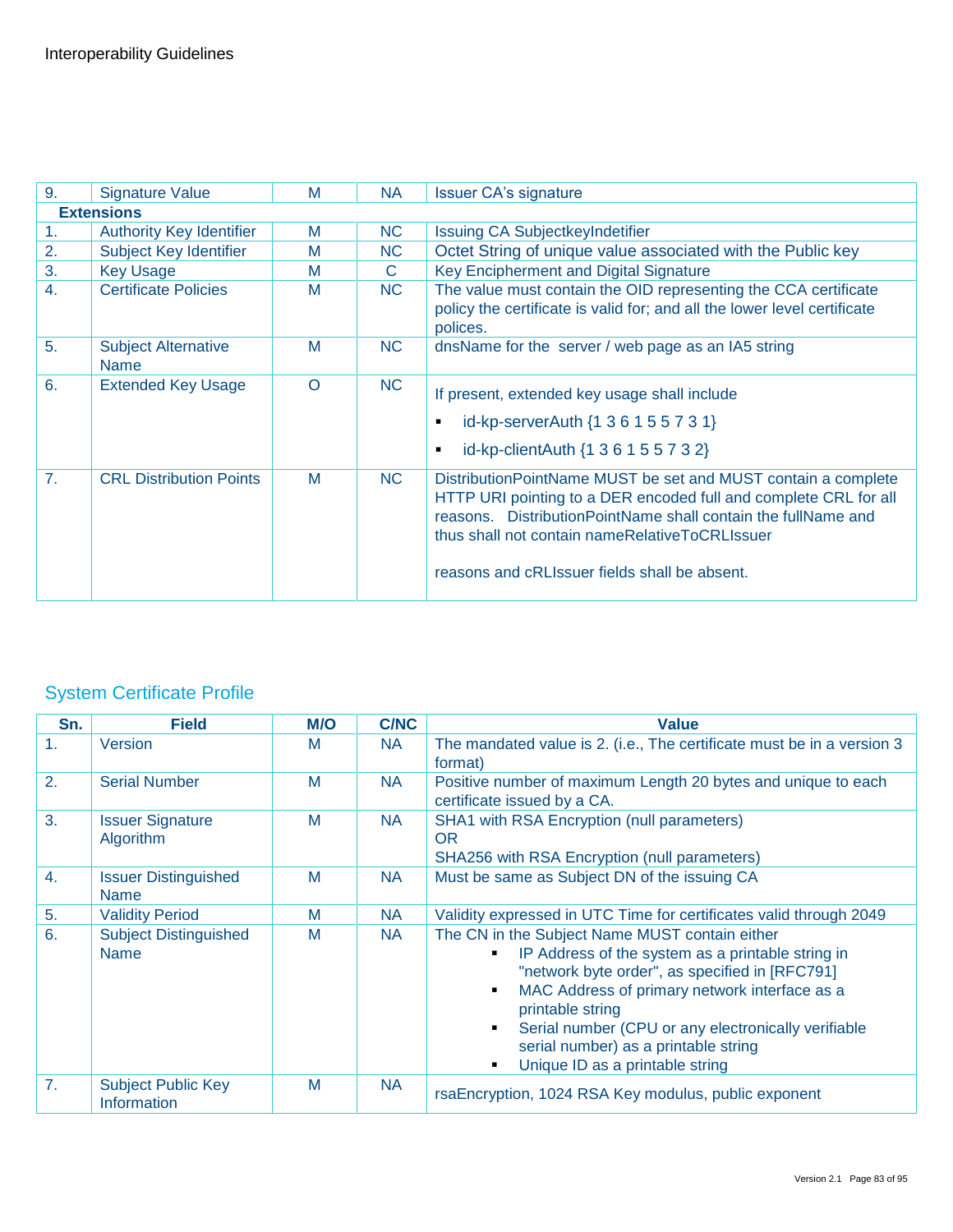| 8.               | <b>Issuer's Signature</b>                 | M        | <b>NA</b> | sha-1WithRSAEncryption {1 2 840 113549 1 1 5} (null parameters)<br>or<br>sha256 WithRSAEncryption {1 2 840 113549 1 1 11} (null<br>parameters)                                                                                                                                                           |
|------------------|-------------------------------------------|----------|-----------|----------------------------------------------------------------------------------------------------------------------------------------------------------------------------------------------------------------------------------------------------------------------------------------------------------|
| 9.               | <b>Signature Value</b>                    | M        | <b>NA</b> | <b>Issuer CA's signature</b>                                                                                                                                                                                                                                                                             |
|                  | <b>Extensions</b>                         |          |           |                                                                                                                                                                                                                                                                                                          |
| 1.               | <b>Authority Key Identifier</b>           | M        | <b>NC</b> | Issuing CA SubjectkeyIndetifier                                                                                                                                                                                                                                                                          |
| 2.               | Subject Key Identifier                    | M        | <b>NC</b> | Octet String of unique value associated with the Public key                                                                                                                                                                                                                                              |
| 3.               | <b>Key Usage</b>                          | M        | C.        | Key Encipherment and Digital Signature                                                                                                                                                                                                                                                                   |
| $\overline{4}$ . | <b>Certificate Policies</b>               | M        | <b>NC</b> | The value must contain the OID representing the CCA certificate<br>policy the certificate is valid for; and all the lower level certificate<br>polices.                                                                                                                                                  |
| 5.               | <b>Subject Alternative</b><br><b>Name</b> | M        | <b>NC</b> | The CN in the Subject Name MUST contain either<br>IP Address of the system as a octet string in "network byte"<br>٠<br>order", as specified in [RFC791]<br>dnsName in IA5String format<br>٠                                                                                                              |
| 6.               | <b>Extended Key Usage</b>                 | $\Omega$ | <b>NC</b> | If present, extended key usage shall include<br>id-kp-serverAuth {1 3 6 1 5 5 7 3 1}<br>٠<br>id-kp-clientAuth {1 3 6 1 5 5 7 3 2}<br>٠                                                                                                                                                                   |
| 7 <sub>1</sub>   | <b>CRL Distribution Points</b>            | M        | <b>NC</b> | DistributionPointName MUST be set and MUST contain a complete<br>HTTP URI pointing to a DER encoded full and complete CRL for all<br>reasons. Distribution Point Name shall contain the full Name and thus<br>shall not contain nameRelativeToCRLIssuer<br>reasons and cRLIssuer fields shall be absent. |

### Time Stamping Authority Certificate Profile

| Sn.              | <b>Field</b>                                | M/O | <b>C/NC</b> | <b>Value</b>                                                                                                                  |  |
|------------------|---------------------------------------------|-----|-------------|-------------------------------------------------------------------------------------------------------------------------------|--|
| 1.               | <b>Version</b>                              | M   | <b>NA</b>   | The mandated value is 2. (i.e., The certificate must be in a version 3<br>format)                                             |  |
| 2.               | <b>Serial Number</b>                        | M   | <b>NA</b>   | Positive number of maximum Length 20 bytes and unique to each<br>certificate issued by a CA.                                  |  |
| 3.               | <b>Issuer Signature</b><br>Algorithm        | M   | <b>NA</b>   | SHA1 with RSA Encryption (null parameters)<br><b>OR</b><br>SHA256 with RSA Encryption (null parameters)                       |  |
| $\overline{4}$ . | <b>Issuer Distinguished</b><br><b>Name</b>  | M   | <b>NA</b>   | Must be same as Subject DN of the Issuing CA                                                                                  |  |
| 5.               | <b>Validity Period</b>                      | M   | <b>NA</b>   | Validity expressed in UTC Time for certificates valid through 2049                                                            |  |
| 6.               | <b>Subject Distinguished</b><br><b>Name</b> | M   | <b>NA</b>   | <b>Common Name</b><br><time authority="" name="" stamping=""><br/>(CN)<br/>{Generation qualifier} (re-issuance number}</time> |  |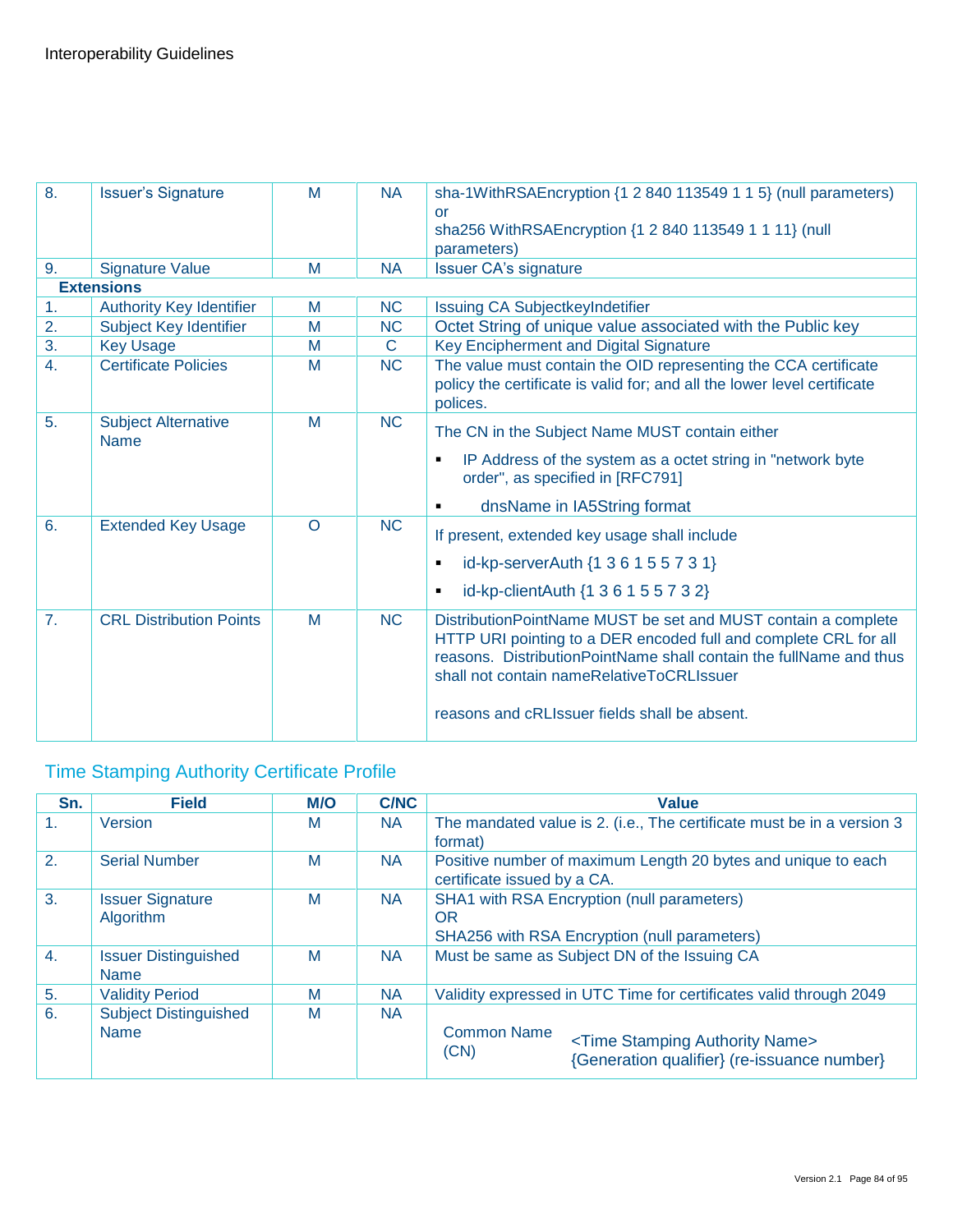|    |                                                 |   |              | Organisational<br><b>Time Stamping Authority</b><br>Unit (OU)                                                                                                                                                                                                                                                                                                                                                                                                                                                                                         |
|----|-------------------------------------------------|---|--------------|-------------------------------------------------------------------------------------------------------------------------------------------------------------------------------------------------------------------------------------------------------------------------------------------------------------------------------------------------------------------------------------------------------------------------------------------------------------------------------------------------------------------------------------------------------|
|    |                                                 |   |              | Organisation<br>Legal Name of the TSA Organization<br>(O)                                                                                                                                                                                                                                                                                                                                                                                                                                                                                             |
|    |                                                 |   |              | Country (C)<br>Country code as per the verified office address                                                                                                                                                                                                                                                                                                                                                                                                                                                                                        |
| 7. | <b>Subject Public Key</b><br><b>Information</b> | M | <b>NA</b>    | rsaEncryption, 2048 RSA Key modulus, public exponent                                                                                                                                                                                                                                                                                                                                                                                                                                                                                                  |
| 8. | <b>Issuer's Signature</b>                       | M | <b>NA</b>    | sha-1WithRSAEncryption {1 2 840 113549 1 1 5} (null parameters)<br><b>or</b><br>sha256 WithRSAEncryption {1 2 840 113549 1 1 11} (null<br>parameters)                                                                                                                                                                                                                                                                                                                                                                                                 |
| 9. | <b>Signature Value</b>                          | M | <b>NA</b>    | <b>Issuer CA's signature</b>                                                                                                                                                                                                                                                                                                                                                                                                                                                                                                                          |
|    | <b>Extensions</b>                               |   |              |                                                                                                                                                                                                                                                                                                                                                                                                                                                                                                                                                       |
| 1. | <b>Authority Key Identifier</b>                 | M | <b>NC</b>    | Issuing CA SubjectkeyIndetifier                                                                                                                                                                                                                                                                                                                                                                                                                                                                                                                       |
| 2. | <b>Subject Key Identifier</b>                   | M | <b>NC</b>    | Octet String of unique value associated with the Public key                                                                                                                                                                                                                                                                                                                                                                                                                                                                                           |
| 3. | <b>Key Usage</b>                                | M | $\mathbf C$  | DigitalSignature                                                                                                                                                                                                                                                                                                                                                                                                                                                                                                                                      |
| 4. | <b>Certificate Policies</b>                     | M | <b>NC</b>    | The value must contain the OID representing the CCA certificate<br>policy the certificate is valid for; and all the lower level certificate<br>polices.                                                                                                                                                                                                                                                                                                                                                                                               |
| 5. | <b>Extended Key Usage</b>                       | M | $\mathsf{C}$ | id-kp-timestamping {1 3 6 1 5 5 7 3 8}                                                                                                                                                                                                                                                                                                                                                                                                                                                                                                                |
| 6. | <b>CRL Distribution Points</b>                  | M | <b>NC</b>    | DistributionPointName MUST be set and MUST contain a complete<br>HTTP URI pointing to a DER encoded full and complete CRL for all<br>reasons. DistributionPointName shall contain the fullName and thus<br>shall not contain nameRelativeToCRLIssuer<br>reasons and cRLIssuer fields shall be absent.                                                                                                                                                                                                                                                 |
| 7. | <b>Authority Information</b><br><b>Access</b>   | M | <b>NC</b>    | The id-ad-calssuers OID MUST point to certificates issued to the CA<br>issuing the certificate containing this field. The OID should specify a<br>HTTP URI which points to a single DER encoded certificate or a<br>collection of DER encoded certificates in a BER or DER encoded<br>"certs-only" CMS message as specified in [RFC3852].<br>The id-ad-ocsp accesslocation must specify the location of the<br>OCSP responder, using the conventions defined in [RFC2560] for<br>CAs using OCSP. If OCSP is not used, the OID must not be<br>present. |

## Code Signing Certificate Profile

| --<br>ווט. |               | M/C | <b>MIC</b> |                                                                             |
|------------|---------------|-----|------------|-----------------------------------------------------------------------------|
|            | <b>Prsion</b> |     | ΝA         | ) mandated value is 2. (i.e., The certificate must be in a version '<br>ne. |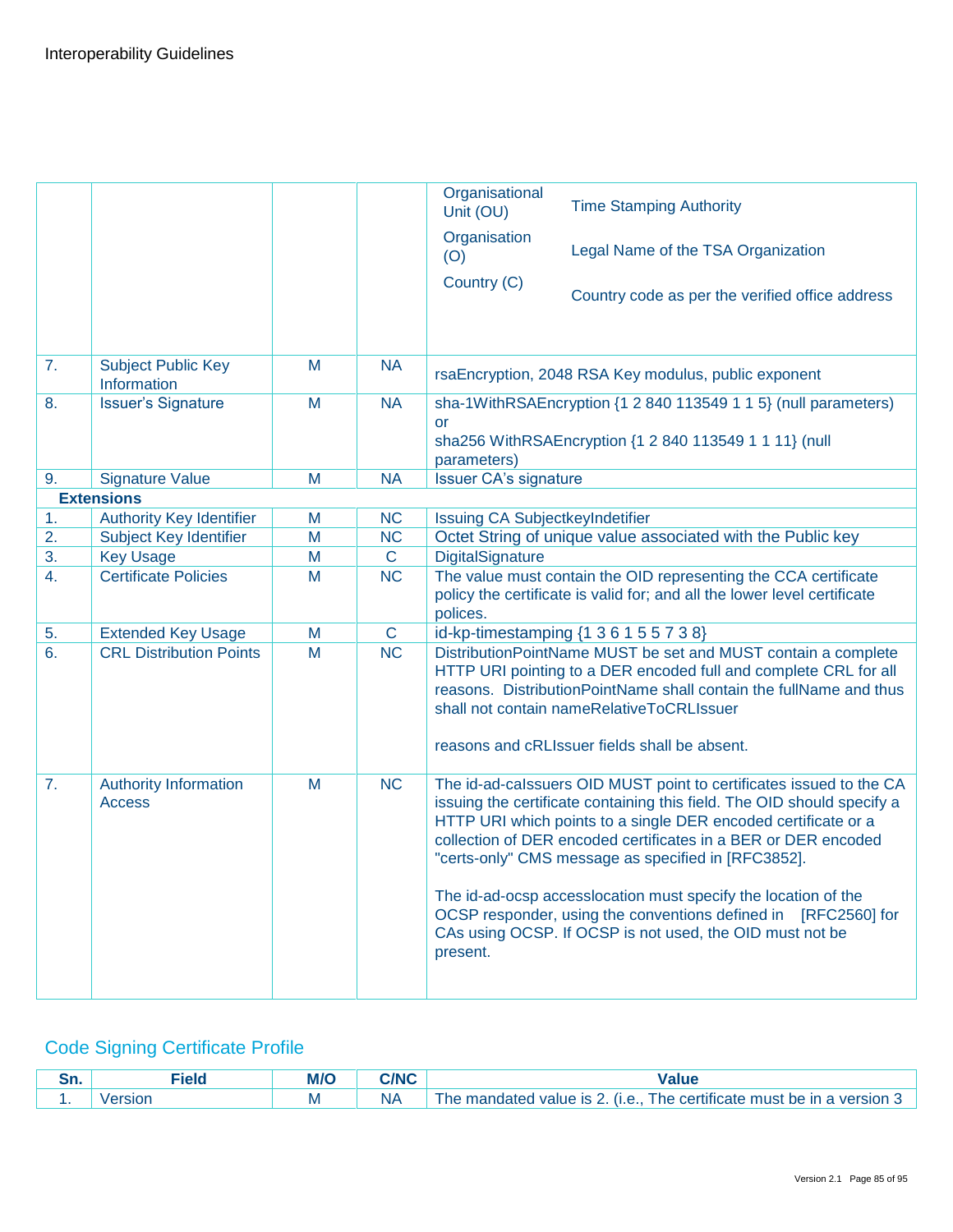|    |                                             |   |           | format)                     |                                                                                                                            |
|----|---------------------------------------------|---|-----------|-----------------------------|----------------------------------------------------------------------------------------------------------------------------|
| 2. | <b>Serial Number</b>                        | M | <b>NA</b> | certificate issued by a CA. | Positive number of maximum Length 20 bytes and unique to each                                                              |
| 3. | <b>Issuer Signature</b><br>Algorithm        | M | <b>NA</b> | <b>OR</b>                   | SHA1 with RSA Encryption (null parameters)                                                                                 |
|    |                                             |   |           |                             | SHA256 with RSA Encryption (null parameters)                                                                               |
| 4. | <b>Issuer Distinguished</b><br><b>Name</b>  | M | <b>NA</b> |                             | Must be same as Subject DN of the issuing CA                                                                               |
| 5. | <b>Validity Period</b>                      | M | <b>NA</b> |                             | Validity expressed in UTC Time for certificates valid through 2049                                                         |
| 6. | <b>Subject Distinguished</b><br><b>Name</b> | M | <b>NA</b> | <b>Common Name</b><br>(CN)  | Name string of maximum 64 characters<br>constructed in the following manner                                                |
|    |                                             |   |           |                             | "Surname" "Given Name" "Father / Husband's<br>name" "Initials"                                                             |
|    |                                             |   |           |                             | Or                                                                                                                         |
|    |                                             |   |           |                             | Legal Name of the Organisation                                                                                             |
|    |                                             |   |           | <b>House Identifier</b>     | This attribute MUST contain the                                                                                            |
|    |                                             |   |           |                             | • Flat number, Apartment name and Plot no.                                                                                 |
|    |                                             |   |           |                             | <b>OR</b>                                                                                                                  |
|    |                                             |   |           |                             | • House Name / Number and Plot Number                                                                                      |
|    |                                             |   |           |                             | Of the individuals verified OFFICE address                                                                                 |
|    |                                             |   |           | <b>Street Address</b>       | This attribute value MUST contain following<br>parameters of the Subject's OFFICE address                                  |
|    |                                             |   |           |                             | Locality / colony name<br>(nearest) Street Name<br>Town / Suburb / Village<br>City name (if applicable)<br><b>District</b> |
|    |                                             |   |           | State / Province            | • State / province for verified Office address                                                                             |
|    |                                             |   |           | <b>Postal Code</b>          | • PIN Code for the for Subject's Office<br>address.                                                                        |
|    |                                             |   |           | Organisation<br>(O)         | Legal Name of the organisation                                                                                             |
|    |                                             |   |           | Country (C)                 | Country code as per the verified Office address                                                                            |
|    |                                             |   |           |                             |                                                                                                                            |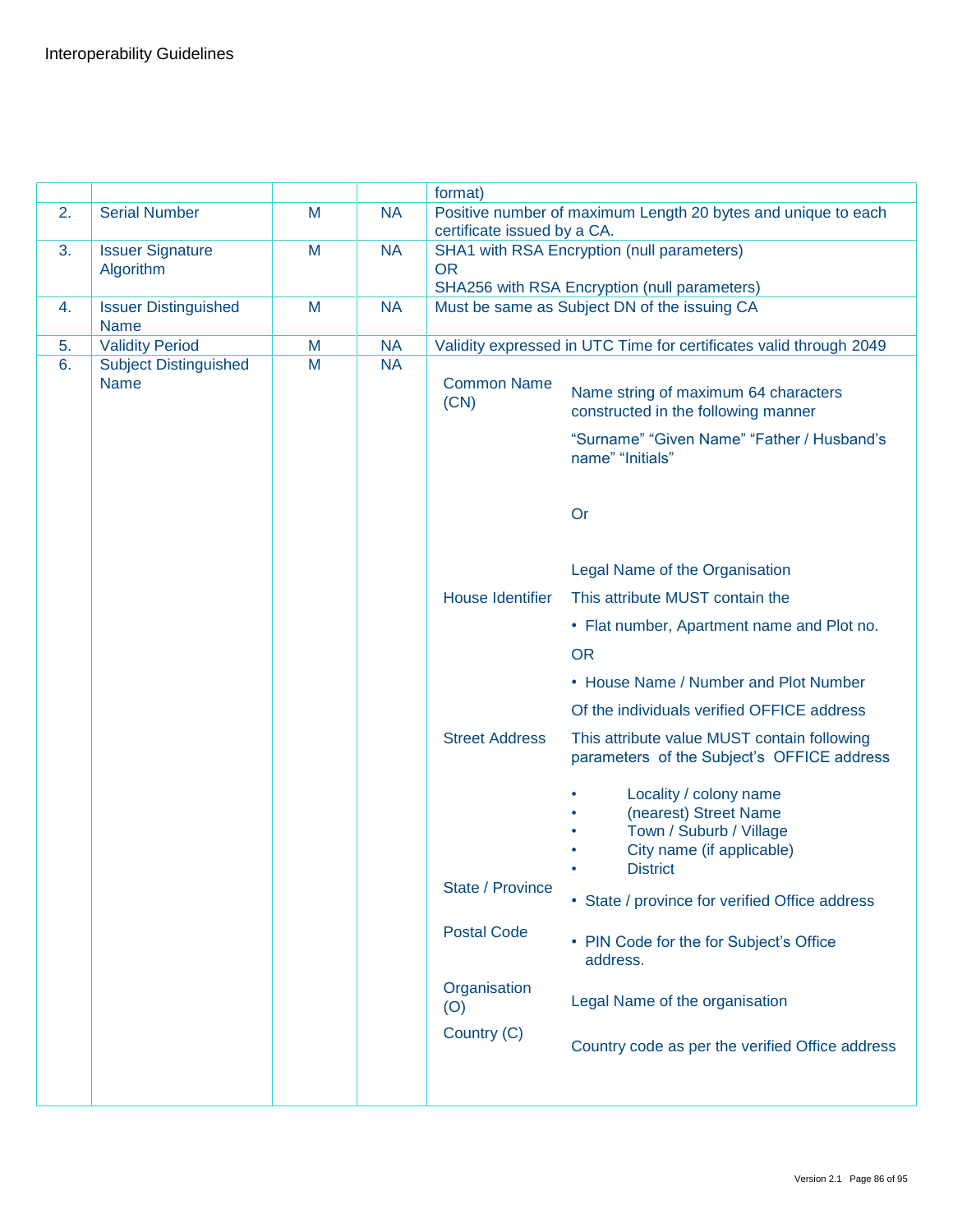| 7. | <b>Subject Public Key</b><br>Information      | M | <b>NA</b>      | rsaEncryption, 1024 RSA Key modulus, public exponent                                                                                                                                                                                                                                                                                                                                                                                                                                                                                                  |
|----|-----------------------------------------------|---|----------------|-------------------------------------------------------------------------------------------------------------------------------------------------------------------------------------------------------------------------------------------------------------------------------------------------------------------------------------------------------------------------------------------------------------------------------------------------------------------------------------------------------------------------------------------------------|
| 8. | <b>Issuer's Signature</b>                     | M | <b>NA</b>      | sha-1WithRSAEncryption {1 2 840 113549 1 1 5} (null parameters)<br><u>or</u><br>sha256 WithRSAEncryption {1 2 840 113549 1 1 11} (null<br>parameters)                                                                                                                                                                                                                                                                                                                                                                                                 |
| 9. | <b>Signature Value</b>                        | M | <b>NA</b>      | <b>Issuer CA's signature</b>                                                                                                                                                                                                                                                                                                                                                                                                                                                                                                                          |
|    | <b>Extensions</b>                             |   |                |                                                                                                                                                                                                                                                                                                                                                                                                                                                                                                                                                       |
| 1. | <b>Authority Key Identifier</b>               | M | <b>NC</b>      | <b>Issuing CA SubjectkeyIndetifier</b>                                                                                                                                                                                                                                                                                                                                                                                                                                                                                                                |
| 2. | Subject Key Identifier                        | M | <b>NC</b>      | Octet String of unique value associated with the Public key                                                                                                                                                                                                                                                                                                                                                                                                                                                                                           |
| 3. | <b>Key Usage</b>                              | M | $\mathsf{C}$   | DigitalSignature                                                                                                                                                                                                                                                                                                                                                                                                                                                                                                                                      |
| 4. | <b>Extended Key Usage</b>                     | M | $\overline{C}$ | id-kp-codeSigning {1 3 6 1 5 5 7 3 3}                                                                                                                                                                                                                                                                                                                                                                                                                                                                                                                 |
| 5. | <b>Certificate Policies</b>                   | M | <b>NC</b>      | The value must contain the OID representing the CCA certificate<br>policy the certificate is valid for; and all the lower level certificate<br>polices.                                                                                                                                                                                                                                                                                                                                                                                               |
| 6. | <b>CRL Distribution Points</b>                | M | <b>NC</b>      | DistributionPointName MUST be set and MUST contain a complete<br>HTTP URI pointing to a DER encoded full and complete CRL for all<br>reasons. Distribution Point Name shall contain the full Name and thus<br>shall not contain nameRelativeToCRLIssuer<br>reasons and cRLIssuer fields shall be absent.                                                                                                                                                                                                                                              |
| 7. | <b>Authority Information</b><br><b>Access</b> | M | <b>NC</b>      | The id-ad-calssuers OID MUST point to certificates issued to the CA<br>issuing the certificate containing this field. The OID should specify a<br>HTTP URI which points to a single DER encoded certificate or a<br>collection of DER encoded certificates in a BER or DER encoded<br>"certs-only" CMS message as specified in [RFC3852].<br>The id-ad-ocsp accesslocation must specify the location of the<br>OCSP responder, using the conventions defined in [RFC2560] for<br>CAs using OCSP. If OCSP is not used, the OID must not be<br>present. |

## OCSP Responder Certificate Profile

| Sn. | <b>Field</b>                                | <b>M/O</b> | <b>C/NC</b> | Value                                                                                            |
|-----|---------------------------------------------|------------|-------------|--------------------------------------------------------------------------------------------------|
| 1.  | Version                                     | M          | <b>NA</b>   | The mandated value is 2. (i.e., The certificate must be in a version 3<br>format)                |
| 2.  | <b>Serial Number</b>                        | M          | <b>NA</b>   | Positive number of maximum Length 20 bytes and unique to each<br>certificate issued by a CA.     |
| 3.  | <b>Issuer Signature</b><br>Algorithm        | M          | <b>NA</b>   | SHA1 with RSA Encryption (null parameters)<br>OR<br>SHA256 with RSA Encryption (null parameters) |
| 4.  | <b>Issuer Distinguished</b><br><b>Name</b>  | M          | NA.         | Must be same as Subject DN of the Issuing CA                                                     |
| 5.  | <b>Validity Period</b>                      | M          | <b>NA</b>   | Validity expressed in UTC Time for certificates valid through 2049                               |
| 6.  | <b>Subject Distinguished</b><br><b>Name</b> | M          | <b>NA</b>   |                                                                                                  |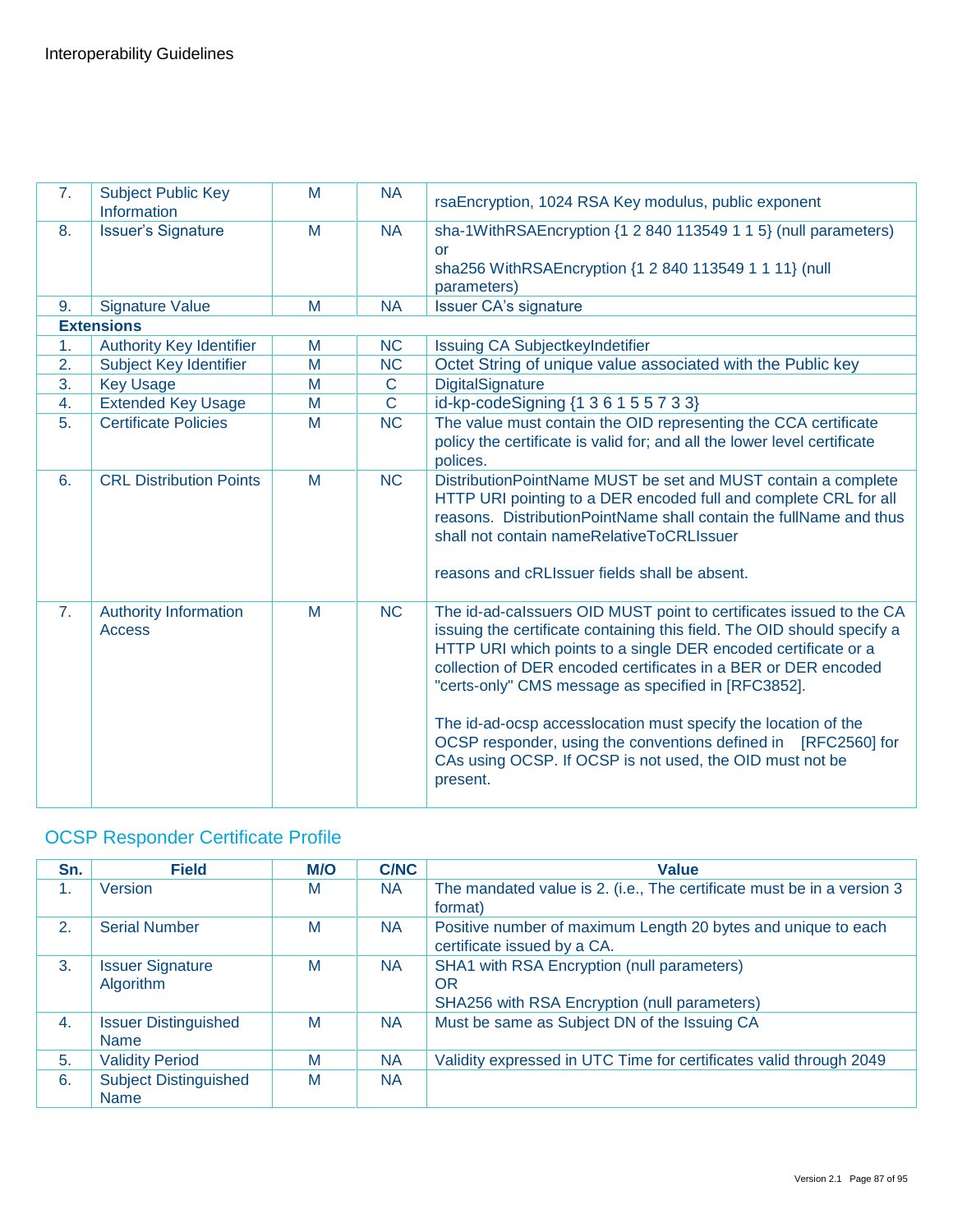|                  |                                               |                |                       | <b>Common Name</b><br>(CN)             | <ocsp name="" responder=""></ocsp>                                                                                                                                                                                                                                                                                                        |
|------------------|-----------------------------------------------|----------------|-----------------------|----------------------------------------|-------------------------------------------------------------------------------------------------------------------------------------------------------------------------------------------------------------------------------------------------------------------------------------------------------------------------------------------|
|                  |                                               |                |                       | Organisational<br>Unit (OU)            | <b>OCSP Responder</b>                                                                                                                                                                                                                                                                                                                     |
|                  |                                               |                |                       | Organisation<br>(O)                    | Legal Name of the OCSP Organization                                                                                                                                                                                                                                                                                                       |
|                  |                                               |                |                       | Country (C)                            | Country code as per the verified office address                                                                                                                                                                                                                                                                                           |
| 7.               | <b>Subject Public Key</b><br>Information      | M              | <b>NA</b>             |                                        | rsaEncryption, 2048 RSA Key modulus, public exponent                                                                                                                                                                                                                                                                                      |
| 8.               | <b>Issuer's Signature</b>                     | M              | <b>NA</b>             | <b>or</b><br>parameters)               | sha-1WithRSAEncryption {1 2 840 113549 1 1 5} (null parameters)<br>sha256 WithRSAEncryption {1 2 840 113549 1 1 11} (null                                                                                                                                                                                                                 |
| 9.               | <b>Signature Value</b>                        | M              | <b>NA</b>             | <b>Issuer CA's signature</b>           |                                                                                                                                                                                                                                                                                                                                           |
|                  |                                               |                |                       |                                        |                                                                                                                                                                                                                                                                                                                                           |
| 1.               | <b>Authority Key Identifier</b>               | M              | <b>NC</b>             | <b>Issuing CA SubjectkeyIndetifier</b> |                                                                                                                                                                                                                                                                                                                                           |
| 2.               | <b>Subject Key Identifier</b>                 | M              | <b>NC</b>             |                                        | Octet String of unique value associated with the Public key                                                                                                                                                                                                                                                                               |
| $\overline{3}$ . | <b>Key Usage</b>                              | $\overline{M}$ | $\overline{\text{C}}$ | <b>DigitalSignature</b>                |                                                                                                                                                                                                                                                                                                                                           |
| 4.               | <b>Certificate Policies</b>                   | M              | <b>NC</b>             | polices.                               | The value must contain the OID representing the CCA certificate<br>policy the certificate is valid for; and all the lower level certificate                                                                                                                                                                                               |
| 5.               | <b>Extended Key Usage</b>                     | M              | $\mathbf C$           |                                        | id-kp-OCSPSigning {1 3 6 1 5 5 7 3 9}                                                                                                                                                                                                                                                                                                     |
| 6.               | <b>CRL Distribution Points</b>                | O              | <b>NC</b>             |                                        | Must be present if no-check extension is absent.                                                                                                                                                                                                                                                                                          |
|                  |                                               |                |                       |                                        | Must be absent if no-check extension is present.                                                                                                                                                                                                                                                                                          |
|                  |                                               |                |                       |                                        | DistributionPointName MUST be set and MUST contain a complete<br>HTTP URI pointing to a DER encoded partitioned CRL for all<br>reasons. DistributionPointName shall contain the fullName and thus<br>shall not contain nameRelativeToCRLIssuer                                                                                            |
|                  |                                               |                |                       |                                        | reasons and cRLIssuer fields shall be absent.                                                                                                                                                                                                                                                                                             |
| 7.               | <b>Authority Information</b><br><b>Access</b> | M              | <b>NC</b>             |                                        | The id-ad-calssuers OID MUST point to certificates issued to the CA<br>issuing the certificate containing this field. The OID should specify a<br>HTTP URI which points to a single DER encoded certificate or a<br>collection of DER encoded certificates in a BER or DER encoded<br>"certs-only" CMS message as specified in [RFC3852]. |

### Encryption Certificate

| г.<br>JII. | Field   | M/O | <b>C/NC</b> | <b>Value</b>                                                           |
|------------|---------|-----|-------------|------------------------------------------------------------------------|
|            | √ersion |     |             | The mandated value is 2. (i.e., The certificate must be in a version 3 |
|            |         |     |             | (format)                                                               |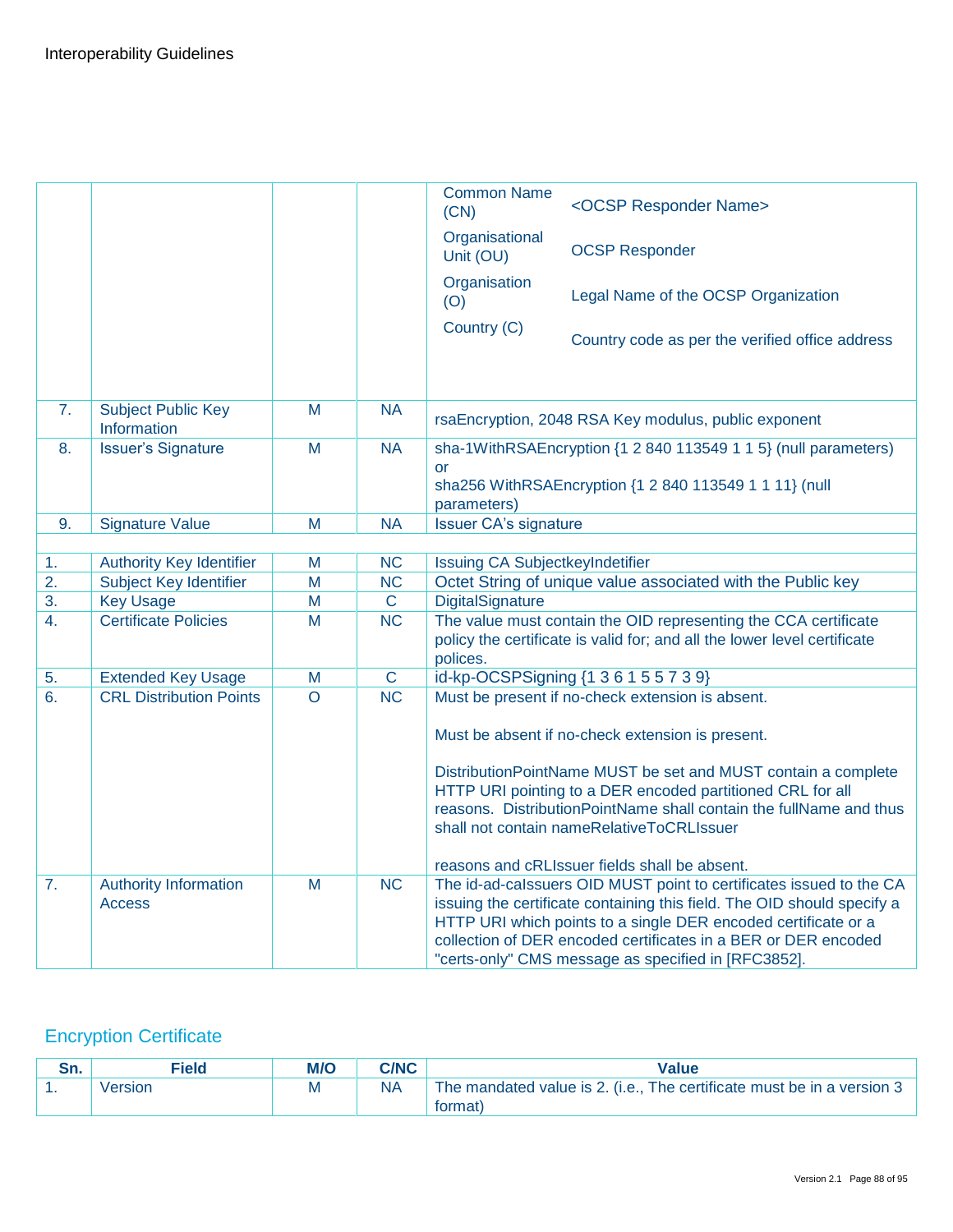| 2. | <b>Serial Number</b>                        | M       | <b>NA</b>    | certificate issued by a CA.            | Positive number of maximum Length 20 bytes and unique to each                                                                                                                                                                                                            |
|----|---------------------------------------------|---------|--------------|----------------------------------------|--------------------------------------------------------------------------------------------------------------------------------------------------------------------------------------------------------------------------------------------------------------------------|
| 3. | <b>Issuer Signature</b><br>Algorithm        | M       | <b>NA</b>    | <b>OR</b>                              | SHA1 with RSA Encryption (null parameters)                                                                                                                                                                                                                               |
|    |                                             |         |              |                                        | SHA256 with RSA Encryption (null parameters)                                                                                                                                                                                                                             |
| 4. | <b>Issuer Distinguished</b><br><b>Name</b>  | M       | <b>NA</b>    |                                        | Must be same as Subject DN of the issuing CA                                                                                                                                                                                                                             |
| 5. | <b>Validity Period</b>                      | M       | <b>NA</b>    |                                        | Validity expressed in UTC Time for certificates valid through 2049                                                                                                                                                                                                       |
| 6. | <b>Subject Distinguished</b><br><b>Name</b> | M       | <b>NA</b>    | <b>Common Name</b><br>(CN)             | Name string of maximum 64 characters<br>constructed in the following manner<br>"Surname" "Given Name" "Father / Husband's<br>name" "Initials"                                                                                                                            |
|    |                                             |         |              | <b>Serial Number</b>                   | This attribute should be populated with the<br>SHA 256 hash of the PAN number of the end<br>user. The hash must be calculated for the<br>PAN number after deleting all leading and<br>trailing blanks. In case PAN has not been<br>provided, this field must be omitted. |
|    |                                             |         |              | State / Province                       | • State / province for verified residential<br>address                                                                                                                                                                                                                   |
|    |                                             |         |              | <b>Postal Code</b>                     | • PIN Code for the for Subject's residential<br>address.                                                                                                                                                                                                                 |
|    |                                             |         |              | Organisation<br>(O)                    | Personal                                                                                                                                                                                                                                                                 |
|    |                                             |         |              | Country (C)                            | Country code as per the verified residential<br>address                                                                                                                                                                                                                  |
|    |                                             |         |              |                                        |                                                                                                                                                                                                                                                                          |
| 7. | <b>Subject Public Key</b><br>Information    | M       | <b>NA</b>    |                                        | rsaEncryption, 1024 RSA Key modulus, public exponent                                                                                                                                                                                                                     |
| 8. | <b>Issuer's Signature</b>                   | M       | <b>NA</b>    | or                                     | sha-1WithRSAEncryption {1 2 840 113549 1 1 5} (null parameters)<br>sha256 WithRSAEncryption {1 2 840 113549 1 1 11} (null                                                                                                                                                |
|    |                                             |         |              | parameters)                            |                                                                                                                                                                                                                                                                          |
| 9. | <b>Signature Value</b>                      | M       | <b>NA</b>    | <b>Issuer CA's signature</b>           |                                                                                                                                                                                                                                                                          |
|    | <b>Extensions</b>                           |         |              |                                        |                                                                                                                                                                                                                                                                          |
| 1. | <b>Authority Key Identifier</b>             | M       | <b>NC</b>    | <b>Issuing CA SubjectkeyIndetifier</b> |                                                                                                                                                                                                                                                                          |
| 2. | <b>Subject Key Identifier</b>               | M       | NC           |                                        | Octet String of unique value associated with the Public key                                                                                                                                                                                                              |
| 3. | <b>Key Usage</b>                            | M       | $\mathsf{C}$ | Key encipherment                       |                                                                                                                                                                                                                                                                          |
| 4. | <b>Certificate Policies</b>                 | M       | <b>NC</b>    | polices.                               | The value must contain the OID representing the CCA certificate<br>policy the certificate is valid for; and all the lower level certificate                                                                                                                              |
| 5. | <b>Subject Alternative</b>                  | $\circ$ | <b>NC</b>    | <b>Email Address</b>                   |                                                                                                                                                                                                                                                                          |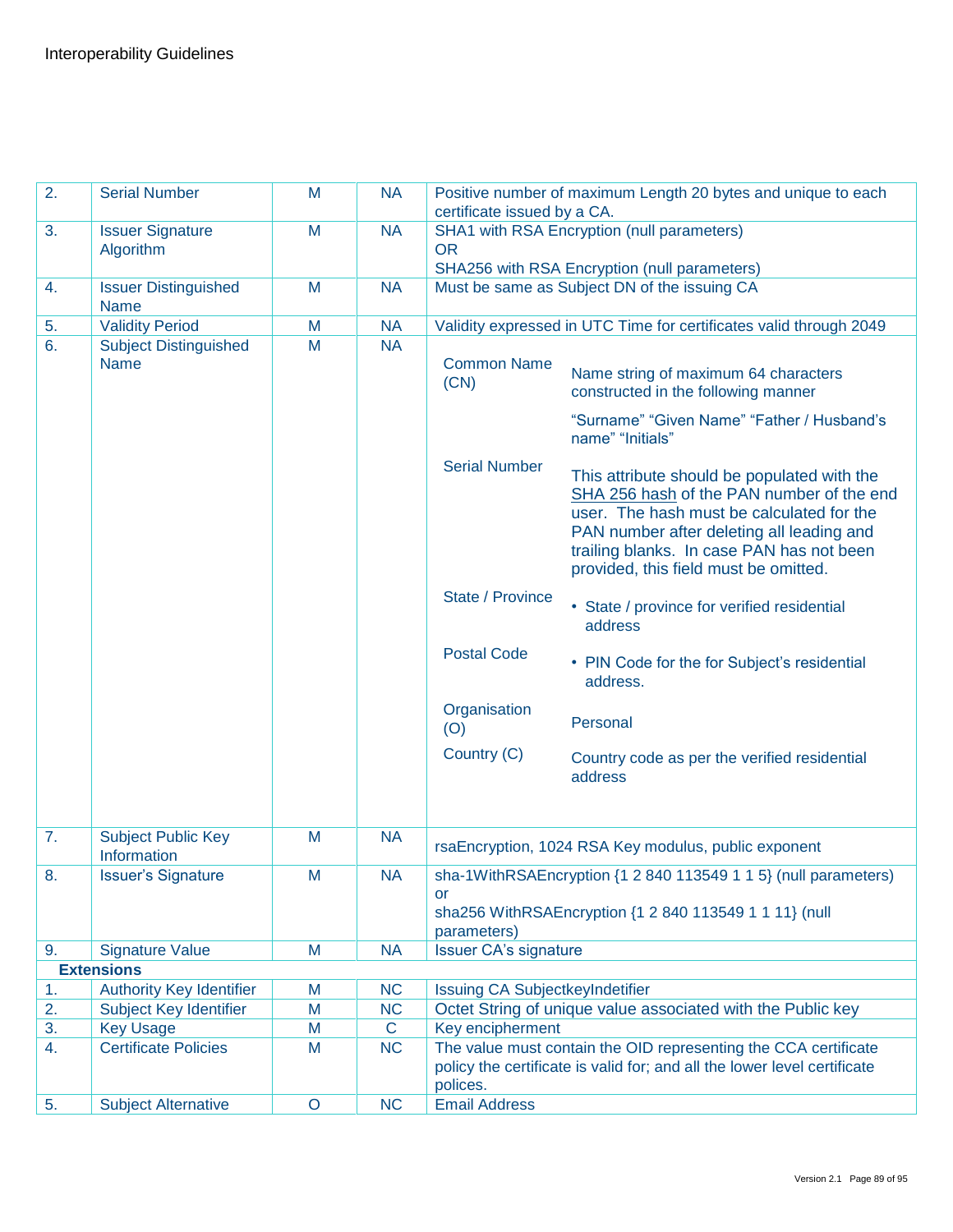|                | <b>Name</b>                                   |   |     |                                                                                                                                                                                                                                                                                                                                                                                                                                                                                                                                                       |
|----------------|-----------------------------------------------|---|-----|-------------------------------------------------------------------------------------------------------------------------------------------------------------------------------------------------------------------------------------------------------------------------------------------------------------------------------------------------------------------------------------------------------------------------------------------------------------------------------------------------------------------------------------------------------|
| 6.             | <b>CRL Distribution Points</b>                | M | NC. | DistributionPointName MUST be set and MUST contain a complete<br>HTTP URI pointing to a DER encoded full and complete CRL for all<br>reasons. Distribution Point Name shall contain the full Name and thus<br>shall not contain nameRelativeToCRLIssuer<br>reasons and cRLIssuer fields shall be absent.                                                                                                                                                                                                                                              |
| 7 <sub>1</sub> | <b>Authority Information</b><br><b>Access</b> | M | NC. | The id-ad-calssuers OID MUST point to certificates issued to the CA<br>issuing the certificate containing this field. The OID should specify a<br>HTTP URI which points to a single DER encoded certificate or a<br>collection of DER encoded certificates in a BER or DER encoded<br>"certs-only" CMS message as specified in [RFC3852].<br>The id-ad-ocsp accesslocation must specify the location of the<br>OCSP responder, using the conventions defined in [RFC2560]<br>for CAs using OCSP. If OCSP is not used, the OID must not be<br>present. |

### CRL Profile

| Sn.                         | <b>Field</b>                               | M/O     | <b>C/NC</b> | <b>Value</b>                                                                                                                                |
|-----------------------------|--------------------------------------------|---------|-------------|---------------------------------------------------------------------------------------------------------------------------------------------|
| 1.                          | Version                                    | M       |             | Should be Version 2 (Field value 1)                                                                                                         |
| 2.                          | <b>Issuer Signature</b><br>Algorithm       | M       | NA.         | sha-1WithRSAEncryption {1 2 840 113549 1 1 5} or<br>sha256 WithRSAEncryption {1 2 840 113549 1 1 11}                                        |
| 3.                          | <b>Issuer Distinguished</b><br><b>Name</b> | M       | <b>NA</b>   | Unique X.500 Issuing CA DN<br>Single value shall be encoded in each RDN. Furthermore, each<br>value shall be encoded as a printable string. |
| 4.                          | thisUpdate                                 | M       | <b>NA</b>   | Expressed in UTCTime until 2049                                                                                                             |
| 5.                          | nextUpdate                                 | M       | <b>NA</b>   | Expressed in UTCTime until 2049 (>= thisUpdate + CRL issuance<br>frequency)                                                                 |
| 6.                          | Revoked certificates list                  | M       | <b>NA</b>   | 0 or more 2-tuple of certificate serial number and revocation date (in<br><b>Generalized Time)</b>                                          |
| 7.                          | <b>Issuer's Signature</b>                  | M       | <b>NA</b>   | sha-1WithRSAEncryption {1 2 840 113549 1 1 5} or<br>sha256 WithRSAEncryption {1 2 840 113549 1 1 11}                                        |
| <b>Extensions</b>           |                                            |         |             |                                                                                                                                             |
| 1.                          | <b>CRL Number</b>                          | $\circ$ | <b>NC</b>   | Monotonically increasing integer (never repeated)                                                                                           |
| 2.                          | <b>Authority Key Identifier</b>            | M       | <b>NC</b>   | Octet String (must be the same as in Authority Key Identifier field in<br>certificates issued by the CA)                                    |
| <b>CRL Entry Extensions</b> |                                            |         |             |                                                                                                                                             |
| 1.                          | <b>Reason Code</b>                         | $\circ$ | <b>NC</b>   | Must be included when reason $code = key compromise$ or $CA$<br>compromise                                                                  |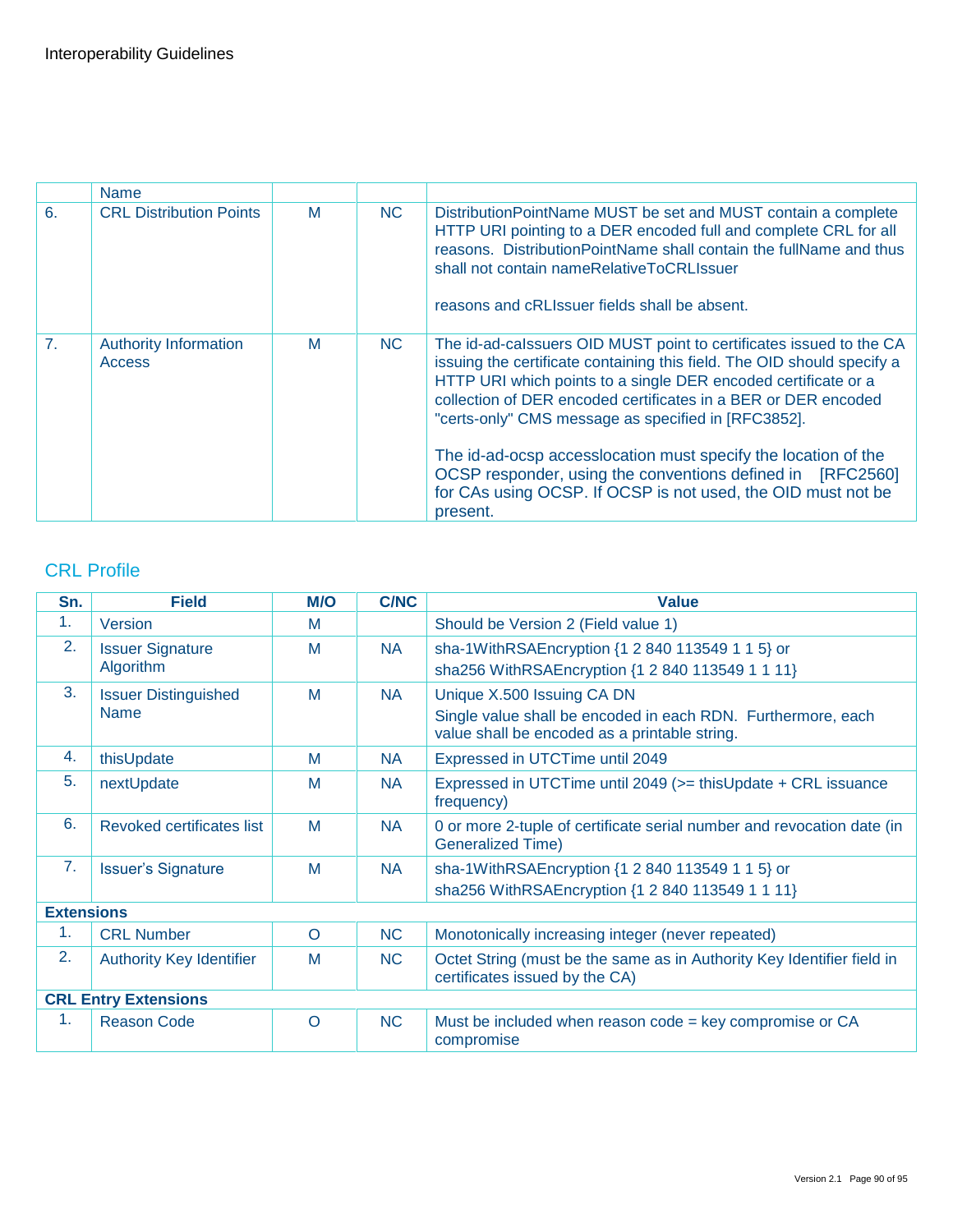# Annexure IV – Application Developer Guidelines

Application developers are to develop applications in compliance with RFC5280 certificate profile. A number of commercial and open source PKI toolkits are available which can be used to develop a standard validation process. Some of the tool kits available include

- Microsoft CAPI for Windows environments
- Microsoft CNG for Vista and Server 2008 environments
- NSS for Linux and Unix environments
- Sun Java toolkit
- Open Source PKIF for Windows, Unix, Linux, .NET, and Java environments.
- Toolkits from PKI vendors

The following guidelines provide the minimum validations and certificate processing which needs to be carried out by applications to establish trust in the certificate presented to them by the user.

#### *Pre-requisites*

- 1. As a prerequisite, the applications need to establish a trust anchor. The trust anchor for the Indian PKI would be the CCA Root Certifying Authority of India (RCAI) Certificate. The certificate needs to be downloaded and installed in the application in a secure manner after verification of the certificate thumbprint.
- 2. The system should know the Certificate Policy OID(s) acceptable to it. For example an application may accept only Class III certificate or both Class II and Class III – depending upon the level of assurance required.
- 3. Applications should be able to determine the prospective certification path. Since the Indian PKI has limited number of CAs and Sub-CA with no cross certification, the CA certificates and sub-CA certificates are easily obtainable manually. Applications also may download the issuers certificate from the URI specified in Authority Information Access (AIA) field
- 4. The applications should have the capability to check the validity of the certificate with CRLs (and OCSP in the future)

#### *Simplified Certificate Validation Steps*

Application developers should carry out certification path validation in accordance to specifications in RFC 5280. The following steps are minimum validations to be performed by an application as an interim measure until it implements the compete path validation algorithm as mentioned in RFC5280.

- 1. Determine the prospective certificate path starting with end-entity certificate to trust anchor by following the AIA pointers in iterative manner.
- 2. for *each certificate* in the certification path starting with the certificate issued by the RCAI
	- a. verify the signature on the certificate using the public key from the previous certificate
	- b. verify that the current time is within the certificate validity
	- c. verify that certificate is not revoked (using CRL or OCSP). This will require verifying signature on the CRL using the same key that was used to verify the signature on the certificate in step 2.a above. For OCSP, the signature is verified on OCSP Response and signature on OCSP Responder certificate is verified using the same key that was used to verify the signature on the certificate in step 2.a above.
	- d. certificate issuer name corresponds to subject name in the previous certificate
- 3. Determine the intersection set of all the policies in the certification path and determine if it confirms to acceptable application policy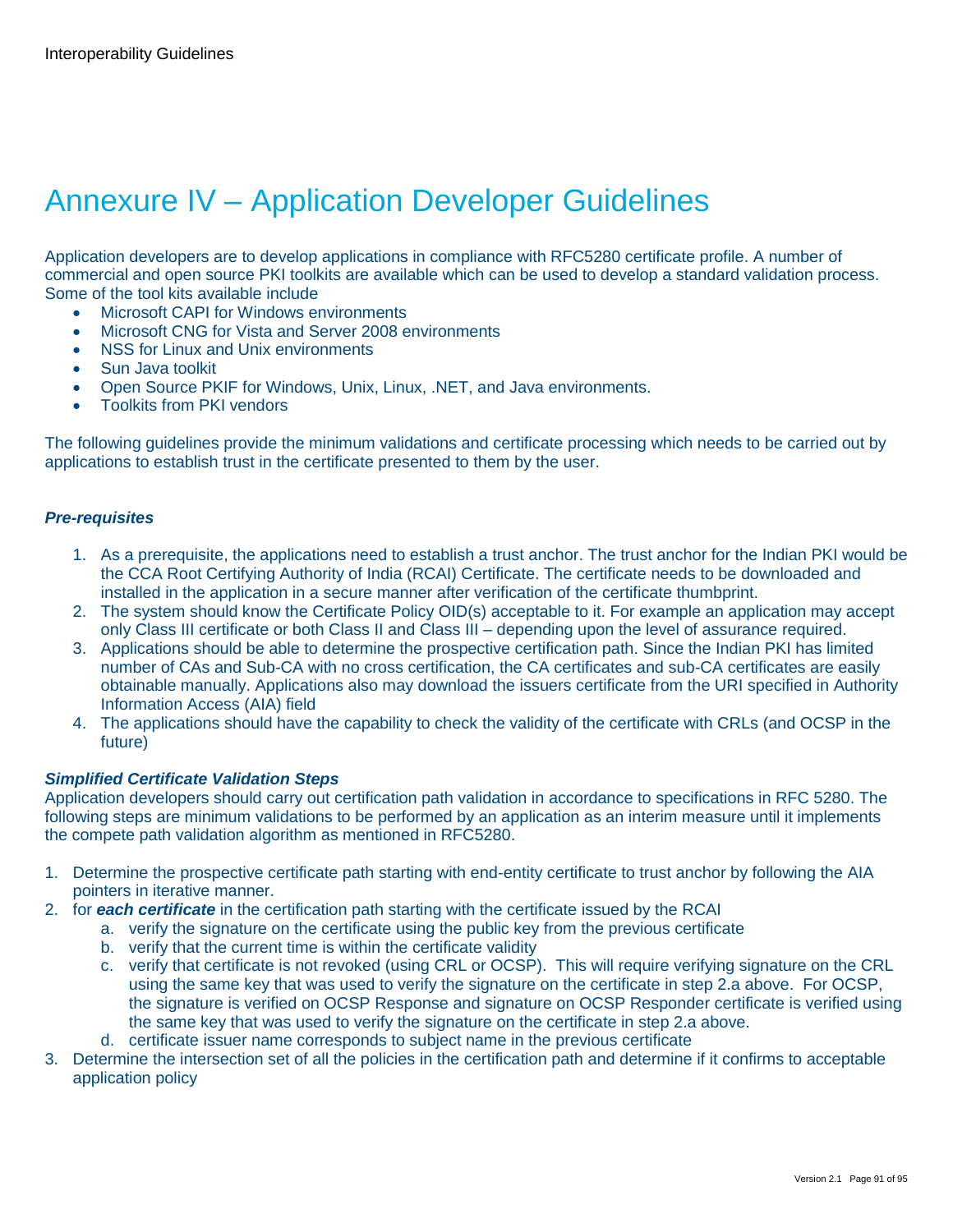4. for all certificates other than end user certificate verify that basicConstraints extension is present and cA is set to TRUE and path length constraint is not violated per RFC 5280.

If any of the above fails, then reject the certificate. Once, the certificate passes the above mentioned validations, verify the use of the public key within the application is consistent with the Key Usage and Extended Key Usage extensions set on the certificate. If not, reject the certificate.

#### *Certificate Use*

The use of the certificate is to be consistent with the Key Usage and Extended Key Usage Extensions specified. The application can use the following information from the validated certificate: Subject DN, Subject Alternative Name, Subject Public Key algorithm, public key and associated parameters,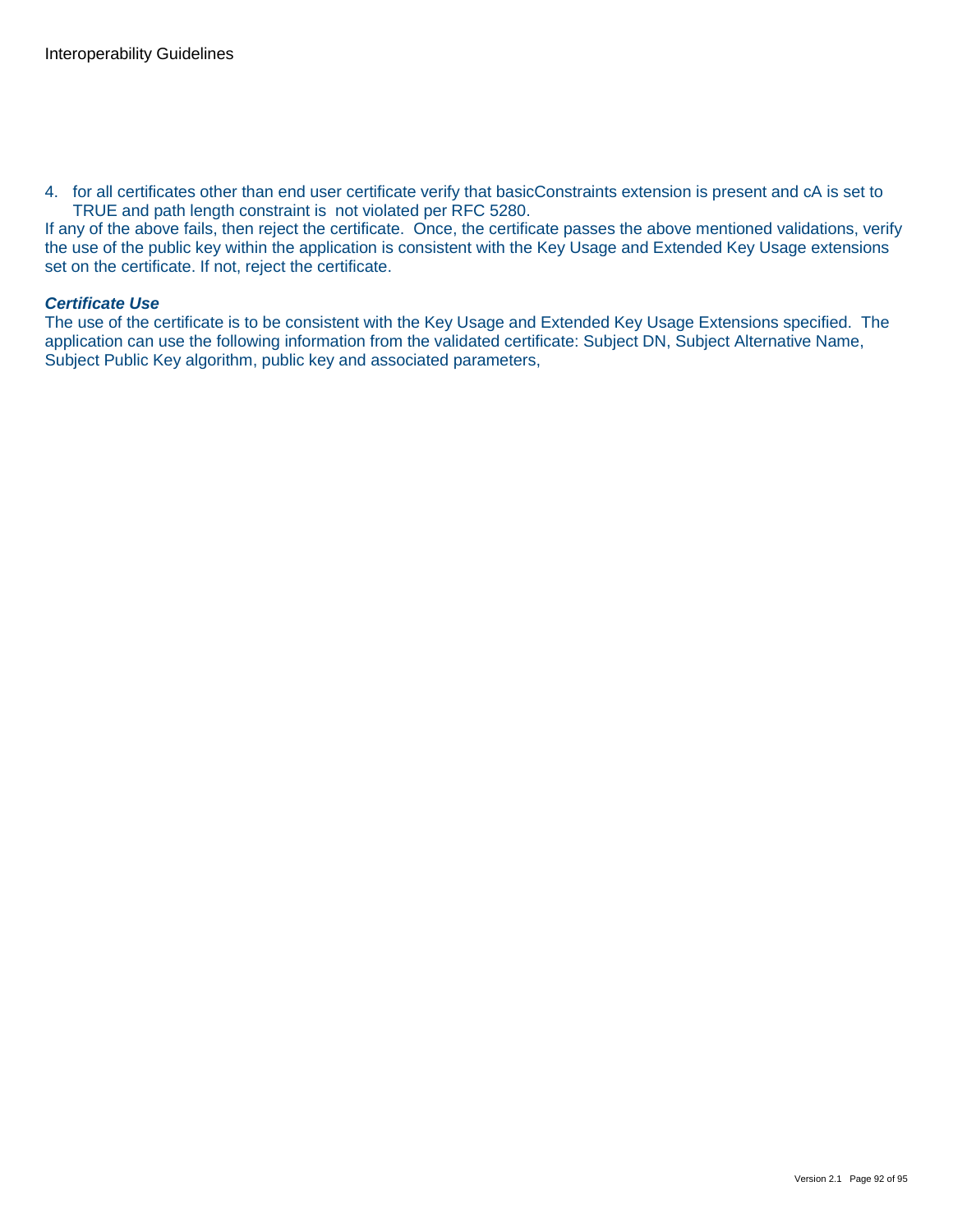## **Change History**

### **1. Migration to 2048-bit RSA key lengths**

| Date     | 15-11-2010                                                |
|----------|-----------------------------------------------------------|
| Contents | <b>Field Definition</b>                                   |
| section  | 7. Field Name: Subject Public Key Info,<br>Mandated Value |
| Page no  | 15                                                        |

| Version 2.0                                                                                      | <b>Version 2.1</b>                                                                               |
|--------------------------------------------------------------------------------------------------|--------------------------------------------------------------------------------------------------|
| <b>For CA &amp; sub-CA:</b> rsaEncryption, 2048 RSA<br>Key modulus, Public Exponent = $2^{16}+1$ | <b>For CA &amp; sub-CA:</b> rsaEncryption, 2048 RSA<br>Key modulus, Public Exponent = $2^{16}+1$ |
| For end user: rsaEncryption, 1024 RSA Key<br>modulus, Public Exponent = $2^{16}+1$               | For end user: rsaEncryption, 2048 RSA Key modulus, Public Exponent = $2^{16}+1$                  |
|                                                                                                  | From January 1,2011, CAs must issue 2048-bit<br>RSA SubCA and end-entity certificates.           |

### **2. Migration to Secure Hash Algorithms SHA2**

| Date     | 15-11-2010                                            |
|----------|-------------------------------------------------------|
| Contents | <b>Field Definition</b>                               |
| Section  | 7. Field Name: SignatureAlgorithms, Mandated<br>Value |
| Page no  | 17                                                    |

| <b>Version 2.0</b>                                   | <b>Version 2.1</b>                                   |
|------------------------------------------------------|------------------------------------------------------|
| OID for SHA1 with RSA Encryption (null               | OID for SHA1 with RSA Encryption (null               |
| parameters) {iso(1) member-body(2) us(840)           | parameters) {iso(1) member-body(2) us(840)           |
| rsadsi(113549) pkcs(1) pkcs-1(1) 5}                  | rsadsi(113549) pkcs(1) pkcs-1(1) 5}                  |
| OR.                                                  | <b>OR</b>                                            |
| OID for SHA256 with RSA Encryption (null             |                                                      |
| parameters) {iso(1) member-body(2) us(840)           | OID for SHA256 with RSA Encryption (null             |
| rsadsi(113549) pkcs(1) pkcs-1(1) 11}                 | parameters) {iso(1) member-body(2) us(840)           |
|                                                      | rsadsi(113549) pkcs(1) pkcs-1(1) 11}                 |
| If parameters are present, in this field, they shall |                                                      |
| be ignored.                                          | If parameters are present, in this field, they shall |
|                                                      | be ignored                                           |
|                                                      |                                                      |
|                                                      | CAs should make SHA2 end-entity certificates         |
|                                                      | available to customers from January 1 2012.          |